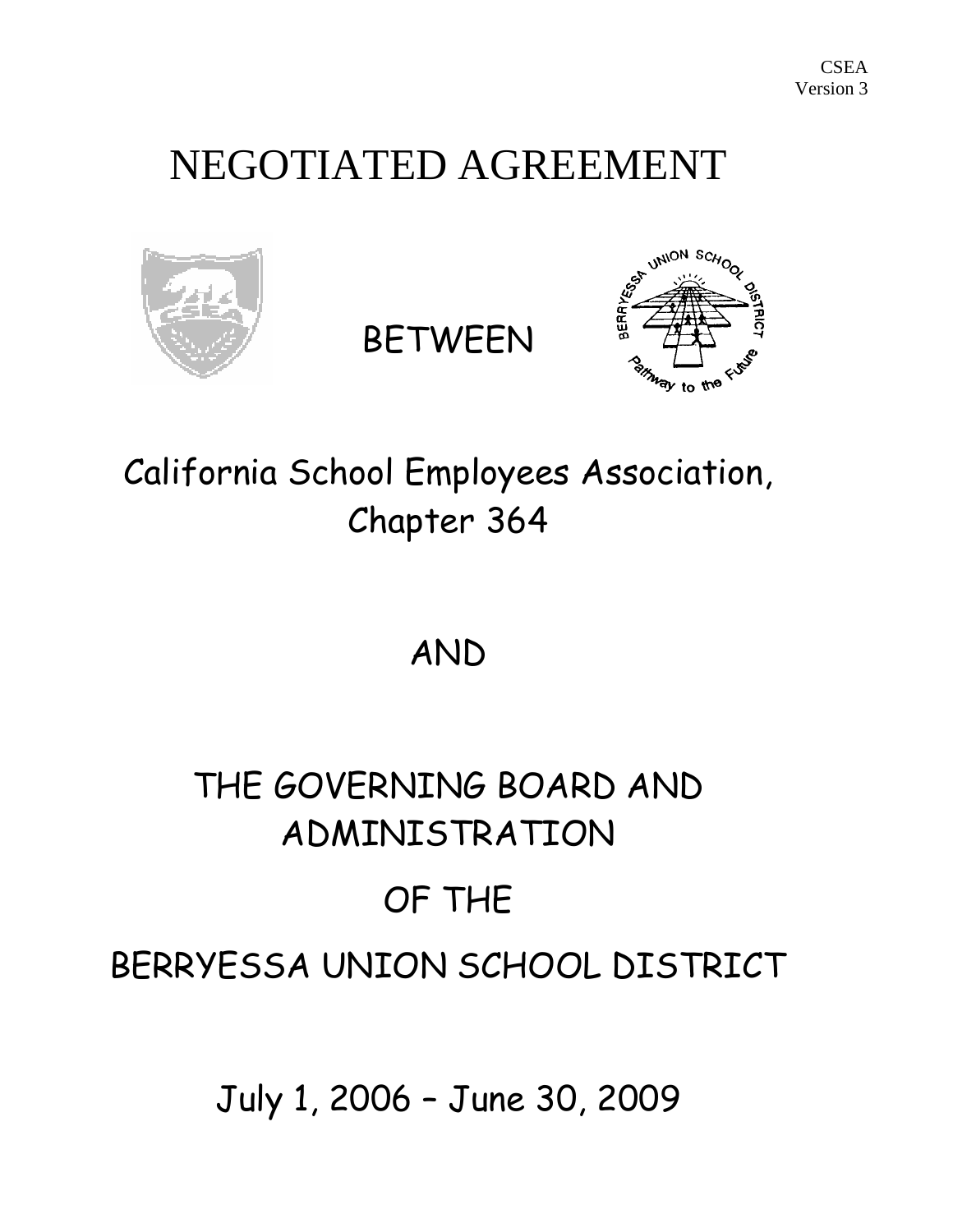### **TABLE OF CONTENTS**

| <b>PREAMBLE</b>   |                                                                      |    |
|-------------------|----------------------------------------------------------------------|----|
| <b>ARTICLE 1:</b> |                                                                      |    |
| <b>ARTICLE 2:</b> |                                                                      |    |
| <b>ARTICLE 3:</b> |                                                                      |    |
| 3.1               |                                                                      |    |
| 3.2               |                                                                      |    |
| 3.3               |                                                                      |    |
| 3.4               |                                                                      |    |
| <b>ARTICLE 4:</b> |                                                                      |    |
| <b>ARTICLE 5:</b> |                                                                      |    |
| <b>ARTICLE 6:</b> |                                                                      |    |
| <b>ARTICLE 7:</b> |                                                                      |    |
| 7.1               |                                                                      |    |
| 7.2               |                                                                      |    |
| 7.3               |                                                                      |    |
| 7.4               |                                                                      |    |
| 7.5               |                                                                      |    |
| 7.6               |                                                                      |    |
| 7.6.3             |                                                                      |    |
| 7.6.4             |                                                                      |    |
| 7.6.5             |                                                                      |    |
| <b>ARTICLE 8:</b> |                                                                      |    |
| 8.1               |                                                                      |    |
| 8.2               |                                                                      |    |
| 8.3               |                                                                      |    |
| 8.4               |                                                                      |    |
| 8.5               |                                                                      |    |
| 8.6               |                                                                      |    |
| 8.7               | Pay Provision and Training for Special Education Paraeducators, Case |    |
|                   | Facilitators and Behavior Management Technicians 19                  |    |
| 8.7.3             |                                                                      |    |
| 8.7.4             |                                                                      |    |
| 8.7.5             |                                                                      | 20 |
| 8.8               |                                                                      |    |
| 8.9               |                                                                      |    |
| 8.9.1             |                                                                      |    |
| 8.9.2             |                                                                      |    |
| 8.9.3             |                                                                      |    |
| 8.10              |                                                                      |    |
| 8.11              |                                                                      |    |
| 8.12              |                                                                      |    |
| 8.13              |                                                                      |    |
| 8.13.1            |                                                                      |    |
| 8.13.2            |                                                                      |    |
| 8.13.3            |                                                                      |    |
| 8.13.4            |                                                                      |    |
|                   |                                                                      |    |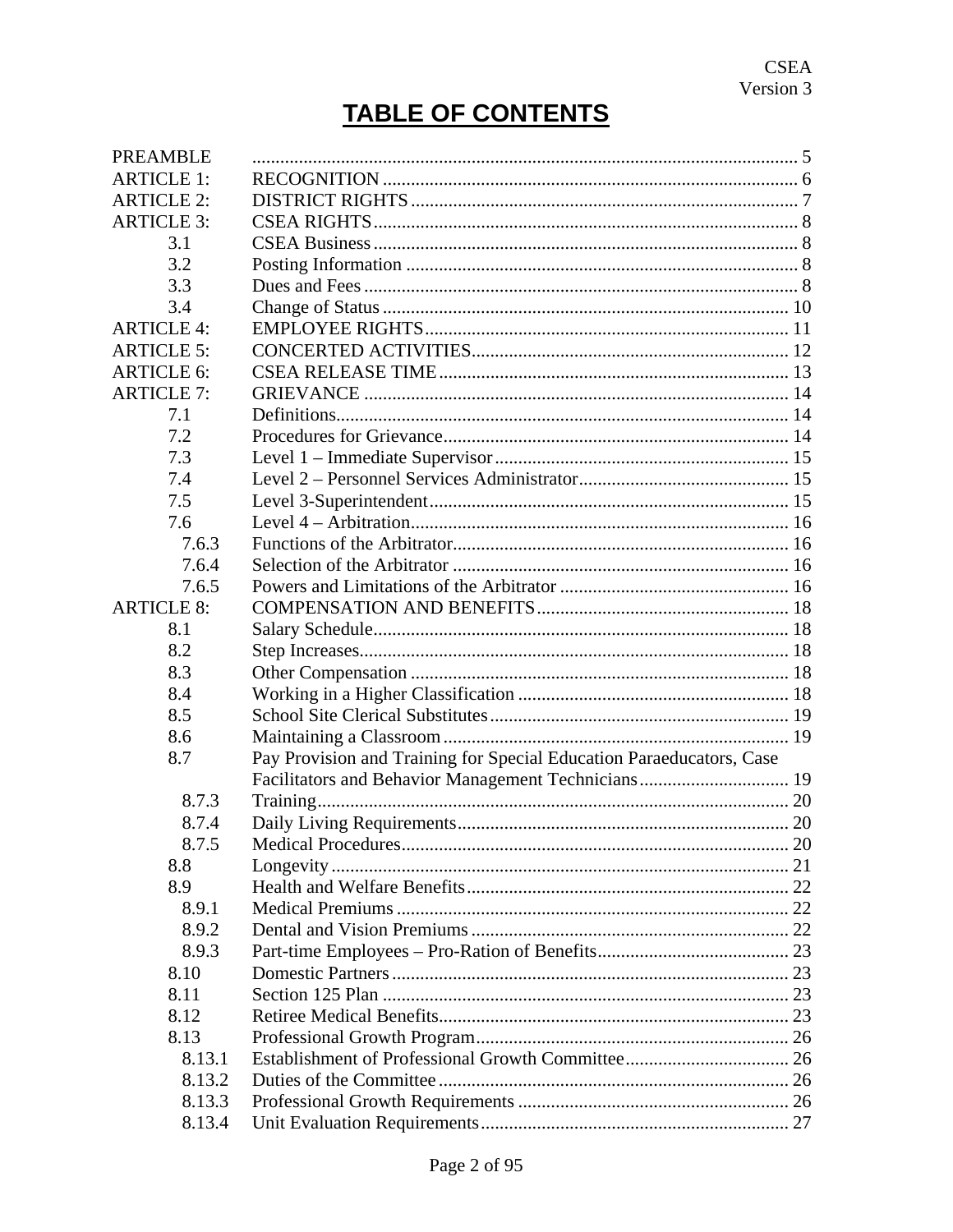### **TABLE OF CONTENTS**

| 8.13.6                                                          |  |
|-----------------------------------------------------------------|--|
|                                                                 |  |
| 8.14                                                            |  |
| 8.15                                                            |  |
| 8.16                                                            |  |
| District Work Opportunities Outside Bargaining Unit  29<br>8.17 |  |
| 8.18                                                            |  |
| <b>ARTICLE 9:</b>                                               |  |
| 9.1                                                             |  |
| 9.1.1                                                           |  |
| 9.1.2                                                           |  |
| 9.1.3                                                           |  |
| 9.2                                                             |  |
| <b>ARTICLE 10:</b>                                              |  |
| 10.1                                                            |  |
| 10.1.1                                                          |  |
| 10.1.2                                                          |  |
| 10.2                                                            |  |
| 10.2.1                                                          |  |
| 10.2.2                                                          |  |
| 10.2.3                                                          |  |
| 10.2.4                                                          |  |
| 10.2.5                                                          |  |
| 10.2.6                                                          |  |
| 10.2.7                                                          |  |
| 10.3                                                            |  |
| 10.3.1                                                          |  |
| 10.3.2                                                          |  |
| 10.3.3                                                          |  |
| 10.4                                                            |  |
| 10.5                                                            |  |
| 10.6                                                            |  |
| <b>ARTICLE 11.</b>                                              |  |
| 11.1                                                            |  |
| 11.2                                                            |  |
| 11.3                                                            |  |
| 11.4                                                            |  |
| 11.5                                                            |  |
| 11.6                                                            |  |
| 11.7                                                            |  |
| 11.8                                                            |  |
| 11.9                                                            |  |
| 11.10                                                           |  |
| 11.11                                                           |  |
| 11.12                                                           |  |
| 11.13                                                           |  |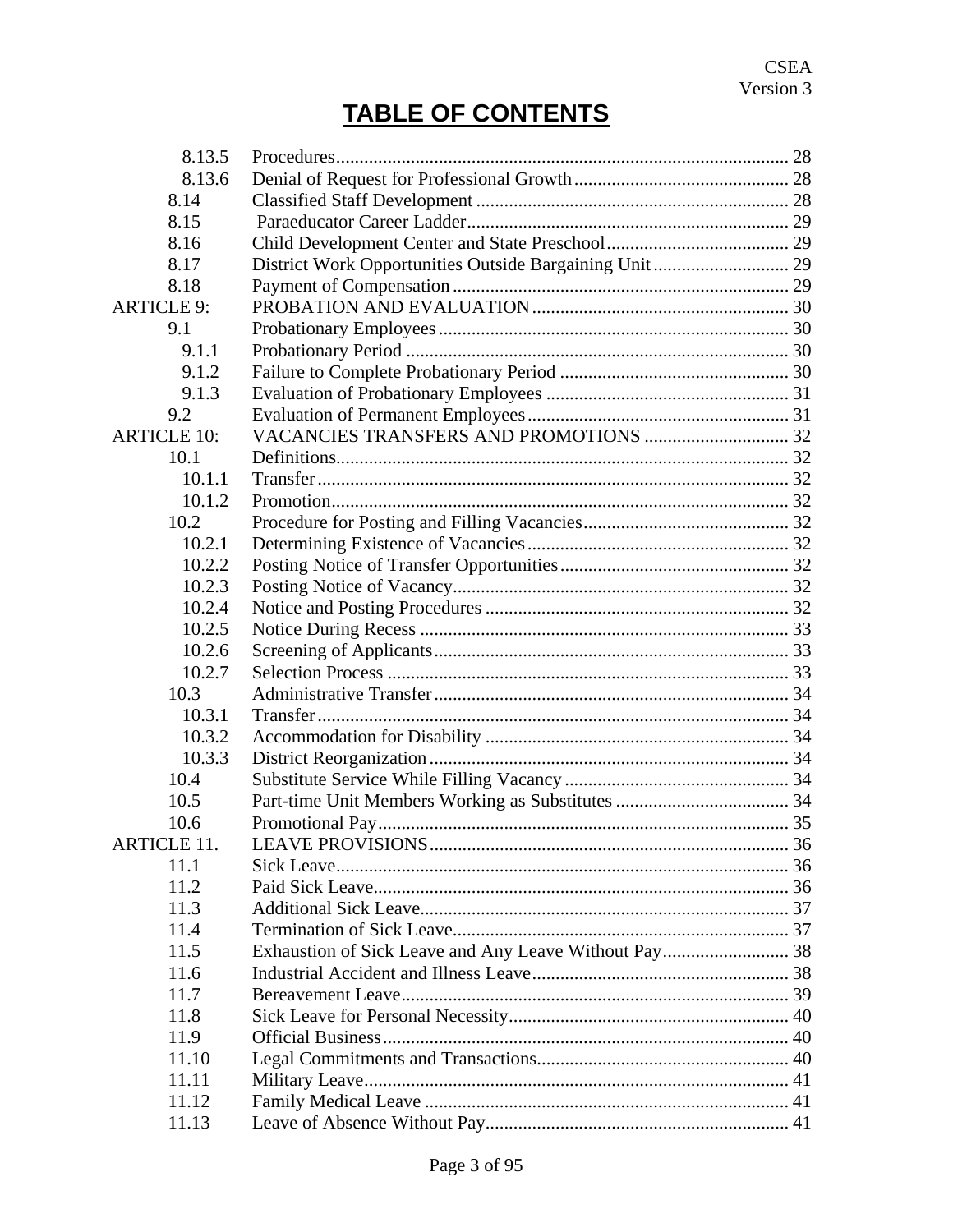### **TABLE OF CONTENTS**

| 11.13.3             |                                                    |  |
|---------------------|----------------------------------------------------|--|
| 11.13.4             |                                                    |  |
| 11.13.5             |                                                    |  |
| 11.14               |                                                    |  |
| 11.14.1             |                                                    |  |
| 11.14.2             |                                                    |  |
| 11.14.3             |                                                    |  |
| <b>ARTICLE 12:</b>  |                                                    |  |
| <b>ARTICLE 13:</b>  |                                                    |  |
| <b>ARTICLE 14:</b>  |                                                    |  |
| <b>ARTICLE 15:</b>  |                                                    |  |
| <b>ARTICLE 16:</b>  |                                                    |  |
| <b>ARTICLE 17:</b>  | LUNCH PERIOD, REST PERIODS, CALL BACK/CALL IN 53   |  |
| <b>ARTICLE 18:</b>  |                                                    |  |
| <b>ARTICLE 19:</b>  |                                                    |  |
| <b>ARTICLE 20:</b>  |                                                    |  |
| <b>ARTICLE 21:</b>  |                                                    |  |
| <b>ARTICLE 22:</b>  |                                                    |  |
| <b>ARTICLE 23:</b>  |                                                    |  |
| <b>ARTICLE 24:</b>  | JOB DESCRIPTIONS, RECLASSIFICATION AND POSITION    |  |
|                     |                                                    |  |
| <b>ARTICLE 25:</b>  |                                                    |  |
| <b>ARTICLE 26:</b>  |                                                    |  |
| <b>ARTICLE 27:</b>  |                                                    |  |
| <b>ARTICLE 28:</b>  |                                                    |  |
| <b>ARTICLE 29:</b>  |                                                    |  |
| <b>APPENDIX A1:</b> |                                                    |  |
| <b>APPENDIX A2:</b> |                                                    |  |
| <b>APPENDIX B:</b>  |                                                    |  |
| <b>APPENDIX C:</b>  | TENTATIVE AGREEMENT BETWEEN CASE CHAPTER 364 AND   |  |
|                     |                                                    |  |
| <b>APPENDIX D:</b>  | WORKING MEMORANDUM REGARDING CSEA UNIT MEMBER      |  |
|                     | INVOLVEMENT IN STAFF DEVELOPMENT AND SITE DECISION |  |
|                     |                                                    |  |
| <b>APPENDIX E:</b>  | UNPAID FAMILY AND MEDICAL CARE LEAVE GUIDELINES 88 |  |
| <b>APPENDIX F:</b>  | CLASSIFIED EMPLOYEE'S WORK PERFORMANCE REPORT 94   |  |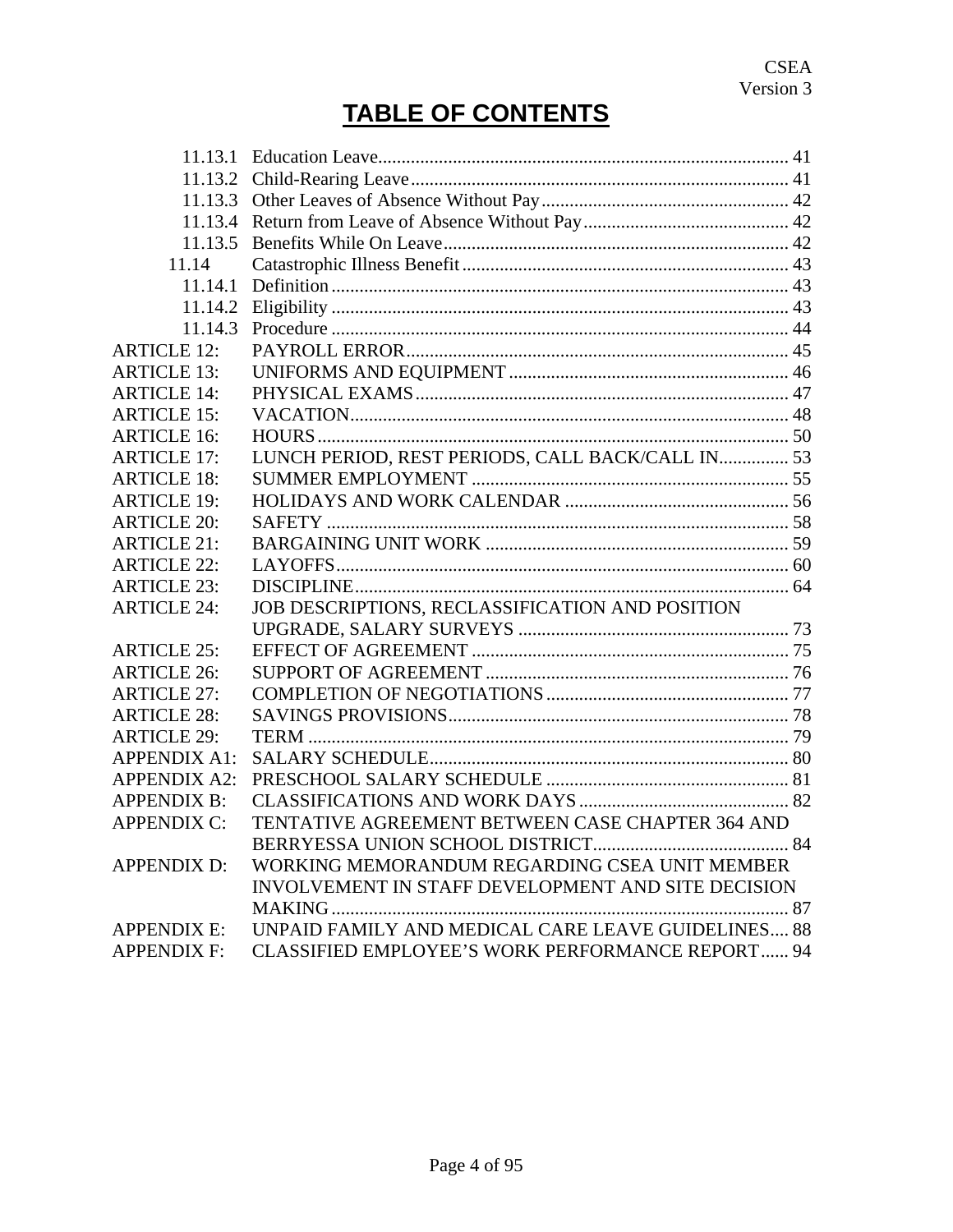### <span id="page-4-0"></span>1 **PREAMBLE**

- 2 This agreement made and entered into this 30th day of April, 1987, by and between
- 3 Berryessa Union School District, hereinafter referred to as the District, and the California
- 4 School Employee Association and its Berryessa Union School District Chapter 364,
- 5 hereinafter referred to as "CSEA".
- 6 Modified: 5/12/88, 7/19/89, 01/12/90, 1991, 11/17/92, 12/17/93, 7/5/95, 10/96, 5/98, 9/99,
- 7 9/00, 4/22/02, 4/9/04, 6/30/05, 1/10/06, 4/12/06, 9/20/06.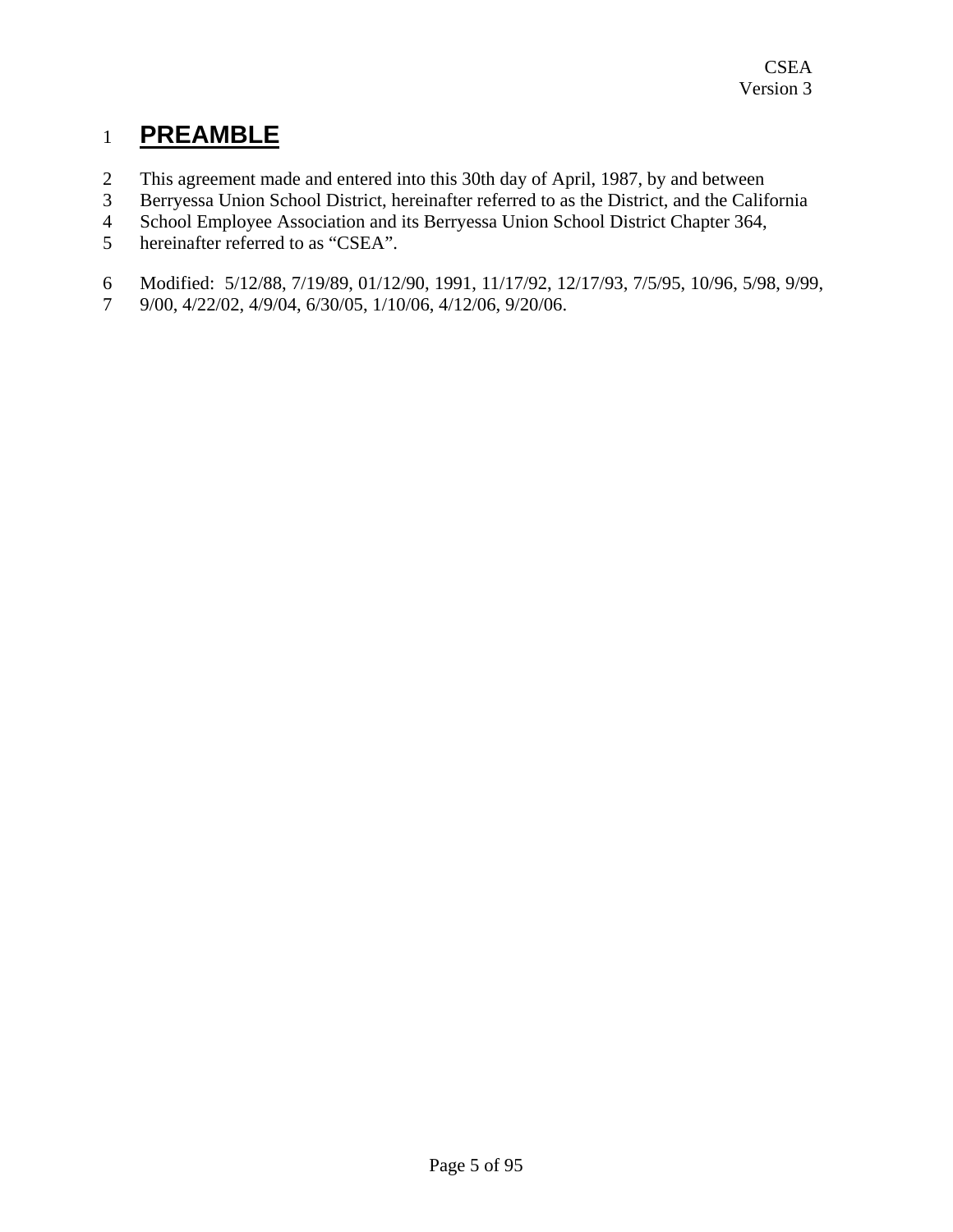### <span id="page-5-0"></span>8 **ARTICLE 1: RECOGNITION**

- 9 The Berryessa Union School District (hereinafter referred to as "District") confirms its
- 10 recognition of the California School Employee Association and its Chapter 364
- 11 (hereinafter referred to as "CSEA") as the exclusive representative for that unit of clerical
- 12 and instructional employees. CSEA and the District agree to list the bargaining unit
- 13 classifications in Appendix B. New positions within this unit shall be established by the
- 14 District after consultation with CSEA. Notification of the new position(s) will be sent to
- 15 PERB for certification.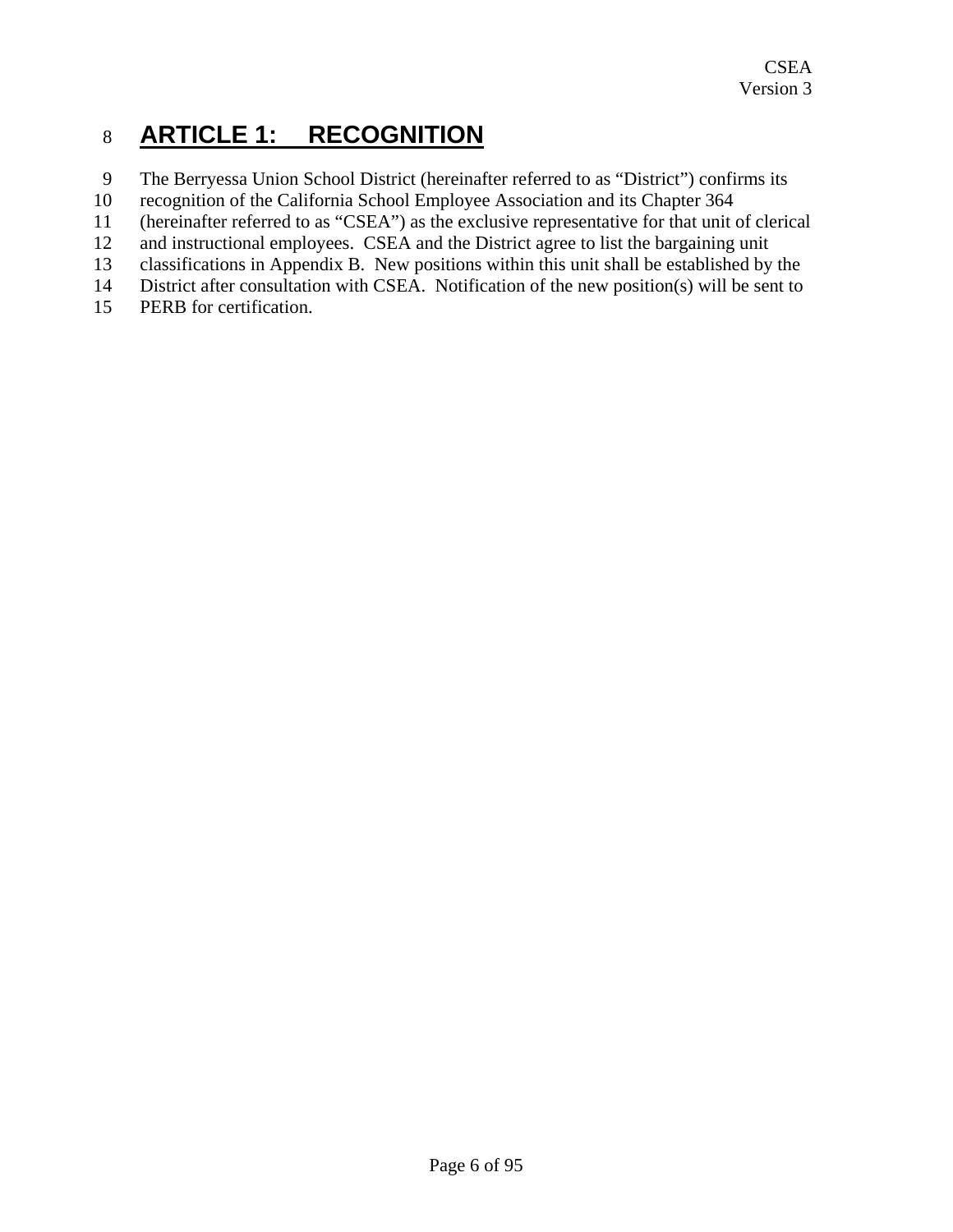### <span id="page-6-0"></span>16 **ARTICLE 2: DISTRICT RIGHTS**

- 17 18 19 20 21 22 23 24 25 26 27 28 29 30 2.1 It is understood and agreed that the District retains all of its powers and authority to direct, manage, and control to the full extent of the law. Included in, but not limited to, those duties and powers is the exclusive right to: determine its organization; direct the work of its employees; determine the times and hours of operation; determine the kinds and levels of services to be provided, and the methods and means of providing them; establish its educational policies, goals and objectives; ensure the rights and educational opportunities of students; determine staffing patterns, determine the number and kinds of personnel required; transfer personnel; maintain the efficiency of District operations; determine the curriculum; build, move, or modify facilities; establish budget procedures and determine budgetary allocation; determine the methods of raising revenue; contract out work; and take action on any matter in the event of an emergency. In addition, the Board retains the rights to hire, classify, assign, evaluate, promote, and discipline employees.
- 31 32 33 34 35 36 2.2 The exercise of the foregoing powers, rights, authority, duties and responsibilities by the District, the adoption of policies, rules, procedures, regulations and practices in the furtherance thereof, and the use of judgment and discretion in connection therewith, shall be limited only by the specific and express terms of this Agreement, and then only to the extent such specific and express terms are in conformance with the law.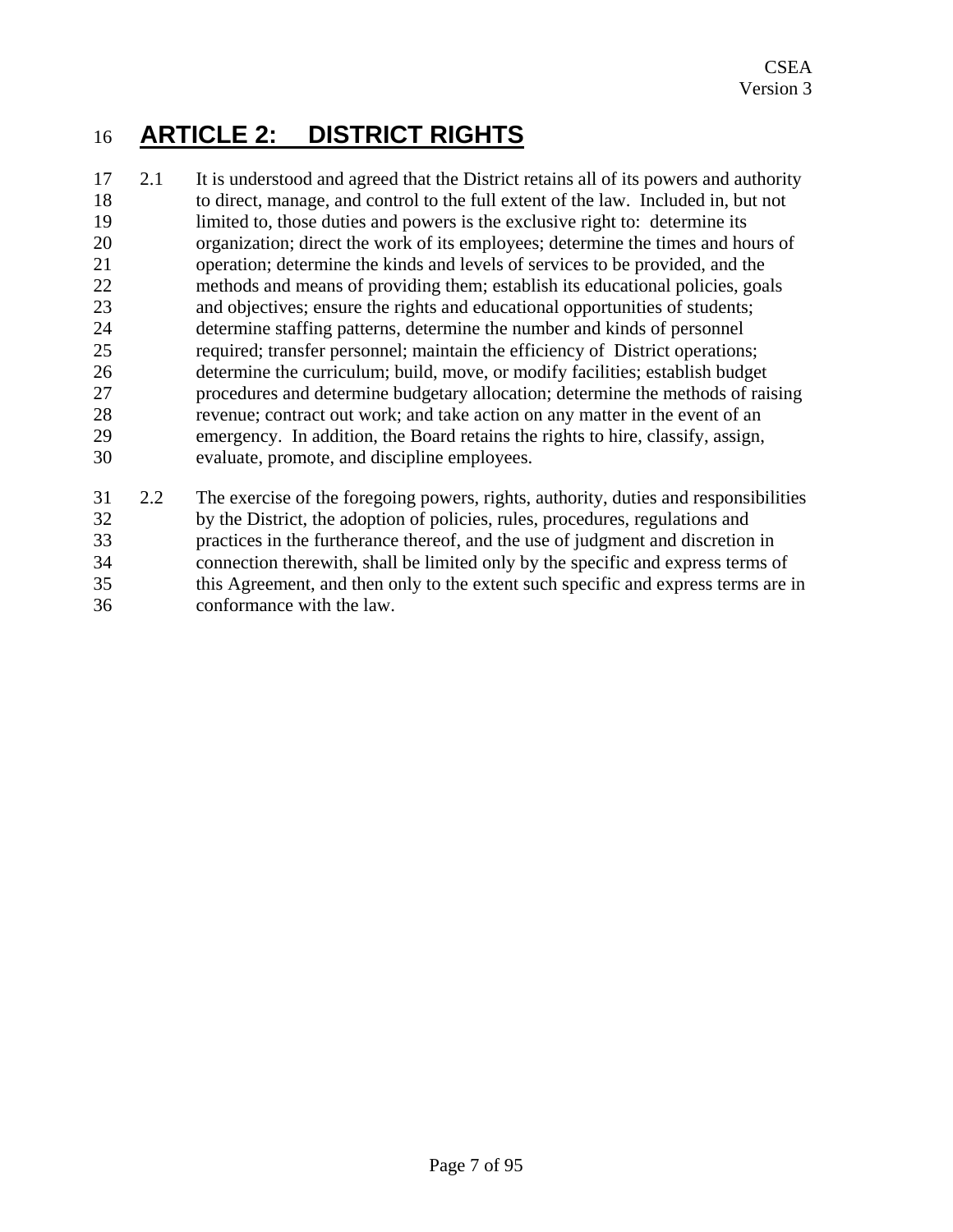### <span id="page-7-0"></span>37 **ARTICLE 3: CSEA RIGHTS**

#### 38 3.1 **CSEA Business**

| 39<br>40<br>41             |     |                      | CSEA business and activities will be conducted by unit members or CSEA<br>officials outside established work hours as defined and will be conducted in<br>places other than District property, except when:                                                                                                                                                    |
|----------------------------|-----|----------------------|----------------------------------------------------------------------------------------------------------------------------------------------------------------------------------------------------------------------------------------------------------------------------------------------------------------------------------------------------------------|
| 42<br>43<br>44             |     | 3.1.1                | An authorized CSEA representative obtains advance authorization<br>from the Superintendent or designee regarding the specific time, place,<br>and type of activity to be conducted.                                                                                                                                                                            |
| 45<br>46<br>47             |     | 3.1.2                | The Superintendent or designee can verify that such requested<br>activities and one of facilities will not interfere with the school<br>programs and/or duties of unit members as defined.                                                                                                                                                                     |
| 48<br>49<br>50             |     | 3.1.3                | CSEA pays a reasonable fee for expenses related to any usual wear or<br>damage and it is subject to Civic Center Act and District guidelines for<br>the use of facilities.                                                                                                                                                                                     |
| 51                         | 3.2 |                      | <b>Posting Information</b>                                                                                                                                                                                                                                                                                                                                     |
| 52<br>53                   |     |                      | CSEA may use the mail boxes and bulletin board spaces designated by the<br>Superintendent, subject to the following conditions:                                                                                                                                                                                                                                |
| 54<br>55<br>56<br>57       |     | 3.2.1                | All postings for bulletin boards or items for school mail boxes must<br>contain the date of posting or distribution and the identification of the<br>organization, together with a designated authorization by CSEA<br>president or other authorized person.                                                                                                   |
| 58<br>59                   |     | 3.2.2                | A copy of such postings or distributions must be delivered to the<br>Superintendent or designee at the same time as posting or distribution.                                                                                                                                                                                                                   |
| 60<br>61<br>62<br>63       |     | 3.2.3                | CSEA will not post or distribute information which is obscene or<br>defamatory of the District or its personal, subject to the immediate<br>removal by the District of the right to post or to distribute for a period<br>of 90 days.                                                                                                                          |
| 64<br>65<br>66<br>67<br>68 |     | 3.2.4                | CSEA shall have exclusive use of an electronic bulletin board which<br>shall be limited to union business. Except for the designated bulletin<br>board, unit members shall use the electronic mail system for school<br>business only. Any CSEA use of the District's electronic mail system<br>shall comply with the established District rules and protocol. |
| 69                         | 3.3 | <b>Dues and Fees</b> |                                                                                                                                                                                                                                                                                                                                                                |
| 70<br>71<br>72             |     | 3.3.1                | Any unit member who is a member of CSEA and its Berryessa<br>Chapter 364, or who has applied for membership, may sign and deliver<br>to the District an assignment authorizing deduction of unified                                                                                                                                                            |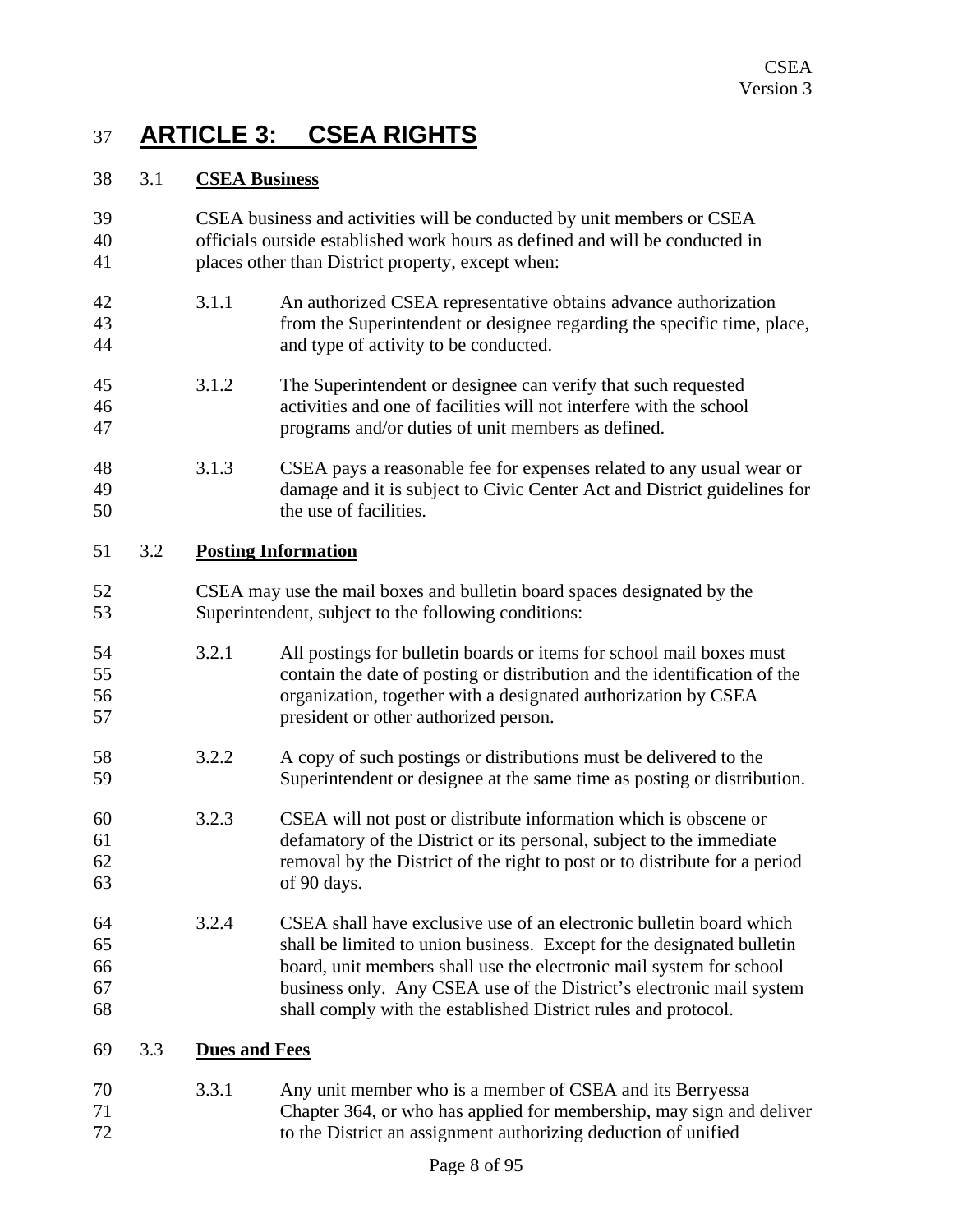| 73<br>74<br>75<br>76<br>77<br>78<br>79                                                             |       | membership dues, initiation fees and general assessments in CSEA.<br>Pursuant to such authorization, the District shall deduct one-tenth<br>$(1/10)$ of such dues from the regular salary check of the unit member<br>each month for ten (10) months. Deductions for unit members who<br>sign such authorization after the commencement of the school year<br>shall be appropriately prorated to complete payment by the end of the<br>school year.                                                                                                                                                                                                                                                                                                                                                                                                                                                                                                                                                                                                                                                                                                                                     |
|----------------------------------------------------------------------------------------------------|-------|-----------------------------------------------------------------------------------------------------------------------------------------------------------------------------------------------------------------------------------------------------------------------------------------------------------------------------------------------------------------------------------------------------------------------------------------------------------------------------------------------------------------------------------------------------------------------------------------------------------------------------------------------------------------------------------------------------------------------------------------------------------------------------------------------------------------------------------------------------------------------------------------------------------------------------------------------------------------------------------------------------------------------------------------------------------------------------------------------------------------------------------------------------------------------------------------|
| 80<br>81<br>82<br>83<br>84<br>85<br>86<br>87<br>88<br>89<br>90<br>91<br>92<br>93<br>94<br>95<br>96 | 3.3.2 | Any unit member who is not a member of CSEA and its Berryessa<br>Chapter 364, or who does not make application within thirty (30) days<br>of the effective date of this agreement, or within thirty (30)days from<br>the date of the commencement of assigned duties within the bargaining<br>unit, shall become a member of CSEA or pay to CSEA a service fee in<br>an amount equal to membership dues, as determined by CSEA,<br>payable to CSEA in one lump sum cash payment in the same manner<br>as required for the payment of member dues. However, the unit<br>member may authorize payroll deduction for such fee in the same<br>manner as provided in Section 3.3.1 of this article. In the event that a<br>unit member shall not pay such a fee directly to CSEA, or authorize<br>payment through payroll deduction as provided in Section 3.3.1,<br>CSEA shall so inform the District, and the District shall immediately<br>begin automatic payroll deduction as provided in Education Code<br>Section 45061 and in the same manner as set forth in Section 3.3.1 of<br>this Article. CSEA shall pay the additional costs, if any, for<br>mandatory Agency Fee deductions. |
| 97<br>98<br>99<br>100<br>101<br>102<br>103<br>104<br>105<br>106<br>107<br>108<br>109               | 3.3.3 | Any unit member who is a member of a religious body whose<br>traditional tenets or teachings include objections to joining or<br>financially supporting employee organizations shall not be required to<br>join or financially support CSEA and its Berryessa Chapter 364 as a<br>condition of employment; except that such unit member shall pay, in<br>lieu of a service fee, sums equal to such service fee to one non-<br>religious, non-labor organization, or charitable fund, exempt from<br>taxation under section $501(c)(3)$ of Title 26 of the Internal Revenue<br>Code. Such payment of the in-lieu service fee shall be made by<br>authorizing the District to deduct one-tenth $(1/10)$ of such in-lieu fee<br>from the regular salary check of the employee each month for ten (10)<br>months or by a single lump sum cash payment directly to the non-<br>profit organization.                                                                                                                                                                                                                                                                                          |
| 110<br>111<br>112<br>113<br>114<br>115<br>116                                                      | 3.3.4 | Proof of payment and a written statement of objection along with<br>verifiable evidence of membership in a religious body whose<br>traditional tenets or teachings object to joining or financially<br>supporting employee organizations, pursuant to Section 3.3.3 above,<br>shall be made to CSEA. Proof of payment shall be in the form of<br>receipts, deductions card, and/or canceled checks indicating the<br>amount paid, date of payment, and to whom payment in lieu of the                                                                                                                                                                                                                                                                                                                                                                                                                                                                                                                                                                                                                                                                                                   |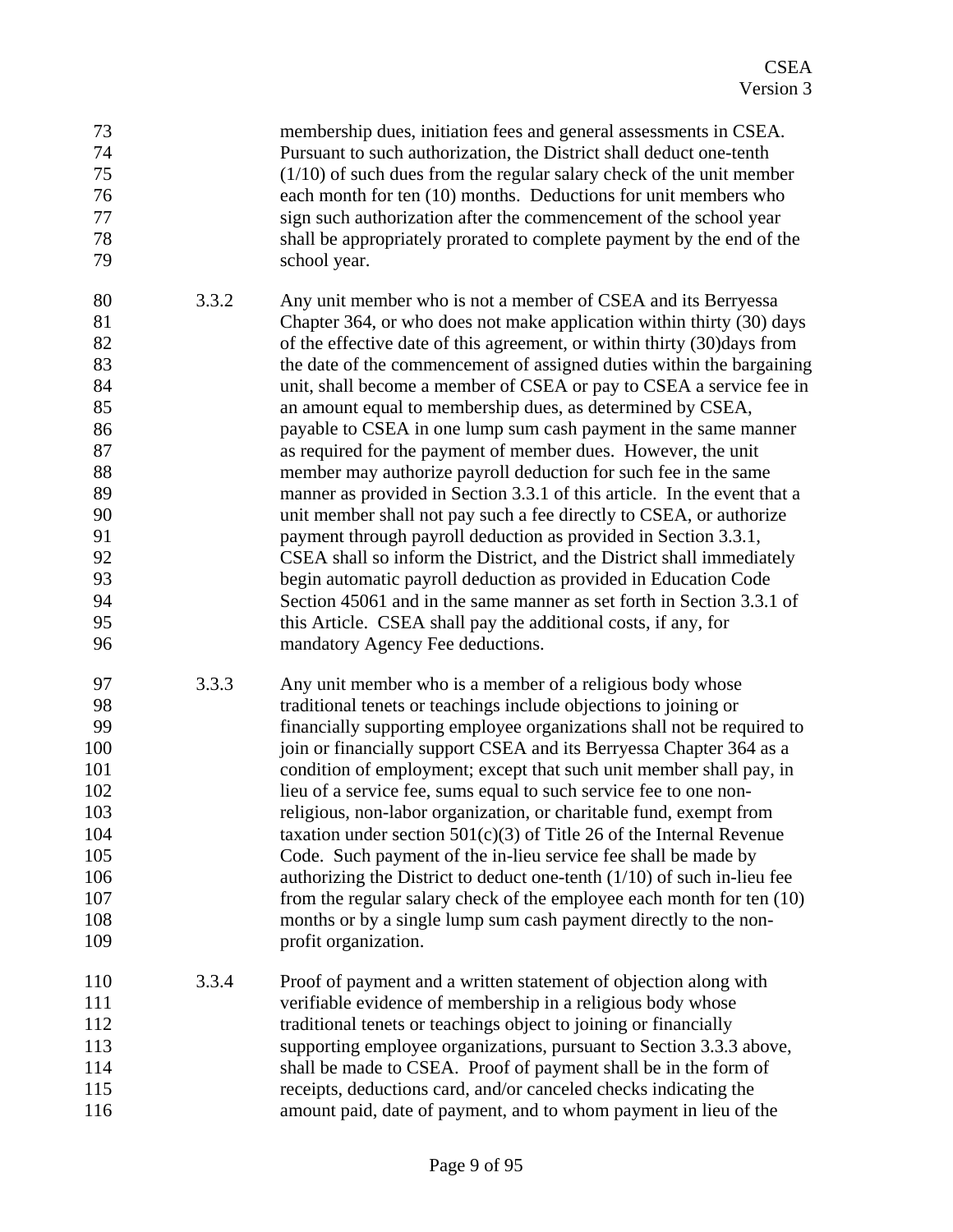<span id="page-9-0"></span>

| 117 |     |                         | service fee has been made. Such proof shall be presented on or before                                                                                                                                                                                                                                                              |
|-----|-----|-------------------------|------------------------------------------------------------------------------------------------------------------------------------------------------------------------------------------------------------------------------------------------------------------------------------------------------------------------------------|
| 118 |     |                         | September thirteenth (13th) of each school year.                                                                                                                                                                                                                                                                                   |
| 119 |     | 3.3.5                   | Any unit member making payment as set forth in Sections 3.3.3 and                                                                                                                                                                                                                                                                  |
| 120 |     |                         | 3.3.4 above, whether for membership dues or agency fee, the District                                                                                                                                                                                                                                                               |
| 121 |     |                         | agrees to authorize the County to remit such moneys to CSEA. The                                                                                                                                                                                                                                                                   |
| 122 |     |                         | District shall provide an alphabetical list of unit members to CSEA on                                                                                                                                                                                                                                                             |
| 123 |     |                         | a monthly basis and indicate for whom such deductions are being                                                                                                                                                                                                                                                                    |
| 124 |     |                         | made, categorizing them as to membership or non-membership in                                                                                                                                                                                                                                                                      |
| 125 |     |                         | CSEA, and indicating any changes in personnel from the list                                                                                                                                                                                                                                                                        |
| 126 |     |                         | previously furnished.                                                                                                                                                                                                                                                                                                              |
| 127 |     | 3.3.6.                  | CSEA agrees to furnish any information needed by the District to                                                                                                                                                                                                                                                                   |
| 128 |     |                         | fulfill the provisions of this article.                                                                                                                                                                                                                                                                                            |
| 129 |     | 3.3.7                   | CSEA shall indemnify and hold harmless the District and its Board                                                                                                                                                                                                                                                                  |
| 130 |     |                         | individually and collectively, from any legal costs and damages arising                                                                                                                                                                                                                                                            |
| 131 |     |                         | from claims, demands or liability by reason of litigation arising from                                                                                                                                                                                                                                                             |
| 132 |     |                         | this article, provided that this obligation applies to litigation brought                                                                                                                                                                                                                                                          |
| 133 |     |                         | by third parties and not a dispute between CSEA and the District over                                                                                                                                                                                                                                                              |
| 134 |     |                         | the interpretation or application of this article.                                                                                                                                                                                                                                                                                 |
| 135 |     | 3.3.8                   | CSEA shall have the exclusive rights to decide and determine whether                                                                                                                                                                                                                                                               |
| 136 |     |                         | any action or proceeding referred to in this article shall or shall not be                                                                                                                                                                                                                                                         |
| 137 |     |                         | compromised, settled, dismissed or appealed.                                                                                                                                                                                                                                                                                       |
| 138 | 3.4 | <b>Change of Status</b> |                                                                                                                                                                                                                                                                                                                                    |
| 120 |     |                         | $\mathbf{m}$ $\mathbf{N}$ $\mathbf{r}$ $\mathbf{r}$ $\mathbf{r}$ $\mathbf{r}$ $\mathbf{r}$ $\mathbf{r}$ $\mathbf{r}$ $\mathbf{r}$ $\mathbf{r}$ $\mathbf{r}$ $\mathbf{r}$ $\mathbf{r}$ $\mathbf{r}$ $\mathbf{r}$ $\mathbf{r}$ $\mathbf{r}$ $\mathbf{r}$ $\mathbf{r}$ $\mathbf{r}$ $\mathbf{r}$ $\mathbf{r}$ $\mathbf{r}$ $\mathbf{$ |

139 140 141 The District will provide CSEA with written notification of any new employment or change of status of any unit member. The District will provide this notice to the CSEA President and Treasurer.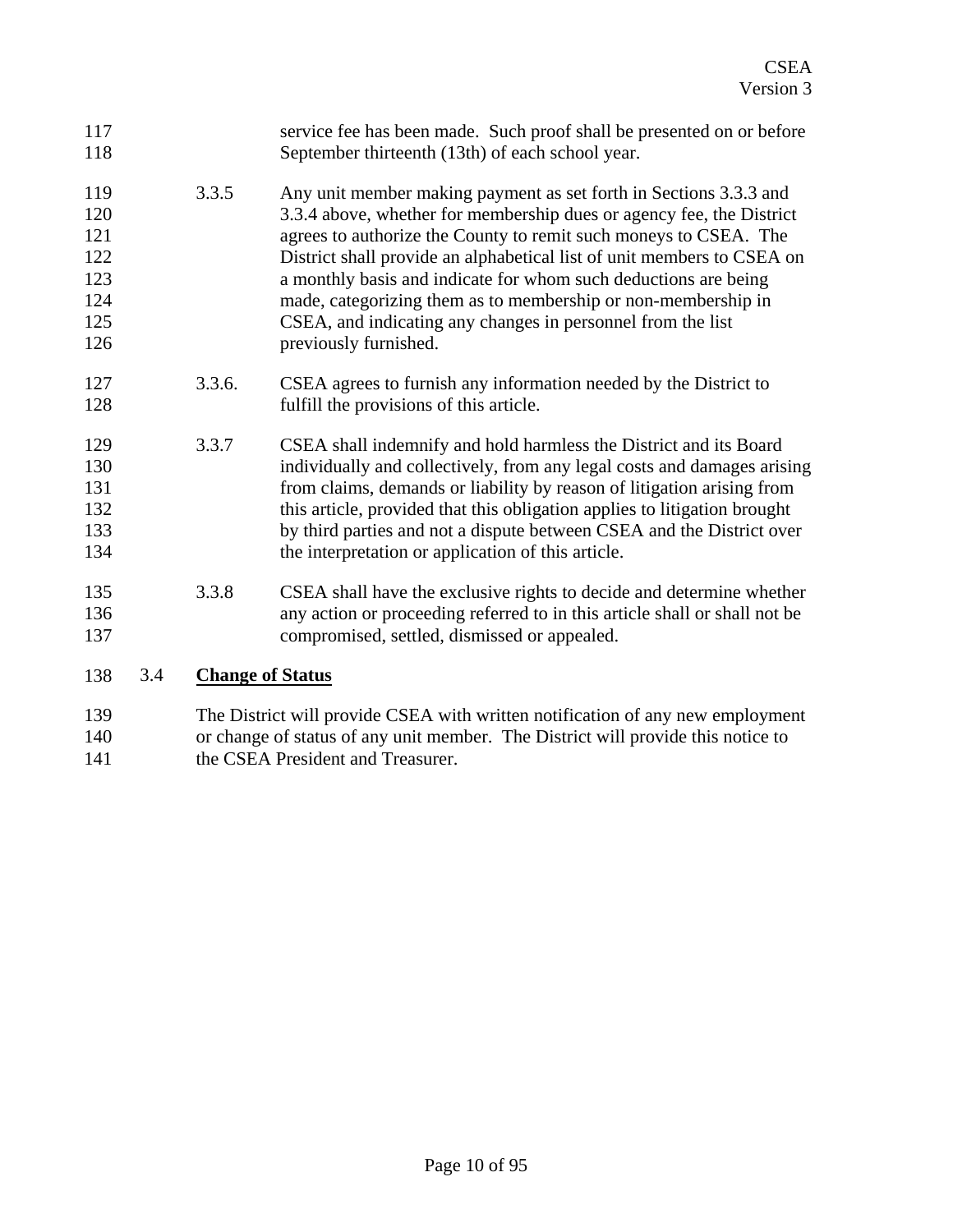### <span id="page-10-0"></span>142 **ARTICLE 4: EMPLOYEE RIGHTS**

- 143 Neither the District nor CSEA shall interfere with, intimidate, restrain, coerce, or
- 144 discriminate against employees because of their decision to exercise the right to engage
- 145 or not engage in CSEA activities.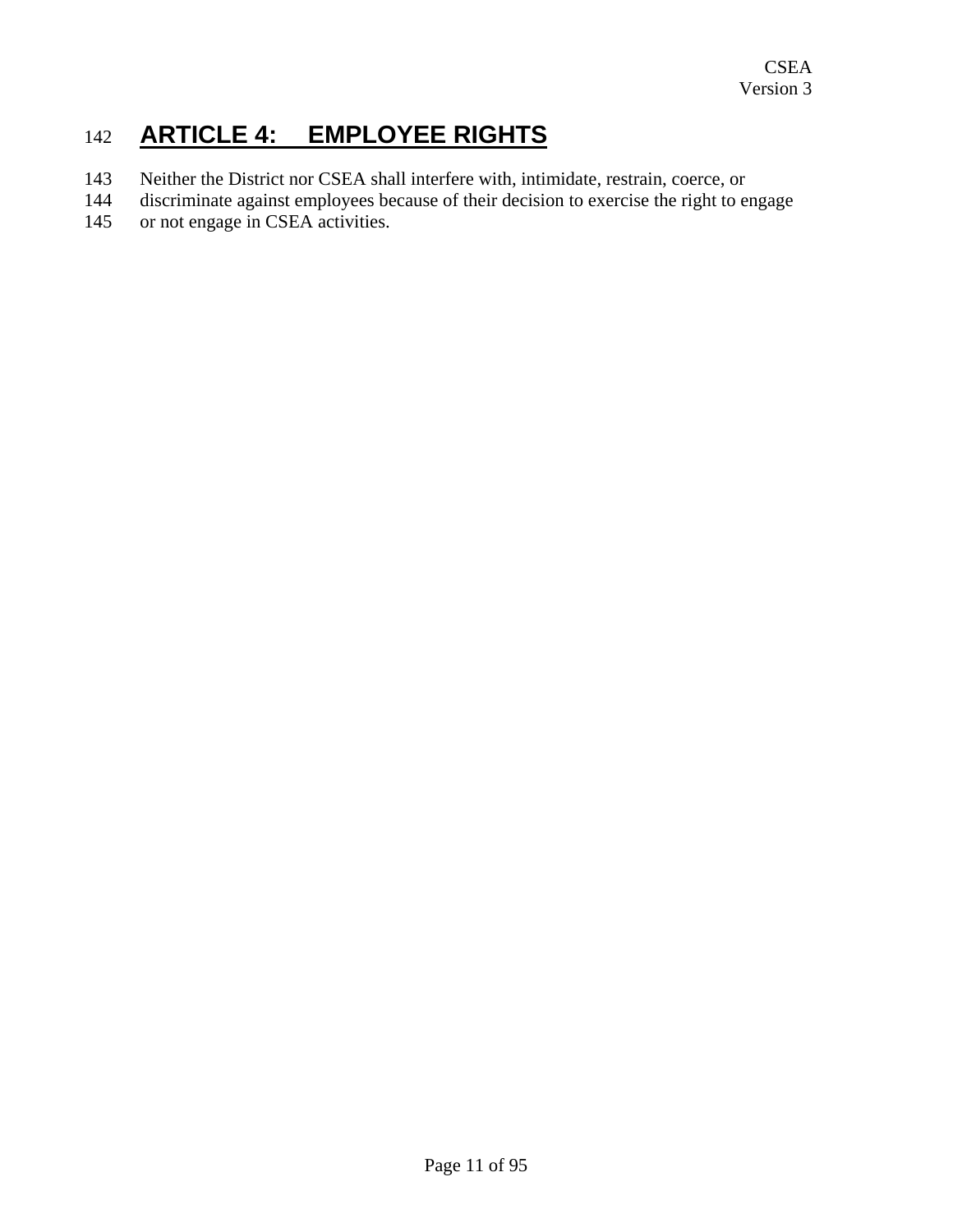### <span id="page-11-0"></span>146 **ARTICLE 5: CONCERTED ACTIVITIES**

- 147 148 149 150 151 152 5.1 It is agreed and understood that there will be no strike, work stoppage, slowdown, picketing or refusal or failure to fully and faithfully perform job functions and responsibilities, or other interference with the operations of the District by CSEA or by its officers, agents, or members during the term of this Agreement, including compliance with the request of other labor organizations to engage in such activity.
- 153 154 155 156 157 158 5.2 CSEA recognizes the duty and obligations of its representatives to comply with the provisions of the Agreement and to make every effort toward inducing all employees to do so. In the event of a strike, work stoppage, slow-down or other interference with the operations of the District by employees who are represented by CSEA, CSEA agrees in good faith to take all necessary steps to cause those employees to cease such action.
- 159 160 5.3 It is agreed and understood that any employee violating this Article will be subject to discipline up to and including termination by the District.
- 161 162 163 5.4 It is understood that in the event this Article is violated by CSEA or the District, either party is entitled to take whatever appropriate legal action is available. This Section is not grievable under the provisions of Article 7.
- 164 165 5.5 The District agrees not to lock out bargaining unit employees during the term of this Agreement.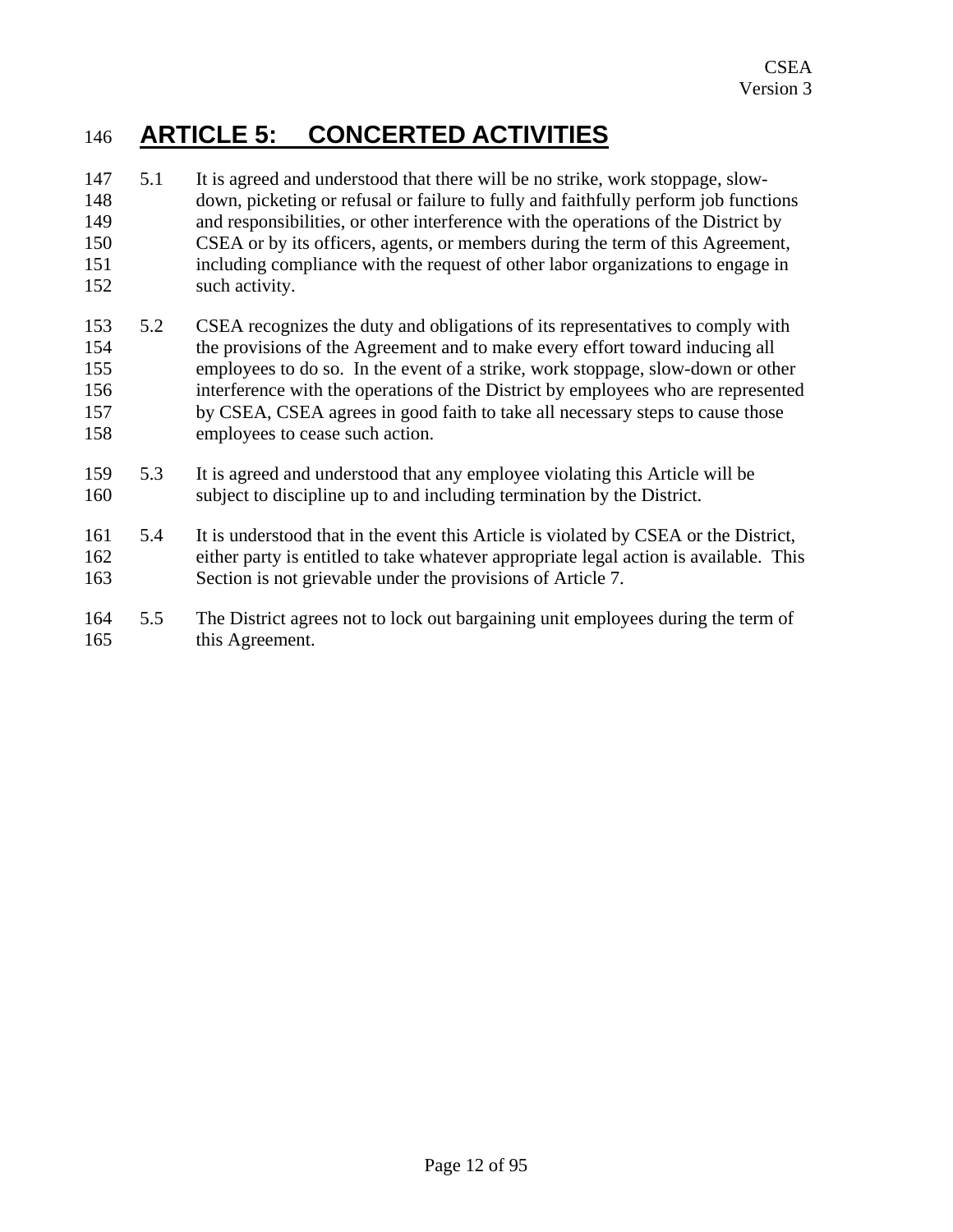### <span id="page-12-0"></span>166 **ARTICLE 6: CSEA RELEASE TIME**

| 167<br>168<br>169<br>170               | 6.1 | CSEA representatives will exclusively receive time off from duties for the<br>processing of grievances past the informal level of the grievance procedure,<br>Article 7 herein, for CSEA members who are designated as CSEA<br>representatives, subject to the following conditions: |                                                                                                                                                                                                                                                                                                                                                                                                                                                           |  |
|----------------------------------------|-----|--------------------------------------------------------------------------------------------------------------------------------------------------------------------------------------------------------------------------------------------------------------------------------------|-----------------------------------------------------------------------------------------------------------------------------------------------------------------------------------------------------------------------------------------------------------------------------------------------------------------------------------------------------------------------------------------------------------------------------------------------------------|--|
| 171<br>172<br>173<br>174               |     | 6.1.1                                                                                                                                                                                                                                                                                | Within (10) working days following the appointment of new<br>representatives, the CSEA President will designate in writing to the<br>Superintendent or designee CSEA representatives authorized to<br>receive release time.                                                                                                                                                                                                                               |  |
| 175<br>176<br>177<br>178               |     | 6.1.2                                                                                                                                                                                                                                                                                | For grievance processing, the designated representative shall inform<br>his/her immediate supervisor of the need to be absent no later than the<br>work day before the use of release time in order that an adequate<br>substitute may be obtained, if such is necessary.                                                                                                                                                                                 |  |
| 179<br>180<br>181<br>182<br>183        |     | 6.1.3                                                                                                                                                                                                                                                                                | That such time off shall be limited solely to representing a grievance in<br>a conference with a management person, beyond the informal level<br>and in no way shall this limitation include use of such time for matters<br>such as gathering information, interviewing witnesses, or preparing a<br>presentation.                                                                                                                                       |  |
| 184<br>185<br>186<br>187<br>188<br>189 | 6.2 |                                                                                                                                                                                                                                                                                      | Two (2) days per month release time will be given to the CSEA President or<br>designee for the purpose of problem solving and other CSEA business. The<br>District will provide a substitute as needed. CSEA will generally be required to<br>provide at least two weeks advance notice of the absence, but may provide lesser<br>notice when circumstances call for less notice. The advance notice must be<br>reasonable in light of the circumstances. |  |
| 190                                    | 6.3 |                                                                                                                                                                                                                                                                                      | <b>Annual Conference</b>                                                                                                                                                                                                                                                                                                                                                                                                                                  |  |

- 191 192 193 Release time without loss of compensation shall be granted to two CSEA designated delegates to attend the actual days the CSEA annual conference is in session. CSEA shall provide the District with thirty (30) days written notice of
- 194 the names of the two delegates that are entitled to receive release time.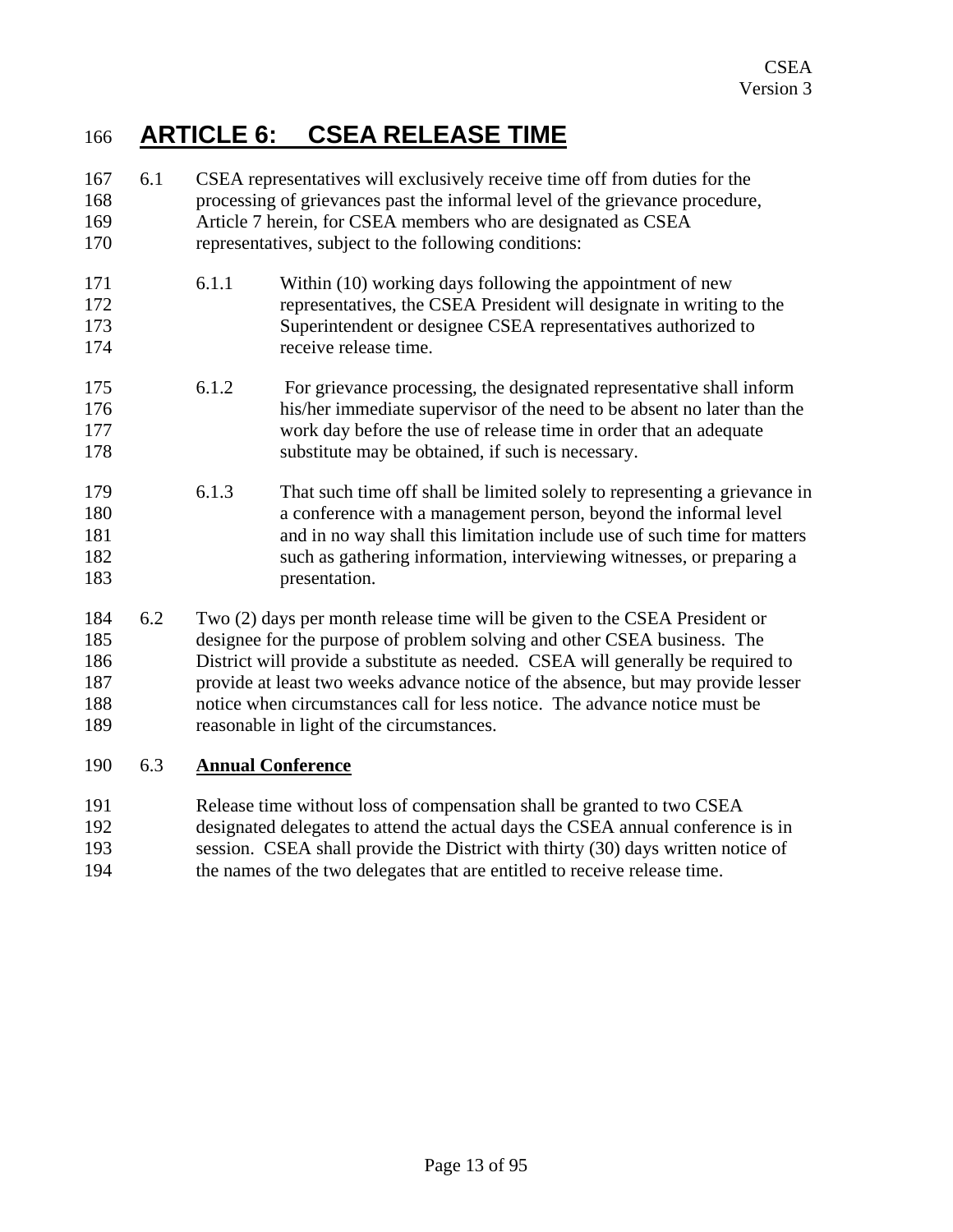### <span id="page-13-0"></span>195 **ARTICLE 7: GRIEVANCE**

196 197 198 199 200 Prior to implementation of the Procedures for Grievance, employees are encouraged to attempt to identify and resolve a problem at a private conference. However, either party has a right to a representative of the party's choice at the problem-solving conference(s) and at any level within the Procedures for Grievance, except Level 4 – Arbitration. No reprisal shall be invoked against any employee for processing a grievance.

- 201 7.1 **Definitions**
- 202 203 204 205 206 7.1.1 Grievance: An allegation by a grievant that he/she has been adversely affected by a violation of the specific provisions of the Contract. Actions to abolish or change the policies of the District as set forth in the rules and regulations, or administrative procedures, must be undertaken through a separate process.
- 207 208 7.1.2 Representative: A representative may be a fellow employee, faculty member, department head, supervisor or administrator.
- 209 210 211 7.1.3 Working Day: A "working day" is any day on which the central administrative offices of the Berryessa Union School District are open for business.
- 212 7.14 Grievant: An employee, employees, or CSEA.

#### 213 7.2 **Procedures for Grievance**

- 214 215 216 7.2.1 Except by mutual agreement, failure by the employer at any level to communicate a decision within the specified time limit shall permit the grievant to proceed to the next level.
- 217 218 219 220 7.2.2 Except by mutual agreement, failure by grievant at any level to appeal a grievance to the next level within the specified time limit shall be considered acceptance of the grievance at that level. All meetings to process grievance will be conducted in District facilities.
- 221 222 223 224 7.2.3 If the Level 3 hearing with the Superintendent is scheduled during the employee's regular working day, the grievant and one CSEA representative will receive time off from normal duties for the purpose of processing the grievance.
- 225 7.2.4 The grievant must be present at each level of the grievance process.
- 226 227 228 229 230 7.2.5 In the event a grievance is filed by a unit member without the assistance of CSEA, the District shall send a copy of the grievance and its resolution to CSEA. Within ten (10) days of receipt, CSEA may submit a written response, which shall be filed with the grievance and resolution in a grievance file.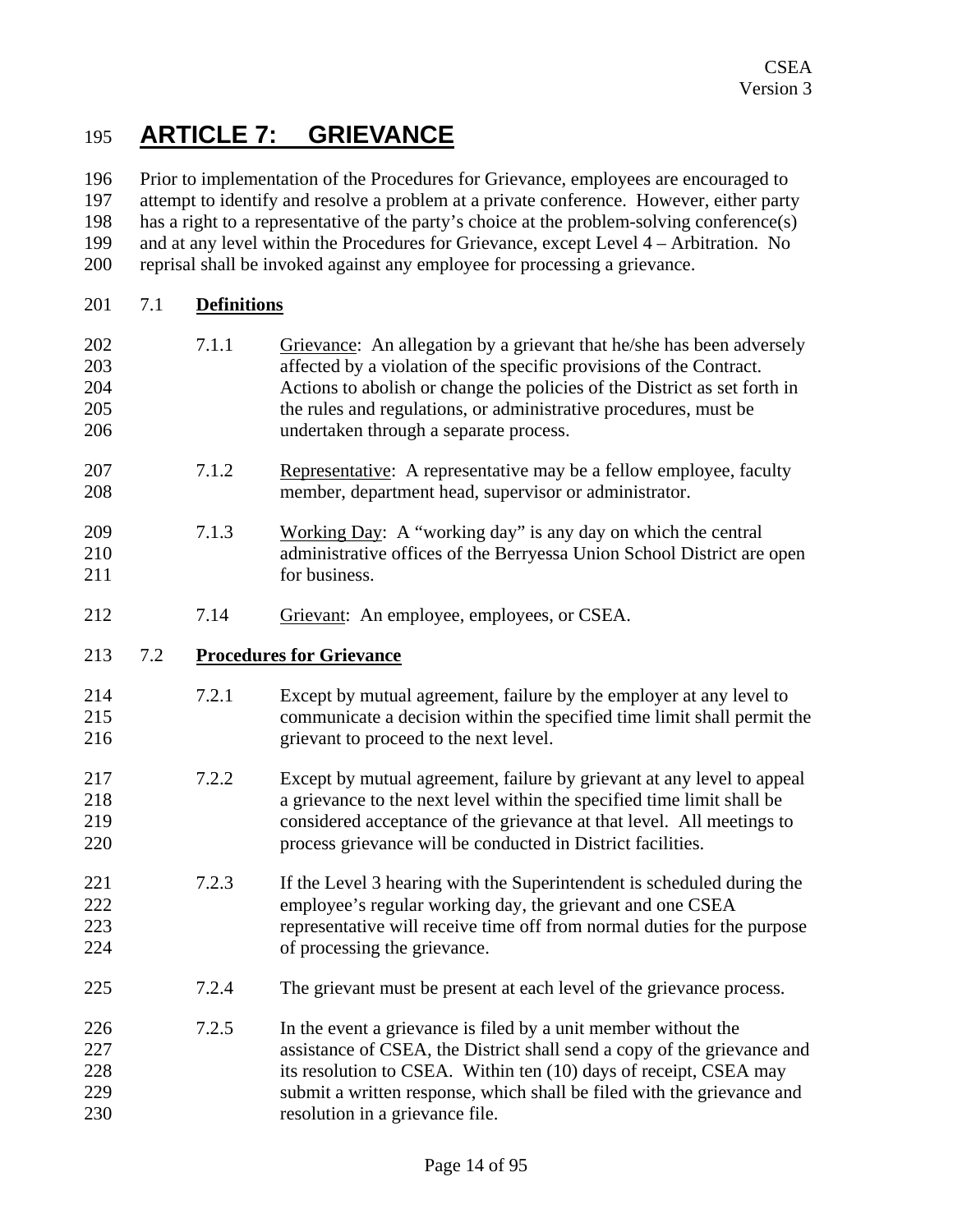<span id="page-14-0"></span>

| 231<br>232<br>233                      |     | 7.2.6 | Group Grievance: If the same grievance involves employees at<br>different work sites or departments, the grievance shall be filed at<br>Level 2.                                                                                                                                                                                                                                 |
|----------------------------------------|-----|-------|----------------------------------------------------------------------------------------------------------------------------------------------------------------------------------------------------------------------------------------------------------------------------------------------------------------------------------------------------------------------------------|
| 234                                    | 7.3 |       | <b>Level 1 - Immediate Supervisor</b>                                                                                                                                                                                                                                                                                                                                            |
| 235<br>236<br>237<br>238<br>239<br>240 |     | 7.3.1 | Within twenty (20) working days after the grievant knew, or<br>reasonably should have known of the condition upon which the<br>grievance is based, the grievant may present the grievance in writing,<br>on a form to be provided by the District, to the administrator with<br>immediate administrative responsibilities for the position to which the<br>grievant is assigned. |
| 241<br>242<br>243                      |     | 7.3.2 | The statement of grievance shall be a clear, concise statement of the<br>circumstances on which the grievance is based, the persons involved,<br>and the remedy sought.                                                                                                                                                                                                          |
| 244<br>245                             |     | 7.3.3 | Either party to the grievance shall have the right to a conference with<br>the other party.                                                                                                                                                                                                                                                                                      |
| 246<br>247<br>248                      |     | 7.3.4 | The immediate supervisor shall communicate the decision to the<br>employee and CSEA in writing within ten (10) working days after<br>receiving the grievance.                                                                                                                                                                                                                    |
| 249                                    | 7.4 |       | <b>Level 2 – Personnel Services Administrator</b>                                                                                                                                                                                                                                                                                                                                |
| 250<br>251<br>252                      |     | 7.4.1 | A unit member may appeal, in writing, the decision from Level 1 to<br>the Assistance Superintendent of Personnel Services within ten (10)<br>working days after receiving it.                                                                                                                                                                                                    |
| 253<br>254<br>255<br>256               |     | 7.4.2 | This statement shall be a clear, concise statement and shall include:<br>the circumstances on which the grievance is based; the persons<br>involved and the remedy sought; an outline of actions taken to adjust<br>the complaint; and the reasons for the appeal from the decision                                                                                              |
| 257<br>258<br>259                      |     | 7.4.3 | The Assistant Superintendent of Personnel Services shall confer with<br>the unit member and communicate the decision to the grievant in<br>writing, within ten (10) working days of the appeal date.                                                                                                                                                                             |
| 260                                    | 7.5 |       | <b>Level 3-Superintendent</b>                                                                                                                                                                                                                                                                                                                                                    |
| 261<br>262<br>263<br>264               |     | 7.5.1 | The unit member may appeal the decision from Level 2 to the<br>Superintendent within ten (10) working days after receiving it. The<br>appeal shall be submitted to the Assistant Superintendent of Personnel<br>Services who shall forward the grievance to the Superintendent.                                                                                                  |
| 265<br>266<br>267                      |     | 7.5.2 | A conference shall be held and the Superintendent shall communicate<br>the decision to the unit member within ten $(10)$ working days of the<br>appeal.                                                                                                                                                                                                                          |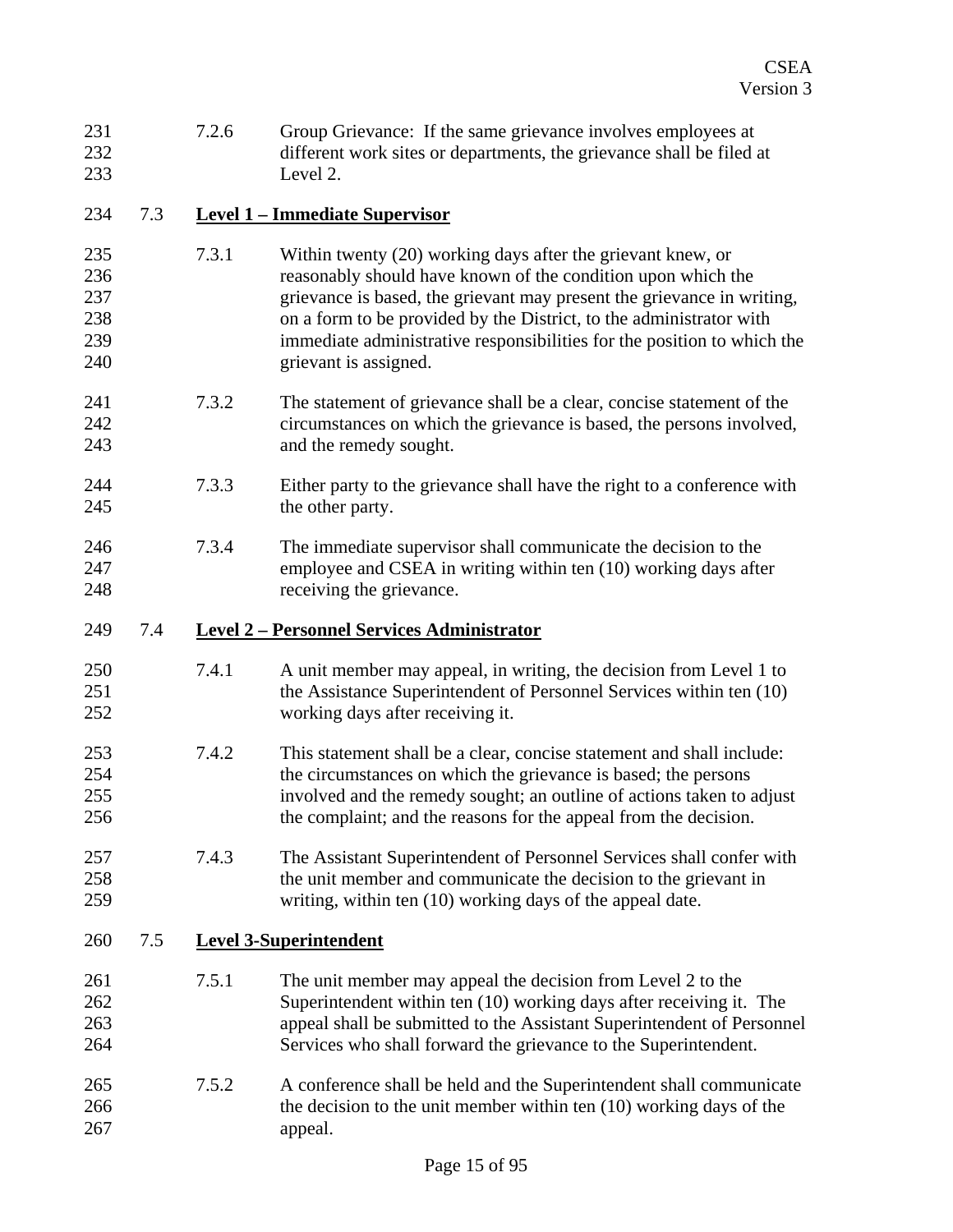<span id="page-15-0"></span>

| 268                                           | 7.6 |       | <b>Level 4 – Arbitration</b> |                                                                                                                                                                                                                                                                                                                                                                                                                        |
|-----------------------------------------------|-----|-------|------------------------------|------------------------------------------------------------------------------------------------------------------------------------------------------------------------------------------------------------------------------------------------------------------------------------------------------------------------------------------------------------------------------------------------------------------------|
| 269<br>270<br>271<br>272<br>273<br>274        |     | 7.6.1 | working days.                | If the grievant is not satisfied with the disposition at Level 3 or the<br>time limits expire without the issuance of the Superintendent's written<br>reply, CSEA may, within twenty (20) working days, submit the<br>grievance to arbitration. The notice of intent to arbitrate shall be<br>submitted in writing to the Superintendent within those twenty (20)                                                      |
| 275<br>276<br>277<br>278                      |     | 7.6.2 |                              | At the request of either party, a certified court reporter shall be<br>employed to personally record verbatim the entire hearing. The parties<br>shall share equally the cost of the reporter. If either party desires a<br>transcript, that party shall pay the cost of the transcript.                                                                                                                               |
| 279                                           |     | 7.6.3 |                              | <b>Functions of the Arbitrator</b>                                                                                                                                                                                                                                                                                                                                                                                     |
| 280                                           |     |       | 7.6.3.1                      | To hold a hearing concerning the grievance                                                                                                                                                                                                                                                                                                                                                                             |
| 281<br>282                                    |     |       | 7.6.3.2                      | To render a written decision to CSEA and the District<br>within three (3) months after closing of the hearing.                                                                                                                                                                                                                                                                                                         |
| 283                                           |     | 7.6.4 |                              | <b>Selection of the Arbitrator</b>                                                                                                                                                                                                                                                                                                                                                                                     |
| 284<br>285<br>286<br>287<br>288<br>289<br>290 |     |       | 7.6.4.1                      | Within (10) working days after written notice of<br>submission to arbitration, the California State Conciliation<br>Service will be requested by either party to supply a list of<br>five (5) arbitrators. Thereafter, the arbitrator shall be<br>selected from the list by each party, alternately striking a<br>name, until one name remains. The party striking first shall<br>be determined by a flip of the coin. |
| 291<br>292<br>293                             |     |       | 7.6.4.2                      | The School District and CSEA or the grievant will share<br>equally the payment of the services and expenses of the<br>arbitrator.                                                                                                                                                                                                                                                                                      |
| 294                                           |     | 7.6.5 |                              | <b>Powers and Limitations of the Arbitrator</b>                                                                                                                                                                                                                                                                                                                                                                        |
| 295<br>296<br>297                             |     |       | 7.6.5.1                      | The arbitrator shall consider only those issues that have<br>been properly carried through all prior steps of the<br>Grievance Procedure.                                                                                                                                                                                                                                                                              |
| 298<br>299<br>300                             |     |       | 7.6.5.2                      | The arbitrator shall afford District representatives and the<br>employee or his/her representatives involved, a reasonable<br>opportunity to present evidence, witnesses and arguments.                                                                                                                                                                                                                                |
| 301<br>302<br>303                             |     |       | 7.6.5.3                      | The jurisdiction of the arbitrator shall be confined to a<br>determination of the facts and interpretation of the<br>provisions of this Agreement                                                                                                                                                                                                                                                                      |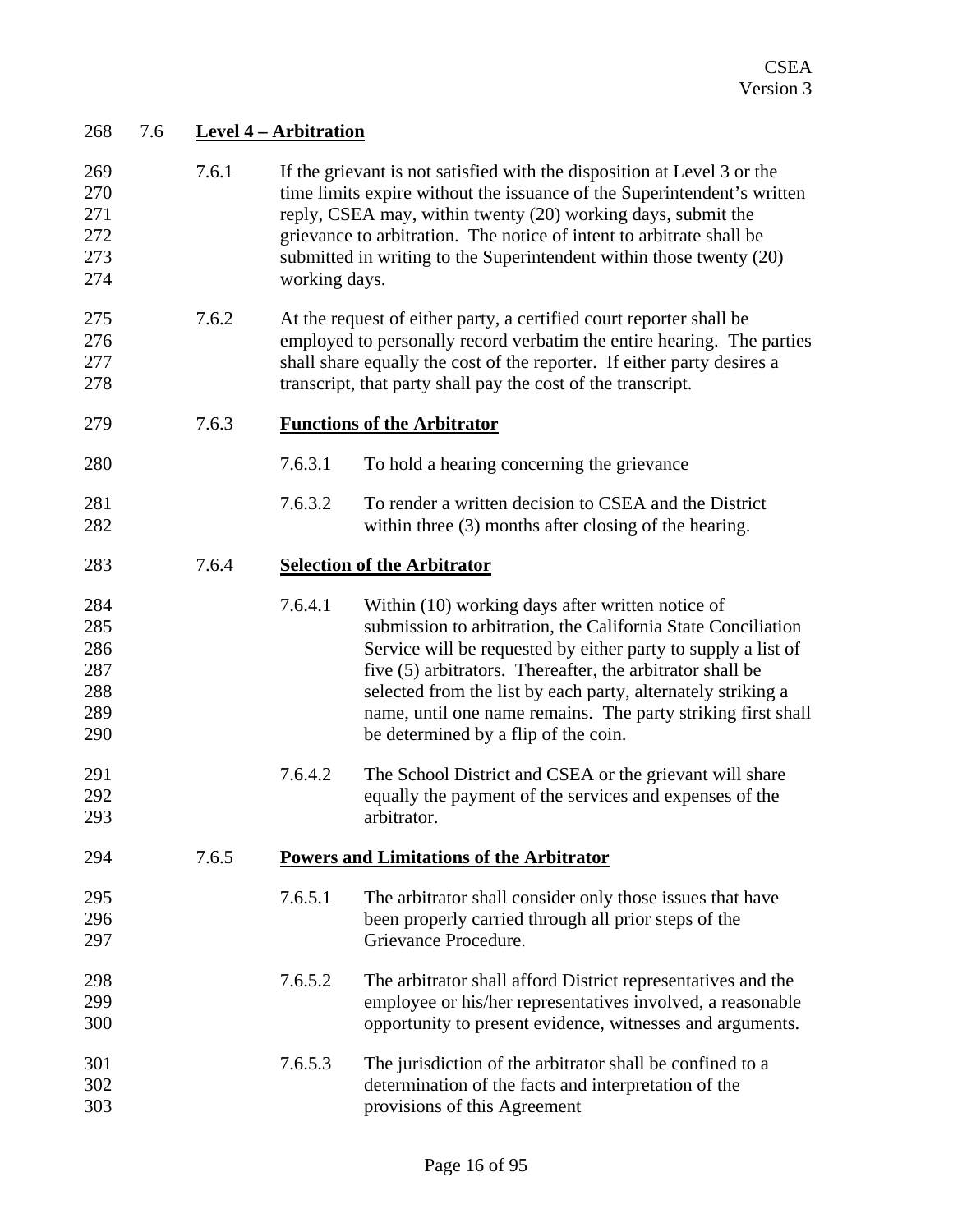| 304<br>305<br>306<br>307 | 7.6.5.4 | The arbitrator shall have no authority to interpret any state<br>or federal law when the compliance or noncompliance<br>there with might be involved in the consideration of the<br>grievance or to award punitive damages. |
|--------------------------|---------|-----------------------------------------------------------------------------------------------------------------------------------------------------------------------------------------------------------------------------|
| 308                      | 7.6.5.5 | The arbitrator's decision shall be final and binding.                                                                                                                                                                       |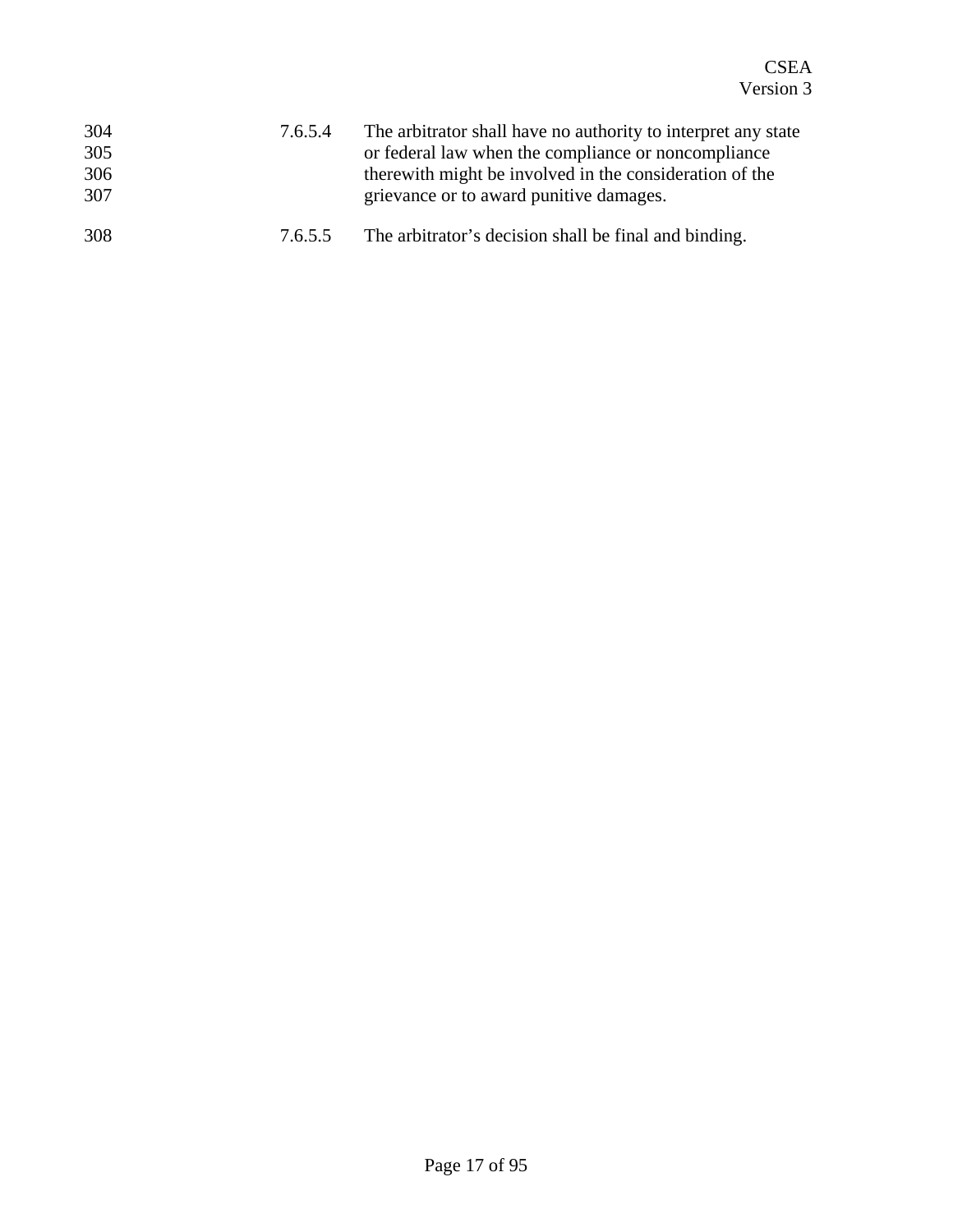### <span id="page-17-0"></span>309 **ARTICLE 8: COMPENSATION AND BENEFITS**

#### 310 8.1 **Salary Schedule**

311 312 313 314 315 316 317 318 319 320 The 2005-2006 salary schedule will be increased by 4.0% effective July 1, 2006, for the fiscal year 2006-2007 for unit members in active paid status on the date the Governing Board approves this Agreement and for unit members who retire during the 2006-2007 fiscal year. The revised salary schedule is attached to this Tentative Agreement as Appendix A1 and Appendix A2. On a one-time nonprecedent setting basis, for the 2006-2007 fiscal year, in addition to the salary schedule increase, the District will allocate a lump sum total of \$52,430 to the bargaining unit. This one-time lump sum payment shall be divided on the basis of FTE to all unit members in active paid status on the date the Governing Board approves this Agreement.

#### 321 8.2 **Step Increases**

322 323 324 325 Unit members will receive step increases on July 1 of each fiscal year. Persons hired prior to January 1, of any year, will receive step increase on July 1 (those who are eligible) of the next fiscal year. Persons hired on or after January 1 of any year will receive step increases on July 1 of the second successive fiscal year.

#### 326 8.3 **Other Compensation**

- 327 328 The District will pick up a 3% PERS buyout for all unit members participating in PERS, retroactive to July 1, 1992.
- 329 330 331 8.3.1 Non-bargaining unit yard-duty work will be added to an employee's bargaining unit FTE for the purpose of PERS eligibility and contributions.

#### 332 8.4 **Working in a Higher Classification**

- 333 334 335 336 337 8.4.1 Bargaining unit employees shall not be required to perform duties which are not fixed and prescribed for their classification, unless the duties reasonably relate to those fixed for the class, for any period of time which exceeds five (5) working days within a 15-calendar day period except as authorized herein.
- 338 339 340 341 342 343 8.4.2 A bargaining unit employee may be required to perform duties inconsistent with those assigned to the class for a period of more than five (5) working days provided that his/her salary is adjusted retroactive for the entire period he/she is required to work in a higher class and in such amounts as will provide an amount equivalent to the higher range and the step the employee is currently on.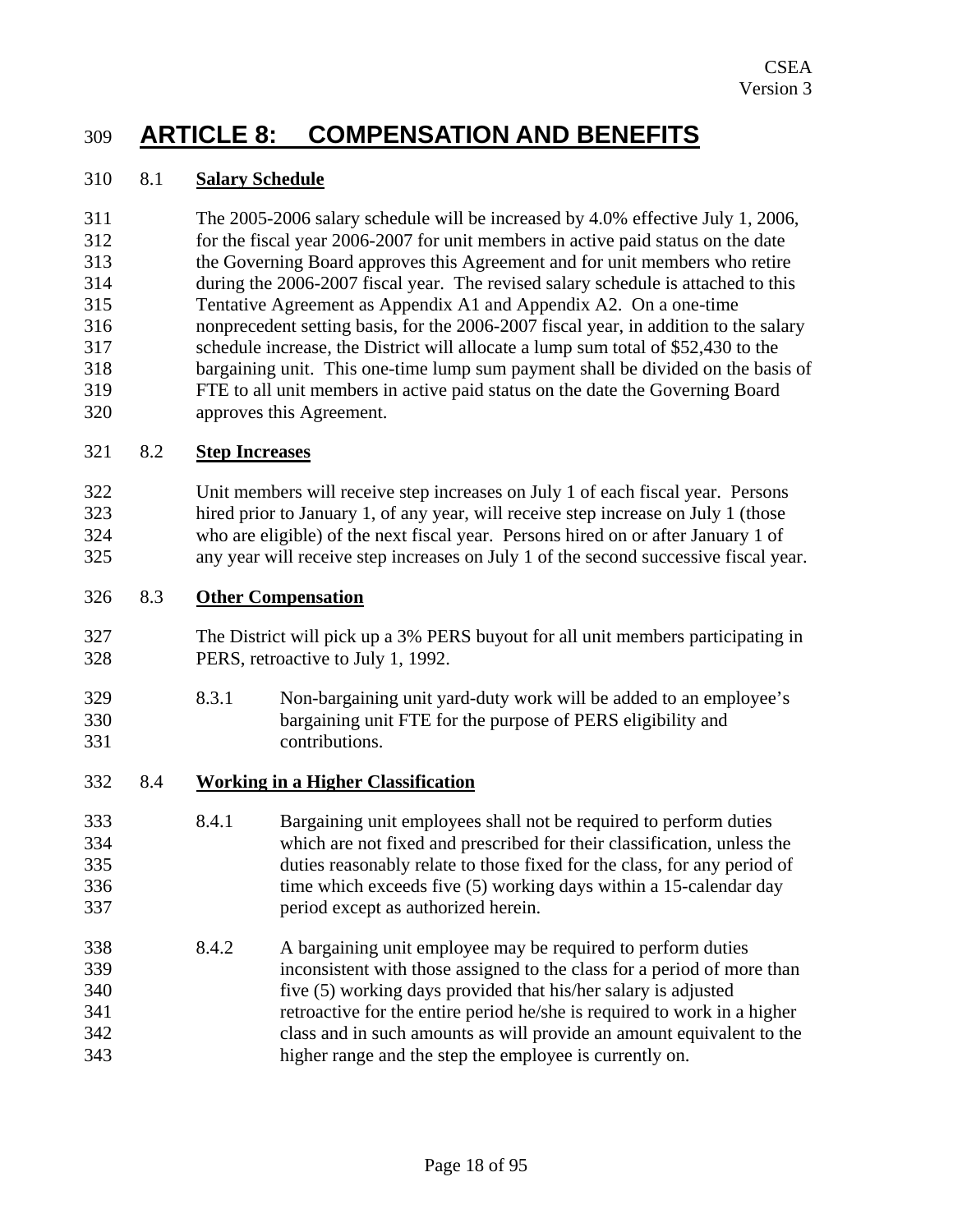- <span id="page-18-0"></span>344 345 346 8.4.3 Employees who are temporarily assigned to a lower classification shall suffer no reduction in pay or hours as a result of the temporary assignment.
- 347 348 349 350 8.4.4 As used in this Article, "classification" shall be defined as any group of positions sufficiently similar in duties, responsibilities, and authority that the same job title, minimum qualifications and salary range are appropriate for all positions in the classification.

#### 351 8.5 **School Site Clerical Substitutes**

352 353 354 355 356 357 358 359 In the event a school site office clerical person is absent for a full school day and a substitute is not provided for the full school day, the elementary school secretary or clerk will be compensated an additional \$50 per day for assuming the full responsibilities of the absent staff person. At the middle school level the \$50 will be evenly divided between the secretary and/or school clerks who assumed the full responsibilities. The maximum payment shall be a total of five days in a school year. This limitation may be extended only upon the prior written approval of the Assistant Superintendent of Personnel Services.

#### 360 8.6 **Maintaining a Classroom**

371 372 373

- 361 362 363 364 365 8.6.1 In case of certificated work stoppage, natural disaster, and/or lack of qualified substitutes, a unit member may be assigned the responsibility of maintaining a classroom when certificated staff is unavailable to directly maintain a classroom, and periodic supervision is provided by a certificated employee.
- 366 367 368 8.6.2 The pay for such classroom maintenance shall be thirteen dollars and twenty-three cents (13.23) per hour in addition to the unit member's regular pay.
- 369 370 8.6.2.1 This amount shall be increased each year by the percentage increase of the salary schedule
	- 8.6.2.2 If more than one classified employee assumes the same classroom responsibility, the above rate shall be divided equally.
- 374 375 376 377 8.6.2.3 The utilization of a unit member to maintain a classroom cannot exceed two consecutive days under any circumstances, except in instances of a certificated work stoppage or natural disaster.
- 378 8.7 **Pay Provision and Training for Special Education Paraeducators, Case**  379 **Facilitators and Behavior Management Technicians**
- 380 8.7.1 The salary range for Special Education Paraeducator I shall be: 6.5.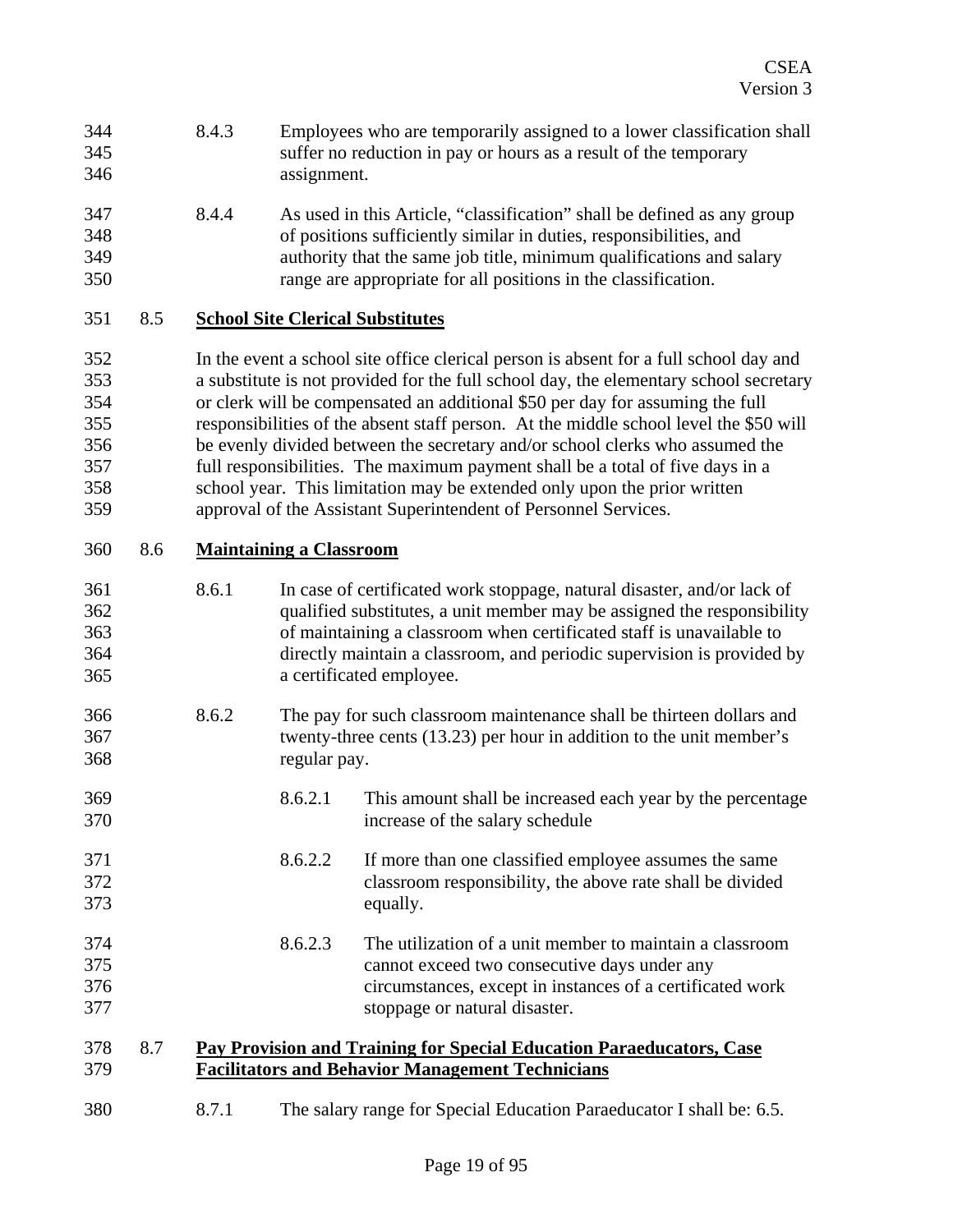<span id="page-19-0"></span>

| 381<br>382 | 8.7.2 | follows:        | The salary range for Special Education Paraeducator II shall be as    |     |
|------------|-------|-----------------|-----------------------------------------------------------------------|-----|
| 383        |       | 8.7.2.1         | Salary range with District certificate placement                      | 8.5 |
| 384        |       | 8.7.2.2         | A Special education Paraeducator II placed in the above               |     |
| 385        |       |                 | classification must obtain a District certificate of                  |     |
| 386        |       |                 | competency in order to be placed at range 8.5.                        |     |
| 387        |       | 8.7.2.3         | Salary range with placement only                                      | 7.5 |
| 388        | 8.7.3 | <b>Training</b> |                                                                       |     |
| 389        |       |                 | Based on program needs, the District will determine appropriate       |     |
| 390        |       |                 | training for Special Education Paraeducator I's to become eligible to |     |
| 391        |       |                 | be Special Education Paraeducator II's and for Special Education      |     |
| 392        |       |                 | Paraeducator II's to become eligible to be Behavior Management        |     |
| 393        |       |                 | Technicians. The District will provide this training as needed. The   |     |
| 394        |       |                 | District will provide CSEA with the annual training schedule no later |     |
| 395        |       |                 | than October 1 of each year.                                          |     |
| 396        | 8.7.4 |                 | <b>Daily Living Requirements</b>                                      |     |
| 397        |       | 8.7.4.1         | Special Education Paraeducators I and II, Case Facilitators,          |     |
| 398        |       |                 | and Behavior Management Technicians I and II are                      |     |
| 399        |       |                 | expected to provide daily living requirements if students             |     |
| 400        |       |                 | require such services except for a Special Education                  |     |
| 401        |       |                 | Paraeducator I employed before March 1, 1997 will not be              |     |
| 402        |       |                 | required to provide daily living requirements as part of              |     |
| 403        |       |                 | developing students' daily living skills. Daily living                |     |
| 404        |       |                 | requirements, as used in this provision, involves actual              |     |
| 405        |       |                 | bodily assistance of the student and not mere escorting or            |     |
| 406        |       |                 | mere observation for emergencies.                                     |     |
| 407        |       | 8.7.4.2         | When a Special Education Paraeducator I (regardless of                |     |
| 408        |       |                 | hire date) provides daily living requirements, that                   |     |
| 409        |       |                 | individual shall receive a one-range differential per month           |     |
| 410        |       |                 | for the time daily living requirements are provided.                  |     |
| 411        | 8.7.5 |                 | <b>Medical Procedures</b>                                             |     |
| 412        |       | 8.7.5.1         | The District may assign Special Education Paraeducators I             |     |
| 413        |       |                 | and II to be trained and assigned for such services to                |     |
| 414        |       |                 | provide medical procedures for students, including, but not           |     |
| 415        |       |                 | limited to catheterization, gavage feeding, injection, or             |     |
| 416        |       |                 | suctioning. Unit members assigned to provide medical                  |     |
| 417        |       |                 | procedures to students on a regular basis shall be paid               |     |
| 418        |       |                 | \$75/month for providing these services.                              |     |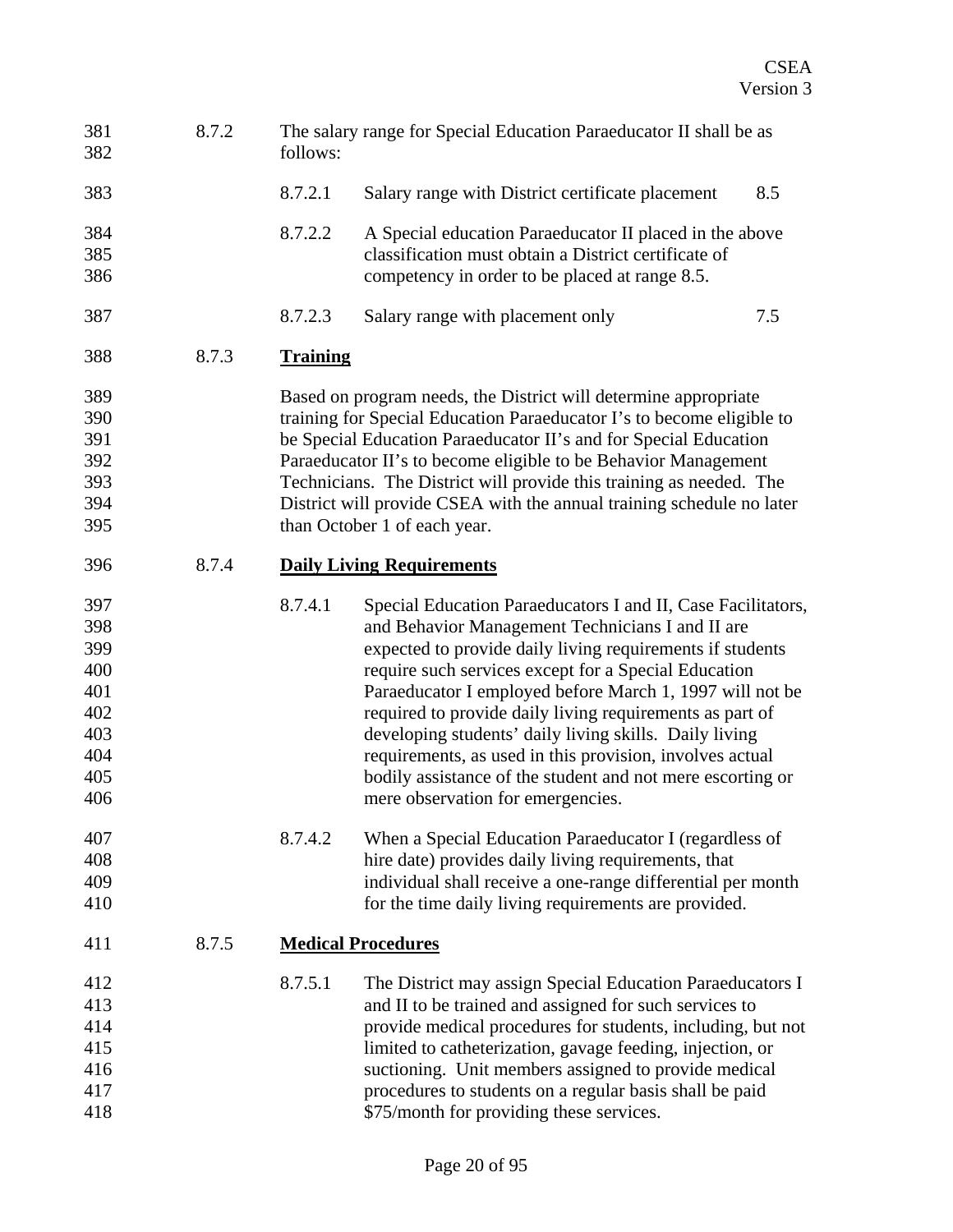<span id="page-20-0"></span>

| 419<br>420<br>421<br>422<br>423<br>424<br>425<br>426<br>427<br>428               |     |           | 8.7.5.2 | Under the District nurse and/or principal's direction, each<br>school site will develop a backup plan to provide<br>designated medical procedures when the unit member<br>assigned those duties is absent. This plan shall include<br>provisions for providing appropriate training to unit<br>members who provide the designated medical procedures.<br>Unit members providing designated medical procedures on<br>a back-up basis shall be paid \$10 per day on which the<br>service is provided, not to exceed a total of \$75 in any<br>calendar month.                                                                                                                                                                                          |
|----------------------------------------------------------------------------------|-----|-----------|---------|------------------------------------------------------------------------------------------------------------------------------------------------------------------------------------------------------------------------------------------------------------------------------------------------------------------------------------------------------------------------------------------------------------------------------------------------------------------------------------------------------------------------------------------------------------------------------------------------------------------------------------------------------------------------------------------------------------------------------------------------------|
| 429<br>430<br>431<br>432<br>433<br>434<br>435<br>436<br>437<br>438<br>439<br>440 |     |           | 8.7.5.3 | Unit members assigned to provide medical procedures for a<br>specific child will be provided the necessary on-the-job<br>training for the specific procedures. This training will be at<br>the District's expense and provided by qualified personnel.<br>Interested unit members (other than those in positions listed<br>in Section 8.7.4.1) can also volunteer for and receive this<br>specific training. Upon successful completion of the<br>training, these volunteers will become eligible for<br>assignment to provide medical procedures to students. The<br>District has sole discretion to determine whether and when<br>to provide training, and to select appropriate unit members<br>for assignment to provide the medical procedures. |
| 441<br>442<br>443                                                                |     | 8.7.6     |         | Special Education Paraeducators I and II, Behavior Management<br>Technicians I and II, and Case Facilitators shall be considered placed<br>at the District Office for purposes of assignment only.                                                                                                                                                                                                                                                                                                                                                                                                                                                                                                                                                   |
| 444<br>445<br>446<br>447<br>448<br>449                                           |     | 8.7.7     |         | When a Special Education Paraeducator I or II is assigned to a Special<br>Day Class or a Resource Program when a substitute teacher is<br>provided, the Paraeducator shall receive an additional hour of pay for<br>each day with the substitute, except in the case of the assignment of a<br>long-term substitute, in which case the Paraeducator will be paid an<br>additional hour for only the first 10 days.                                                                                                                                                                                                                                                                                                                                   |
| 450                                                                              | 8.8 | Longevity |         |                                                                                                                                                                                                                                                                                                                                                                                                                                                                                                                                                                                                                                                                                                                                                      |
| 451<br>452                                                                       |     | 8.8.1     |         | Employees must be in paid status at least 75% of the school year in<br>order to receive credit for a year of service.                                                                                                                                                                                                                                                                                                                                                                                                                                                                                                                                                                                                                                |
| 453                                                                              |     | 8.8.2     |         | Unit members will receive longevity steps on July 1 as follow:                                                                                                                                                                                                                                                                                                                                                                                                                                                                                                                                                                                                                                                                                       |
| 454<br>455<br>456<br>457                                                         |     |           |         | beginning of the 7th consecutive year $-4\%$ increase in base salary<br>beginning of the 12th consecutive year $-7\%$ increase in base salary<br>beginning of the 17th consecutive year $-10\%$ increase in base salary<br>beginning of the 21st consecutive year $-13\%$ increase in base salary.                                                                                                                                                                                                                                                                                                                                                                                                                                                   |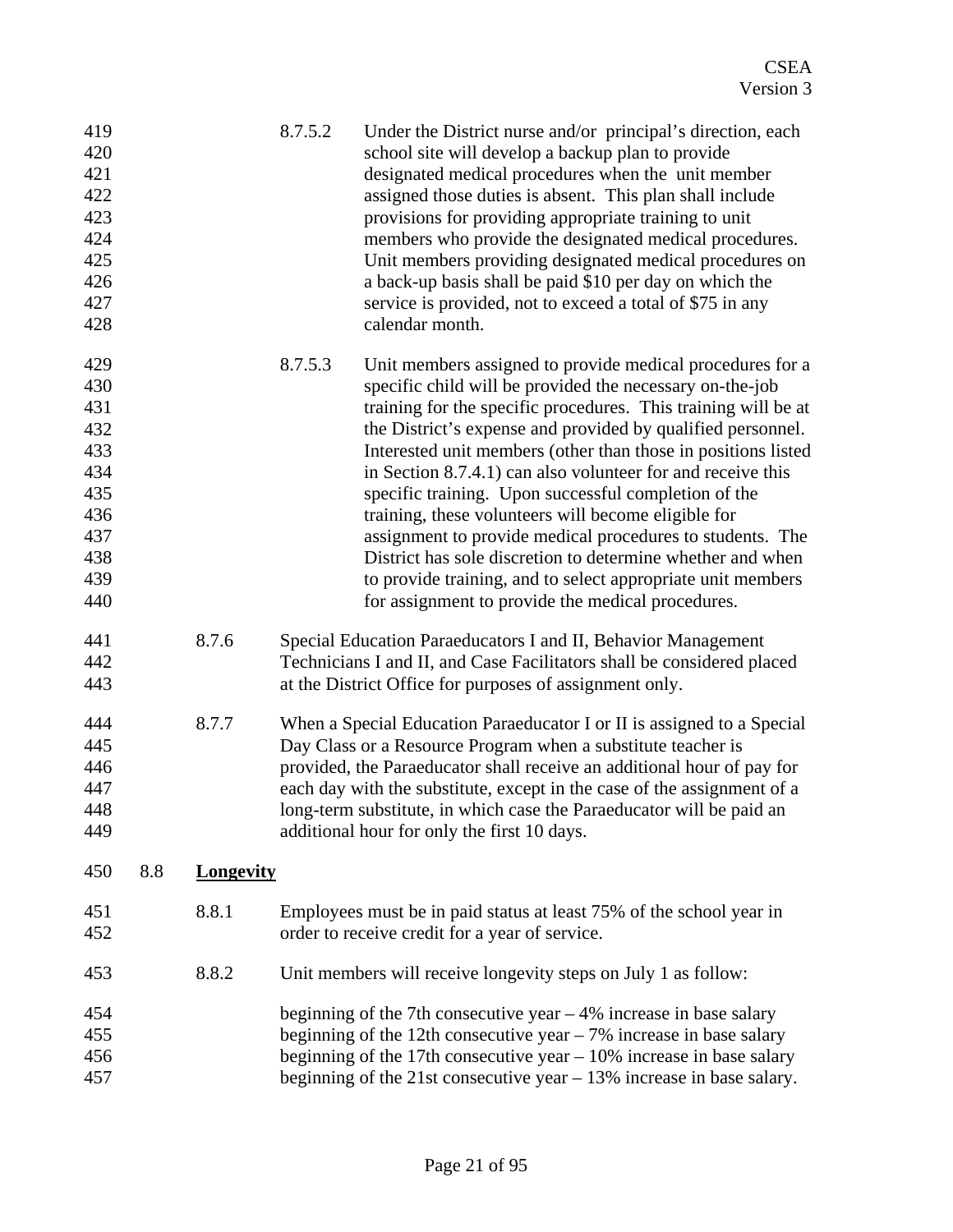<span id="page-21-0"></span>

| 458<br>459 |     | 8.8.3 |                                    | Employees with breaks-in-service shall be eligible to have all years<br>counted for longevity effective November 1, 1987. |
|------------|-----|-------|------------------------------------|---------------------------------------------------------------------------------------------------------------------------|
| 460        | 8.9 |       | <b>Health and Welfare Benefits</b> |                                                                                                                           |
|            |     |       |                                    |                                                                                                                           |
| 461        |     | 8.9.1 |                                    | <b>Medical Premiums</b>                                                                                                   |
| 462        |     |       |                                    | For the school year 2006-2007, medical benefits will be provided by                                                       |
| 463        |     |       |                                    | participation in the CalPERS Health Benefits Program, the Public                                                          |
| 464        |     |       |                                    | Employees' Medical and Hospital Care Act (PEMHCA). Unit                                                                   |
| 465        |     |       |                                    | members may choose any one of the plans offered by CalPERS, and                                                           |
| 466        |     |       |                                    | must comply with all applicable rules and regulations of the CalPERS                                                      |
| 467        |     |       |                                    | Health Benefits Program and PEMHCA. The District shall make                                                               |
| 468        |     |       |                                    | contributions toward CalPERS medical premiums for unit members as                                                         |
| 469        |     |       | described below:                   |                                                                                                                           |
| 470        |     |       | 8.9.1.1                            | <b>District Basic Contribution For Medical Premiums</b>                                                                   |
| 471        |     |       |                                    | As required by California Government Code Section                                                                         |
| 472        |     |       |                                    | 22892, effective January 1, 2006, the District will                                                                       |
| 473        |     |       |                                    | contribute \$64.60 per month per eligible full-time unit                                                                  |
| 474        |     |       |                                    | member for an approved CalPERS health plan option.                                                                        |
| 475        |     |       |                                    | Effective January 1, 2007, the District Basic Contribution                                                                |
| 476        |     |       |                                    | will increase to \$80.80, and thereafter will increase as                                                                 |
| 477        |     |       |                                    | required by law. The amount required by Government                                                                        |
| 478        |     |       |                                    | Code Section 22892 shall be the District's Basic employee                                                                 |
| 479        |     |       |                                    | only medical benefits Contribution. This Basic                                                                            |
| 480        |     |       |                                    | Contribution is required only to the extent mandated by law                                                               |
| 481        |     |       |                                    | and only as long as the District participates in the                                                                      |
| 482        |     |       |                                    | PEMHCA plan.                                                                                                              |
| 483        |     |       | 8.9.1.2                            | <b>District Supplemental Benefits Contribution For</b>                                                                    |
| 484        |     |       |                                    | <b>Medical Premiums</b>                                                                                                   |
| 485        |     |       |                                    | Beginning July 1, 2007, the District will provide to each                                                                 |
| 486        |     |       |                                    | eligible full-time unit member a supplemental monthly                                                                     |
| 487        |     |       |                                    | contribution toward the costs of the medical plans that,                                                                  |
| 488        |     |       |                                    | when added to the District Basic Contribution in Section                                                                  |
| 489        |     |       |                                    | 8.9.1.1 will not exceed \$1,012 per month. The                                                                            |
| 490        |     |       |                                    | supplemental benefits contribution shall be prorated for                                                                  |
| 491        |     |       |                                    | part-time unit members as described in Section 8.9.3.                                                                     |
| 492        |     | 8.9.2 |                                    | <b>Dental and Vision Premiums</b>                                                                                         |
| 493        |     |       |                                    | The District will pay the cost of the dental and vision insurance                                                         |
| 494        |     |       |                                    | premiums, up to the combined total of the Delta Dental composite rate                                                     |
| 495        |     |       |                                    | and the Vision Services composite rate. The District will maintain the                                                    |
| 496        |     |       |                                    | benefit specifications that exist as of January 1, 2007.                                                                  |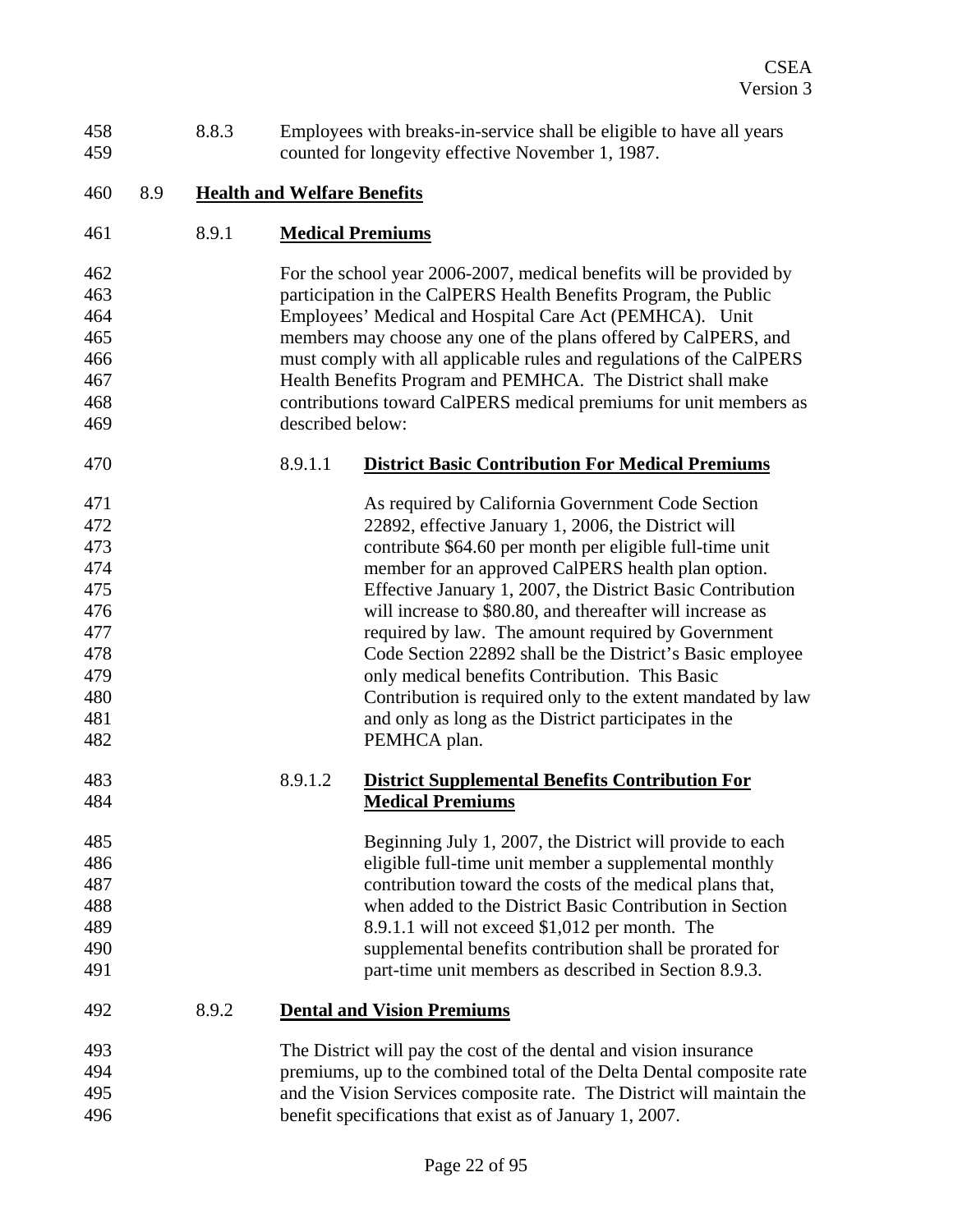<span id="page-22-0"></span>

| 497                                                         |      | 8.9.3                    |         | <u><b>Part-time Employees - Pro-Ration of Benefits</b></u>                                                                                                                                                                                                                                                                                                                                                                                                                                                                                                                                                                                     |
|-------------------------------------------------------------|------|--------------------------|---------|------------------------------------------------------------------------------------------------------------------------------------------------------------------------------------------------------------------------------------------------------------------------------------------------------------------------------------------------------------------------------------------------------------------------------------------------------------------------------------------------------------------------------------------------------------------------------------------------------------------------------------------------|
| 498<br>499<br>500<br>501<br>502                             |      |                          | 8.9.3.1 | Employees hired prior to January 1, 1978, will be entitled<br>to a pro-ration of medical, dental, and vision benefits<br>regardless of number of hours worked. Employees hired<br>after January 1, 1978, must serve four (4) hours or more per<br>day to qualify on a pro-rata basis.                                                                                                                                                                                                                                                                                                                                                          |
| 503<br>504                                                  |      |                          | 8.9.3.2 | Ten-month employees shall have their annual health and<br>welfare payment prorated over the 10-month work period.                                                                                                                                                                                                                                                                                                                                                                                                                                                                                                                              |
| 505                                                         | 8.10 | <b>Domestic Partners</b> |         |                                                                                                                                                                                                                                                                                                                                                                                                                                                                                                                                                                                                                                                |
| 506<br>507                                                  |      | 8.10.1                   |         | Domestic partners will be covered by the District's health and welfare<br>plans to the extent that the District carriers provide such coverage.                                                                                                                                                                                                                                                                                                                                                                                                                                                                                                |
| 508<br>509<br>510<br>511<br>512<br>513<br>514<br>515<br>516 |      | 8.10.2                   |         | The District will provide health benefits for qualified domestic<br>partners of bargaining unit members to the same extent, and subject to<br>the same terms and conditions, as health benefits are available to<br>dependents of unit members under this Agreement. This coverage is<br>conditioned upon the domestic partner meeting all of the criteria of<br>California Family Code Section 297, and upon the unit member<br>presenting the District with proof that a valid declaration of domestic<br>partnership has been filed pursuant to the above Family Code Section<br>or with any local agency registering domestic partnership. |
| 517                                                         | 8.11 | <b>Section 125 Plan</b>  |         |                                                                                                                                                                                                                                                                                                                                                                                                                                                                                                                                                                                                                                                |
| 518<br>519<br>520<br>521                                    |      |                          |         | A Section 125 plan will be implemented and made available to unit members.<br>Effective November 1, 1999, the District will no longer allow the funds listed in<br>subsection 8.9.1 above for payment of premiums for insurance other than medical,<br>dental, or vision. Other insurance premiums may be purchased at District group                                                                                                                                                                                                                                                                                                          |

524 8.12 **Retiree Medical Benefits**

plan).

522 523

525 526 527 528 529 530 531 532 533 534 535 8.12.1 The District and the Union will reopen negotiations regarding the retiree medical benefits provided by Section 8.12 in the 2007-2008 fiscal year. In preparation for the 2007-2008 negotiations, the parties will establish a subcommittee to make recommendation about retiree medical benefits for unit members hired on or after July 1, 2007. The subcommittee will consider the needs of unit members, the current and future costs of providing retiree medical benefits, the extent to which comparable school districts provide medical benefits to retirees in comparable classified positions, and any other relevant information. The subcommittee will submit its report and recommendations to the parties on or before September 14, 2007.

rates by a unit member through the salary reduction plan (IRS Code Section 125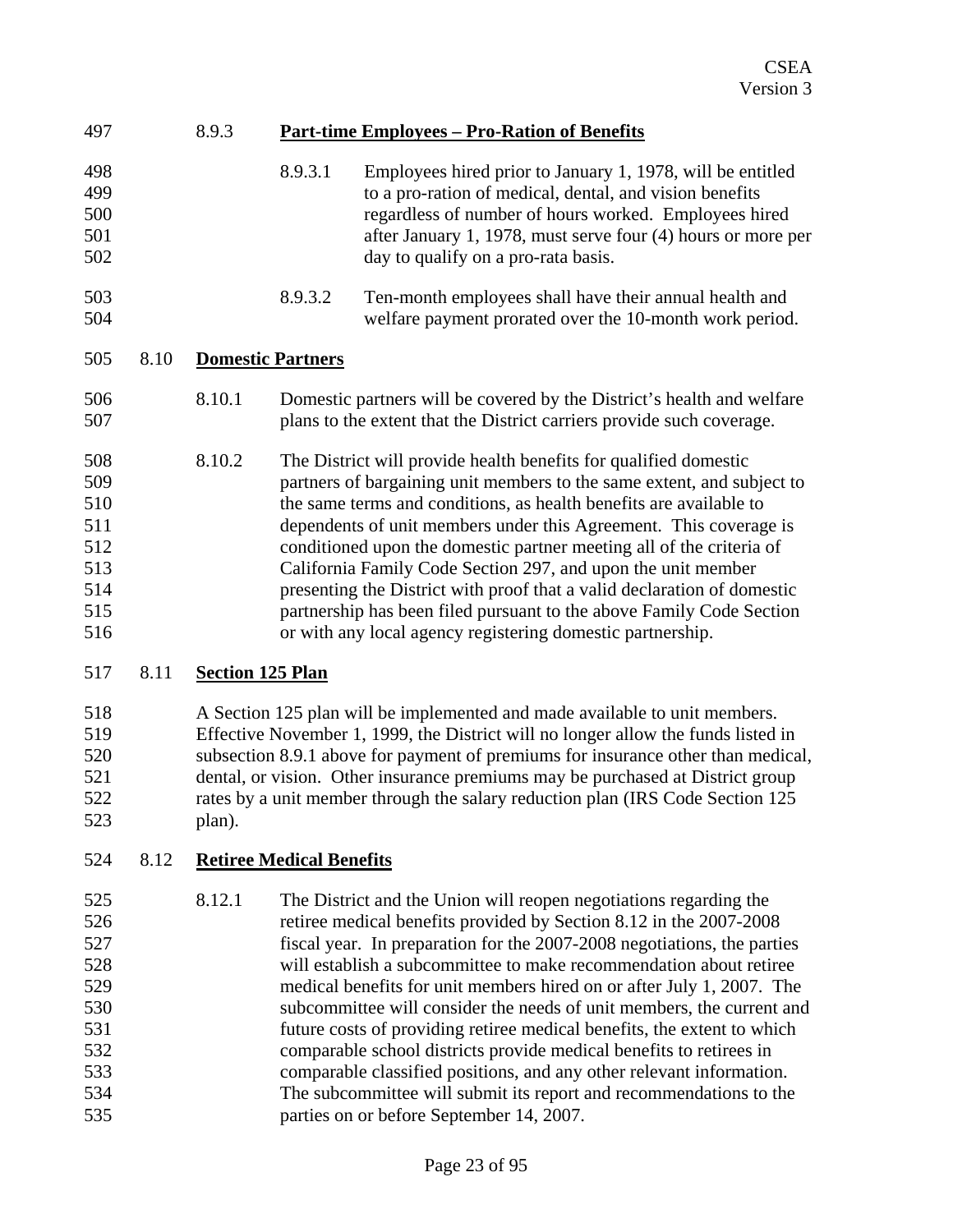| 536<br>537<br>538<br>539<br>540                                                         | 8.12.2 |          | For unit members hired on or after July 1, 2007, the District shall be<br>required to provide only the District Basic Contribution toward<br>medical premiums set forth in Section 8.9.1.1. This District Basic<br>Contribution shall be required only to the extent required by law, and<br>only as long as the District participates in the PEMHCA plan.                                                                                                                                                                                                                                                                                                                                                                                                            |
|-----------------------------------------------------------------------------------------|--------|----------|-----------------------------------------------------------------------------------------------------------------------------------------------------------------------------------------------------------------------------------------------------------------------------------------------------------------------------------------------------------------------------------------------------------------------------------------------------------------------------------------------------------------------------------------------------------------------------------------------------------------------------------------------------------------------------------------------------------------------------------------------------------------------|
| 541<br>542<br>543<br>544                                                                | 8.12.3 |          | For unit members hired before July 1, 2007, and retiring on or after<br>July 1, 2008, the District shall provide unit members retiring at the<br>age of 55 or older, fringe benefits premium contributions according to<br>the following schedule:                                                                                                                                                                                                                                                                                                                                                                                                                                                                                                                    |
| 545<br>546                                                                              |        | 8.12.3.1 | The District Basic Contribution required by Section 8.9.1.1<br>and Government Code Section 22892.                                                                                                                                                                                                                                                                                                                                                                                                                                                                                                                                                                                                                                                                     |
| 547<br>548<br>549<br>550<br>551<br>552<br>553                                           |        | 8.12.3.2 | In addition to the District Basic Contribution for retired<br>unit members with 15 up to 20 years of District service $-$<br>the District shall provide an amount for unit member only<br>medical coverage that, when added to the District Basic<br>Contribution required by Section 8.9.1.1, will not exceed<br>the Kaiser single party rate in effect on the date the unit<br>member's retirement becomes effective;                                                                                                                                                                                                                                                                                                                                               |
| 554<br>555<br>556<br>557<br>558<br>559<br>560<br>561                                    |        | 8.12.3.3 | In addition to the District Basic Contribution for retired<br>unit members with 20 up to 30 years of District service $-$<br>the District shall provide premiums for dental and vision<br>coverage and an amount for unit member only medical<br>coverage only that, when added to the District Basic<br>Contribution required by Section 8.9.1.1 will not exceed<br>the Kaiser single party rate in effect on the date the unit<br>member's retirement becomes effective.                                                                                                                                                                                                                                                                                            |
| 562<br>563<br>564<br>565<br>566<br>567<br>568<br>569<br>570<br>571<br>572<br>573<br>574 |        | 8.12.3.4 | In addition to the District Basic Contribution, for retired<br>unit members with 30 years or more of District service who<br>were hired before January 1, $2002$ – the District shall<br>provide an amount for the retiree and spouse or domestic<br>partner premiums for dental and vision coverage and<br>medical coverage that, when added to the District Basic<br>Contribution required by Section 8.9.1.1, will not exceed<br>the Kaiser two-party rate dental rate, and vision rate Unit<br>members hired on or after January 1, 2002, with 30 years or<br>more of District service shall receive the same retiree<br>health benefits contributions as that described in Section<br>8.12.3.3 for retired unit members with 20-30 years of<br>District service. |
| 575<br>576                                                                              | 8.12.4 |          | For unit members hired before July 1, 2007, and retiring before July 1,<br>2008, the District shall provide unit members retiring at the age of 55                                                                                                                                                                                                                                                                                                                                                                                                                                                                                                                                                                                                                    |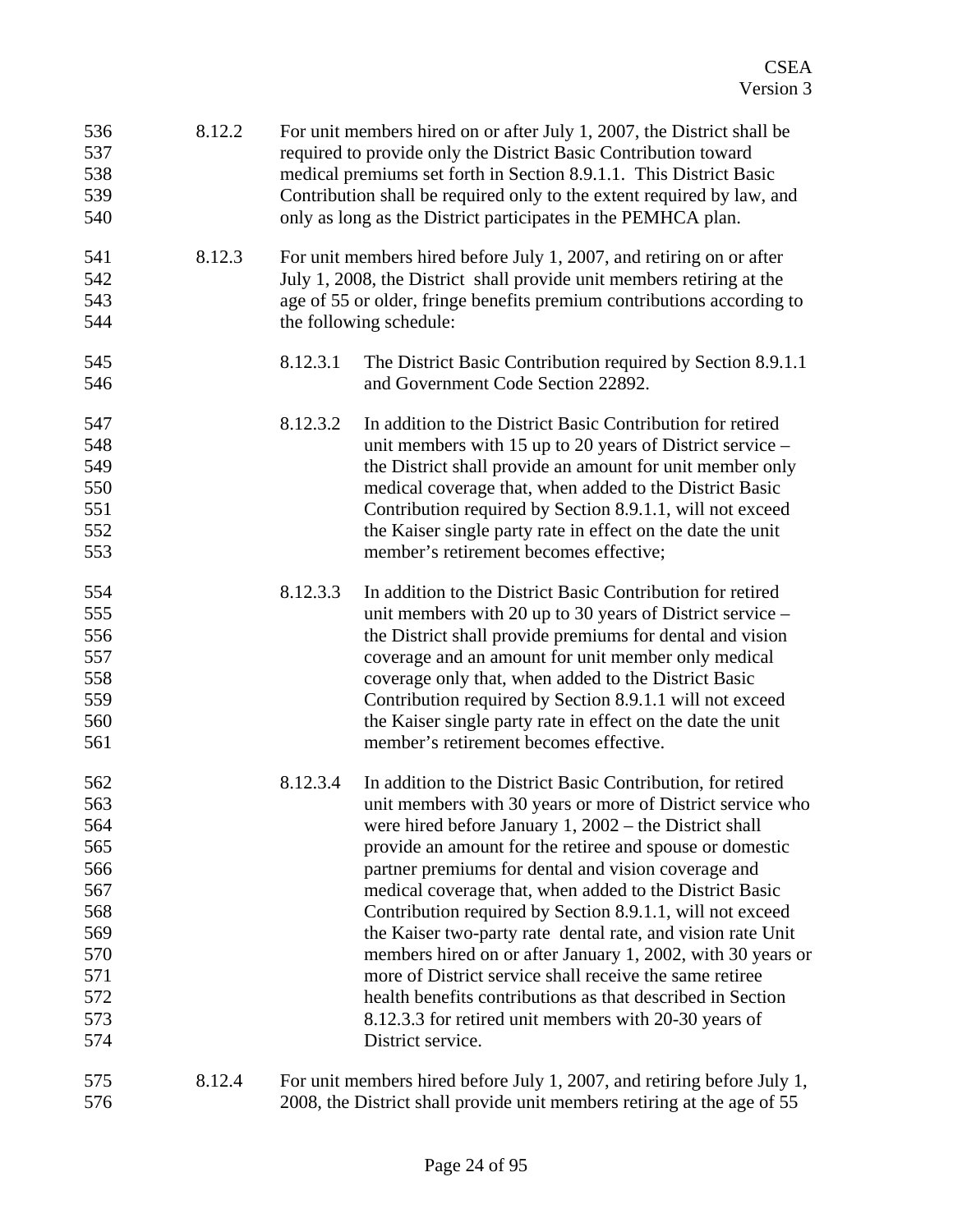| 577<br>578                                           |        | following schedule: | or older, fringe benefits premium contributions according to the                                                                                                                                                                                                                                                                                                                                                                                                                                                                               |
|------------------------------------------------------|--------|---------------------|------------------------------------------------------------------------------------------------------------------------------------------------------------------------------------------------------------------------------------------------------------------------------------------------------------------------------------------------------------------------------------------------------------------------------------------------------------------------------------------------------------------------------------------------|
| 579<br>580                                           |        | 8.12.4.1            | The District Basic Contribution required by Section 8.9.1.1<br>and Government Code Section 22892.                                                                                                                                                                                                                                                                                                                                                                                                                                              |
| 581<br>582<br>583<br>584<br>585<br>586               |        | 8.12.4.2            | In addition to the District Basic Contribution, for retired<br>unit members with at least 15 and up to 20 years of District<br>service, the District shall provide an amount for unit<br>member only coverage that, when added to the District<br>Basic Contribution required by Section 8.9.1.1 will not<br>exceed the Kaiser single party rate.                                                                                                                                                                                              |
| 587<br>588<br>589<br>590<br>591<br>592<br>593        |        | 8.12.4.3            | In addition to the District Basic Contribution for retired<br>unit members with at least 20 and up to 30 years of District<br>service, the District shall provide premiums for dental and<br>vision coverage and an amount for unit member coverage<br>only that, when added to the District Basic Contribution<br>required by Section 8.9.1.1 will not exceed the Kaiser<br>single party rate, dental rate and vision rate.                                                                                                                   |
| 594<br>595<br>596<br>597<br>598<br>599<br>600<br>601 |        | 8.12.4.4            | In addition to the District Basic Contribution for retired<br>unit members with 30 or more years of District service, the<br>District shall provide premiums for dental and vision<br>coverage and an amount for the retiree and spouse or<br>domestic partner coverage that, when added to the District<br>Basic Contribution required by Section 8.9.1.1, will not<br>exceed the Kaiser two-party rate, dental rate and vision<br>rate.                                                                                                      |
| 602<br>603                                           | 8.12.5 |                     | The years of service described in Sections 8.12.3 and 8.12.4 must be as<br>a unit member in the Berryessa Union School District.                                                                                                                                                                                                                                                                                                                                                                                                               |
| 604<br>605<br>606                                    | 8.12.6 |                     | For retired unit members who worked part-time at the time of<br>retirement, the District's premium contribution described in this<br>Section 8.12 shall be prorated based on the number of hours worked.                                                                                                                                                                                                                                                                                                                                       |
| 607<br>608<br>609<br>610<br>611<br>612<br>613<br>614 | 8.12.7 |                     | The payment of premiums (if any) required under Section 8.12 will<br>continue until the unit member-retiree is eligible for Medicare or<br>reaches the age of 65, whichever event occurs first. When the unit<br>member retiree is eligible for Medicare or reaches the age of 65<br>(whichever occurs first), the unit member-retiree shall be eligible only<br>for the District Basic Contribution as required by Section 8.9.1.1 and<br>Government Code Section 22892, and only to the extent that such<br>contribution is required by law. |
| 615<br>616                                           | 8.12.8 |                     | To be eligible for retiree medical benefits under Section 8.12, the unit<br>member must have been on paid status in the District or on approved                                                                                                                                                                                                                                                                                                                                                                                                |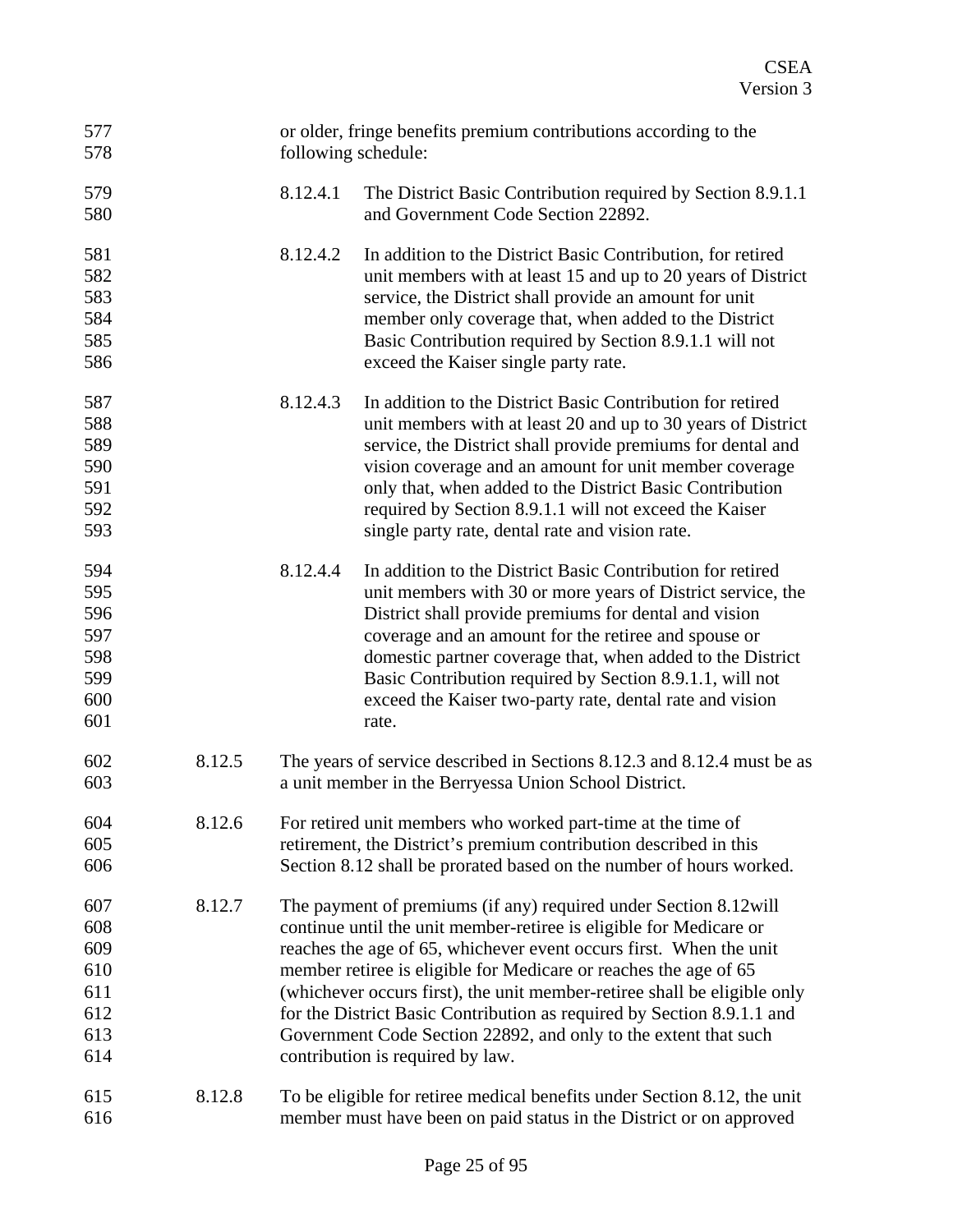<span id="page-25-0"></span>

| 617<br>618<br>619<br>620<br>621<br>622                      |      |        | leave at the time of retirement and comply with all applicable rules and<br>requirements for eligibility and participation in retiree medical benefits<br>through CalPERS, including but not limited to the requirement that the<br>unit member retires under CalPERS, and that the unit member must<br>have been enrolled in a CalPERS health plan as an active employee at<br>the time of retirement.                                                                                                                                                                             |
|-------------------------------------------------------------|------|--------|-------------------------------------------------------------------------------------------------------------------------------------------------------------------------------------------------------------------------------------------------------------------------------------------------------------------------------------------------------------------------------------------------------------------------------------------------------------------------------------------------------------------------------------------------------------------------------------|
| 623<br>624<br>625<br>626                                    |      | 8.12.9 | In lieu of any fringe benefits for those qualifying under this Section<br>8.12, a unit member with 20 or more years of Berryessa Union School<br>District service, may elect to receive a one-time payment calculated on<br>\$500 per each year of District service, up to a maximum of \$15,000.                                                                                                                                                                                                                                                                                   |
| 627                                                         | 8.13 |        | <b>Professional Growth Program</b>                                                                                                                                                                                                                                                                                                                                                                                                                                                                                                                                                  |
| 628                                                         |      | 8.13.1 | <b>Establishment of Professional Growth Committee</b>                                                                                                                                                                                                                                                                                                                                                                                                                                                                                                                               |
| 629<br>630<br>631<br>632<br>633<br>634<br>635               |      |        | The President of the Majority Classified Organization shall appoint a<br>Professional Growth Chairperson for a one (1) year term. Three (3)<br>committee members shall be chosen by the affected units (CSEA,<br>Teamsters, and Classified Confidential Management Team). It shall<br>be up to the units to decide on their selection process, with one $(1)$<br>administrative staff member, the Superintendent or designee, for a<br>total of five (5) members                                                                                                                    |
| 636                                                         |      | 8.13.2 | <b>Duties of the Committee</b>                                                                                                                                                                                                                                                                                                                                                                                                                                                                                                                                                      |
| 637<br>638<br>639<br>640<br>641<br>642<br>643               |      |        | Committee members will approve/disapprove requests for Professional<br>Growth, for their respective bargaining units. The Committee will<br>review all Professional Growth applications monthly. The committee<br>will assist the District in preparing goals for the Professional Growth<br>Program, investigate inside/outside resources for the Professional<br>Growth Program and increase awareness of the program among<br>employees                                                                                                                                          |
| 644                                                         |      | 8.13.3 | <b>Professional Growth Requirements</b>                                                                                                                                                                                                                                                                                                                                                                                                                                                                                                                                             |
| 645<br>646<br>647<br>648<br>649<br>650<br>651<br>652<br>653 |      |        | Professional Growth increments will be awarded per Union Contracts<br>or in accordance with District policy for Confidential/Management<br>Employees. Professional Growth Increments may be earned by<br>completing 9 units of work in junior college, University or State<br>College, and Adult Education (including seminars and workshops).<br>Effective July 1, 1998, Professional Growth Increments will be paid at<br>\$250 per increment paid in a lump sum on November 30. All CSEA<br>unit members shall be eligible to participate in the Professional<br>Growth program. |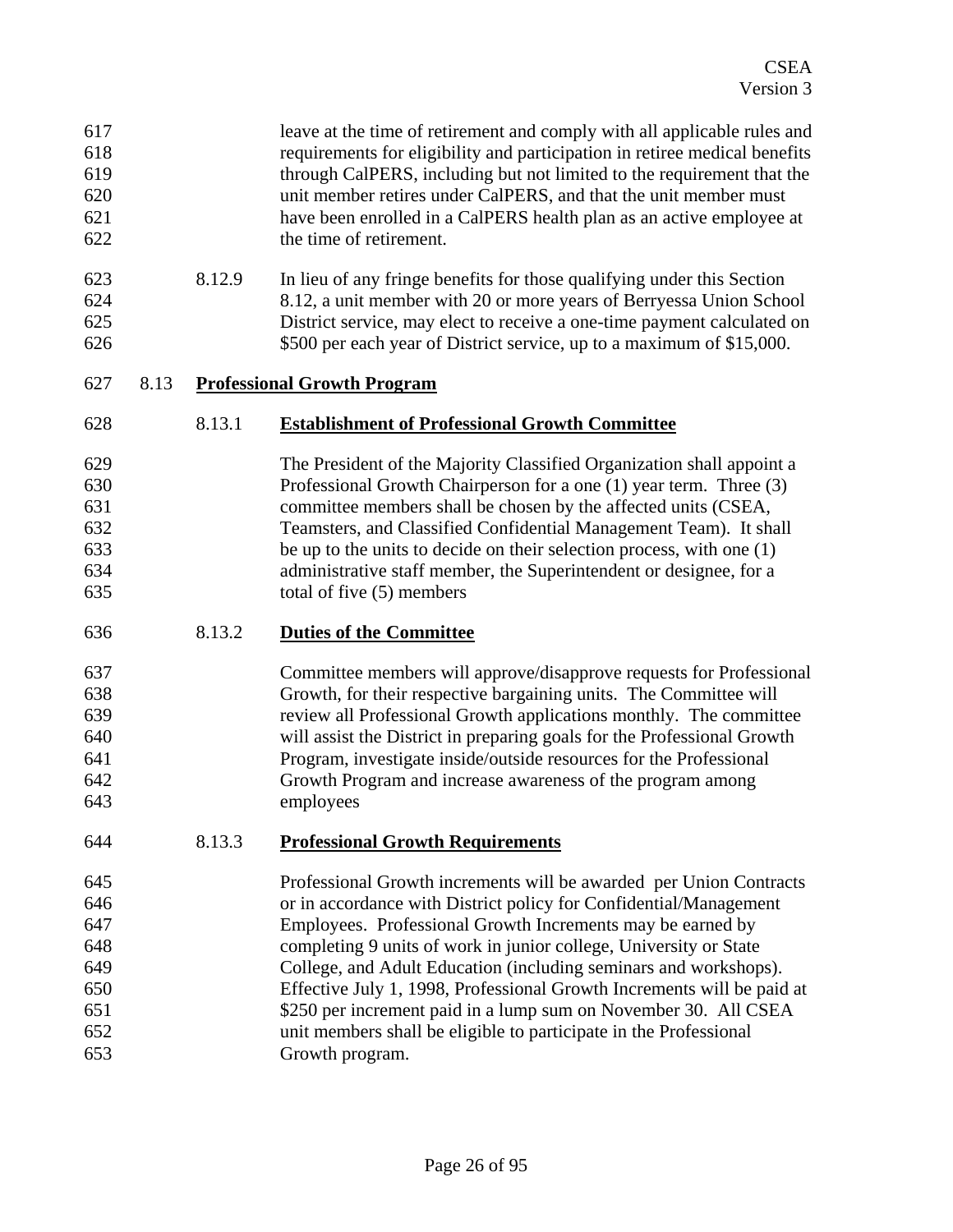<span id="page-26-0"></span>

| 654 | 8.13.4 | <b>Unit Evaluation Requirements</b> |                                                                |  |  |
|-----|--------|-------------------------------------|----------------------------------------------------------------|--|--|
| 655 |        | 8.13.4.1                            | All units approved and earned after July 1, 1998, must be      |  |  |
| 656 |        |                                     | job related.                                                   |  |  |
| 657 |        | 8.13.4.2                            | Credit may be granted only for courses completed after         |  |  |
| 658 |        |                                     | July 1, 1971, or the date of beginning employment with         |  |  |
| 659 |        |                                     | Berryessa Union School District, whichever is later.           |  |  |
| 660 |        |                                     | Courses submitted for credit must be approved by the           |  |  |
| 661 |        |                                     | appropriate Professional Growth Committee Member or by         |  |  |
| 662 |        |                                     | the Professional Growth Chairperson should the member          |  |  |
| 663 |        |                                     | not be available. Courses submitted for credit must be         |  |  |
| 664 |        |                                     | approved prior to beginning classes.                           |  |  |
| 665 |        | 8.13.4.3                            | One $(1)$ unit (or one semester) normally represents one $(1)$ |  |  |
| 666 |        |                                     | hour per week during one (1) semester in lecture or            |  |  |
| 667 |        |                                     | recitation work with necessary preparation time, or three      |  |  |
| 668 |        |                                     | (3) hours per week in laboratory or other work not             |  |  |
| 669 |        |                                     | requiring homework or other preparation.                       |  |  |
| 670 |        | 8.13.4.4                            | Credit for classes in adult education or other approved        |  |  |
| 671 |        |                                     | education experience (including seminars and workshops)        |  |  |
| 672 |        |                                     | will be granted as follows:                                    |  |  |

| <b>Total Hours Adult Education</b><br>(including seminars and workshops) | Absences<br>Permitted | Professional<br>Growth<br><b>Units Granted</b> |
|--------------------------------------------------------------------------|-----------------------|------------------------------------------------|
| 5-9 hours                                                                | None                  | 0.25                                           |
| $10-14$ hours                                                            | None                  | 0.50                                           |
| $15-19$ hours                                                            |                       | 1.00                                           |
| $20-29$ hours                                                            |                       | 1.50                                           |
| 30-39 hours                                                              | 2                     | 2.00                                           |
| 40-49 hours                                                              | 2                     | 2.50                                           |
| 50 hours or more                                                         | 2                     | 3.00                                           |

673 674

675 676

- 8.13.4.5 Credit for adult education courses, seminars, and/or workshops that are less than five hours in length may be combined in order to earn professional growth units and increments.
- 8.13.4.6 In order to receive credit for the course, all employees taking courses in adult education must obtain a satisfactory grade and follow the attendance schedule (see absences permitted). Courses may only be repeated if the employee fails the course. Credit for District units may be carried into the succeeding school year.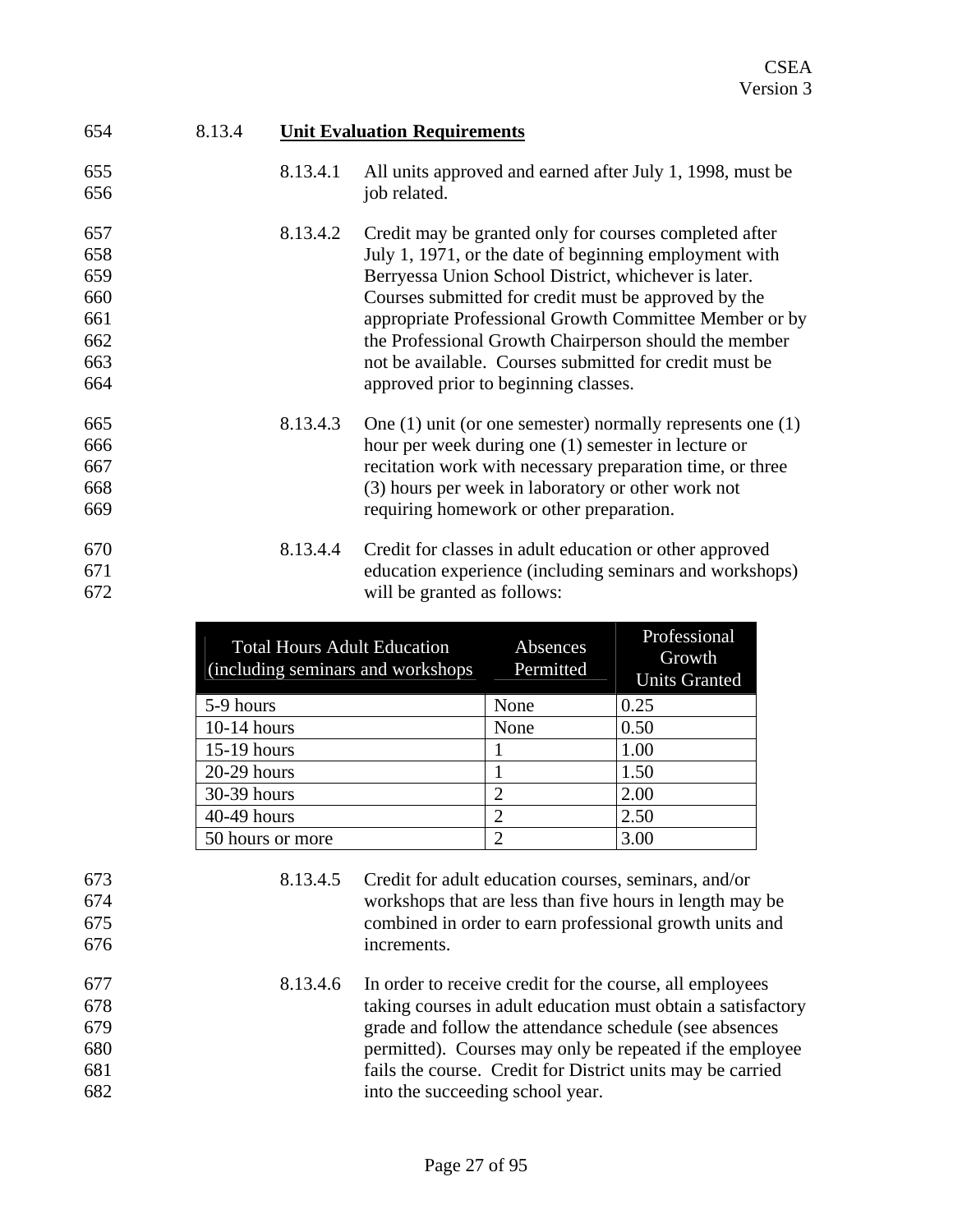<span id="page-27-0"></span>

| 683 |      | 8.13.5 | <b>Procedures</b>                   |                                                                                    |  |
|-----|------|--------|-------------------------------------|------------------------------------------------------------------------------------|--|
| 684 |      |        | 8.13.5.1                            | Get Professional Growth form from the office of Personnel                          |  |
| 685 |      |        |                                     | Services. Fill out completely. Obtain supervisor's                                 |  |
| 686 |      |        |                                     | approval signature.                                                                |  |
| 687 |      |        | 8.13.5.2                            | After approval/disapproval, the committee member will                              |  |
| 688 |      |        |                                     | forward to the Assistant Superintendent of Personnel                               |  |
| 689 |      |        |                                     | Services for counter signature. After the Assistant                                |  |
| 690 |      |        |                                     | Superintendent of Personnel Services                                               |  |
| 691 |      |        |                                     | approves/disapproves, the form will be forwarded to the                            |  |
| 692 |      |        |                                     | Professional Growth Committee Chairperson for committee                            |  |
| 693 |      |        |                                     | review.                                                                            |  |
| 694 |      |        | 8.13.5.3                            | It is the responsibility of the classified employee to apply                       |  |
| 695 |      |        |                                     | for Professional Growth Credit and verify completion of                            |  |
| 696 |      |        |                                     | course work with the Personnel Services Department. An                             |  |
| 697 |      |        |                                     | official transcript, verified grade card, instructor's signed                      |  |
| 698 |      |        |                                     | statement, or signed certificate of completion covering                            |  |
| 699 |      |        |                                     | work completed and on file in the Personnel Services                               |  |
| 700 |      |        |                                     | Department within 3 months of completing the class.                                |  |
| 701 |      | 8.13.6 |                                     | <b>Denial of Request for Professional Growth</b>                                   |  |
| 702 |      |        |                                     | If a request for Professional Growth is denied, the person denying the             |  |
| 703 |      |        |                                     | request will attach a brief statement of explanation. If the employee              |  |
| 704 |      |        |                                     | feels that the denial is inappropriate, the employee shall meet with:              |  |
| 705 |      |        | 8.13.6.1                            | The Assistant Superintendent of Personnel Services.                                |  |
| 706 |      |        |                                     | Should the denial stand, the Assistant Superintendent of                           |  |
| 707 |      |        |                                     | Personnel Services shall notify the Professional Growth                            |  |
| 708 |      |        |                                     | Committee Chairperson. The denial will be reviewed at the                          |  |
| 709 |      |        |                                     | next meeting of the committee, which may overturn the                              |  |
| 710 |      |        |                                     | decision or uphold it.                                                             |  |
| 711 |      |        | 8.13.6.2                            | If the denial is upheld, the employee should file a                                |  |
| 712 |      |        |                                     | grievance.                                                                         |  |
| 713 | 8.14 |        | <b>Classified Staff Development</b> |                                                                                    |  |
| 714 |      |        |                                     | Each school year, \$5,000 will be deposited by the District into a fund to provide |  |
| 715 |      |        |                                     | classified staff development. A committee of CSEA representatives and District     |  |
| 716 |      |        |                                     | administrators will review each application for approval of funds. Any money       |  |
| 717 |      |        |                                     | left in the account at the end of the fiscal year will be "rolled over" to the     |  |

718 following year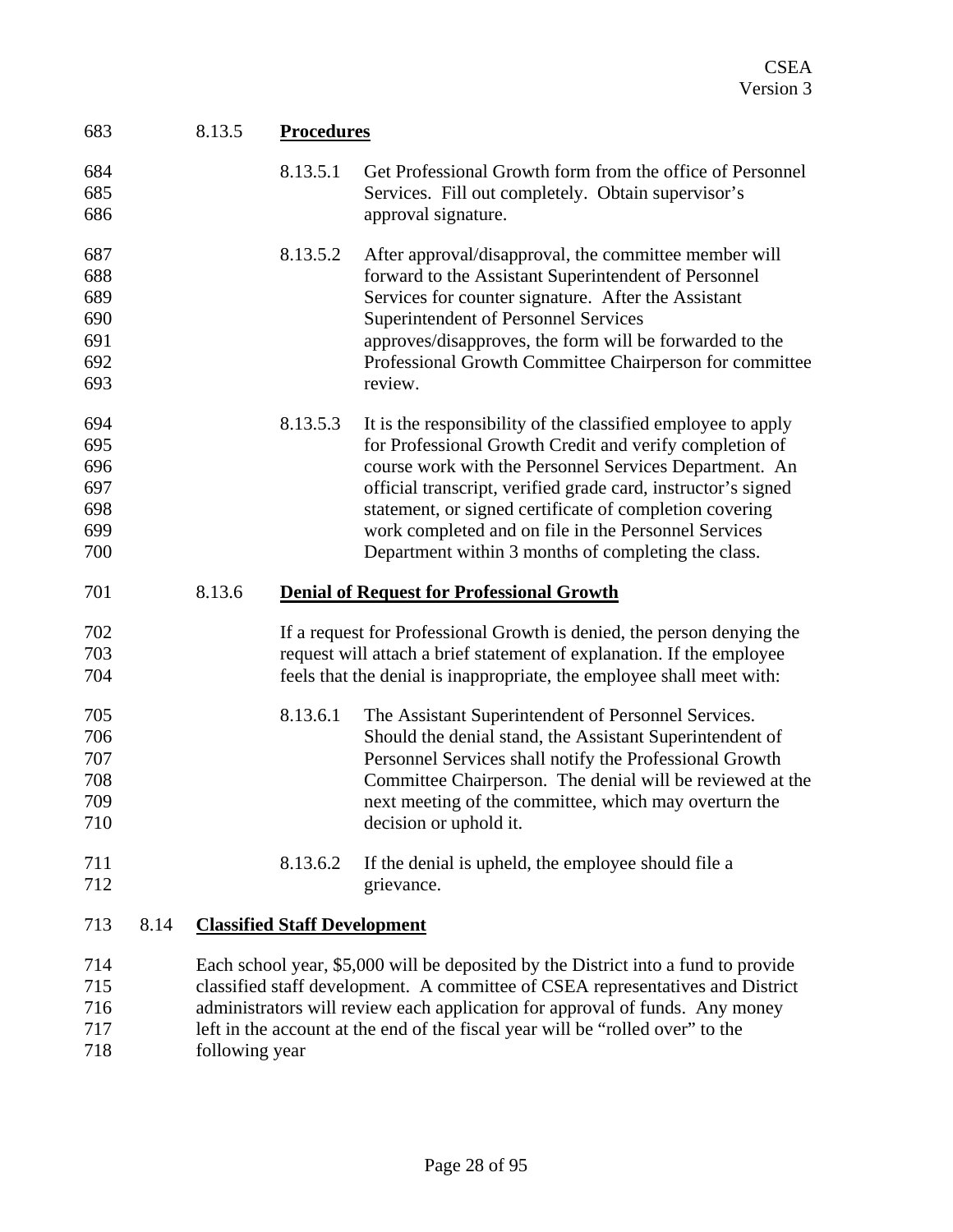#### <span id="page-28-0"></span>719 8.15 **Paraeducator Career Ladder**

720 721 722 723 724 725 Each school year, \$5,000 will be set aside by the District in support of a Career Ladder for Paraeducators who are working towards completing requirements for a Special Education credential. A committee of CSEA representatives and District administrators will review each application for approval of funds. Any money left in the account at the end of the fiscal year will be "rolled over" to the following year.

#### 726 8.16 **Child Development Center and State Preschool**

727 728 CSEA and the District will meet to finalize implementation and conditions for CDC.

#### 729 8.17 **District Work Opportunities Outside Bargaining Unit**

730 731 732 733 734 Within the first three weeks of the school year, Personnel Services will notify the CSEA President and unit members of the District's hourly rate for before-school and after-school instruction. This is not CSEA bargaining unit work, and as such, will be considered employment separate from any unit position, and not part of overtime calculations or eligibility for benefits.

#### 735 8.18 **Payment of Compensation**

- 736 737 A new formula for calculating total compensation for ten and eleven month employees will be implemented no later than July 1, 2000.
- 738 739 8.18.1 The monthly salary will be calculated by multiplying the hourly rate by 174.
- 740 741 742 743 8.18.2 Each employee will receive their regular monthly pay on the last working day of the month. If any employee works less than one full month, then the employee will receive a pro-ration of their monthly pay rate on the last working day of the month.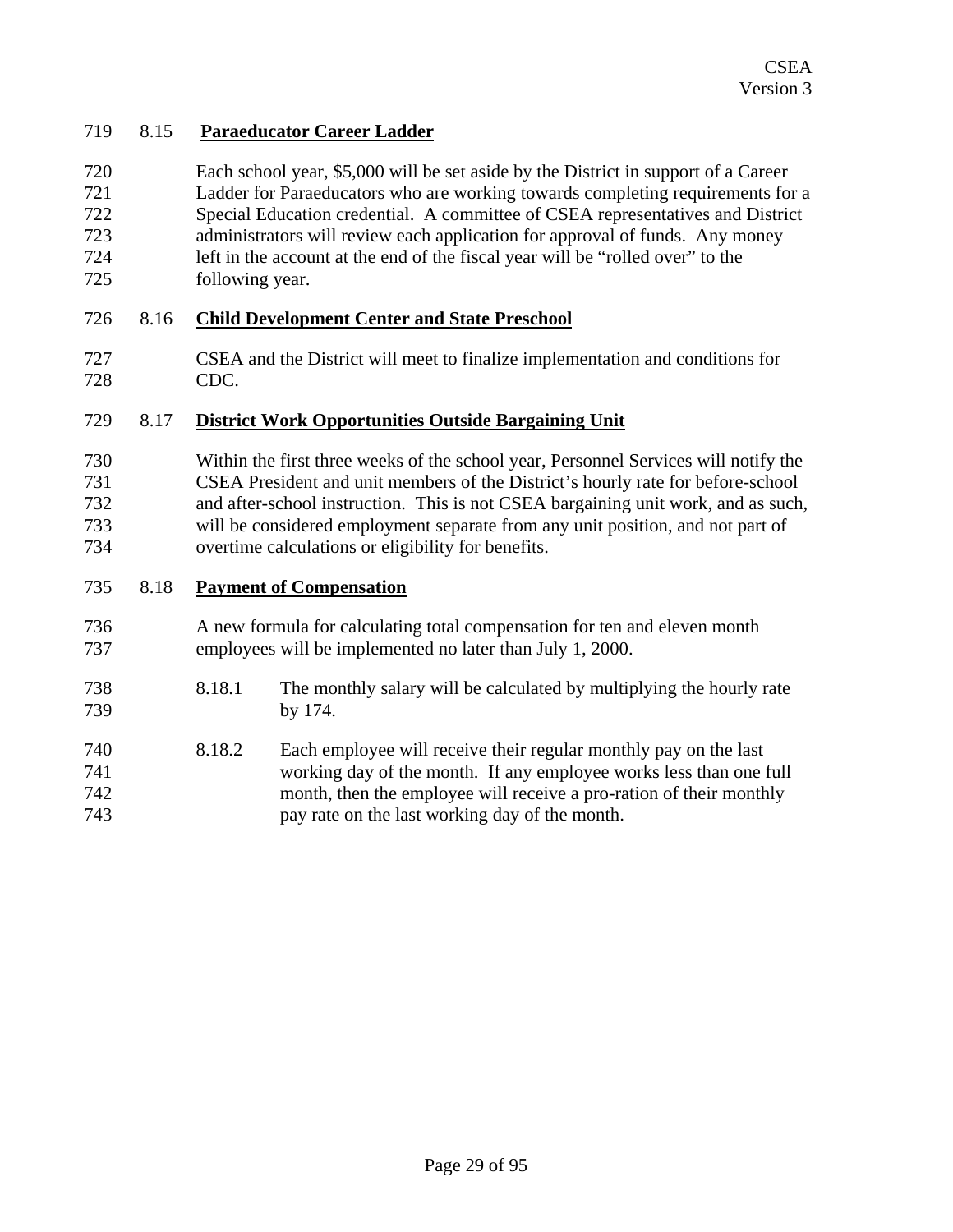### <span id="page-29-0"></span>744 **ARTICLE 9: PROBATION AND EVALUATION**

745 746 The evaluation form, *Classified Employee's Work Performance Report*, is attached as Appendix D.

| 747                                           | 9.1 |       | <b>Probationary Employees</b> |                            |                                                                                                                                                                                                                                                                                                                                                         |  |
|-----------------------------------------------|-----|-------|-------------------------------|----------------------------|---------------------------------------------------------------------------------------------------------------------------------------------------------------------------------------------------------------------------------------------------------------------------------------------------------------------------------------------------------|--|
| 748                                           |     | 9.1.1 |                               | <b>Probationary Period</b> |                                                                                                                                                                                                                                                                                                                                                         |  |
| 749<br>750<br>751<br>752<br>753<br>754        |     |       |                               | months in paid status.     | The probationary period for all classified employees new to the<br>District shall be six (6) months in paid status. All unit members who<br>are promoted into a higher classification, or who are laterally<br>reassigned to a new classification within the same range, or who are<br>voluntarily demoted, will have a probationary period of (4) four |  |
| 755                                           |     | 9.1.2 |                               |                            | <b>Failure to Complete Probationary Period</b>                                                                                                                                                                                                                                                                                                          |  |
| 756                                           |     |       | 9.1.2.1                       | <b>Notice</b>              |                                                                                                                                                                                                                                                                                                                                                         |  |
| 757<br>758<br>759<br>760                      |     |       |                               |                            | Failure to successfully complete the probationary testing<br>period will require only a notice of such failure before the<br>end of the period. For probationary employees new to the<br>District, nothing more is required.                                                                                                                            |  |
| 761                                           |     |       | 9.1.2.2                       |                            | <b>Employees Other Than New Hires</b>                                                                                                                                                                                                                                                                                                                   |  |
| 762<br>763<br>764<br>765<br>766<br>767        |     |       |                               | for the two-month period.  | Unit members serving probation due to a promotion, a<br>lateral reassignment within the same range, or a voluntary<br>demotion, will have the right to return to their previous<br>position within the first two months of the probationary<br>period. A substitute will be employed to fill the vacancy                                                |  |
| 768<br>769<br>770<br>771<br>772<br>773<br>774 |     |       |                               | 9.1.2.2.1                  | In order to assist the probationary employee<br>in making a decision whether or not to<br>return to their prior position, and upon<br>request of the probationary employee, the<br>immediate supervisor will provide an initial<br>assessment of the likelihood of successfully<br>completing probation.                                                |  |
| 775<br>776<br>777<br>778<br>779               |     |       |                               | 9.1.2.2.2                  | A permanent unit member who is promoted<br>to a new position and fails to successfully<br>complete probation in the new position<br>shall be employed in the classification from<br>which he or she was promoted.                                                                                                                                       |  |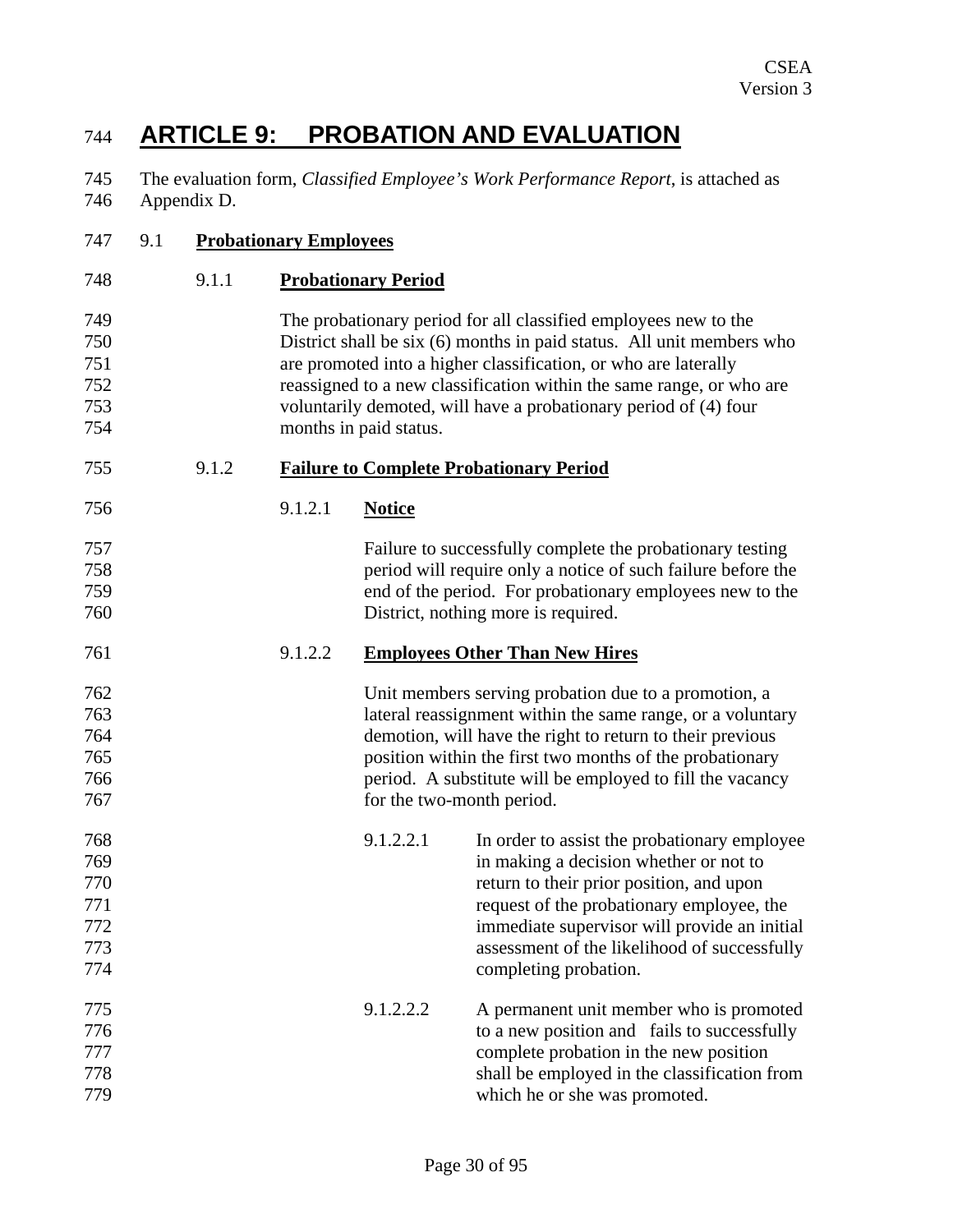#### <span id="page-30-0"></span>780 9.1.3 **Evaluation of Probationary Employees**

781 782 Probationary employees shall be evaluated by their immediate supervisor during the second and sixth month of probation.

#### 783 9.2 **Evaluation of Permanent Employees**

- 784 785 786 787 788 789 790 9.2.1 Permanent employees shall be evaluated every other year by June 1, and may be evaluated yearly at the evaluator's discretion. Permanent employees transferred must be evaluated by their new supervisor during the first year of reassignment by June 1. Copies of the written evaluation reports will be made available to the individuals who are the subjects of the reports. The supervisor shall hold a conference with the employee to discuss the written evaluation.
- 791 792 793 794 795 9.2.2 Any less than satisfactory designation must be described in writing, and in the event of an overall unsatisfactory evaluation, the supervisor and the employee shall collaboratively develop methods of improvement. The supervisor shall assist the employee in achieving improvements. The employee shall cooperate in this program.
- 796 797 798 9.2.3 If, during the rating period, an employee works as a split assignment at two schools, the principal at each school shall independently evaluate that employee.
- 799 800 9.2.4 All employees (probationary and permanent) have a right to respond to any evaluation and to have that response attached to the evaluation.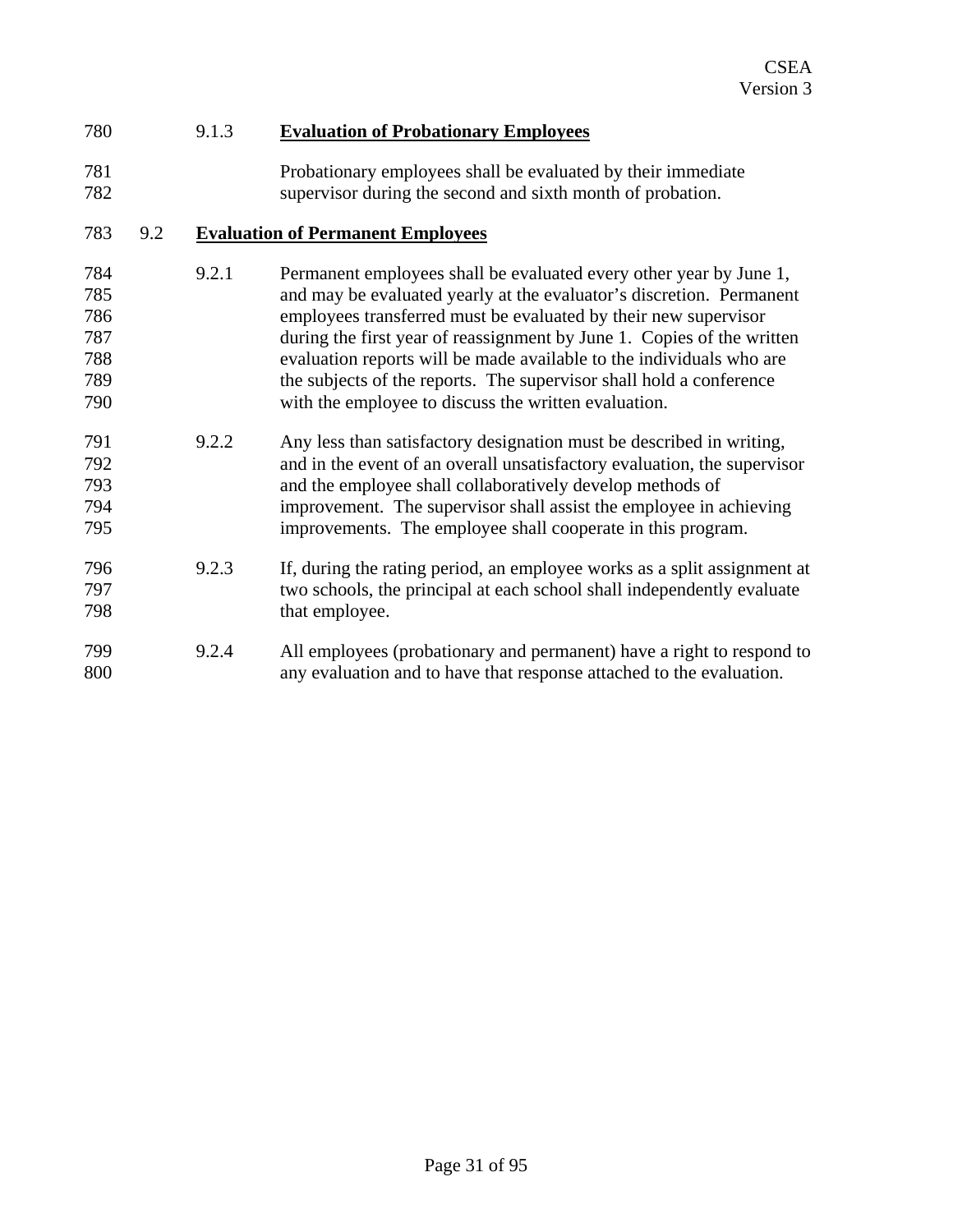### <span id="page-31-0"></span>801 **ARTICLE 10: VACANCIES TRANSFERS AND**  802 **PROMOTIONS**

| 803 | 10.1 | <b>Definitions</b> |
|-----|------|--------------------|
|-----|------|--------------------|

- 804 10.1.1 **Transfer**
- 805 806 807 808 809 A transfer is the movement of an employee from one work site to another work site within the same classification or within the same salary range, which is non-promotional in nature. A voluntary transfer is a transfer initiated by a unit member. An administrative transfer is a District-initiated transfer.
- 810 10.1.2 **Promotion**
- 811 812 813 A promotion is the movement within the bargaining unit of a unit member from one classification to another classification with a higher salary range designation.

#### 814 10.2 **Procedure for Posting and Filling Vacancies**

- 815 10.2.1 **Determining Existence of Vacancies**
- 816 817 818 After meeting the requirements for any re-employment placements and/or administrative transfers, the District will determine if a vacancy exists.

#### 819 10.2.2 **Posting Notice of Transfer Opportunities**

- 820 821 822 823 824 825 If the District determines that a vacancy exists, it shall post the position for transfer from within the same classification for three (3) working days before it posts the position for promotion of other applicants. The District may approve a written transfer request submitted in response to this notice without conducting interviews. The District is not required to approve any transfer requests.
- 826 10.2.3 **Posting Notice of Vacancy**
- 827 828 829 830 831 If the District does not fill the vacancy by transfer pursuant to Section 10.2.2, the District will post the position declared vacant for seven (7) working days. The District may announce the position simultaneously within the District and outside the District. Copies of the vacancy announcement will be sent to the CSEA President or designee.
- 832 10.2.4 **Notice and Posting Procedures**
- 833 834 835 10.2.4.1 The vacancy notice shall include: the job title, brief description of duties, the assigned work site, the number of hours per week, the salary range, the date of the posting,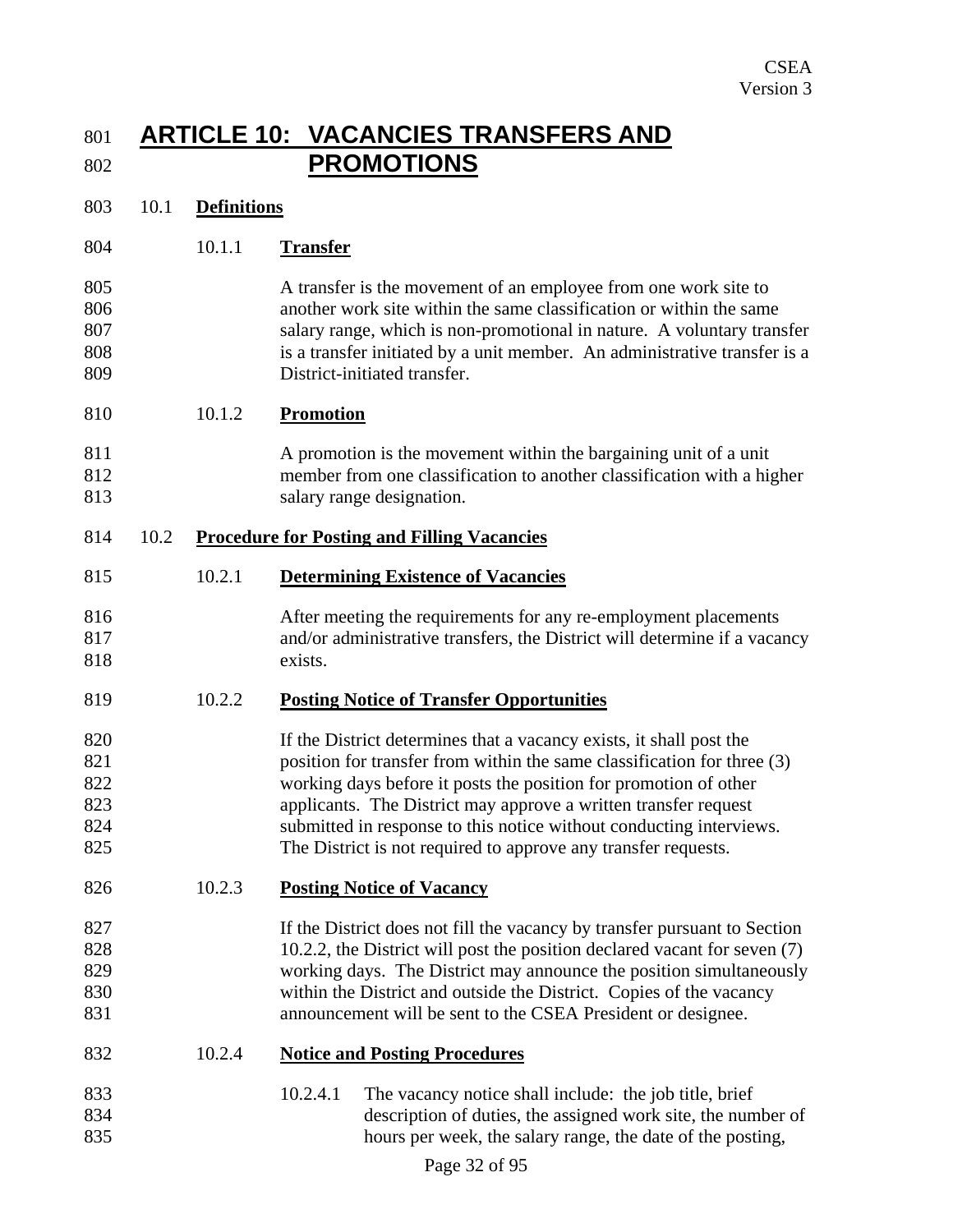<span id="page-32-0"></span>

| 836<br>837<br>838                             |        |                          | the closing date for applications, and a statement of the<br>selection criteria. A job description shall be provided by<br>Personnel Services upon request.                                                                                                                                                                                                                                                                          |
|-----------------------------------------------|--------|--------------------------|--------------------------------------------------------------------------------------------------------------------------------------------------------------------------------------------------------------------------------------------------------------------------------------------------------------------------------------------------------------------------------------------------------------------------------------|
| 839<br>840<br>841<br>842                      |        | 10.2.4.2                 | All vacancy notices shall be posted at a designated area at<br>each work site. The District will also send notices of<br>vacant positions under Sections 10.2.2 and 10.2.3 by e-mail<br>to all unit members who have District e-mail accounts.                                                                                                                                                                                       |
| 843                                           | 10.2.5 |                          | <b>Notice During Recess</b>                                                                                                                                                                                                                                                                                                                                                                                                          |
| 844<br>845<br>846                             |        |                          | Notice of vacancies occurring during recess periods will be mailed<br>only to employees who submit a written request to receive mailed<br>notices during recess periods or vacations.                                                                                                                                                                                                                                                |
| 847                                           | 10.2.6 |                          | <b>Screening of Applicants</b>                                                                                                                                                                                                                                                                                                                                                                                                       |
| 848<br>849<br>850<br>851<br>852<br>853<br>854 |        | for an interview.        | The District will paper screen all applications to determine if all the<br>minimum qualifications are met based on the job description. The<br>District retains the right to determine qualifications of candidates. A<br>bargaining unit applicant who meets the minimum qualifications for<br>the vacancy shall be granted an interview. Unit members on<br>probationary or remediation status shall not be eligible automatically |
| 855                                           | 10.2.7 | <b>Selection Process</b> |                                                                                                                                                                                                                                                                                                                                                                                                                                      |
| 856<br>857                                    |        | 10.2.7.1                 | After the screening process has been completed, the<br>selection will be based on:                                                                                                                                                                                                                                                                                                                                                   |
| 858                                           |        |                          |                                                                                                                                                                                                                                                                                                                                                                                                                                      |
|                                               |        |                          | 10.2.7.1.1<br>Training                                                                                                                                                                                                                                                                                                                                                                                                               |
| 859                                           |        |                          | 10.2.7.1.2<br>Specified skills, and                                                                                                                                                                                                                                                                                                                                                                                                  |
| 860                                           |        |                          | 10.2.7.1.3<br>Prior experience                                                                                                                                                                                                                                                                                                                                                                                                       |
| 861<br>862                                    |        | 10.2.7.2                 | The above criteria will be assessed for each candidate<br>through an interview and/or a formal test.                                                                                                                                                                                                                                                                                                                                 |
| 863<br>864                                    |        | 10.2.7.3                 | If candidates are judged equal after the assessment, the<br>seniority within the District shall be the determining factor.                                                                                                                                                                                                                                                                                                           |
| 865<br>866<br>867<br>868                      |        | 10.2.7.4                 | Within fifteen days of a request by an unsuccessful<br>candidate, the District Personnel Services Department shall<br>meet and provide reasons for non-selection based on the<br>established selection criteria.                                                                                                                                                                                                                     |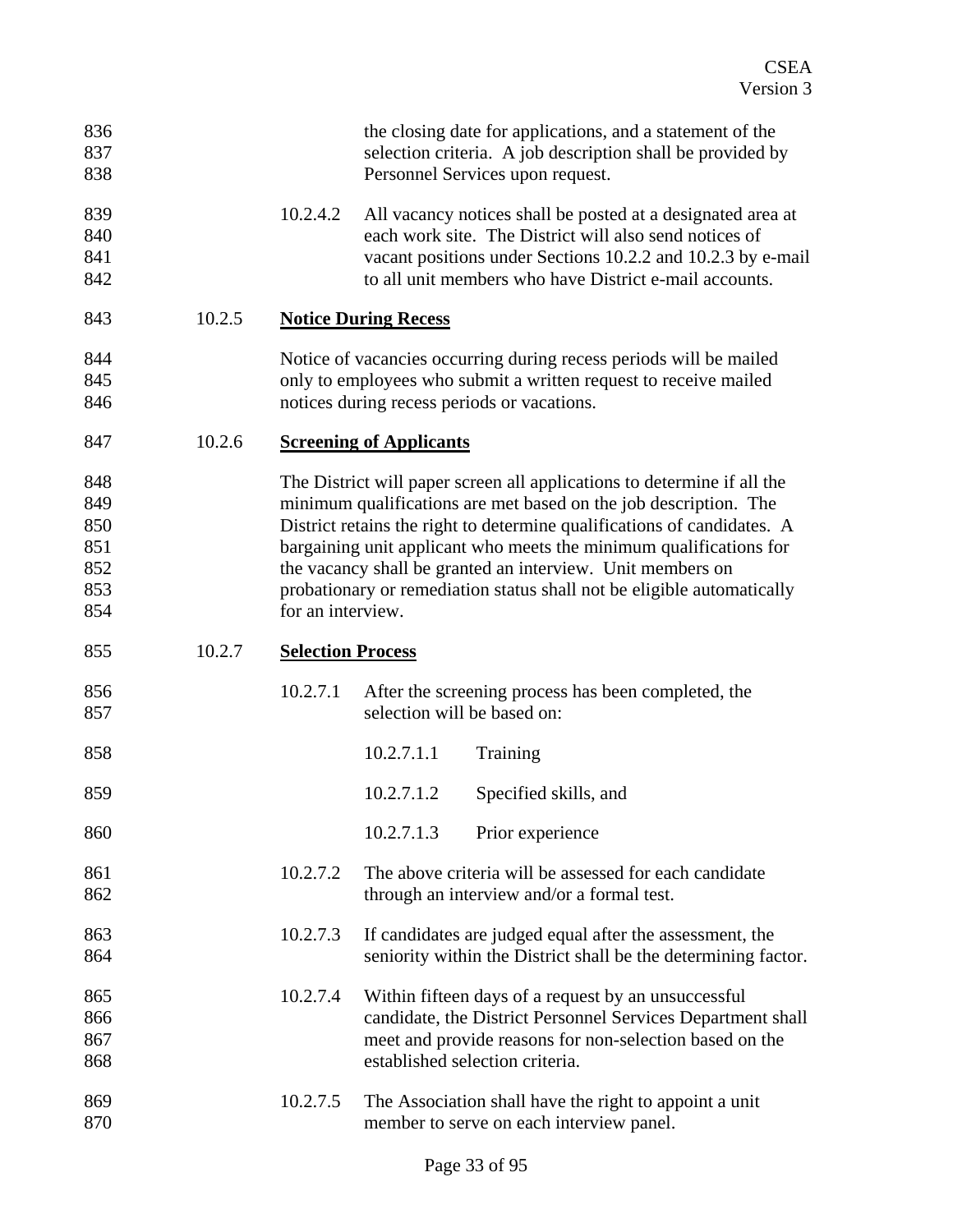<span id="page-33-0"></span>

| 871 | 10.3 | <b>Administrative Transfer</b> |
|-----|------|--------------------------------|
|-----|------|--------------------------------|

| 872                                    |      | 10.3.1                                                                                                                                                                                                                                                                                                                                                                                                                                                                                                            | <b>Transfer</b>                                                                                                                                                                                                                                                                                                                                                                                   |  |  |  |  |
|----------------------------------------|------|-------------------------------------------------------------------------------------------------------------------------------------------------------------------------------------------------------------------------------------------------------------------------------------------------------------------------------------------------------------------------------------------------------------------------------------------------------------------------------------------------------------------|---------------------------------------------------------------------------------------------------------------------------------------------------------------------------------------------------------------------------------------------------------------------------------------------------------------------------------------------------------------------------------------------------|--|--|--|--|
| 873<br>874<br>875<br>876<br>877<br>878 |      |                                                                                                                                                                                                                                                                                                                                                                                                                                                                                                                   | An administrative transfer may be initiated by the District at any time<br>such transfer is in the best interest of the District based on work-<br>related needs. The unit member affected by such transfer and the<br>Association will be given notice as soon as possible. Upon request,<br>the employee shall be afforded the opportunity to meet with the<br>District regarding the transfer. |  |  |  |  |
| 879                                    |      | 10.3.2                                                                                                                                                                                                                                                                                                                                                                                                                                                                                                            | <b>Accommodation for Disability</b>                                                                                                                                                                                                                                                                                                                                                               |  |  |  |  |
| 880<br>881<br>882<br>883               |      |                                                                                                                                                                                                                                                                                                                                                                                                                                                                                                                   | The District may administratively transfer a unit member(s), if the<br>transfer is necessary to reasonably accommodate an individual with a<br>qualified disability under the Americans with Disabilities Act or the<br>parallel California statute. This provision is not grievable.                                                                                                             |  |  |  |  |
| 884                                    |      | 10.3.3                                                                                                                                                                                                                                                                                                                                                                                                                                                                                                            | <b>District Reorganization</b>                                                                                                                                                                                                                                                                                                                                                                    |  |  |  |  |
| 885<br>886                             |      |                                                                                                                                                                                                                                                                                                                                                                                                                                                                                                                   | The District will consult with CSEA in advance of implementing any<br>reorganization, which may cause the transfer of unit member.                                                                                                                                                                                                                                                                |  |  |  |  |
| 887                                    | 10.4 | <b>Substitute Service While Filling Vacancy</b>                                                                                                                                                                                                                                                                                                                                                                                                                                                                   |                                                                                                                                                                                                                                                                                                                                                                                                   |  |  |  |  |
| 888<br>889<br>890<br>891<br>892<br>893 |      | If the District is engaged in the process to hire a permanent employee to fill a<br>vacancy in any unit position, the District may fill the vacancy through the<br>employment of one or more substitutes for not more than sixty (60) calendar days.<br>If the position remains unfilled after sixty (60) calendar days, the District will<br>consult with the Association on the difficulties in the filling of the position. The<br>Association may grant an extension for an additional thirty (30) work days. |                                                                                                                                                                                                                                                                                                                                                                                                   |  |  |  |  |
| 894                                    | 10.5 | <b>Part-time Unit Members Working as Substitutes</b>                                                                                                                                                                                                                                                                                                                                                                                                                                                              |                                                                                                                                                                                                                                                                                                                                                                                                   |  |  |  |  |
| 895<br>896<br>897<br>898<br>899        |      | 10.5.1                                                                                                                                                                                                                                                                                                                                                                                                                                                                                                            | Part-time unit members may act as substitutes or may assume short-<br>term positions in those hours that they are not regularly employed. To<br>be considered, the employee must place his/her name on a District list;<br>the employee must be qualified; and the extra work may be assigned<br>without administrative difficulties.                                                             |  |  |  |  |
| 900<br>901<br>902<br>903               |      | 10.5.2                                                                                                                                                                                                                                                                                                                                                                                                                                                                                                            | The employee's status in these positions remains as substitute or short-<br>term. Employee does not accrue seniority or gain hours for benefit<br>eligibility. The pay rate will be in accordance with Article 8.4,<br>Working in High Classification.                                                                                                                                            |  |  |  |  |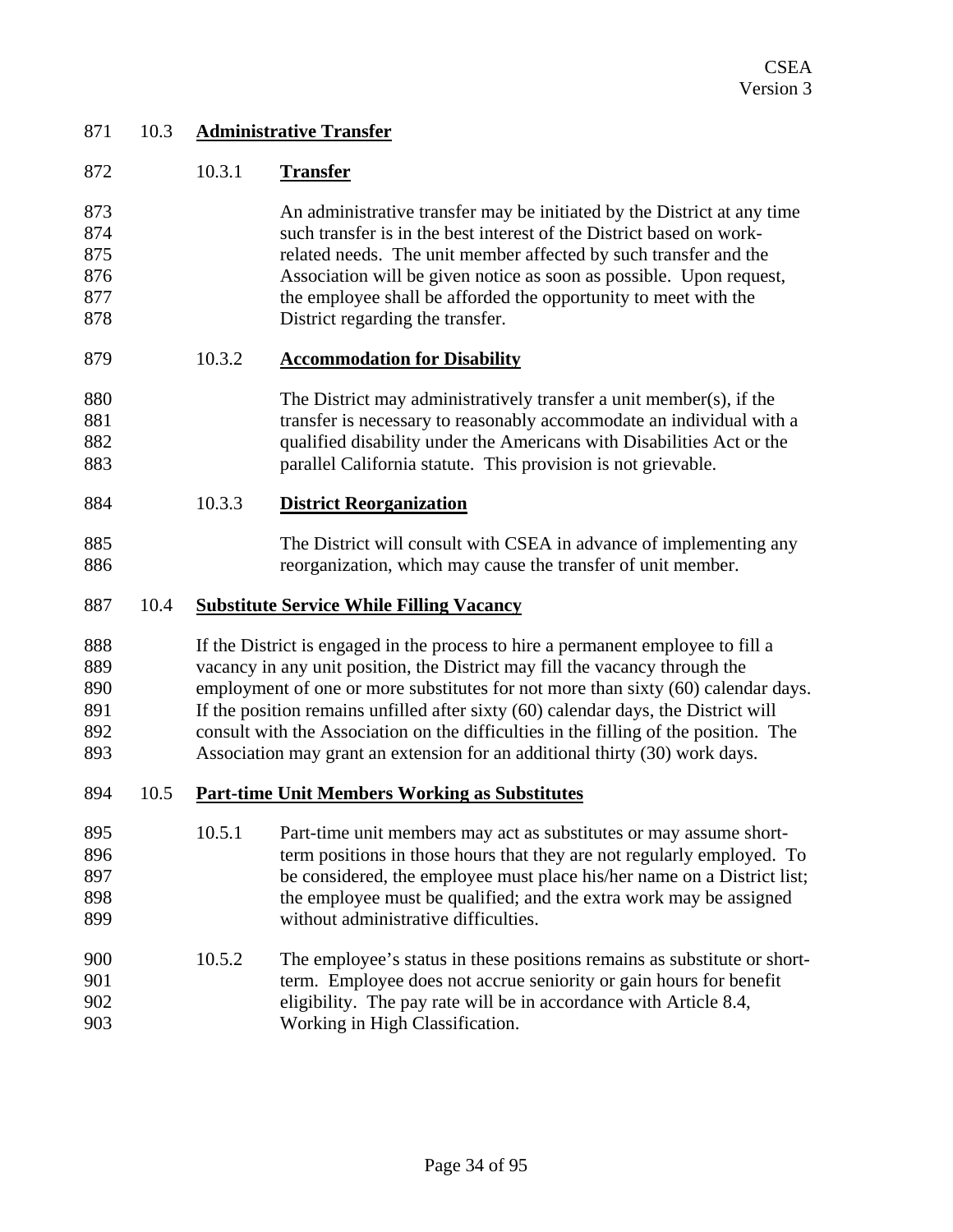#### <span id="page-34-0"></span>904 10.6 **Promotional Pay**

905 906 907 When a unit member is promoted to a higher classification, the unit member shall be entitled to placement in the appropriate range and step that provides no less than a five percent (5%) increase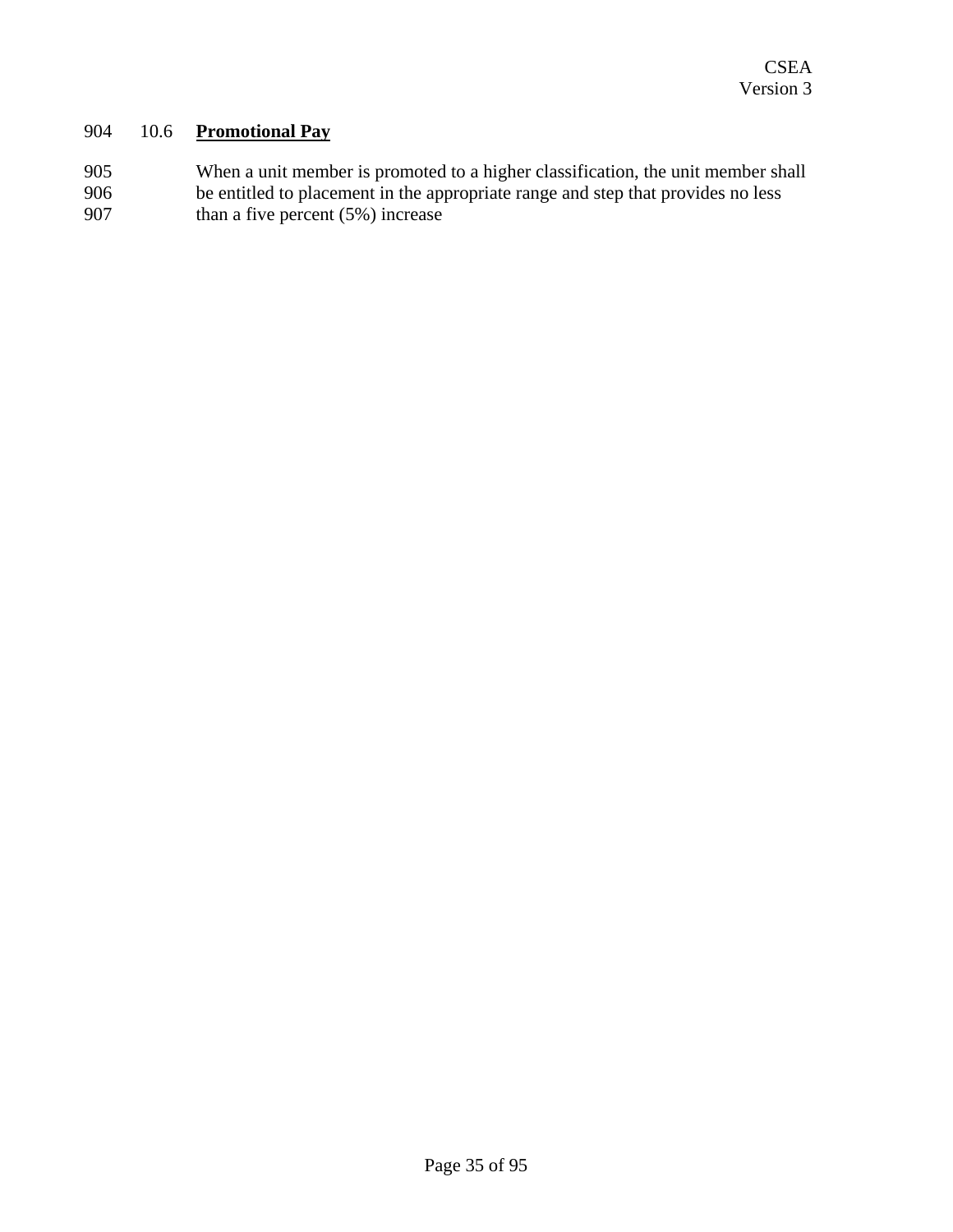### <span id="page-35-0"></span>908 **ARTICLE 11. LEAVE PROVISIONS**

#### 909 11.1 **Sick Leave**

| 910<br>911<br>912<br>913<br>914                      |      | 11.1.1                 |                                                                                                                                                                                                                                                                                                                                                                                                                                                                                                                                                                               |                                                                                         | An employee who is absent for any reason must report by telephone to<br>the employee's department head or designee on the first day of such<br>absence, unless prior approval has been obtained. Failure to report an<br>absence is considered a serious offense and continual failure to submit<br>such a report will be considered grounds for dismissal. |  |  |  |
|------------------------------------------------------|------|------------------------|-------------------------------------------------------------------------------------------------------------------------------------------------------------------------------------------------------------------------------------------------------------------------------------------------------------------------------------------------------------------------------------------------------------------------------------------------------------------------------------------------------------------------------------------------------------------------------|-----------------------------------------------------------------------------------------|-------------------------------------------------------------------------------------------------------------------------------------------------------------------------------------------------------------------------------------------------------------------------------------------------------------------------------------------------------------|--|--|--|
| 915<br>916<br>917<br>918<br>919<br>920<br>921<br>922 |      | 11.1.2                 | Whenever illness/injury causes absence of five or more consecutive<br>days, the employee shall provide to the Assistant Superintendent of<br>Personnel Services, a written statement that a physician certifying the<br>nature of the disability. The physician's statement shall be specific as<br>to health condition and as to the disabling effects of the health<br>condition. At reasonable intervals thereafter, the District may require<br>from the employee additional written statements by a physician<br>certifying to the continuing nature for the disability. |                                                                                         |                                                                                                                                                                                                                                                                                                                                                             |  |  |  |
| 923<br>924<br>925<br>926<br>927<br>928               |      | 11.1.3                 | In the event of a scheduled disability (surgery, childbirth, etc.) the<br>employee shall notify the Assistant Superintendent of Personnel<br>Services in writing of the anticipated absence. Such notification shall<br>include the anticipated beginning and ending dates of the leave.<br>Whenever possible, such notification shall be provided at least twenty<br>(20) working days prior to the scheduled disability.                                                                                                                                                    |                                                                                         |                                                                                                                                                                                                                                                                                                                                                             |  |  |  |
| 929                                                  |      |                        | 11.1.3.1                                                                                                                                                                                                                                                                                                                                                                                                                                                                                                                                                                      | Definition:                                                                             |                                                                                                                                                                                                                                                                                                                                                             |  |  |  |
| 930<br>931                                           |      |                        |                                                                                                                                                                                                                                                                                                                                                                                                                                                                                                                                                                               | Sick Leave is defined as the authorized absence from duty<br>of an employee because of: |                                                                                                                                                                                                                                                                                                                                                             |  |  |  |
| 932<br>933                                           |      |                        |                                                                                                                                                                                                                                                                                                                                                                                                                                                                                                                                                                               | 11.1.3.1.1                                                                              | The employee's own illness or injury not<br>covered by Worker's Compensation.                                                                                                                                                                                                                                                                               |  |  |  |
| 934<br>935<br>936                                    |      |                        |                                                                                                                                                                                                                                                                                                                                                                                                                                                                                                                                                                               | 11.1.3.1.2                                                                              | The Employee's dental, eye, and other<br>physical or medical examination or<br>treatment by a licensed practitioner.                                                                                                                                                                                                                                        |  |  |  |
| 937                                                  | 11.2 | <b>Paid Sick Leave</b> |                                                                                                                                                                                                                                                                                                                                                                                                                                                                                                                                                                               |                                                                                         |                                                                                                                                                                                                                                                                                                                                                             |  |  |  |
| 938<br>939<br>940                                    |      | 11.2.1                 | A regular classified employee shall earn paid sick leave in accordance<br>with the provisions of the Education Code. Unused sick leave may be<br>accumulated without limit.                                                                                                                                                                                                                                                                                                                                                                                                   |                                                                                         |                                                                                                                                                                                                                                                                                                                                                             |  |  |  |
| 941<br>942<br>943                                    |      | 11.2.2                 | At the beginning of each fiscal year, the number of sick leave days of<br>the employee shall be increased by the number of days of paid sick<br>leave, which the employee would normally earn in the ensuing fiscal                                                                                                                                                                                                                                                                                                                                                           |                                                                                         |                                                                                                                                                                                                                                                                                                                                                             |  |  |  |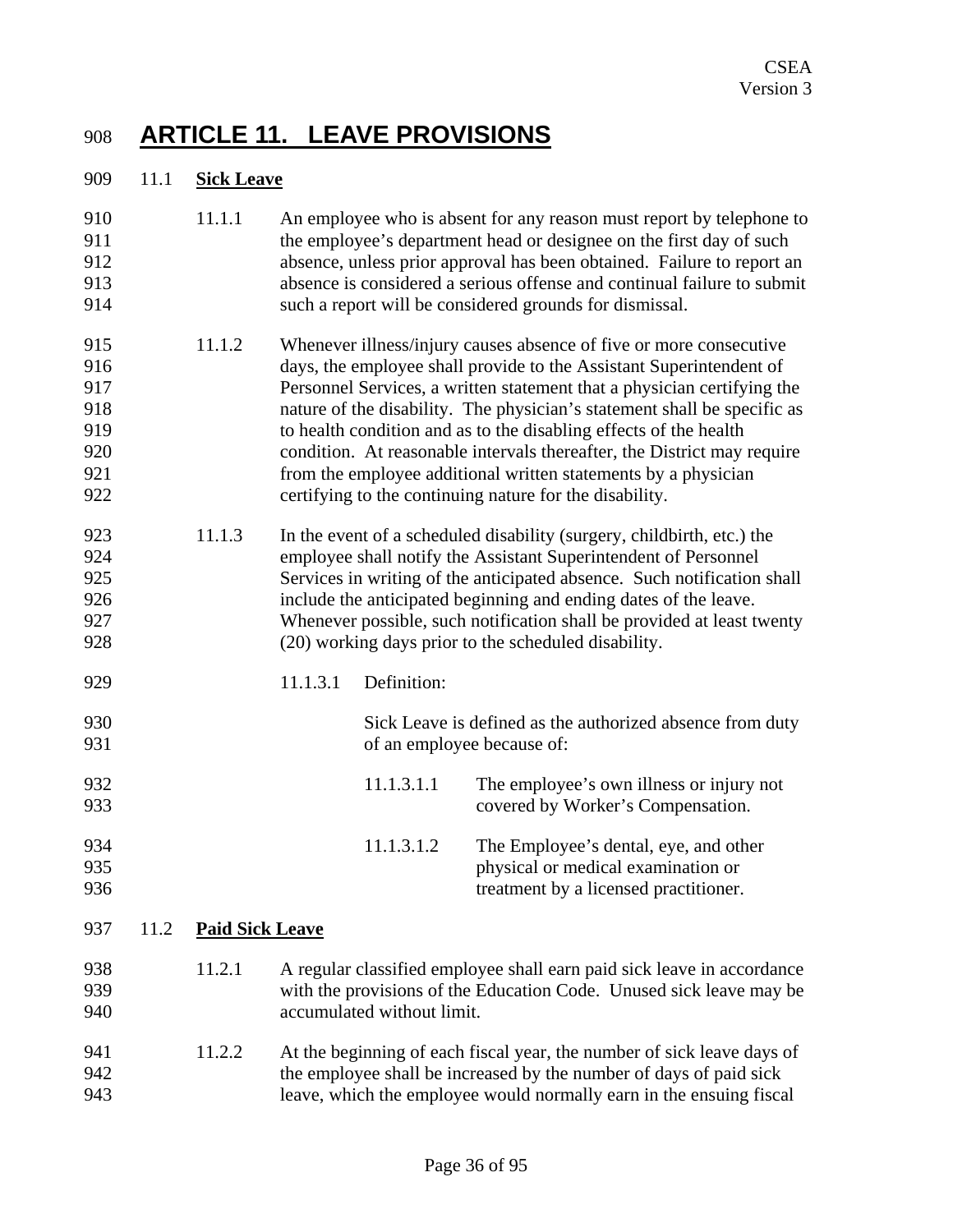| 944<br>945                                    |      |        | year. An employee's number of sick leave shall be adjusted if a<br>change of assignment alters the amount of sick leave earnable.                                                                                                                                                                                                                                                                                                         |
|-----------------------------------------------|------|--------|-------------------------------------------------------------------------------------------------------------------------------------------------------------------------------------------------------------------------------------------------------------------------------------------------------------------------------------------------------------------------------------------------------------------------------------------|
| 946<br>947<br>948<br>949                      |      | 11.2.3 | Sick leave may be taken at any time, provided that new employees<br>shall not be eligible to use more than six (6) days of paid sick leave<br>until the first day of the calendar month after completion of six (6)<br>months active service with the District.                                                                                                                                                                           |
| 950<br>951<br>952<br>953<br>954<br>955<br>956 |      | 11.2.4 | Employees shall have sick leave absence deducted in 1/4-hour<br>increments. In order to receive compensation while absent on sick<br>leave, the employee must notify the supervisor of the employee's<br>absence at least one (1) hour before the beginning of the working day<br>on the first day absent, unless conditions make notification impossible.<br>The burden of proof of impossible conditions shall be upon the<br>employee. |
| 957<br>958<br>959<br>960<br>961               |      | 11.2.5 | At least (1) day prior to the employee's expected return to work, the<br>employee shall notify the supervisor in order that any substitute may<br>be terminated. If the employee fails to notify the supervisor and both<br>the employee and the substitute report, the substitute is entitled to the<br>assignment, and the employee shall not receive pay for that day.                                                                 |
| 962<br>963<br>964                             |      | 11.2.6 | Employees have the option to verify prior sick leave credit and request<br>adjustments. The Payroll Department shall maintain records of sick<br>leave utilization and balance.                                                                                                                                                                                                                                                           |
| 965<br>966<br>967                             |      | 11.2.7 | The entitlements to regular paid sick leave, vacation time,<br>compensatory time, Family Medical Leave, and catastrophic benefits<br>shall run concurrently with the five-months of extended sick leave.                                                                                                                                                                                                                                  |
| 968                                           | 11.3 |        | <b>Additional Sick Leave</b>                                                                                                                                                                                                                                                                                                                                                                                                              |
| 969<br>970<br>971                             |      | 11.3.1 | After expiration of paid sick leave, an employee who is ill or injured<br>may, upon request, use accumulated vacation or compensatory time, to<br>avoid leave without pay.                                                                                                                                                                                                                                                                |
| 972<br>973<br>974<br>975<br>976               |      | 11.3.2 | For a period not to exceed five $(5)$ calendar months from the first day<br>of the extended illness or injury, including the exhaustion of all paid<br>sick leave, vacation time, and compensatory time, a classified<br>employee shall be paid at the rate of fifty percent (50%) of the<br>employee's regular salary.                                                                                                                   |
| 977                                           | 11.4 |        | <b>Termination of Sick Leave</b>                                                                                                                                                                                                                                                                                                                                                                                                          |
| 978<br>979<br>$\Omega$                        |      |        | An employee who has been placed on paid or unpaid sick leave may return to<br>duty at any time during the leave, provided that the employee is able to resume                                                                                                                                                                                                                                                                             |

- 980 981 the assigned duties, and if the leave has been for more than 20 working days, provided that the employee has notified the District of the employee's return at
- 982 least one (1) working day in advance.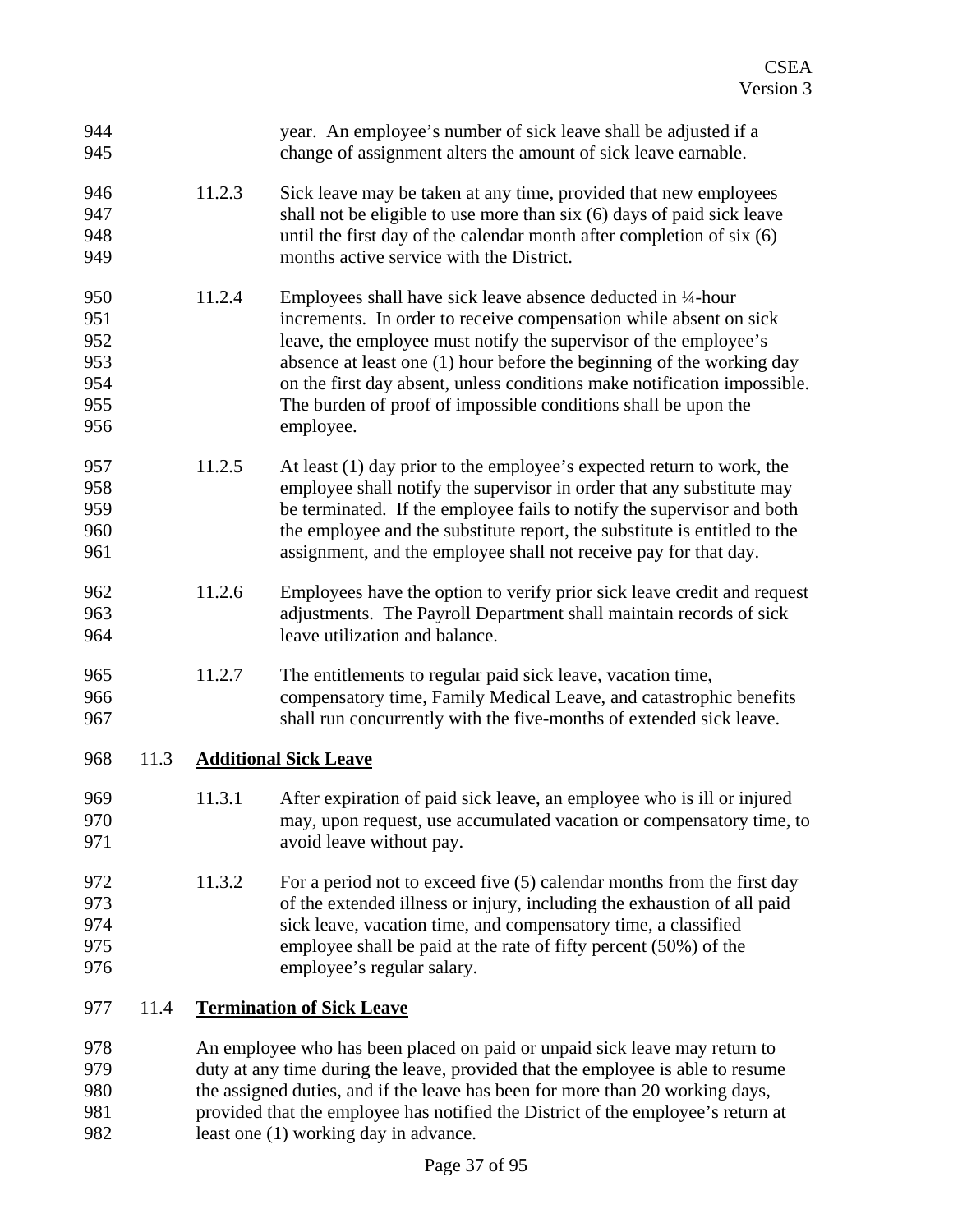|  |  |  | 983 11.5 Exhaustion of Sick Leave and Any Leave Without Pay |
|--|--|--|-------------------------------------------------------------|
|--|--|--|-------------------------------------------------------------|

- 984 985 986 987 988 989 990 991 11.5.1 Leave of absence without pay may be granted to a classified employee who has exhausted all entitlement to sick leave, vacation, and other available paid leave, excluding catastrophic leave benefit, and who continues to be absent because of illness/injury. Such leave may be granted for a period of time not to exceed six (6) months. The Board may renew the leave of absence without pay for two (2) additional six (6) month periods or such lesser leave periods that it may provide, but not exceed a total of eighteen (18) months.
- 992 993 994 995 996 11.5.2 At the conclusion of all paid and unpaid leaves, excluding catastrophic leave benefit, if the employee is unable to assume the duties of the position, or the employee is not transferred to another position, the employee shall be placed on a re-employment list for a period of 39 months.
- 997 998 999 1000 1001 1002 1003 1004 1005 1006 1007 1008 11.5.3 When available, during the 39-month period, he/she shall be employed, provided the employee is medically able, in a vacant position in the classification previously held over all other available candidates except for re-employment lists established because of lack of work or lack of funds, in which case he/she shall be listed in accordance with appropriate seniority regulations. Any employee receiving benefits as a result of this Section shall, during periods of injury or illness, remain within the State of California unless the Board of Trustees authorizes travel outside the state. An employee who has been placed on a re-employment list, as provided herein, who has been medically released for return to duty and who fails to accept an appropriate assignment shall be dropped from the re-employment list.
- 1009 1010 1011 11.5.4 Upon return from the re-employment list and the resumption of duties, the break in service will be disregarded and the employee shall be fully restored as a permanent employee.

#### 1012 11.6 **Industrial Accident and Illness Leave**

1013 1014 1015 1016 1017 1018 1019 1020 1021 1022 11.6.1 As a result of an industrial accident leave, the District shall endorse benefit checks received from the Worker's Compensation Carrier to the employee (when possible). These checks will be available with the employee's regular warrant. The employee's warrant will be adjusted to reflect appropriate earnings. If, within the 60 working day period, an employee who is on leave is released by a medical practitioner to return to work without restrictions, the employee shall assume his/her normal duties on the second working day following his/her release. Periods for leave of absence, paid or unpaid, shall not be considered a break in service for the employee on leave.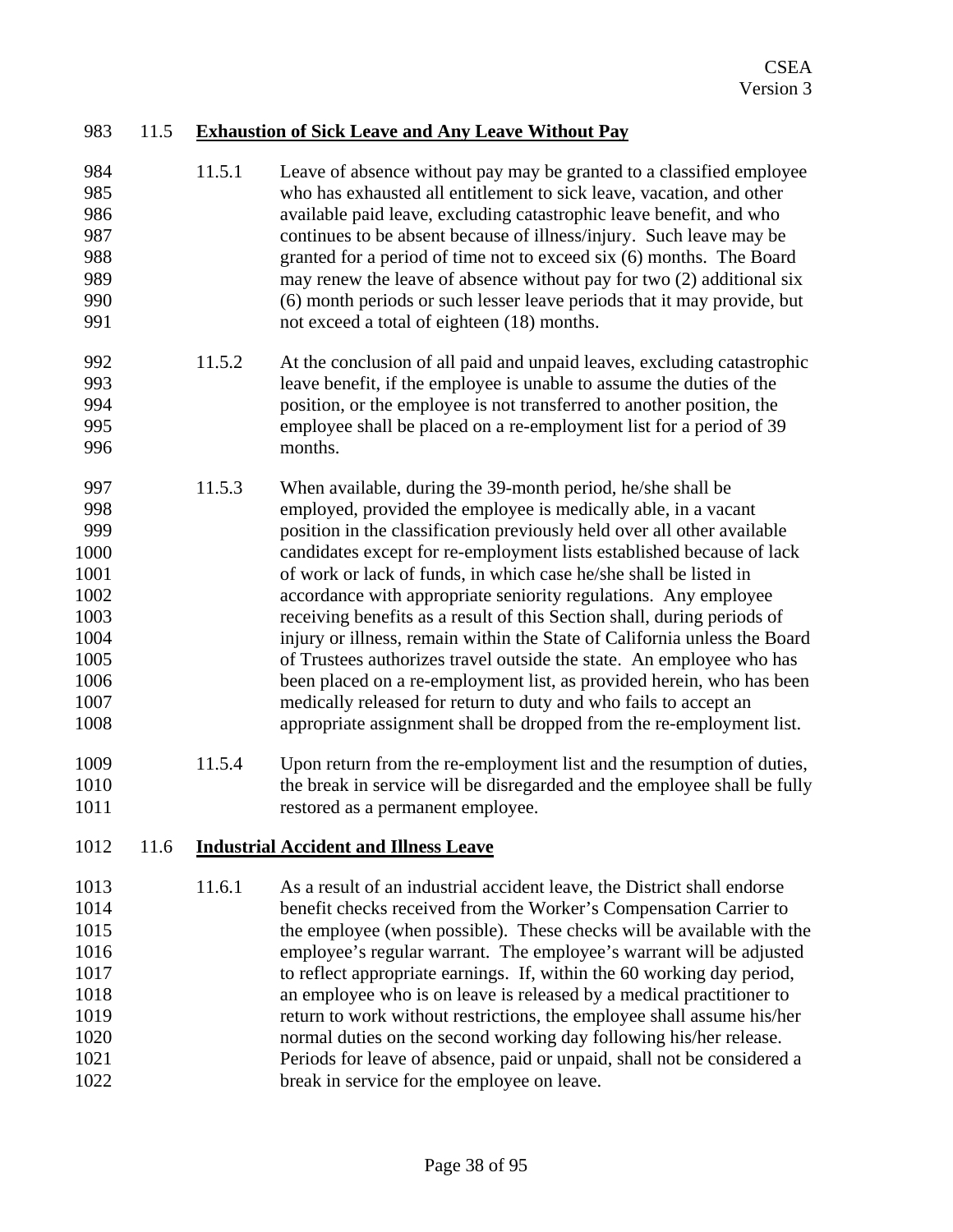| 1023<br>1024<br>1025<br>1026<br>1027<br>1028<br>1029                                         | 11.6.2 | Payment for wages lost on any day shall not, when added to an award<br>granted the employee under the Worker's Compensation laws of this<br>state, exceed the normal wage for the day. The industrial accident or<br>illness leave is to be use in lieu of all other sick leave benefits. When<br>entitlement to industrial accident or illness leave under this Section has<br>been exhausted, entitlement to all other sick leave, vacation or other<br>paid leave may then be used.                                                                                                                                                                                                                                                                                                                                                                          |
|----------------------------------------------------------------------------------------------|--------|-----------------------------------------------------------------------------------------------------------------------------------------------------------------------------------------------------------------------------------------------------------------------------------------------------------------------------------------------------------------------------------------------------------------------------------------------------------------------------------------------------------------------------------------------------------------------------------------------------------------------------------------------------------------------------------------------------------------------------------------------------------------------------------------------------------------------------------------------------------------|
| 1030<br>1031<br>1032<br>1033<br>1034<br>1035<br>1036                                         | 11.6.3 | If, however, an employee is still receiving temporary disability<br>payments under the Worker's Compensation laws of this state at the<br>time of the exhaustion of benefits under this Section, he/she shall be<br>entitled to use only so much of his/her accumulated and available<br>normal sick leave and vacation leave, which when added to the<br>Worker's Compensation award, provides for a day's pay at the regular<br>rate of pay.                                                                                                                                                                                                                                                                                                                                                                                                                  |
| 1037<br>1038<br>1039<br>1040<br>1041<br>1042<br>1043<br>1044<br>1045                         | 11.6.4 | During all paid leaves of absence, the employee shall endorse to the<br>District wage loss benefit checks received under worker's<br>compensation law. The District shall issue the employee appropriate<br>warrants for payment of wages or salary and shall deduct normal<br>retirement and other authorized contributions when all available leaves<br>of absences, paid or unpaid, have been exhausted. Any employee<br>receiving benefits as a result of this Section shall, during periods of<br>injury or illness, remain within the State of California unless the Board<br>of Trustees authorizes travel outside the state.                                                                                                                                                                                                                            |
| 1046<br>1047<br>1048<br>1049<br>1050<br>1051<br>1052<br>1053<br>1054<br>1055<br>1056<br>1057 | 11.6.5 | When all available leaves of absence, paid or unpaid, have been<br>exhausted, and if the employee is medically unable to assume the<br>duties of the employee's position, the employee shall, if not placed in<br>another position, be placed on a re-employment list for a period of 39<br>months. When available, during the 39-month period, the person shall<br>be employed in a vacant position in the class of the previous<br>assignment over all other available candidates, except for the re-<br>employment list established because of lack of work or lack of funds,<br>in which case the person shall be listed in accordance with appropriate<br>seniority. An employee who has been placed on a re-employment list,<br>and has been medically released for return to duty and who fails to<br>accept an appropriate position shall be dismissed. |

### 1058 11.7 **Bereavement Leave**

1059 1060 1061 1062 1063 1064 1065 Each classified employee is entitled to a leave of absence, not to exceed five (5) days on account of the death of any member of the employee's immediate family. The immediate family is defined as husband, wife, mother, father, sister, brother, son, daughter, mother-in-law, father-in-law, grandfather, grandmother, son-inlaw, daughter-in-law, grandchild of the employee, step-parent, step-son, stepdaughter, brother-in-law, sister-in-law, or any relative of either spouse living in the immediate household of the employee.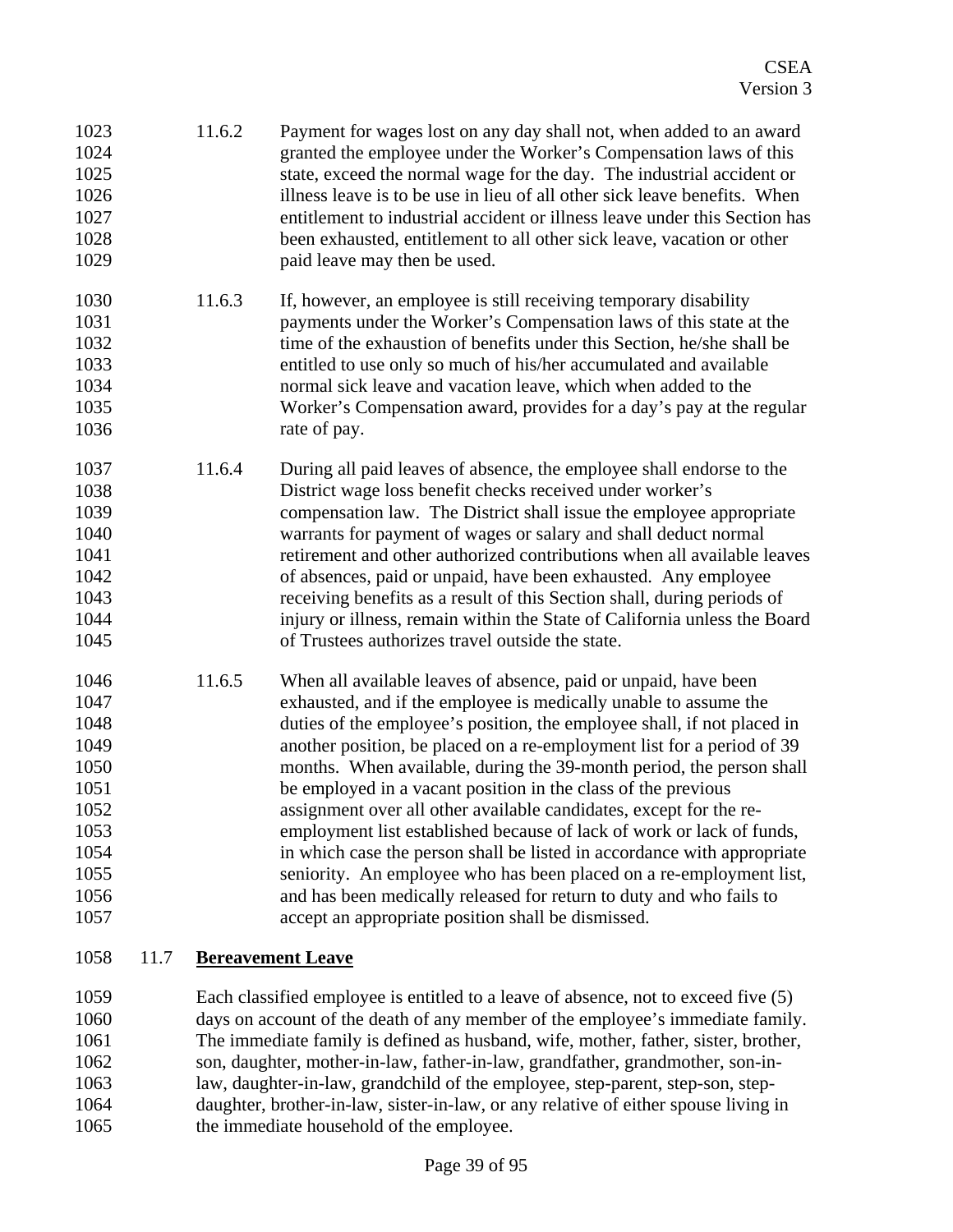| 1066         | 11.8  | <b>Sick Leave for Personal Necessity</b> |                                                                                                                                |  |  |
|--------------|-------|------------------------------------------|--------------------------------------------------------------------------------------------------------------------------------|--|--|
| 1067         |       | 11.8.1                                   | Up to seven $(7)$ days of the leave granted annually to classified                                                             |  |  |
| 1068         |       |                                          | employees for personal illness may be used by the employee for                                                                 |  |  |
| 1069         |       |                                          | reasons of personal necessity.                                                                                                 |  |  |
| 1070         |       | 11.8.2                                   | Business of an emergency or urgent nature, accidents, family illness,                                                          |  |  |
| 1071         |       |                                          | court appearances, deaths, imminent danger to home or personal                                                                 |  |  |
| 1072         |       |                                          | property, and other unforeseen occurrences which require the presence                                                          |  |  |
| 1073         |       |                                          | of the employee are representative of those situations which constitute                                                        |  |  |
| 1074         |       |                                          | personal necessity. Personal necessity leave may not be used for the                                                           |  |  |
| 1075         |       |                                          | purpose of extending a weekend, vacation or holiday.                                                                           |  |  |
| 1076         |       | 11.8.3                                   | Each employee may utilize the provisions of this Section to take care                                                          |  |  |
| 1077         |       |                                          | of personal business which, under the circumstances, the employee                                                              |  |  |
| 1078         |       |                                          | cannot reasonably be expected to disregard and which requires his/her                                                          |  |  |
| 1079         |       |                                          | attention during his/her assigned hours of service.                                                                            |  |  |
| 1080         |       | 11.8.4                                   | Prior approval for utilization of personal necessity days is required                                                          |  |  |
| 1081         |       |                                          | except when prior approval is not reasonably possible due to the                                                               |  |  |
| 1082         |       |                                          | circumstances of the need for the leave. The employee shall inform                                                             |  |  |
| 1083         |       |                                          | his/her supervisor of the general nature of the personal necessity, but                                                        |  |  |
| 1084         |       |                                          | shall not be required to provide personal and private details beyond the                                                       |  |  |
| 1085         |       |                                          | information required to show that the leave qualifies for personal                                                             |  |  |
| 1086         |       |                                          | necessity                                                                                                                      |  |  |
| 1087         |       | 11.8.5                                   | Seven (7) days represents the maximum allowable number of days                                                                 |  |  |
| 1088         |       |                                          | available in any school year for personal necessity leave. Personal                                                            |  |  |
| 1089         |       |                                          | necessity days may not be carried over from one year to the next.                                                              |  |  |
| 1090<br>1091 |       | 11.8.6                                   | Absences from duty related to employee organizational concerns or<br>work stoppage shall not be charged to personal necessity. |  |  |
| 1092         |       | 11.8.7                                   | It shall continue to be the responsibility of the employee to notify the                                                       |  |  |
| 1093         |       |                                          | department head or supervisor of their absence.                                                                                |  |  |
| 1094         | 11.9  | <b>Official Business</b>                 |                                                                                                                                |  |  |
| 1095         |       |                                          | Personnel may be excused from duty without loss of pay for participation in                                                    |  |  |
| 1096         |       |                                          | Board-approved professional meetings of value to the District. These absences                                                  |  |  |
| 1097         |       |                                          | from duty shall be classified as official business. Legally authorized expenses,                                               |  |  |
| 1098         |       |                                          | including mileage to people so authorized, will be allowed.                                                                    |  |  |
| 1099         | 11.10 |                                          | <b>Legal Commitments and Transactions</b>                                                                                      |  |  |
| 1100         |       |                                          | Leaves of absence to serve on a jury or to appear as a witness in court other than                                             |  |  |
| 1101         |       |                                          | as a litigant shall be granted with no loss in pay provided the employee endorses                                              |  |  |
| 1102         |       |                                          | the fee received, exclusive of mileage allowance to the District. At the                                                       |  |  |
| 1103         |       |                                          | employee's option such leave of absence will be granted without pay.                                                           |  |  |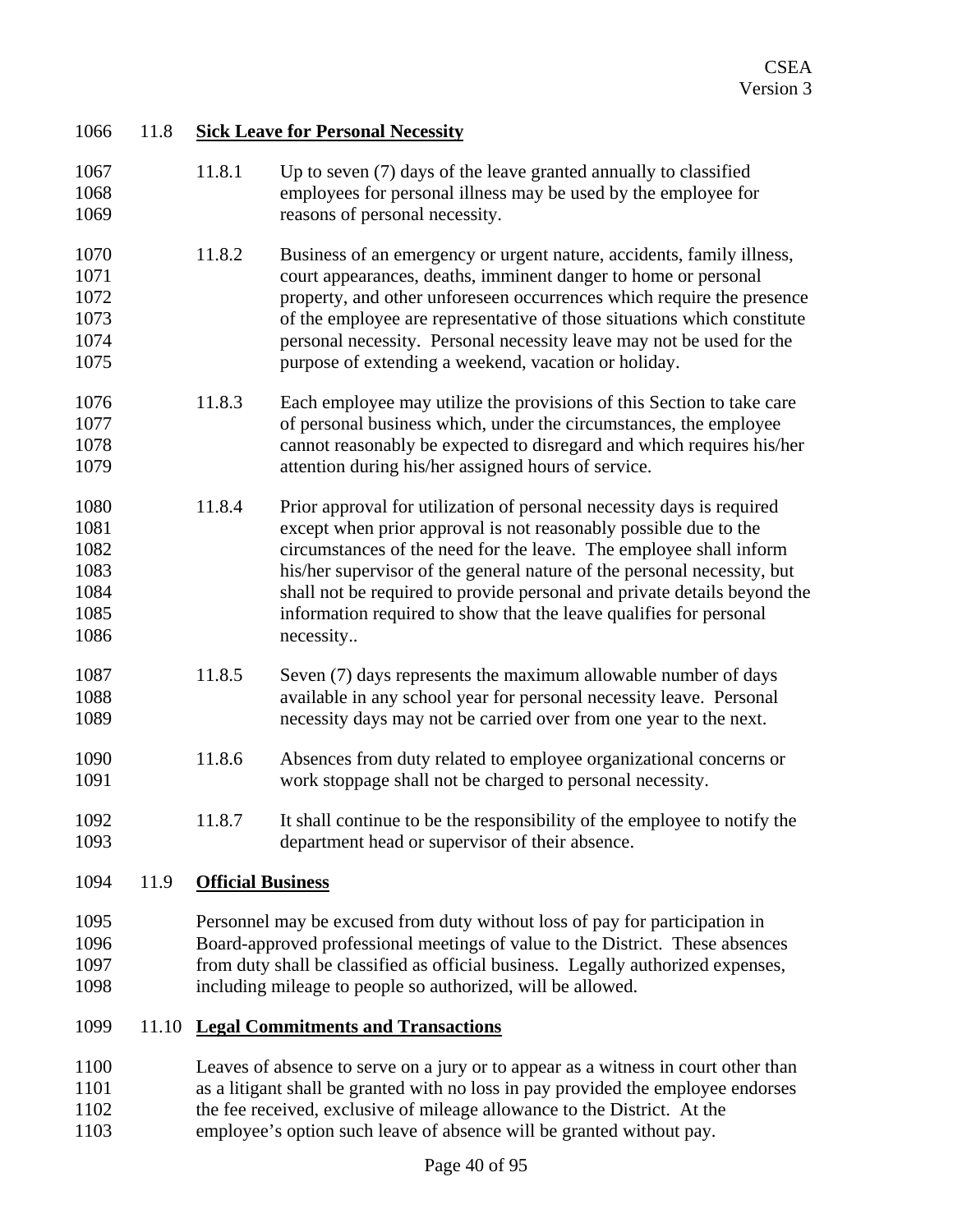#### 1104 11.11 **Military Leave**

| 1105 | 11.11.1 | Every classified employee, who enters the military of the United States    |
|------|---------|----------------------------------------------------------------------------|
| 1106 |         | or the State of California, is entitled to a military leave. Such absence  |
| 1107 |         | does not affect classification and does not constitute a break in service. |
| 1108 |         | However, this absence does not count as part of the probationary           |
| 1109 |         | period required as a condition precedent to classification as a            |
| 1110 |         | permanent employee.                                                        |

1111 1112 1113 1114 1115 1116 1117 1118 11.11.2 Within six (6) months after an employee honorably leaves the service, the employee is entitled to the position formerly held at a salary the employee would have received had the employee not been on military leave. Classified employees ordered into military service are entitled to one (1) month's pay from the school district if one year of service has been rendered in the District. Members of the National Guard are entitled to leave without regard to the length of their public service, but this does not include one (1) month's pay.

#### 1119 11.12 **Family Medical Leave**

1120 1121 1122 1123 1124 Unit members are eligible for leave without pay under the Federal Family and Medical Leave Act (FMLA) and the California Family Rights Act (FRA). This leave is subject to the District rules and regulations implementing the Acts. These rules and regulations will be attached to, and become part of, the collective bargaining agreement as Appendix E.

#### 1125 11.13 **Leave of Absence Without Pay**

1126 1127 1128 1129 Leave of absence without pay may be granted to a permanent classified employee upon written request by the employee to the Assistant Superintendent of Personnel Services and the approval of the Board of Trustees, subject to the following restrictions:

|  | 1130 | 11.13.1 | <b>Education Leave</b> |
|--|------|---------|------------------------|
|--|------|---------|------------------------|

| 1131 | Leave of absence without pay may be granted to a classified employee   |
|------|------------------------------------------------------------------------|
| 1132 | for the purpose of permitting study by the employee or for the purpose |
| 1133 | of retraining the employee to meet changing conditions within the      |
| 1134 | District. Such leave shall not exceed one (1) year in length. The      |
| 1135 | Board may provide that such leave be taken in separate six (6) month   |
| 1136 | periods or in any other appropriate periods, rather than for a         |
| 1137 | continuous one (1) year period, provided that the separate periods of  |
| 1138 | leave of absence shall be commenced and completed within a three (3)   |
| 1139 | year period.                                                           |

| 1140<br>11.13.2 | <b>Child-Rearing Leave</b> |
|-----------------|----------------------------|
|-----------------|----------------------------|

1141 1142 The Board may grant child-rearing leave to classified personnel. The granting of such leave is subject to the following conditions.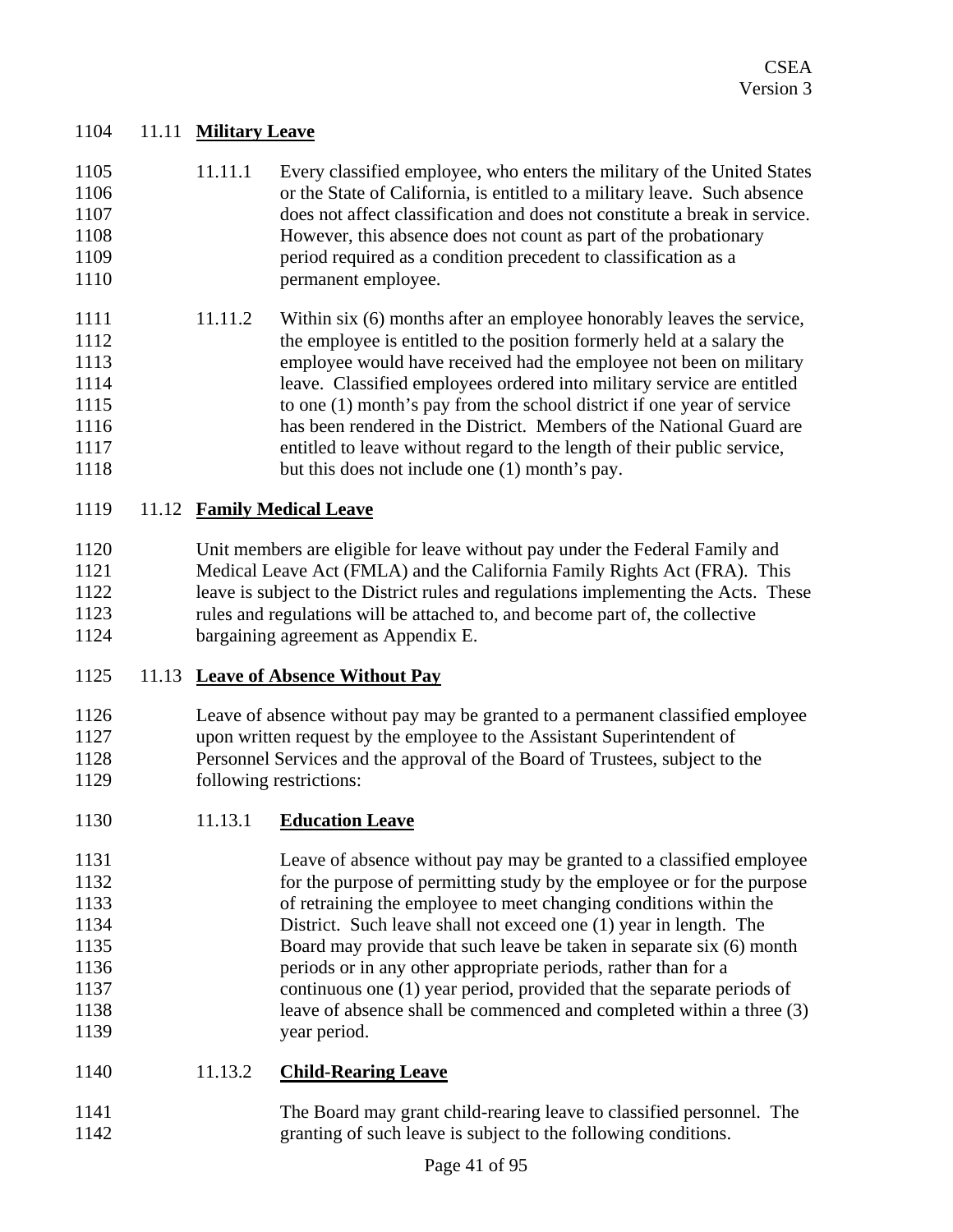| 1143<br>1144<br>1145                                 |         |                   | 11.13.2.1 An employee who is the natural or adoptive parent of a<br>child may be entitled to an unpaid leave of absence for the<br>purpose of rearing his/her child.                                                                                                                                                                                                                                                               |
|------------------------------------------------------|---------|-------------------|------------------------------------------------------------------------------------------------------------------------------------------------------------------------------------------------------------------------------------------------------------------------------------------------------------------------------------------------------------------------------------------------------------------------------------|
| 1146<br>1147                                         |         |                   | 11.13.2.2 Application for a child-rearing leave must be made to the<br>Board through the Personnel Department.                                                                                                                                                                                                                                                                                                                     |
| 1148<br>1149<br>1150<br>1151                         |         |                   | 11.13.2.3 A leave may be granted when unusual circumstances exist<br>Such leave may be granted for a maximum duration of one<br>$(1)$ year upon giving the District two $(2)$ weeks notice prior<br>to the anticipated date on which the leave is to commence.                                                                                                                                                                     |
| 1152<br>1153<br>1154                                 |         |                   | 11.13.2.4 The Personnel Services Department shall attempt to assign<br>classified employees retuning from a child-rearing leave to<br>a position similar to the one held prior to the leave.                                                                                                                                                                                                                                       |
| 1155<br>1156<br>1157                                 |         |                   | 11.13.2.5 The employee shall receive no salary or fringe benefits<br>while on leave other than those benefits he/she chooses to<br>continue at personal expense.                                                                                                                                                                                                                                                                   |
| 1158                                                 | 11.13.3 |                   | <b>Other Leaves of Absence Without Pay</b>                                                                                                                                                                                                                                                                                                                                                                                         |
| 1159<br>1160                                         |         |                   | A leave of absence without pay may be granted to a unit member for<br>any other reason. Such leave shall not exceed one (1) year.                                                                                                                                                                                                                                                                                                  |
| 1161                                                 | 11.13.4 |                   | <b>Return from Leave of Absence Without Pay</b>                                                                                                                                                                                                                                                                                                                                                                                    |
| 1162<br>1163<br>1164<br>1165<br>1166<br>1167<br>1168 |         |                   | 11.13.4.1 Provided a vacancy exists, an employee returning from a<br>leave of absence without pay shall be assigned to a position<br>within the same classification as held prior to the leave. If<br>no vacancy exists, the employee shall be placed on a re-<br>employment list for a period not to exceed 39 months and<br>shall be offered the first vacancy within the same<br>classification as was held prior to the leave. |
| 1169<br>1170<br>1171<br>1172                         |         |                   | 11.13.4.2 If time requested away from position for a period of less<br>than two (2) weeks, the employee need not apply for a<br>leave of absence. He/she should make arrangements with<br>his/her department supervisor and obtain prior approval.                                                                                                                                                                                 |
| 1173                                                 | 11.13.5 |                   | <b>Benefits While On Leave</b>                                                                                                                                                                                                                                                                                                                                                                                                     |
| 1174<br>1175<br>1176<br>1177<br>1178                 |         | premium required. | Except as provided otherwise in this Section, the classified employee<br>on leave of absence is not eligible to receive the District's contribution<br>to the Health and Welfare Benefits program. However, the employee<br>may continue to participate in the program by paying the total                                                                                                                                         |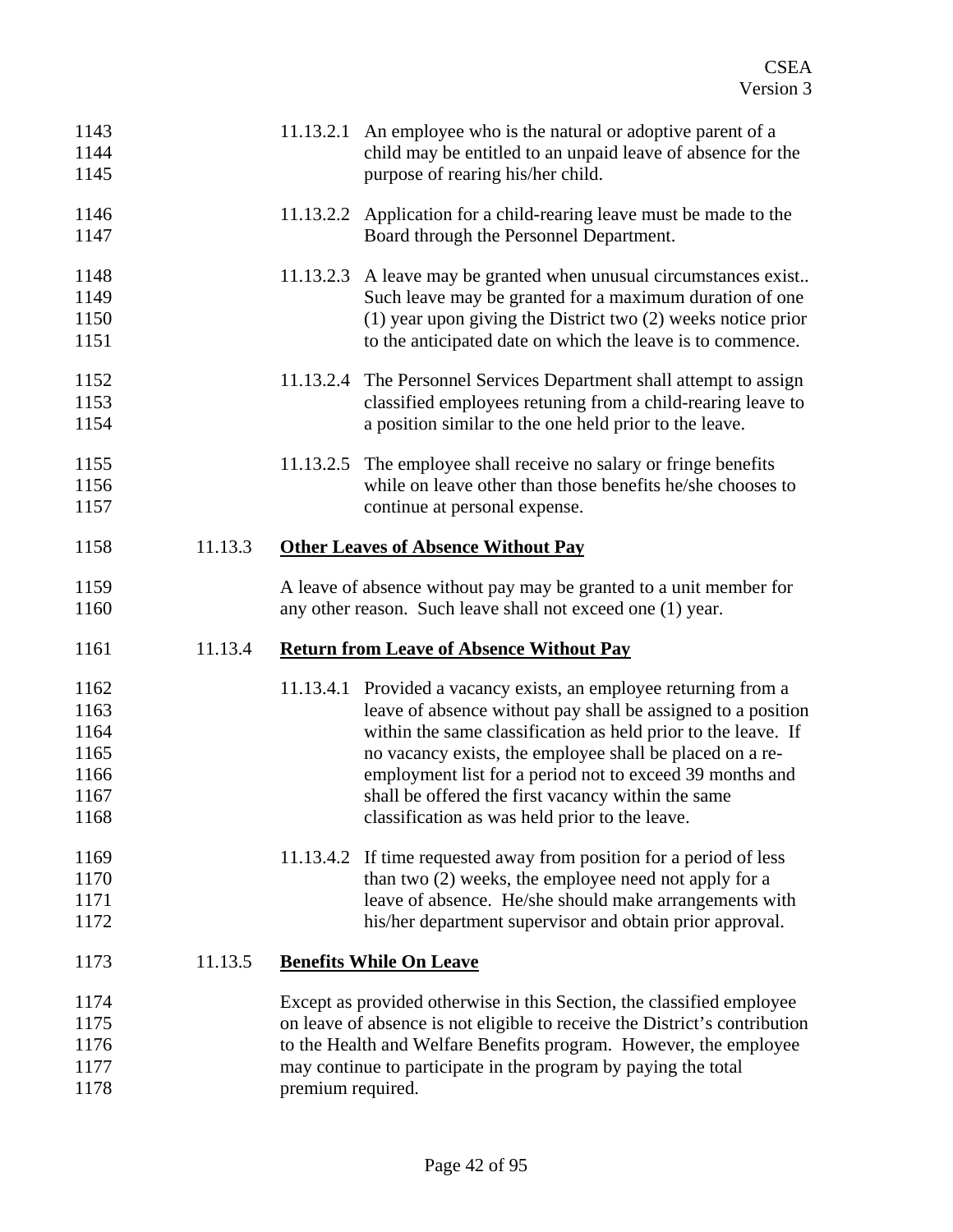### 1179 11.14 **Catastrophic Illness Benefit**

| 1180 | On a case-by-case basis and with mutual agreement of the Association and the       |
|------|------------------------------------------------------------------------------------|
| 1181 | District, any bargaining unit member may donate accumulated and unused             |
| 1182 | eligible leave credits to another bargaining unit member when that bargaining unit |
| 1183 | member or a member of his/he family suffers from a catastrophic illness or injury  |

| 1184<br><b>Definition</b><br>11.14.1 |
|--------------------------------------|
|--------------------------------------|

| 1185<br>1186<br>1187<br>1188<br>1189<br>1190<br>1191<br>1192<br>1193 |         |                    | 11.14.1.1 Catastrophic illness or injury means an illness or injury that<br>is expected to incapacitate a member of the bargaining unit<br>for an extended period of time, or that incapacitates a unit<br>member's family, and that incapacity requires the<br>bargaining unit member to take time off from work for an<br>extended period of time to care for that family member, and<br>taking extended time off from work creates a financial<br>hardship for the bargaining unit member because of his/her<br>sick leave and other paid time off has been exhausted. |
|----------------------------------------------------------------------|---------|--------------------|---------------------------------------------------------------------------------------------------------------------------------------------------------------------------------------------------------------------------------------------------------------------------------------------------------------------------------------------------------------------------------------------------------------------------------------------------------------------------------------------------------------------------------------------------------------------------|
| 1194<br>1195                                                         |         |                    | 11.14.1.2 "Eligible leave credits" means sick leave accrued to the<br>donating bargaining unit member.                                                                                                                                                                                                                                                                                                                                                                                                                                                                    |
| 1196<br>1197                                                         |         |                    | 11.14.1.3 "Family members" shall be as defined in this Article for<br>bereavement leave.                                                                                                                                                                                                                                                                                                                                                                                                                                                                                  |
| 1198                                                                 | 11.14.2 | <b>Eligibility</b> |                                                                                                                                                                                                                                                                                                                                                                                                                                                                                                                                                                           |
| 1199<br>1200<br>1201                                                 |         | met:               | Eligible leave credits may be donated to a bargaining unit member for<br>a catastrophic illness or injury if all of the following requirements are                                                                                                                                                                                                                                                                                                                                                                                                                        |
| 1202<br>1203<br>1204<br>1205<br>1206                                 |         | 11.14.2.1          | The bargaining unit member who is, or whose family<br>member is suffering from a catastrophic illness or injury<br>requires that eligible leave credits be donated and provides<br>verification of catastrophic injury or illness as required by<br>the District.                                                                                                                                                                                                                                                                                                         |
| 1207<br>1208<br>1209                                                 |         | 11.14.2.2          | The District determines that the bargaining unit member is<br>unable to work due to the bargaining unit member's, or his<br>or her family member's, catastrophic illness or injury.                                                                                                                                                                                                                                                                                                                                                                                       |
| 1210<br>1211<br>1212                                                 |         |                    | 11.14.2.3 The unit member requesting donations of sick leave has<br>exhausted all accrued paid leave credits, including<br>differential leave.                                                                                                                                                                                                                                                                                                                                                                                                                            |
| 1213<br>1214<br>1215                                                 |         |                    | 11.14.2.4 Days of pay granted as a benefit under this section, shall<br>not be considered as leave that must be exhausted prior to<br>being placed on the 39-month re-employment list. A unit                                                                                                                                                                                                                                                                                                                                                                             |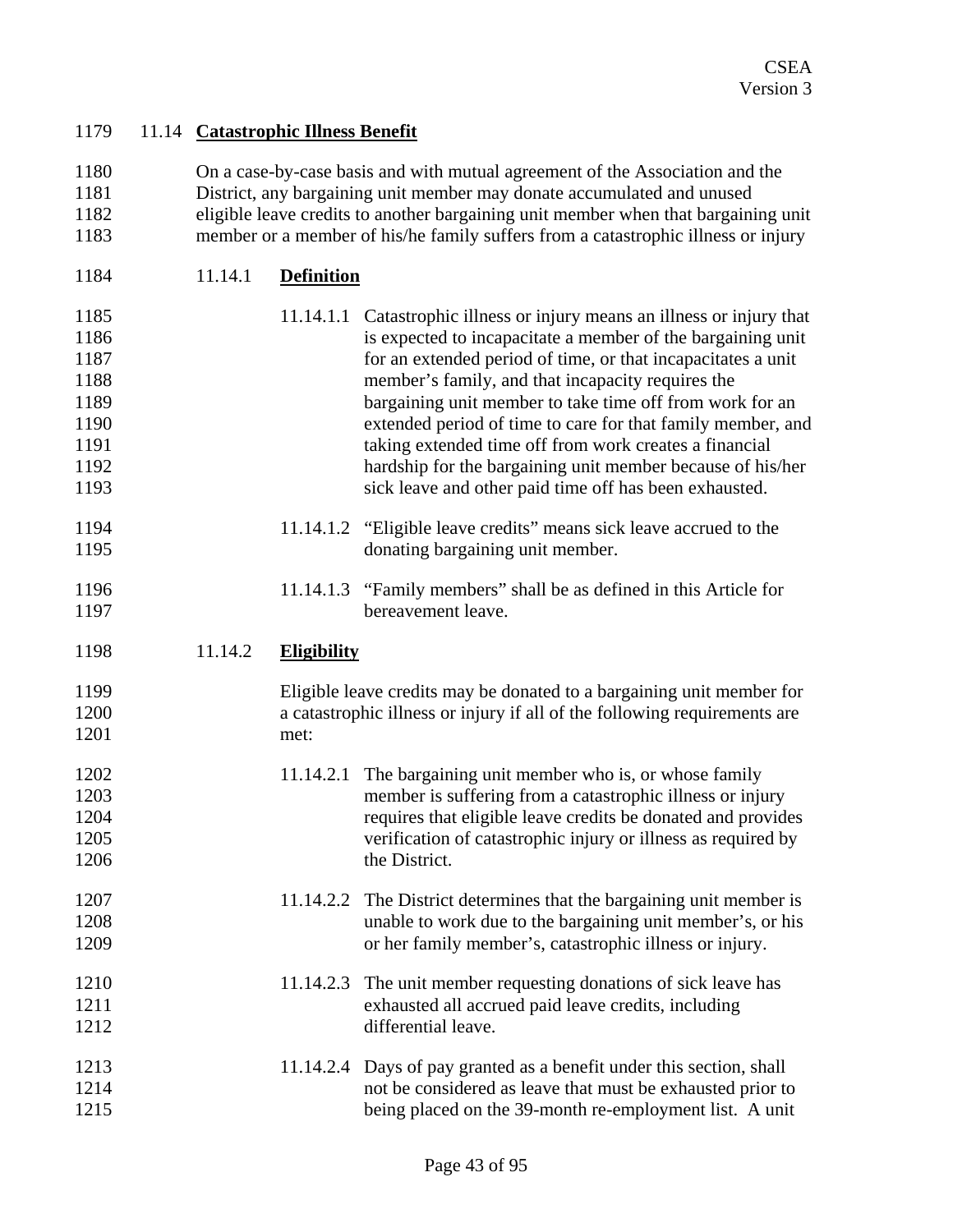| 1216<br>1217                                 |         |                  | member may be on the re-employment list and still receive<br>days of pay donated under this Section.                                                                                                                                                                                                                   |
|----------------------------------------------|---------|------------------|------------------------------------------------------------------------------------------------------------------------------------------------------------------------------------------------------------------------------------------------------------------------------------------------------------------------|
| 1218                                         | 11.14.3 | <b>Procedure</b> |                                                                                                                                                                                                                                                                                                                        |
| 1219<br>1220                                 |         |                  | 11.14.3.1 A bargaining unit member who wishes to receive the<br>catastrophic illness benefit must request in writing to the                                                                                                                                                                                            |
| 1221<br>1222<br>1223<br>1224                 |         |                  | Association and District that sick leave donations be<br>solicited on his or her behalf. The request must be<br>accompanied by a verification of the catastrophic injury or<br>illness.                                                                                                                                |
| 1225<br>1226<br>1227                         |         |                  | 11.14.3.2 Donations will be solicited by a joint announcement of the<br>Association and District on behalf of a specifically named<br>individual who meets the requirements for this benefit.                                                                                                                          |
| 1228                                         |         |                  | 11.14.3.3 Sick leave may be donated in one-hour increments.                                                                                                                                                                                                                                                            |
| 1229<br>1230<br>1231                         |         |                  | 11.14.3.4 The maximum amount of time that donated leave credits<br>may be used by the recipient bargaining unit member shall<br>not exceed twelve (12) consecutive months.                                                                                                                                             |
| 1232<br>1233<br>1234                         |         |                  | 11.14.3.5 All transfers of eligible leave credits shall be irrevocable.<br>However, if the leave is not used within twelve (12) months<br>of donation, it will revert to the donor.                                                                                                                                    |
| 1235<br>1236<br>1237<br>1238<br>1239         |         |                  | 11.14.3.6 A bargaining unit member who received paid leave<br>pursuant to this Section shall use any leave credits that<br>he/she continues to accrue on a monthly basis prior to<br>receiving paid leave pursuant to this catastrophic illness<br>benefit.                                                            |
| 1240<br>1241<br>1242<br>1243<br>1244         |         |                  | 11.14.3.7 Donated leave credits shall be used in the other donations<br>are received. However, one day of leave will be used from<br>each donor before a second day is utilized from any other<br>donor. This sequential process will be repeated for all<br>donation rounds thereafter.                               |
| 1245<br>1246<br>1247                         |         |                  | 11.14.3.8 Donated eligible credits shall be utilized on a one to one<br>ratio $(1:1)$ . The recipient shall be paid at his/her regular<br>rate of pay.                                                                                                                                                                 |
| 1248<br>1249<br>1250<br>1251<br>1252<br>1253 |         | 11.14.3.9        | The District may adopt rules and regulations for the<br>administration of this benefit as long as the regulations do<br>not conflict with the specific provisions of the collective<br>bargaining agreement. Such rules and regulations will be<br>submitted to the Association for review prior to<br>implementation. |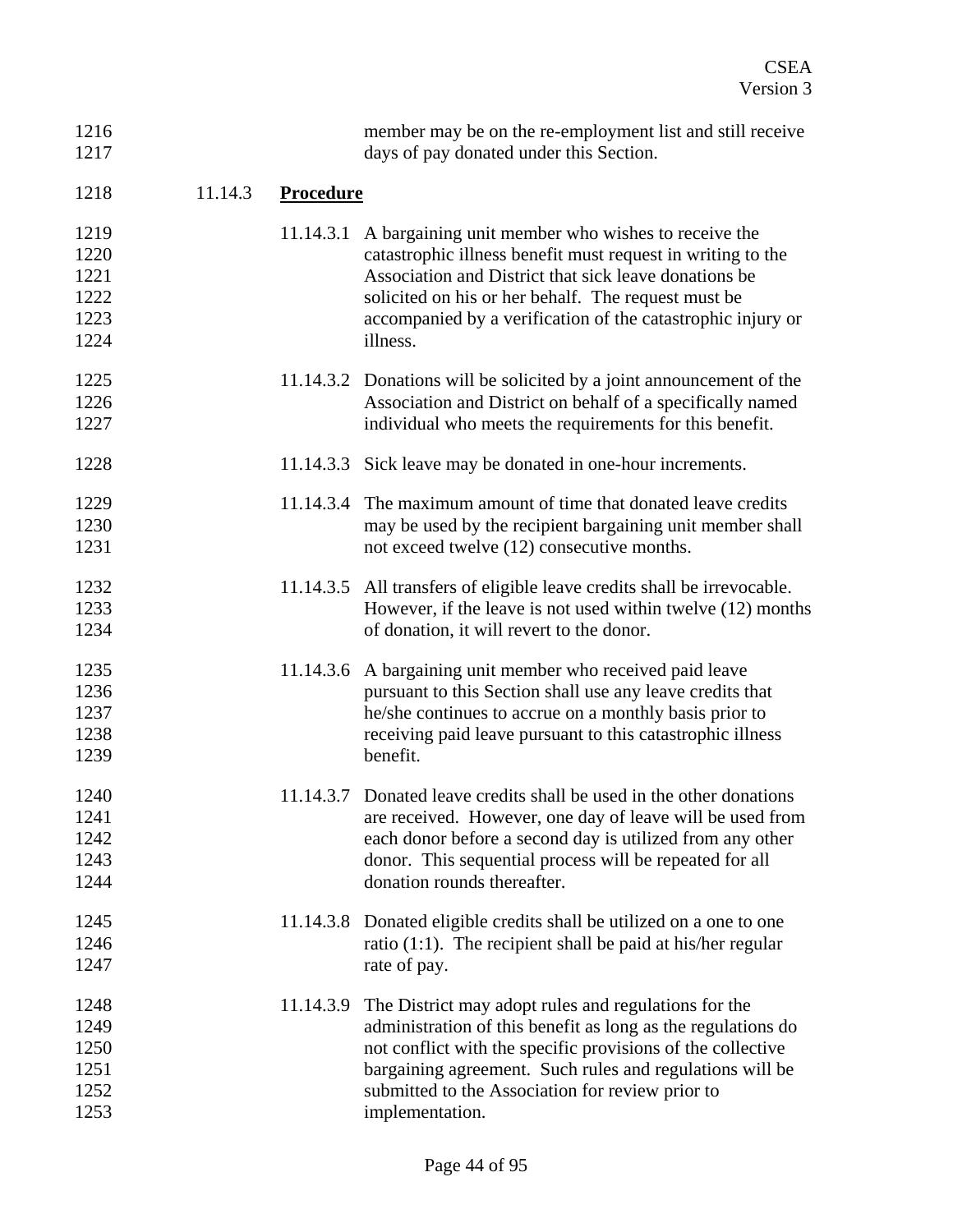# 1254 **ARTICLE 12: PAYROLL ERROR**

- 1255 1256 1257 1258 1259 12.1 A payroll error caused by the District resulting in insufficient payment to an employee shall be corrected and a supplemental check issued not later than five (5) working days after the employee provides notice to the Payroll Department. A payroll error caused by the employee, resulting in insufficient payment to the employee, shall be corrected in the next pay period.
- 1260 1261 1262 12.2 In the event an employee receives an overpayment, the employee shall be given the option to repay the District in the next pay period or on a reasonable repayment schedule established by the District.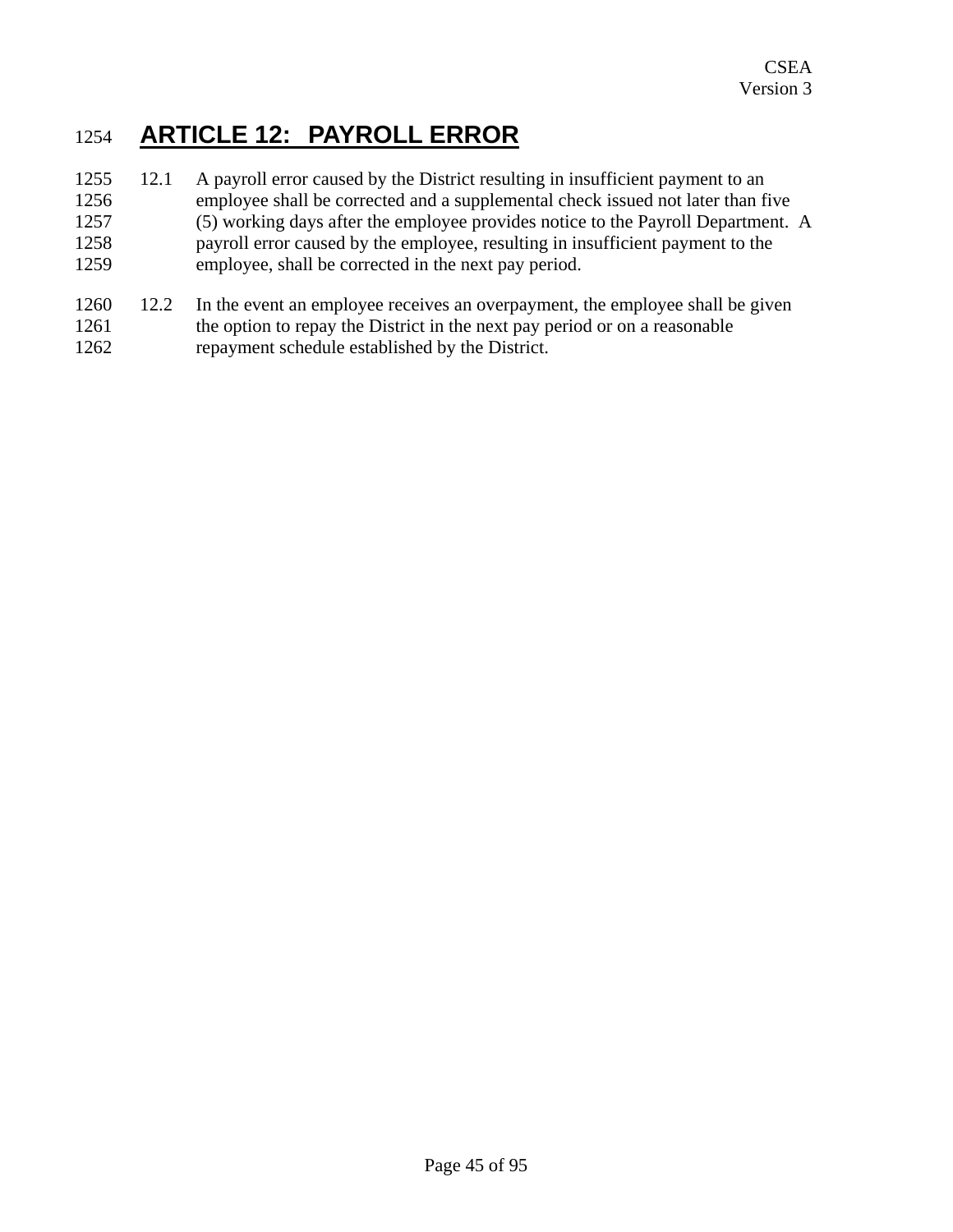## 1263 **ARTICLE 13: UNIFORMS AND EQUIPMENT**

- 1264 1265 1266 1267 1268 13.1 The District shall pay the full cost of the purchase, lease, or rental of uniforms, equipment, identification badges, emblems, and cards if required by the District to be worn or used by bargaining unit employees. If the District requires an employee to use any specific equipment or gear in the performance of the employee's duties, the District agrees to furnish such equipment or gear.
- 1269 1270 1271 1272 13.2 Notwithstanding the above, if an employee voluntarily provides tools or equipment belonging to the employee for use in the course of employment, the District is not liable for any loss or damage or the replacement cost of the tools or equipment.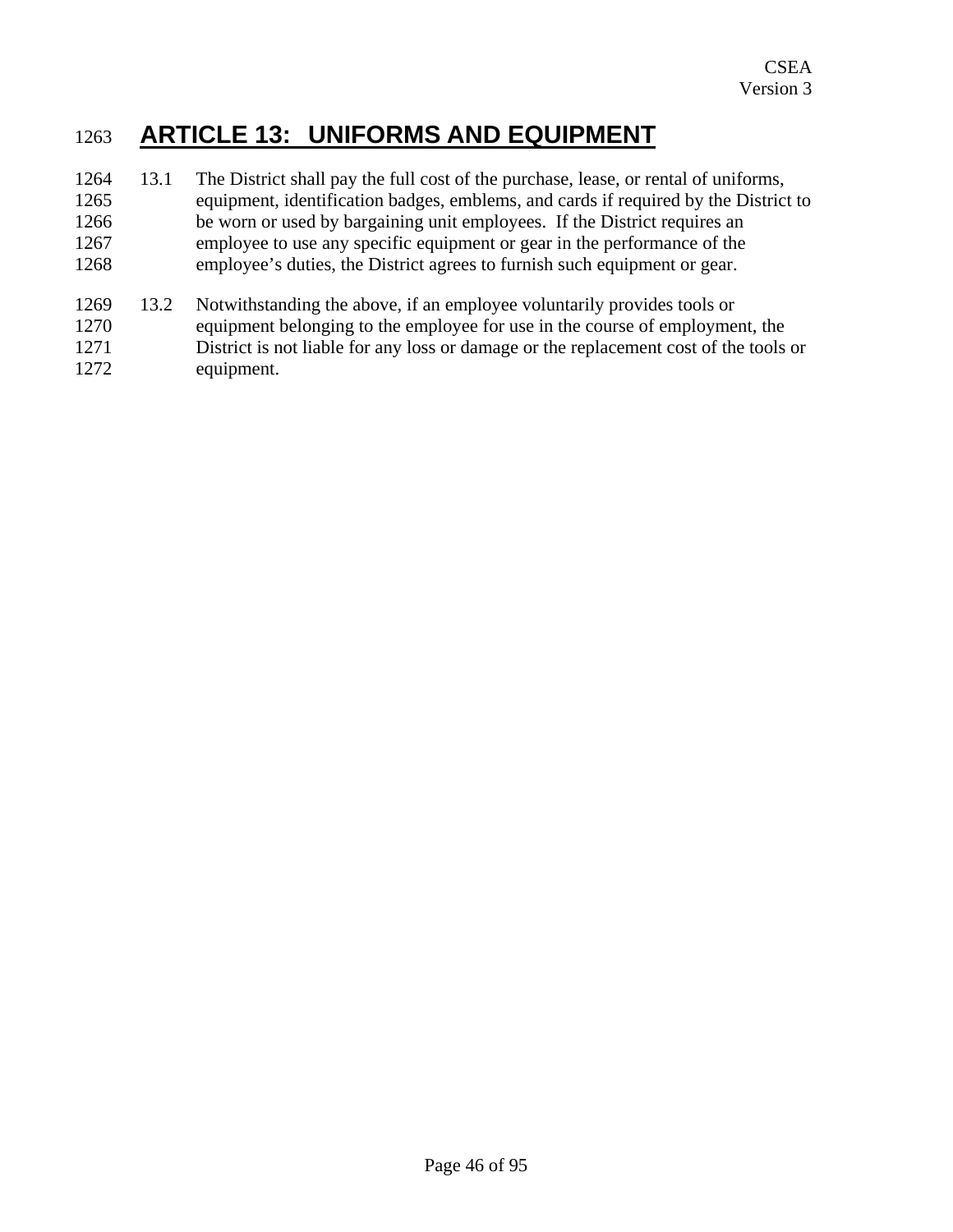# 1273 **ARTICLE 14: PHYSICAL EXAMS**

- 1274 The District shall retain the right to require a physical examination of an employee as a
- 1275 condition of continued employment. The District shall pay all costs of such examination,
- 1276 including the employee's regular salary in the event the examination is scheduled by the
- 1277 District during the employee's scheduled work hours. In addition, full-time employees
- 1278 may have required tuberculosis examinations performed during regular work hours
- 1279 subject to prior approval of the employee's immediate supervisor.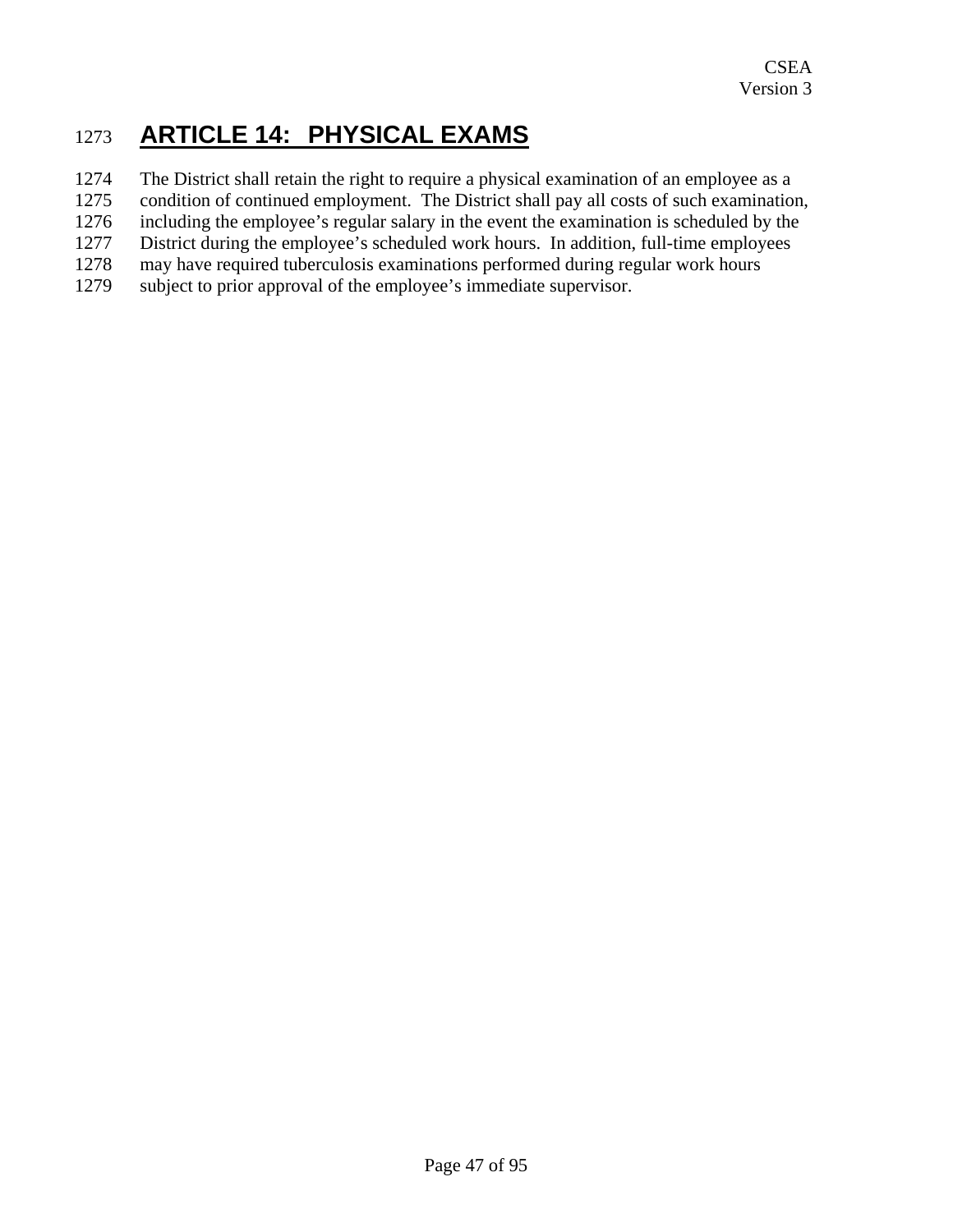# 1280 **ARTICLE 15: VACATION**

#### 1281 15.1 **Vacation Accrual**

#### 1282 1283 1284 Every regular classified employee shall earn vacation at the prescribed rate as part of the employee's compensation. All classified employee shall earn vacation as follows:

|                              | 10-Month | 11-Month | 12-Month |
|------------------------------|----------|----------|----------|
| First through fourth year:   | 10 days  | 11 days  | 12 days  |
| Fifth through ninth year:    | 12 days  | 13 days  | 15 days  |
| Tenth through eleventh year: | 14 days  | 15 days  | 17 days  |
| Twelve plus years:           | 16 days  | 19 days  | 20 days  |

#### 1285 15.2 **Posting of Vacation Leave**

1286 1287 1288 1289 1290 Employees earn vacation on a fiscal-year basis. At the beginning of each fiscal year, the employee's pay warrant shall reflect the carryover of paid vacation hours plus the vacation hours normally earned in the ensuing fiscal year. Employees hired during the fiscal year shall earn vacation on a prorated basis for that initial fiscal year.

#### 1291 15.3 **Vacation Leave During Probationary Period**

1292 1293 1294 No vacation shall be granted an employee during the first six (6) months of employment, but on successful completion thereof, prorated vacation time shall be allowed for time of service accrued.

#### 1295 15.4 **Vacation Carryover**

- 1296 1297 1298 1299 15.4.1 Earned vacation accumulated on a fiscal year basis must be taken during the following fiscal year. Employees may be permitted to take earned vacation leave within the same fiscal year in which it is earned with the approval of the department head, principal, or administrator.
- 1300 1301 1302 15.4.2 A department head, principal or administrator may not defer an employee's vacation without obtaining the approval of the Superintendent or his/her designee in writing.

#### 1303 15.5 **Vacation Interruption**

1304 1305 1306 1307 1308 1309 1310 Employees may interrupt, terminate, or defer vacation in order to use bereavement leave or to use sick leave in the event of an illness which exceeds five (5) work days without a return to active service, provided the employee first notifies their supervisor and supplies the Personnel Department with sufficient relative supporting information regarding the basis for such interruption, termination, or deferment. Any vacation so deferred shall only be rescheduled with the approval of the employee's immediate supervisor.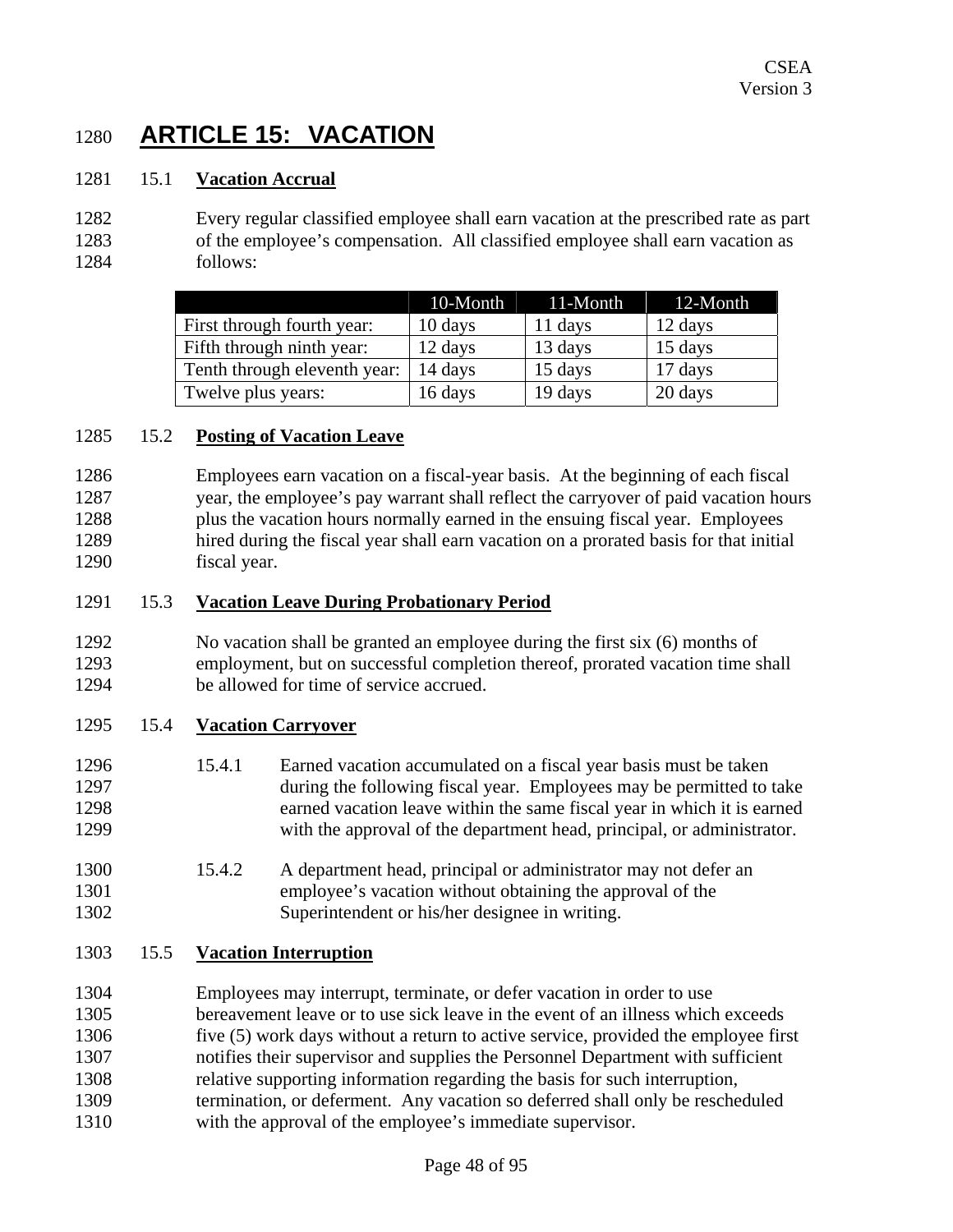#### 1311 15.6 **Vacation Scheduling**

| 1312 | 15.6.1 | Vacation leave shall be scheduled and approved by the department       |
|------|--------|------------------------------------------------------------------------|
| 1313 |        | head, principal, or administrator. Effort shall be made to enable      |
| 1314 |        | vacation time to be taken at times mutually convenient to the          |
| 1315 |        | employee, consistent with the needs of the service and the workload of |
| 1316 |        | the department.                                                        |

- 1317 1318 1319 1320 1321 1322 15.6.2 Vacation for 10-month and 11-month unit members must be taken during their work year when students are not scheduled for attendance. At the end of the work year for 10 month and 11 month employees, any vacation days remaining that could not be scheduled during the work year, will be paid on the June payroll warrant. The amount paid will be the balance of any day(s) in excess of one fiscal year carryover.
- 1323 1324 1325 15.6.3 A holiday which falls during the scheduled vacation period of any bargaining unit employee shall be paid as a holiday and shall not be charged to the employee's vacation account.

#### 1326 15.7 **Vacation Salary**

1327 1328 1329 1330 The salary at which vacation is paid shall be the employee's current salary rate. An employee whose vacation time is earned and begun under a given status shall suffer no loss of earned vacation by reason of subsequent changes in conditions of employment.

### 1331 15.8 **Effect of Change of Status on Vacation Leave**

- 1332 1333 1334 1335 The salary at which vacation is paid shall be the employee's current salary rate. An employee whose vacation time is earned and begun under a given status shall suffer no loss of earned vacation by reason of subsequent changes in conditions of employment.
- 1336 15.9 **Vacation Pay Upon Termination**
- 1337 1338 1339 When an employee in the bargaining unit is terminated for any reason, he/she shall be entitled to all vacation pay earned and accumulated up to and including the effective date of termination.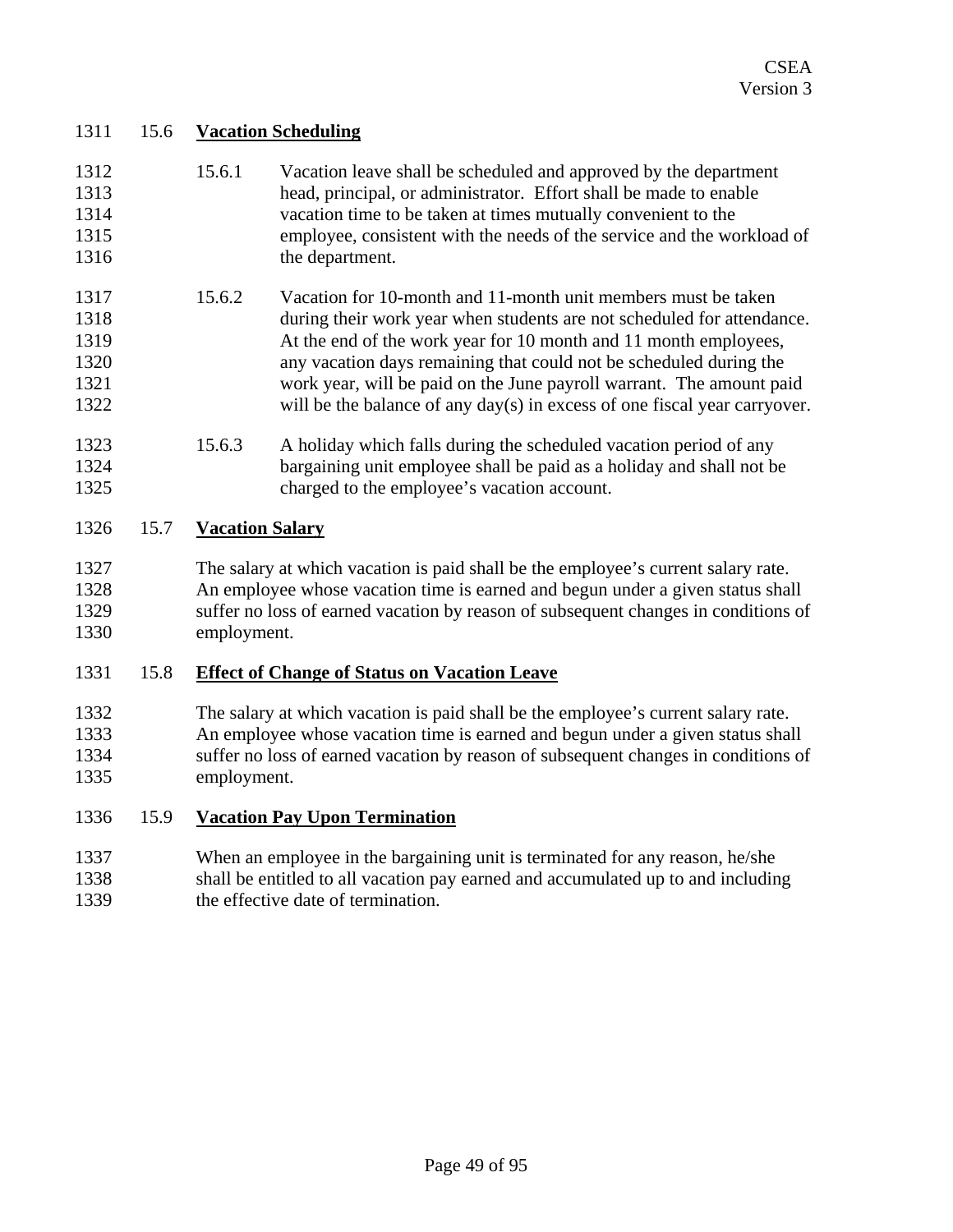# 1340 **ARTICLE 16: HOURS**

#### 1341 16.1 **Work Day and Work Week**

- 1342 1343 1344 16.1.1 The normal work day shall be eight (8) hours; the normal work week shall consist of not more than five (5) consecutive days, Monday through Friday, for current employees.
- 1345 1346 16.1.2 The District will consult with CSEA prior to making any permanent changes greater than two (2) hours.
- 1347 1348 1349 1350 1351 16.1.3. In the event the change in work week results in an employee being scheduled to work Saturday and/or Sunday for a period of two (2) months or longer, such employee shall receive one (1) additional day of vacation in lieu of premium pay on an annual basis for as long as the employee is assigned to the altered work week schedule.
- 1352 1353 16.1.4 Employees and their immediate supervisor by mutual agreement may schedule four (4), ten (10) hour work days for the summer recess.
- 1354 1355 1356 1357 16.1.5 Nothing in Section 16.1 shall prohibit the District from establishing a work week of other than Monday through Friday for vacant or newly created positions. In such cases, the provisions contained in Section 16.1 do not apply with regard to notice or the extra day of vacation.

#### 1358 16.2 **Overtime**

| 1359                                         | 16.2.1 | <b>Overtime Defined</b> |                                                                                                                                                                                                                                                                                                                                                                        |
|----------------------------------------------|--------|-------------------------|------------------------------------------------------------------------------------------------------------------------------------------------------------------------------------------------------------------------------------------------------------------------------------------------------------------------------------------------------------------------|
| 1360<br>1361<br>1362<br>1363<br>1364<br>1365 |        | 16.2.1.1                | Overtime shall be paid only if it is approved by the<br>supervisor, unless the supervisor knowingly permitted or<br>suffered the employee to work. Authorized overtime shall<br>be compensated for at the rate of one and one-half times the<br>employee's regular rate for all hours worked in excess of<br>eight $(8)$ hours per day or forty $(40)$ hours per week. |
| 1366<br>1367<br>1368                         |        | 16.2.1.2                | Employees whose workday is four (4) hours or more shall<br>be compensated at the overtime rate for work performed on<br>the sixth and seventh consecutive day of work.                                                                                                                                                                                                 |
| 1369<br>1370<br>1371<br>1372                 |        | 16.2.1.3                | An employee having an average workday of less than four<br>(4) hours during a work week shall be compensated at the<br>overtime rate for any work performed on the seventh<br>consecutive day.                                                                                                                                                                         |
| 1373<br>1374<br>1375                         |        | 16.2.1.4                | For those working a 4-day/10 hour schedule, overtime shall<br>be paid for all hours worked in excess of the required work<br>day, which shall not exceed 10 hours. Work performed on                                                                                                                                                                                   |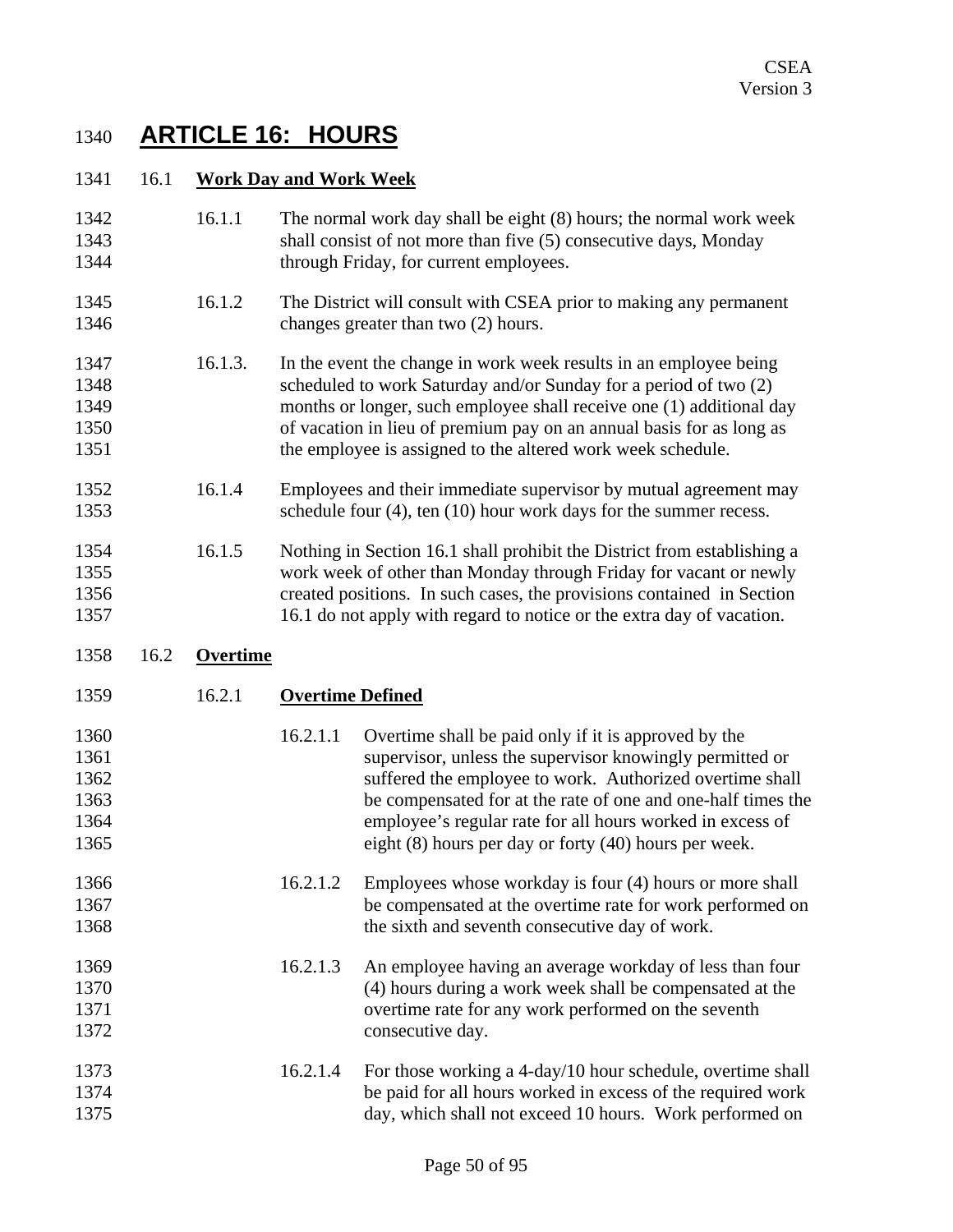|                              | the fifth, sixth and seventh days shall be compensated at the<br>rate of one and one-half times the employee's regular rate.                                                                                                                                                                                                                                                                                                                                                                                                                                                                                                                                          |  |
|------------------------------|-----------------------------------------------------------------------------------------------------------------------------------------------------------------------------------------------------------------------------------------------------------------------------------------------------------------------------------------------------------------------------------------------------------------------------------------------------------------------------------------------------------------------------------------------------------------------------------------------------------------------------------------------------------------------|--|
| 16.2.2                       | Overtime and additional time (straight time for part-time employees)<br>will be offered to employees on a fair and equitable basis. When<br>overtime or additional time is offered to unit employees, it shall be on<br>a rotating seniority basis within the appropriate classification with the<br>department/site from a list of qualified volunteers. If no unit member<br>volunteers, the supervisor may assign the overtime in reverse order of<br>seniority. However, nothing herein shall be construed as limiting a<br>supervisor from assigning overtime to employees because of unique<br>skills or residency are required in any particular circumstance. |  |
| 16.2.3                       | For the purpose of computing the number of hours worked, all time<br>during which an employee is excused from work because of holidays,<br>sick leave, vacation compensatory time off, or other paid leave of<br>absence shall be considered as time worked. This time shall be<br>computed to the nearest one-quarter $(1/4)$ hours.                                                                                                                                                                                                                                                                                                                                 |  |
| <b>Compensatory Time Off</b> |                                                                                                                                                                                                                                                                                                                                                                                                                                                                                                                                                                                                                                                                       |  |
| 16.3.1                       | Compensatory time off in lieu of cash compensation may be granted<br>by the supervisor only if it is authorized in writing before the overtime<br>work is done. No more than 240 hours of compensatory time may be<br>granted in one year for any employee.                                                                                                                                                                                                                                                                                                                                                                                                           |  |
| 16.3.2                       | Compensatory time shall be taken June 30 of the fiscal year in which<br>the compensatory time was earned, otherwise, any unused time as of<br>that date, will automatically be paid in cash compensation. The taking<br>of compensatory time shall be scheduled with the supervisor in a<br>manner not to impair the District's services.                                                                                                                                                                                                                                                                                                                             |  |
|                              | <b>Overtime for Scheduled Holiday</b>                                                                                                                                                                                                                                                                                                                                                                                                                                                                                                                                                                                                                                 |  |
|                              | Unit members who are required to work on a scheduled holiday as specified in<br>Article 19 shall be compensated at the rate of time and one-half the employee's<br>regular rate, in addition to the regular pay received for that holiday.                                                                                                                                                                                                                                                                                                                                                                                                                            |  |
|                              | <b>Temporary Increase in Scheduled Hours</b>                                                                                                                                                                                                                                                                                                                                                                                                                                                                                                                                                                                                                          |  |
| 16.5.1                       | <b>Part-time Employees Adjustment for Pro-ration of Benefits</b>                                                                                                                                                                                                                                                                                                                                                                                                                                                                                                                                                                                                      |  |
|                              | A part-time employee who works a minimum of thirty (30) minutes<br>per day in excess of the part-time assignment for a period of twenty<br>(20) consecutive working days, or more, shall have the employee's<br>basic assignment changed to reflect the longer hours in order to<br>acquire fringe benefits and leaves on a properly prorated basis as<br>specified by the Education Code.                                                                                                                                                                                                                                                                            |  |
|                              |                                                                                                                                                                                                                                                                                                                                                                                                                                                                                                                                                                                                                                                                       |  |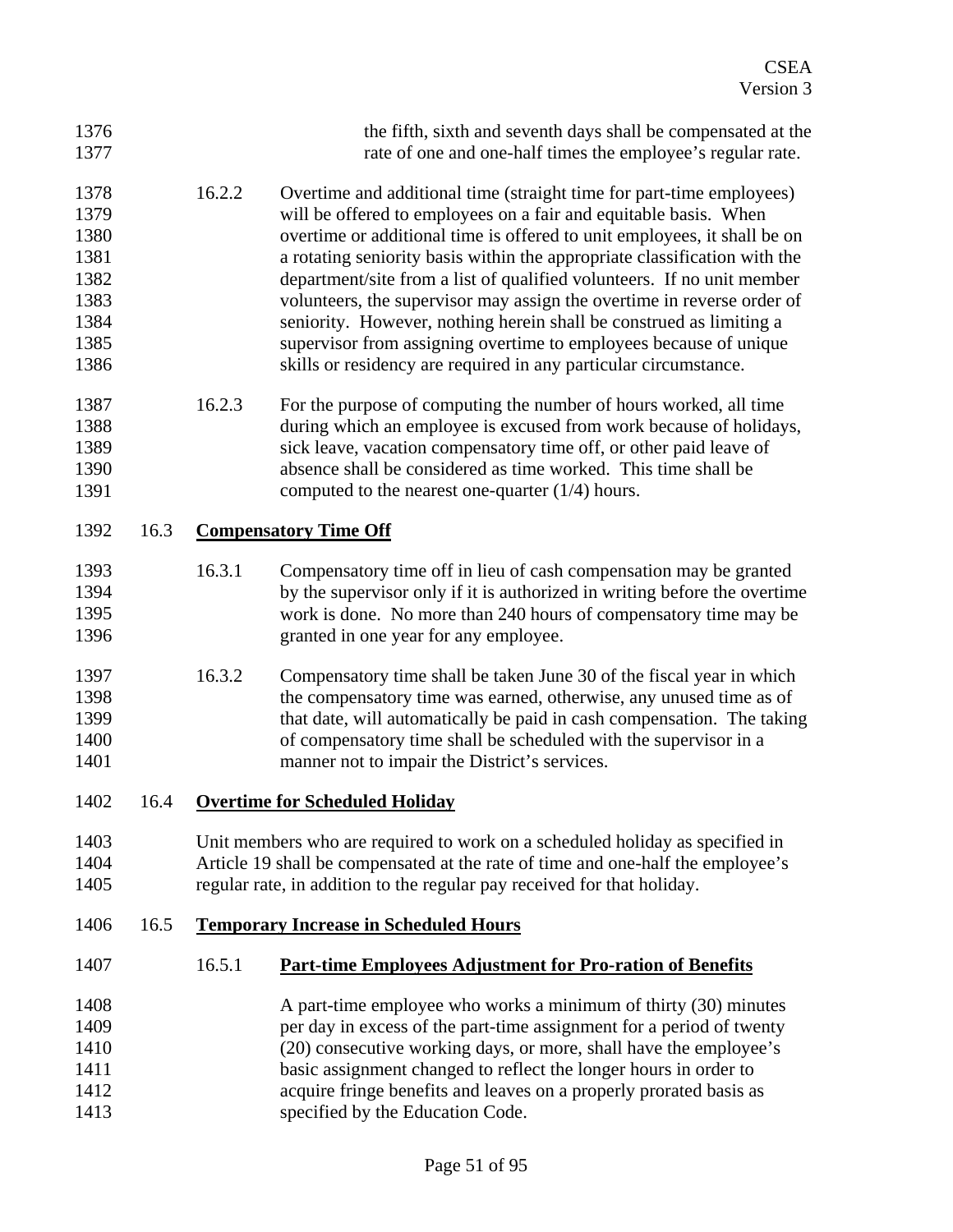| 1414 | 16.5.2 | <b>Temporary Adjustment of Hours</b> |
|------|--------|--------------------------------------|
|------|--------|--------------------------------------|

| 1415<br>1416<br>1417<br>1418<br>1419<br>1420         |      |                           | 16.5.2.1             | After the regular hours of a part-time position have been<br>designated for the work year, the District may temporarily<br>increase the hours of a part-time position by no more than<br>two hours for more than 20 working days without having to<br>utilize the posting/vacancy provisions of Article 10 of this<br>Agreement.                                                                                                       |
|------------------------------------------------------|------|---------------------------|----------------------|----------------------------------------------------------------------------------------------------------------------------------------------------------------------------------------------------------------------------------------------------------------------------------------------------------------------------------------------------------------------------------------------------------------------------------------|
| 1421<br>1422<br>1423<br>1424<br>1425<br>1426         |      |                           | 16.5.2.2             | This two-hour or less change will be considered temporary,<br>and will not last beyond the end of the employee's work<br>year. If the change in assignment continues past June 30 of<br>the year in which it was instituted, the change will be<br>considered permanent. In such cases, the District will<br>institute the appropriate posting/vacancy procedure.                                                                      |
| 1427<br>1428<br>1429<br>1430<br>1431<br>1432         |      |                           | 16.5.2.3             | When the hours are increased temporarily, the employee<br>may earn compensatory time at straight time in lieu of cash<br>compensation. The earning and scheduling of this<br>compensatory time will be according to Section 16.3, and<br>will be authorized only with the written approval of the<br>supervisor.                                                                                                                       |
| 1433<br>1434                                         |      |                           | 16.5.2.4             | The Association will be notified of any increases and the<br>reason for the change instituted under this Section.                                                                                                                                                                                                                                                                                                                      |
| 1435                                                 |      | 16.5.3                    |                      | <b>Permanent Adjustment of Regular Hours</b>                                                                                                                                                                                                                                                                                                                                                                                           |
| 1436<br>1437<br>1438                                 |      |                           |                      | Any increase in the regular hours of a part-time position, or any<br>increase beyond the two hours on a temporary basis, shall be posted<br>and filled according to the provisions of Article 10 of this Agreement                                                                                                                                                                                                                     |
| 1439                                                 | 16.6 | <b>Shift Differential</b> |                      |                                                                                                                                                                                                                                                                                                                                                                                                                                        |
| 1440<br>1441<br>1442<br>1443<br>1444<br>1445<br>1446 |      | 16.6.1                    | regular rate of pay. | A full-time employee shall receive a five percent (5%) shift<br>differential above the regular rate of pay for all hours worked after<br>3:00 p.m., provided that such employee's regular work shift schedule<br>consists of at least five (5) hours per day after 3:00 p.m. Part-time<br>employees, whose regular work shift is entirely scheduled after 3:00<br>p.m., shall receive a five percent (5%) shift differential above the |
| 1447<br>1448<br>1449                                 |      | 16.6.2                    | rate.                | Payment of overtime for hours worked under shift differential shall be<br>computed at one and one-half times the base rate, not the differential                                                                                                                                                                                                                                                                                       |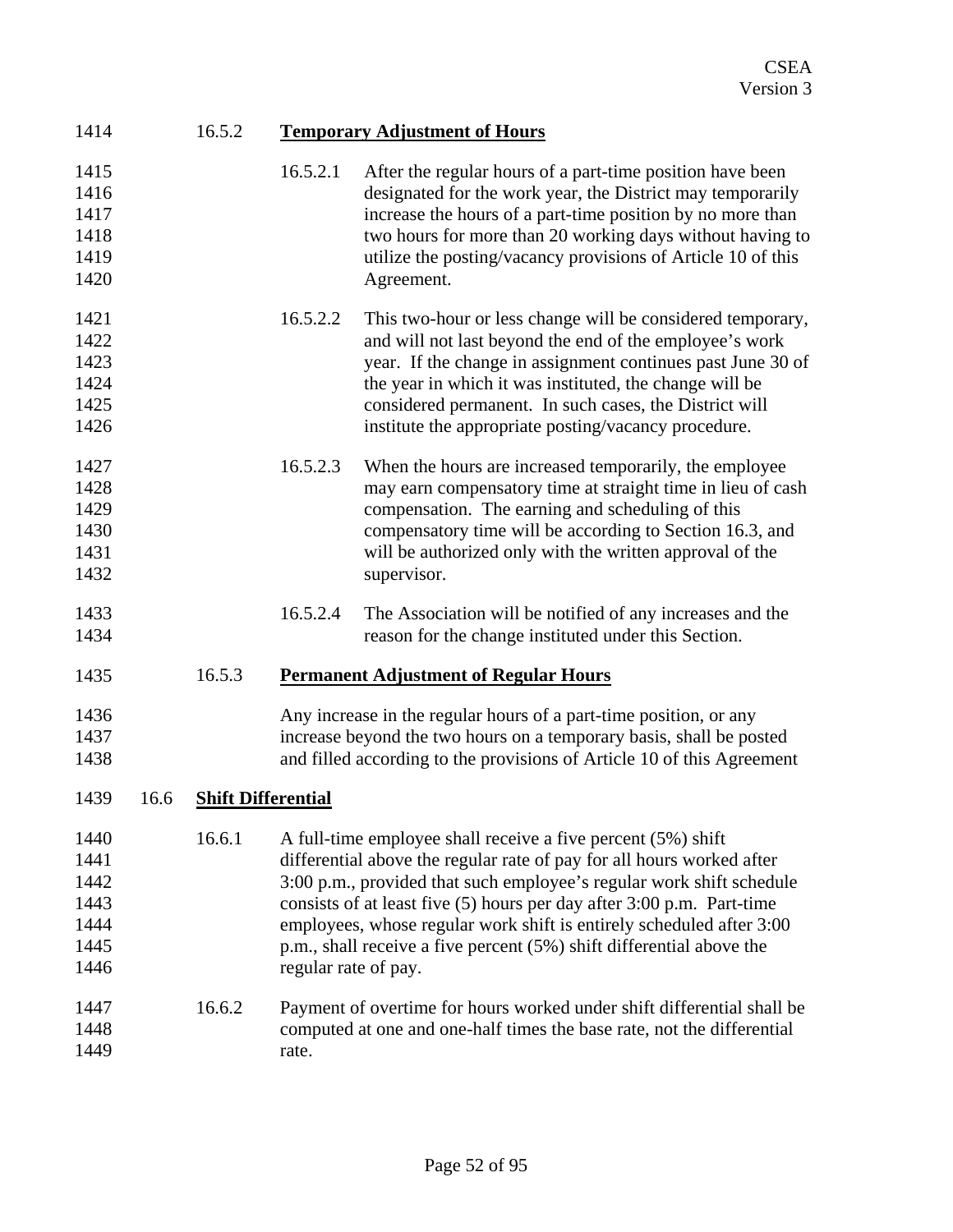### 1450 **ARTICLE 17: LUNCH PERIOD, REST PERIODS, CALL**  1451 **BACK/CALL IN**

#### 1452 17.1 **Lunch Periods**

1453 1454 1455 1456 1457 1458 Employees scheduled to a work day in of five (5) or more hours shall be entitled to a duty free lunch period of not less than one-half (1/2) hour nor more than one (1) hour. The specific time for lunch shall be determined by the employee's immediate supervisor. When schedule permits, such lunch period should be arranged for approximately mid-shift. Such lunch period does not count toward the scheduled hours to be worked and shall be unpaid.

#### 1459 17.2 **Rest Periods**

| 1460<br>1461<br>1462 |      | 17.2.1                        | Employees who work from four (4) to eight (8) hours shall be allowed<br>rest periods to be scheduled by the employee's immediate supervisor<br>as follows: |                                                                                                                                   |
|----------------------|------|-------------------------------|------------------------------------------------------------------------------------------------------------------------------------------------------------|-----------------------------------------------------------------------------------------------------------------------------------|
| 1463                 |      |                               | 17.2.1.1                                                                                                                                                   | Employees who work at least four $(4)$ , but less than six $(6)$                                                                  |
| 1464<br>1465         |      |                               |                                                                                                                                                            | hours per day shall be allowed one (1) fifteen (15) minute<br>rest period;                                                        |
| 1466                 |      |                               | 17.2.1.2                                                                                                                                                   | Employees who work at least six $(6)$ , but less than seven                                                                       |
| 1467<br>1468         |      |                               |                                                                                                                                                            | $(7)$ hours per day shall be allowed one $(1)$ fifteen $(15)$<br>minute rest period, and one $(1)$ ten $(10)$ minute rest period; |
| 1469                 |      |                               |                                                                                                                                                            | and;                                                                                                                              |
| 1470                 |      |                               | 17.2.1.3                                                                                                                                                   | Employees who work seven $(7)$ to eight $(8)$ hours per day                                                                       |
| 1471                 |      |                               |                                                                                                                                                            | shall be allowed two $(2)$ fifteen $(15)$ minute rest periods per                                                                 |
| 1472                 |      |                               |                                                                                                                                                            | day.                                                                                                                              |
| 1473                 |      | 17.2.2                        |                                                                                                                                                            | Rest periods shall be scheduled by the employee's immediate                                                                       |
| 1474                 |      |                               |                                                                                                                                                            | supervisor. Employees may not combine rest periods or lunch and rest                                                              |
| 1475                 |      |                               |                                                                                                                                                            | periods, and cannot take lunch or rest periods at the end of the work                                                             |
| 1476                 |      |                               | day.                                                                                                                                                       |                                                                                                                                   |
| 1477                 |      | 17.2.3                        |                                                                                                                                                            | Rest period are a part of the regular workday and shall be compensated                                                            |
| 1478                 |      |                               |                                                                                                                                                            | at the regular rate of pay for the employee                                                                                       |
| 1479                 | 17.3 | <b>Call Back/Call In</b>      |                                                                                                                                                            |                                                                                                                                   |
| 1480                 |      |                               |                                                                                                                                                            | The District shall attempt to apply the provisions of this Section to employees                                                   |
| 1481                 |      |                               |                                                                                                                                                            | who volunteer to be subject to call back or call in. In the event of an emergency,                                                |
| 1482                 |      |                               |                                                                                                                                                            | employees who have not agreed to volunteer may be obligated to report to work                                                     |
| 1483                 |      | pursuant to these provisions. |                                                                                                                                                            |                                                                                                                                   |

1484 17.3.1 **Call Back Pay**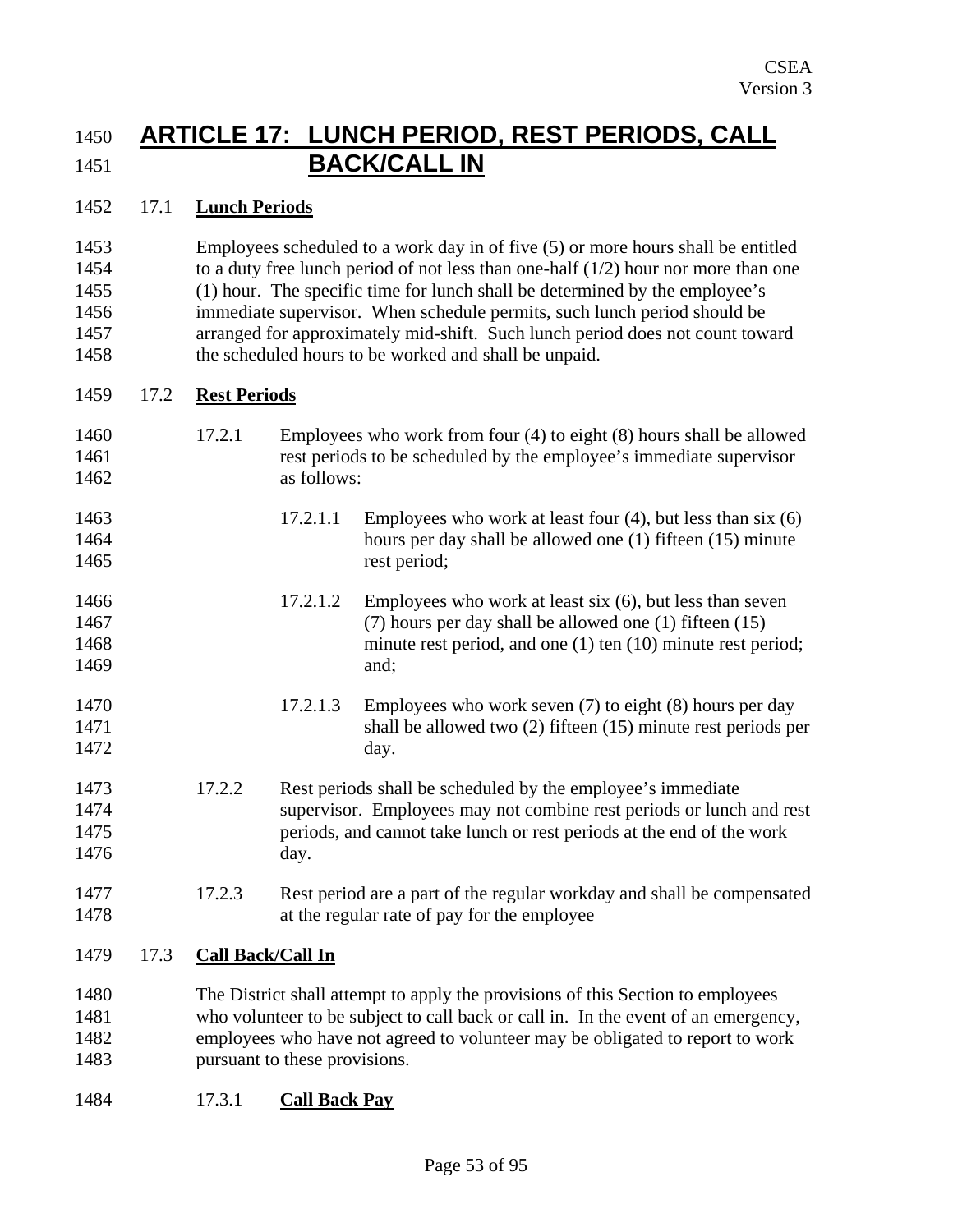| 1485 |        | A full-time employee called back to work after completion of the   |
|------|--------|--------------------------------------------------------------------|
| 1486 |        | employee's regular assignment shall be compensated for a minimum   |
| 1487 |        | of two (2) hours of work at the overtime rate. Part-time employees |
| 1488 |        | called back to work after completion of the employee's regular     |
| 1489 |        | assignment shall be compensated for a minimum of two (2) hours of  |
| 1490 |        | work at that rate.                                                 |
| 1491 | 17.3.2 | <b>Call-In Time</b>                                                |

1492 1493 1494 1495 1496 Any employee called in to work on a day when the employee is not scheduled to work shall receive a minimum of two (2) hours pay at the employee's appropriate rate of pay. Any employee who reports to work in a condition which makes the employee unfit to perform the assigned duties shall not be entitled to Call-In Time Pay.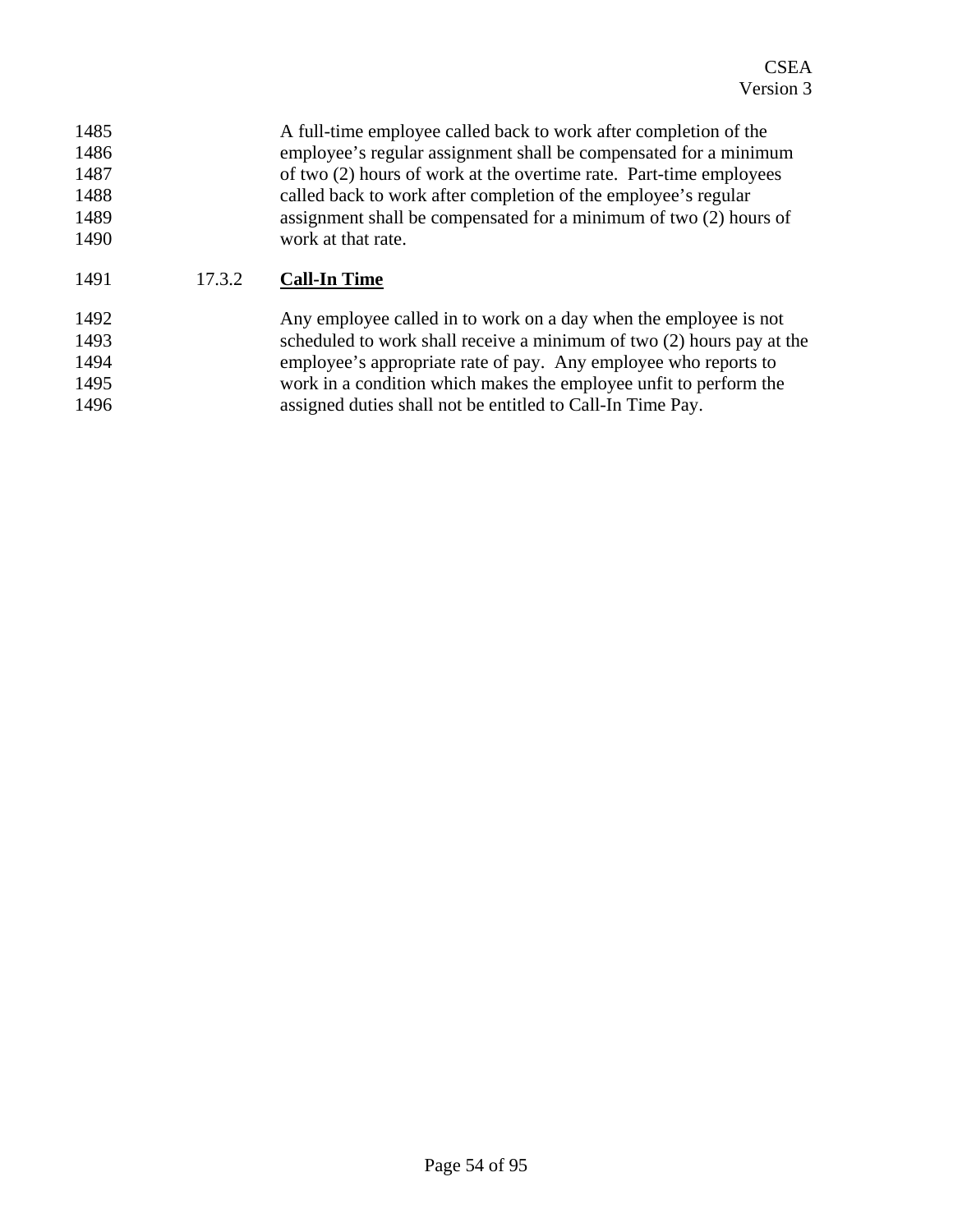### 1497 **ARTICLE 18: SUMMER EMPLOYMENT**

#### 1498 18.1 **Notification**

1499 CSEA shall be notified when the Governing Board authorizes Summer School.

#### 1500 18.2 **Summer School Representation**

1501 1502 1503 1504 Unit member shall be represented on the District's Summer School Planning Committee. Recommendations of this committee, as they affect changes in working conditions of unit members, shall be negotiated between CSEA and the District.

#### 1505 18.3 **Applicants**

- 1506 1507 18.3.1 The provisions of Article 10 do not apply to filling Summer School positions.
- 1508 1509 1510 1511 1512 1513 1514 18.3.2 Applicants from within the classification will be selected before applicants outside the classification. Qualified unit members will be given preference in hiring over non-employee applicants. Such employees shall be assigned by the District upon recommendation by the Summer School principal.. Employees who are selected must have the specific qualifications and skills necessary to satisfy the posted Summer School job description.
- 1515 1516 1517 18.3.3 Applications that are submitted after the closing date of the posting will beheld until all applicants who applied on time have been considered..

#### 1518 18.4 **Compensation and Benefits**

1519 1520 1521 1522 1523 A unit member selected shall receive the compensation and benefits, which are applicable to that classification, even if the unit member holds a lesser position with the District during the school year. A unit member working in a higher classification for Summer School shall be placed on the appropriate range and step that provides no less than a five percent (5%) increase, plus longevity.

#### 1524 18.5 **Accrued Vacation**

1525 1526 When employees hired for Summer School do not use their accrued vacation day, it will be paid off at the appropriate rate at the end of Summer School.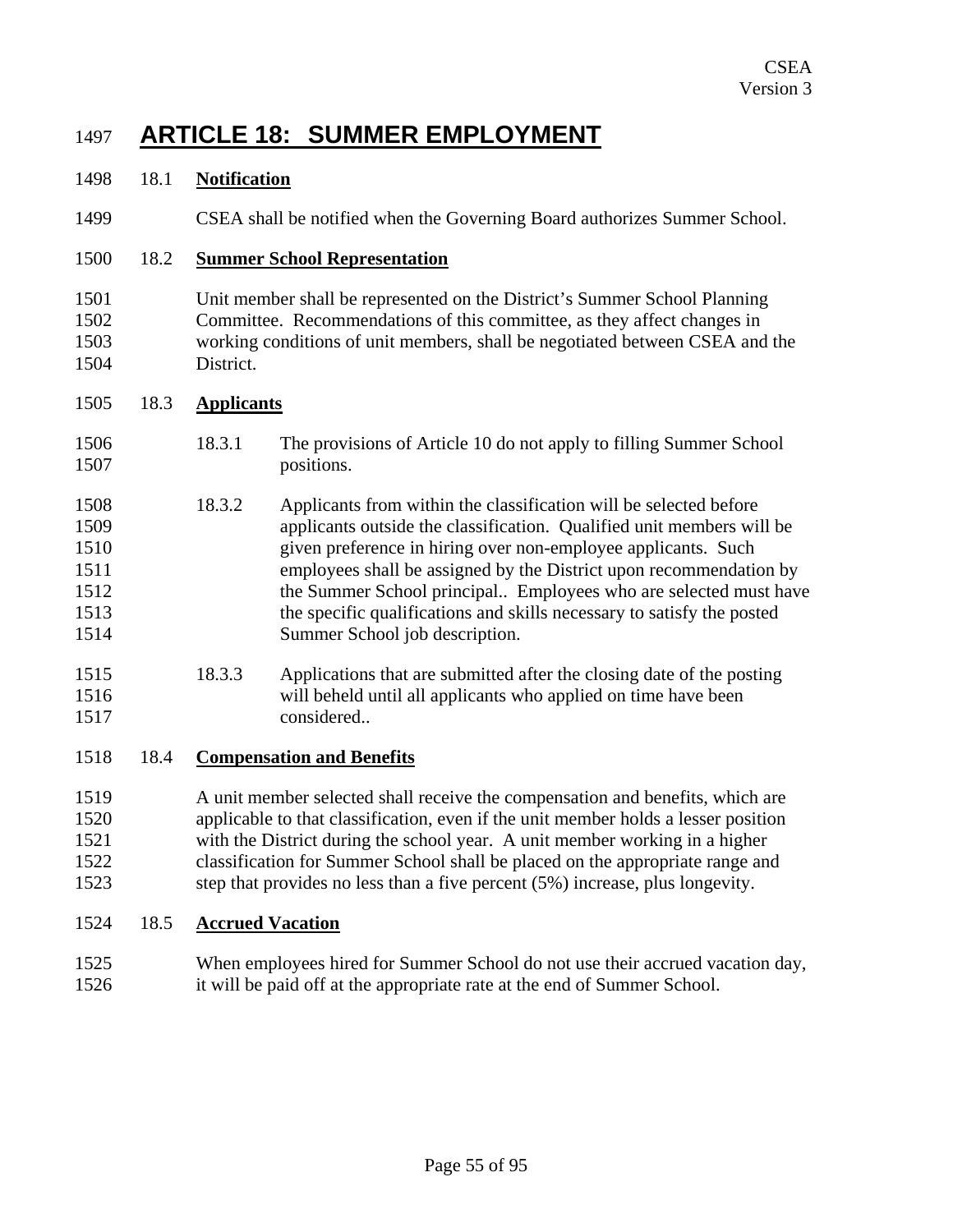### 1527 **ARTICLE 19: HOLIDAYS AND WORK CALENDAR**

#### 1528 19.1 **Holidays**

| <b>DATES</b>                           | <b>HOLIDAYS</b>               |
|----------------------------------------|-------------------------------|
| January 1                              | New Year's Day                |
| Third Monday in January                | Martin Luther King, Jr. Day   |
| February 12, or a day in lieu          | Lincoln Day                   |
| Third Monday in February               | <b>Washington Day</b>         |
| Last Monday in May                     | <b>Memorial Day</b>           |
| The Friday before Easter               | The Friday before Easter      |
| July 4                                 | Independence Day              |
| <b>First Monday in September</b>       | Labor Day                     |
| In lieu day, to be determined annually | <b>Admission Day</b>          |
| November 11                            | Veteran's Day                 |
| A Thursday in November                 | <b>Thanksgiving Day</b>       |
| A Friday in November                   | The Friday after Thanksgiving |
| December 24                            | The day before Christmas      |
| December 25                            | Christmas Day                 |
| December 26                            | The day after Christmas       |
| December 31                            | New Year's Eve Day            |

1529 19.1.1 Classified employees shall be entitled to be paid holidays as follows:

| 1530  | 19.1.2 | When a legal holiday listed above falls on a Sunday, the following                                             |
|-------|--------|----------------------------------------------------------------------------------------------------------------|
| 1531  |        | Monday shall be deemed a holiday. When a legal holiday listed above                                            |
| 1532  |        | falls on a Saturday, the preceding Friday shall be deemed a holiday.                                           |
| 1.502 | 1012   | min 1 cm , this is the figure of the figure of the figure of the figure of the figure of the figure of the fig |

1533 1534 1535 1536 1537 1538 1539 1540 1541 1542 19.1.3 The Board of Trustees may require classified employees to work (at the regular rate of pay) on February 12, the third Monday in February, the last Monday in May, or September 9, provided: (1) the action is taken prior to July 1 of any year, and (2) that an alternate day within the school year is given as the holiday. The day selected as the alternate day must provide a three-day weekend and it must be selected when employees entitled to the original holiday are also entitled to the alternate holiday. If an employee is required to work on that day with no alternate day designated, he/she shall, in addition to regular pay, be paid time and one-half.

### 1543 19.2 **School Year Calendar Representation**

- 1544 1545 1546 CSEA will participate in the District joint process for development of the work calendar. If the joint process does not result in any agreed upon calendar, CSEA reserves the right to negotiate the work calendar for the unit member.
- 1547 1548 19.2.1 Less than twelve-month employees work schedule shall be approved by the site administrator and consistent with the District work year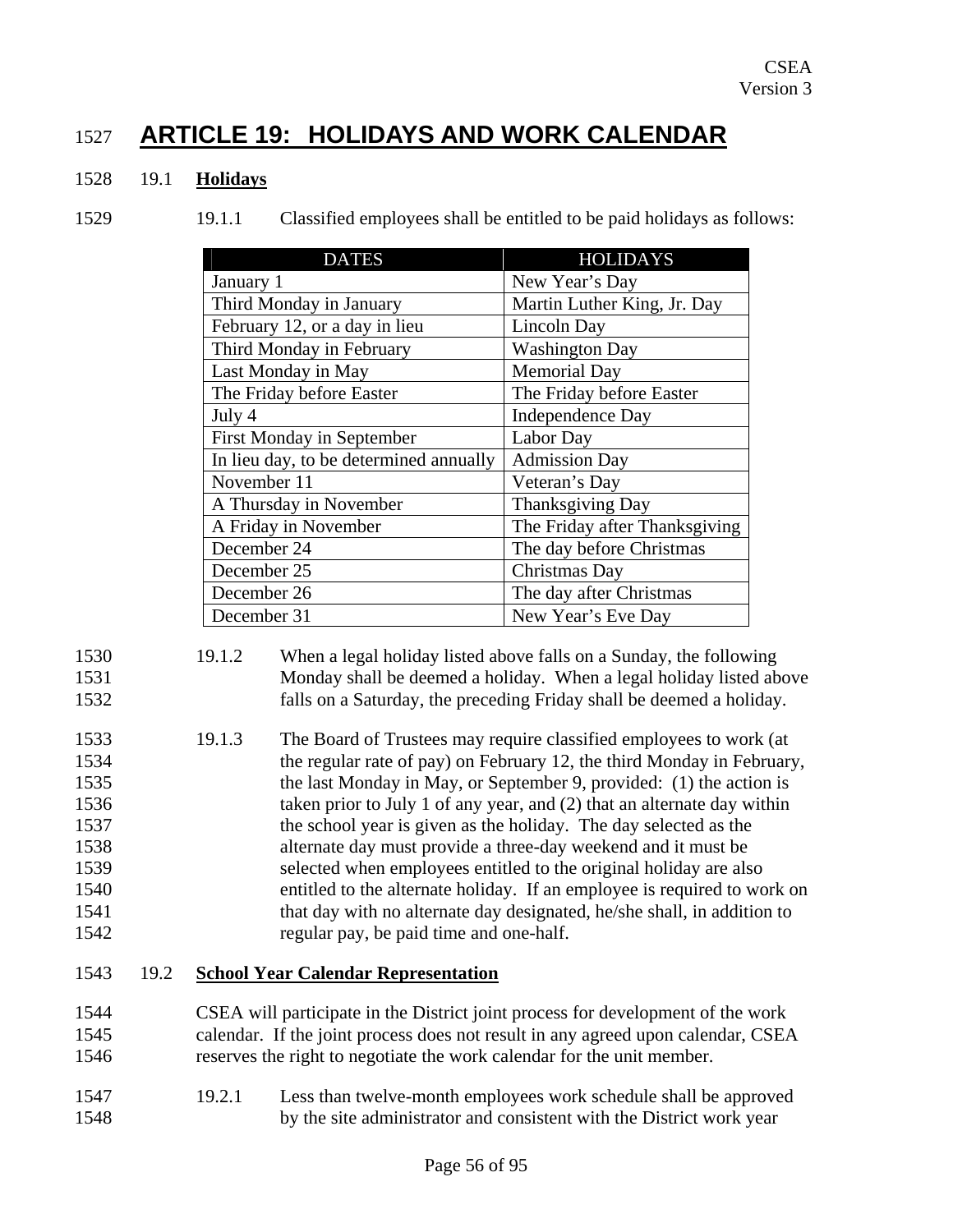| 1549<br>1550<br>1551                                 | В.       | calendar. The work year for persons employed in classifications<br>designated as less than twelve-month positions are listed in Appendix                                                                                                                                                                                                                                          |
|------------------------------------------------------|----------|-----------------------------------------------------------------------------------------------------------------------------------------------------------------------------------------------------------------------------------------------------------------------------------------------------------------------------------------------------------------------------------|
| 1552<br>1553<br>1554<br>1555<br>1556<br>1557<br>1558 | 19.2.1.1 | Employees whose work year for their classification is<br>extended beyond the regular work year shall be<br>compensated at a current salary per diem rate and at a<br>prorata amount in lieu of vacation and sick leave for each<br>additional day served. Any reduction in the work year shall<br>result in a salary reduction of one per diem rate for each<br>day of reduction. |
| 1559<br>1560<br>1561                                 | 19.2.1.2 | A current salary per diem is determined by dividing the<br>monthly rate as reflected on the salary schedule by 21.74<br>days.                                                                                                                                                                                                                                                     |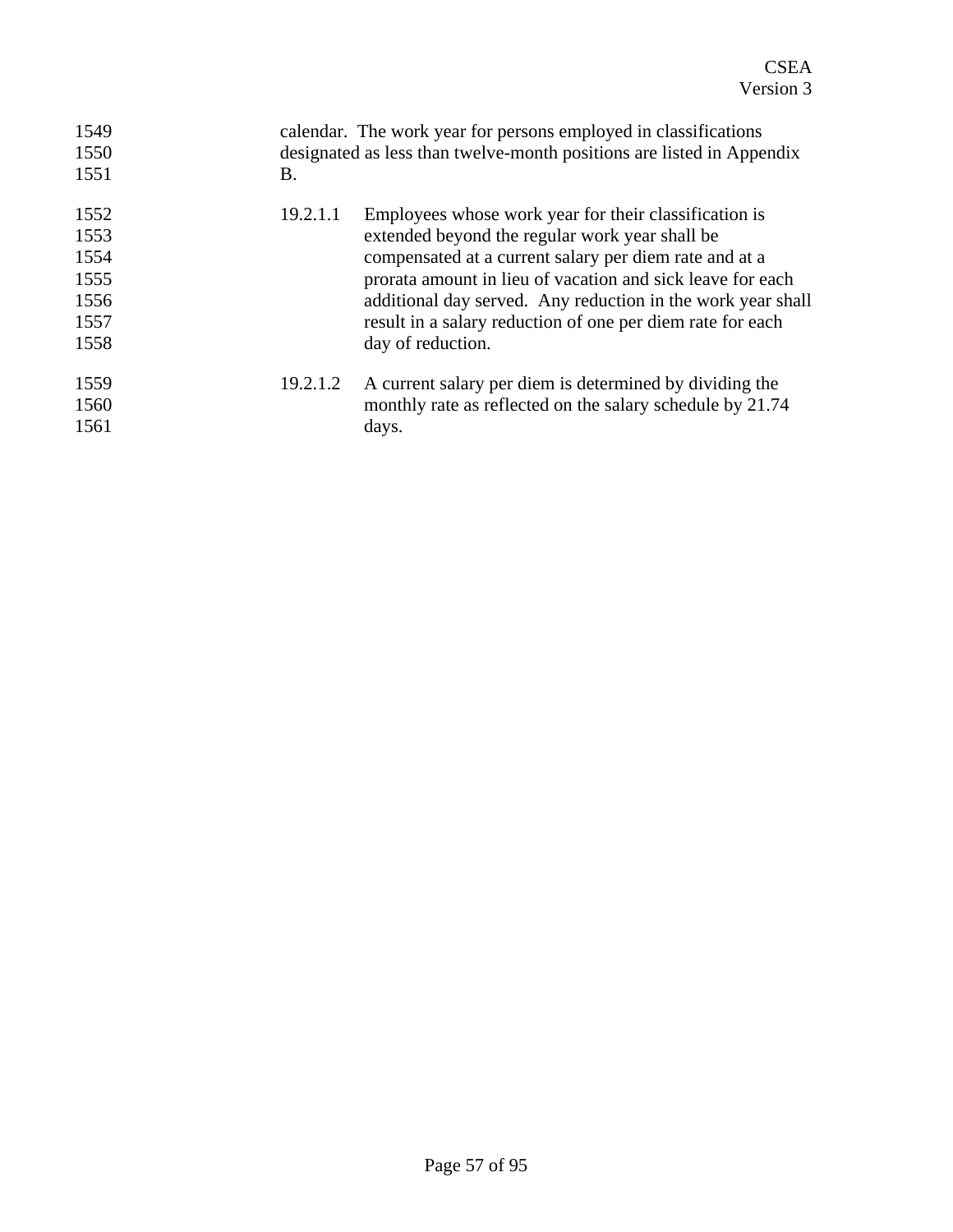## 1562 **ARTICLE 20: SAFETY**

#### 1563 20.1 **Work Stations**

- 1564 1565 1566 Every effort shall be made to maintain healthful and safe conditions at all work stations. Unit members shall not be required to work under unsafe conditions or to perform tasks, which endanger their health, safety, or well being.
- 1567 1568 1569 1570 20.1.1 It shall be the responsibility of unit members to report unsafe, hazardous or unsanitary conditions as soon as possible to their Supervisor. Supervisor will notify the unit member of the action he/she has taken regarding the report within five (5) days.
- 1571 1572 1573 20.1.2 Unsafe, hazardous, or unsanitary conditions shall be corrected as soon as possible. To ensure safe working conditions additional accommodations will be provided pending correction of the problem.
- 1574 1575 20.1.3 When purchasing new furniture and equipment, ergonomic needs or employees will be considered.

#### 1576 20.2 **Emergency Preparedness**

1577 1578 The District will make first aid and CPR training available to all unit members on an annual basis.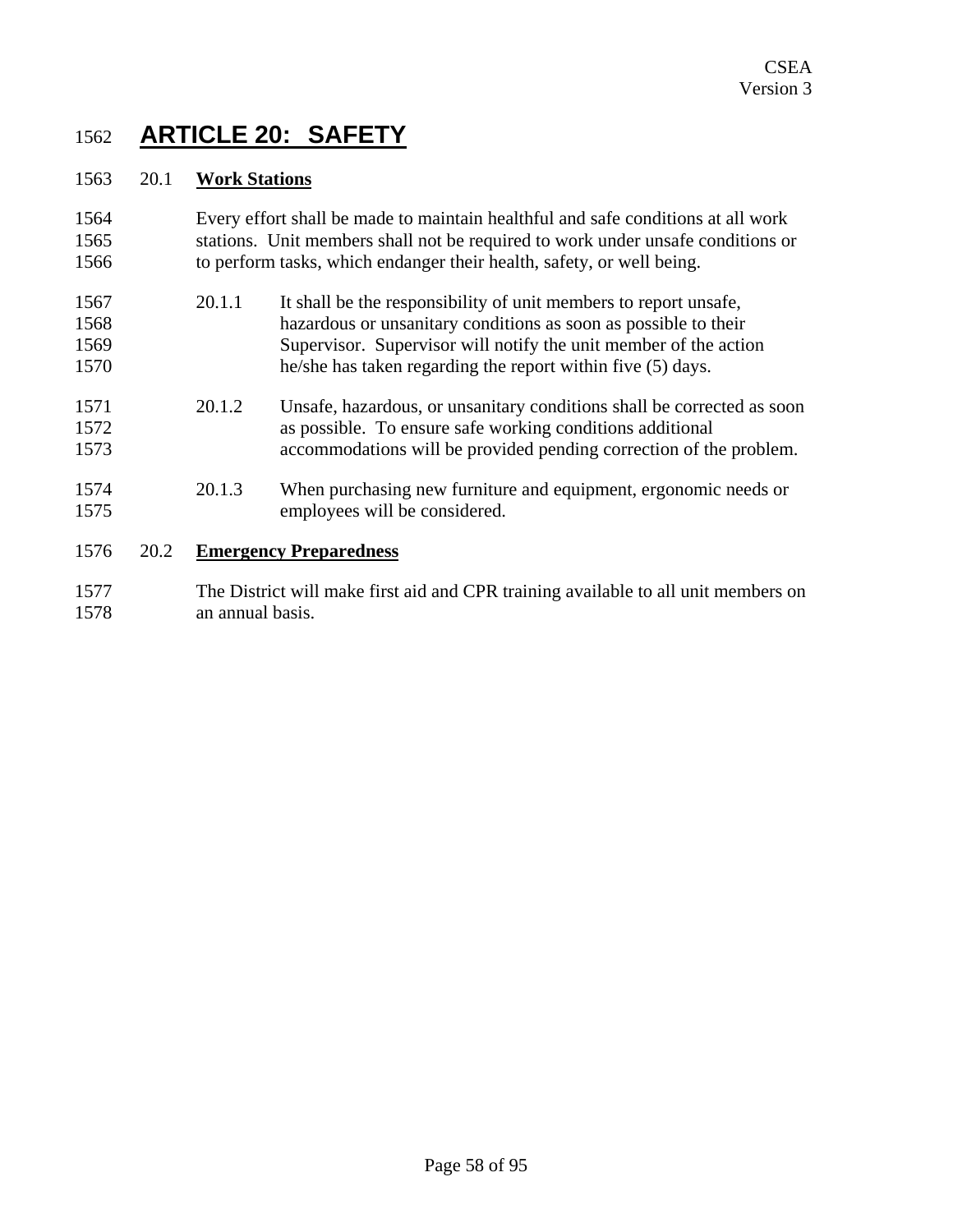### 1579 **ARTICLE 21: BARGAINING UNIT WORK**

#### 1580 21.1 **Contract for Service**

1581 1582 1583 1584 Notice that the District intends to award a contract for services which directly affects the bargaining unit member's work assignment shall be given to CSEA prior to the contract being awarded. For the purpose of this Section, receipt of the Board agenda listing the contract to be awarded shall be deemed sufficient notice.

#### 1585 21.2 **Rights Under EERA**

1586 1587 This provision does not constitute a waiver of CSEA's right to negotiate mandatory subjects under EERA.

#### 1588 21.3 **Transfer of Unit Work**

1589 1590 1591 1592 1593 1594 1595 The District will not transfer unit work, as defined under the provisions of the EERA, without first providing CSEA with notice and opportunity to negotiate. This includes the transfer of work to supervisors, to the certificated bargaining unit, to confidential or management, or to another employer, and under certain circumstances to non-employee volunteers. The District will provide training for management personnel regarding their obligation to provide notice and opportunity to negotiate before transferring unit work.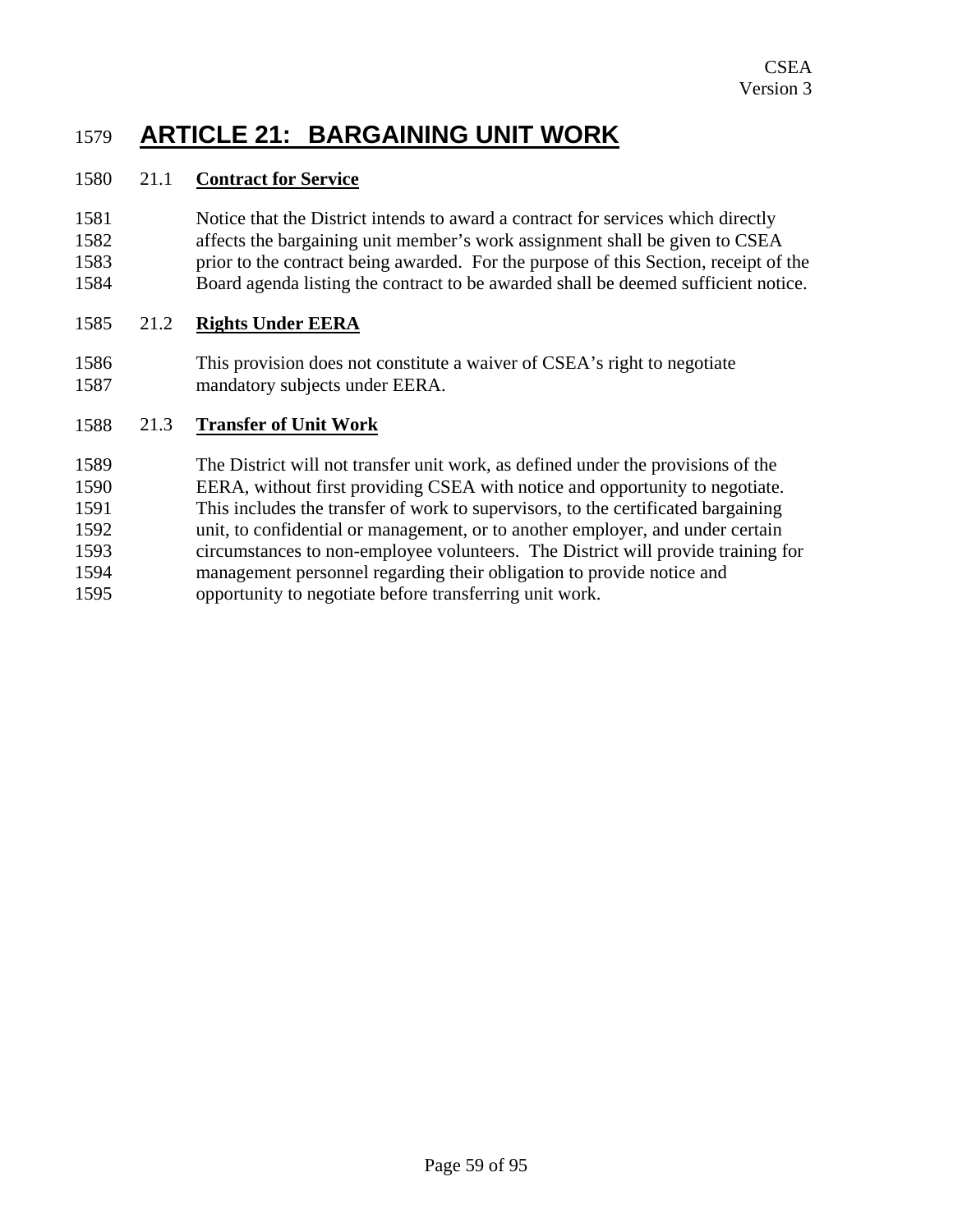### 1596 **ARTICLE 22: LAYOFFS**

#### 1597 22.1 **Decision to Layoff**

- 1598 1599 1600 22.1.1 A decision to lay off classified employees is solely within the discretion of the Board of Trustees. A layoff may involve a reduction of an entire position or a portion of a position.
- 1601 1602 1603 1604 22.1.2 This Agreement on layoff procedures does not waive the Association's right to negotiate over the impact or the effects of a particular layoff or reduction in hours, nor does it waive the Association's right to negotiate the District's decision to reduce the regularly assigned hours.

#### 1605 22.2 **Notice to Employees**

- 1606 1607 1608 1609 1610 1611 22.2.1 Notice of layoff will be given to CSEA and the employee affected at least 45 days prior to the effective date of layoff, which will be specified in notice, except for specifically funded programs, where the notice shall be given by April 29 for program funded on the fiscal year. This notice requirement will not apply in cases of emergency or unforeseen events.
- 1612 22.2.2. The notice shall contain:
- 1613 22.2.2.1 Effective date of layoff;
- 1614 1615 22.2.2.2 Statement of employee's layoff rights, if any, pursuant to Section 22.4 below, and the Education Code;
- 1616 22.2.2.3 Statement of re-employment rights pursuant to Section 22.5 and Education Code below; and
- 1618 22.2.2.4 Reason for layoff.

### 1619 22.3 **Order of Layoff**

1617

- 1620 1621 1622 1623 1624 1625 1626 22.3.1 Whenever a classified employee is laid off, the order of layoff within the classification shall be determined by length of service in the classification. The employee, who has been employed the shortest time in the classification plus time in equal and higher classes, shall be laid off first. For the purposes of this Section only, "classification" shall be those classifications listed in Appendix B. Re-employment shall be in reverse order of layoff.
- 1627 1628 1629 1630 22.3.2 Any short term employee, whose term of services does not exceed 45 days at the time of the layoff, must be terminated before the District lays off any classified employee who is qualified to render the service provided by the short term employee.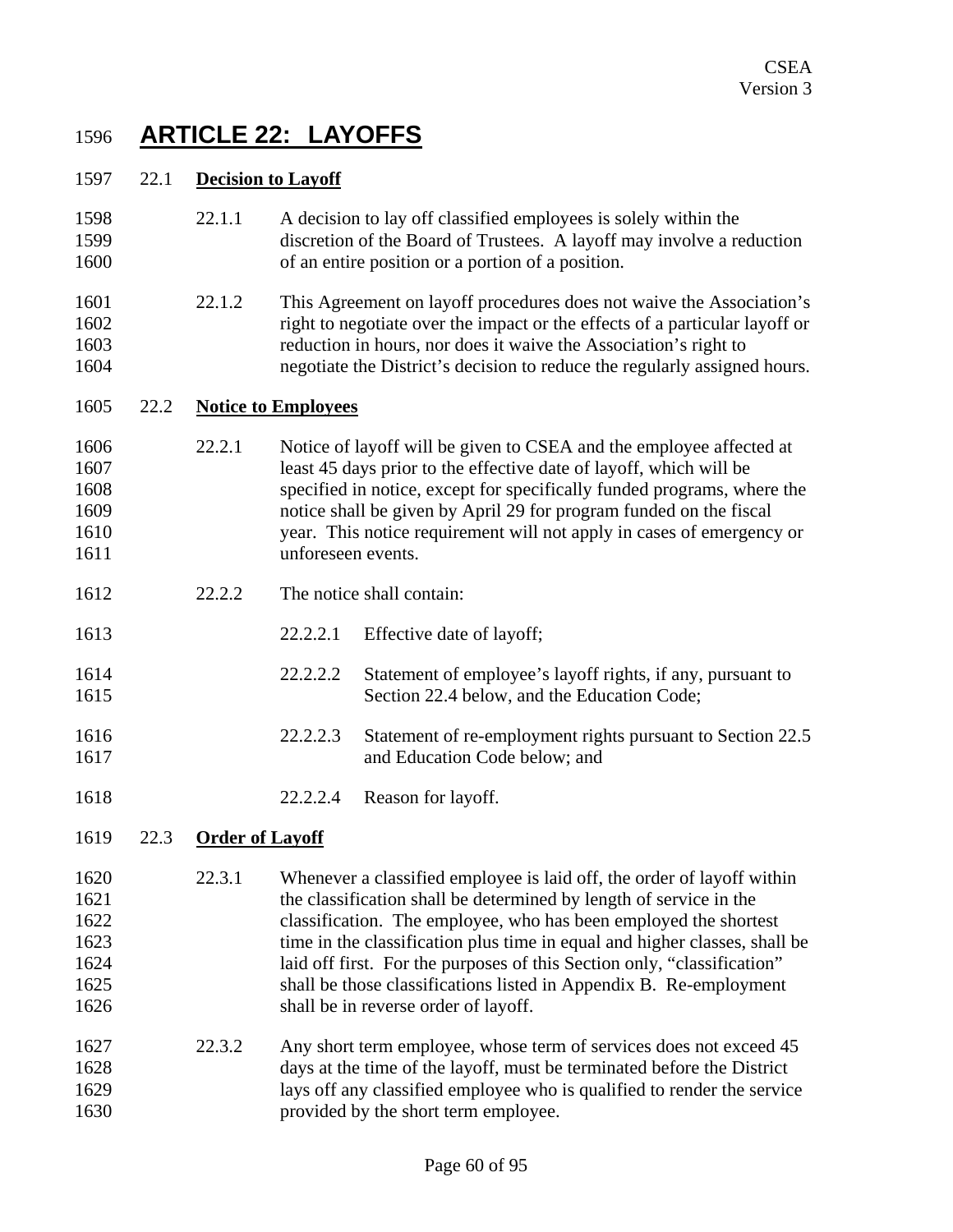| 22.3.3<br><b>Definition of Length of Service Seniority</b><br>1631 |
|--------------------------------------------------------------------|
|--------------------------------------------------------------------|

| 1632<br>1633<br>1634<br>1635<br>1636                                                                 |      |        | 22.3.3.1                   | For the purposes of this Section, "length of service" means<br>first date of paid service in a regular classification, or a<br>higher or equal classification, as a permanent or<br>probationary employee. Service as a substitute or short<br>term employee shall not count as first date of paid service.                                                                                                                                                                                                                                                                                                                                                                                                                                                                                                                                                                                                                                                                                                                            |
|------------------------------------------------------------------------------------------------------|------|--------|----------------------------|----------------------------------------------------------------------------------------------------------------------------------------------------------------------------------------------------------------------------------------------------------------------------------------------------------------------------------------------------------------------------------------------------------------------------------------------------------------------------------------------------------------------------------------------------------------------------------------------------------------------------------------------------------------------------------------------------------------------------------------------------------------------------------------------------------------------------------------------------------------------------------------------------------------------------------------------------------------------------------------------------------------------------------------|
| 1637<br>1638<br>1639<br>1640                                                                         |      |        | 22.3.3.2                   | When the first date of paid service is the same, seniority<br>shall be determined by the total service in the District. If<br>that total service is the same, then seniority shall be<br>determined by lot.                                                                                                                                                                                                                                                                                                                                                                                                                                                                                                                                                                                                                                                                                                                                                                                                                            |
| 1641<br>1642<br>1643<br>1644                                                                         |      |        | 22.3.3.3                   | An employee shall have their date of hire adjusted<br>whenever there is a break in service. A break in service for<br>purposes of this Article shall mean: (a) any resignation or<br>retirement; or (b) any unpaid status without leave.                                                                                                                                                                                                                                                                                                                                                                                                                                                                                                                                                                                                                                                                                                                                                                                               |
| 1645                                                                                                 | 22.4 |        | <b>Displacement Rights</b> |                                                                                                                                                                                                                                                                                                                                                                                                                                                                                                                                                                                                                                                                                                                                                                                                                                                                                                                                                                                                                                        |
| 1646<br>1647<br>1648<br>1649<br>1650<br>1651<br>1652<br>1653<br>1654<br>1655<br>1656<br>1657<br>1658 |      | 22.4.1 |                            | A permanent employee laid off from his/her present classification may (1) fill an<br>open position in that classification, or $(2)$ if no open position exists, may displace<br>the employee with least seniority in that classification, having the same or higher<br>number of hours nearest to the hours of the senior employee, or (3) may displace<br>the least senior employee with the same or higher number of hours nearest to the<br>hours of the senior employee in the next lower classification or equal<br>classification in which the first employee has previously gained permanence. A<br>senior employee may not use the displacement process to increase that<br>employee's regularly assigned hours by more than two hours per day.<br>Displacement rights must be exercised within five (5) working days of<br>notice of layoff. The District and Association will conduct a joint<br>meeting before the end of this period with the employees affected by<br>the layoff in order to explain displacement rights. |
| 1659                                                                                                 |      | 22.4.2 |                            | <b>Service in More than One Position</b>                                                                                                                                                                                                                                                                                                                                                                                                                                                                                                                                                                                                                                                                                                                                                                                                                                                                                                                                                                                               |
| 1660<br>1661<br>1662<br>1663<br>1664<br>1665<br>1666<br>1667                                         |      |        |                            | Employees will be provided with the opportunity to serve in two or<br>more positions as long as the schedules of those positions are<br>compatible. The combined hours of these positions will determine the<br>employee's right to pro-ration of benefits under Section 8.9 of this<br>Agreement. However, for purposes of layoff and displacement rights,<br>the employee serving in two or more positions can only assert the right<br>to each position as if held separately, and cannot combine the total<br>hours of the separate positions for asserting displacement rights.                                                                                                                                                                                                                                                                                                                                                                                                                                                   |

1668 1669 22.4.3 If a classified employee scheduled for layoff is qualified to render the service provided by a short term employee with a term exceeding 45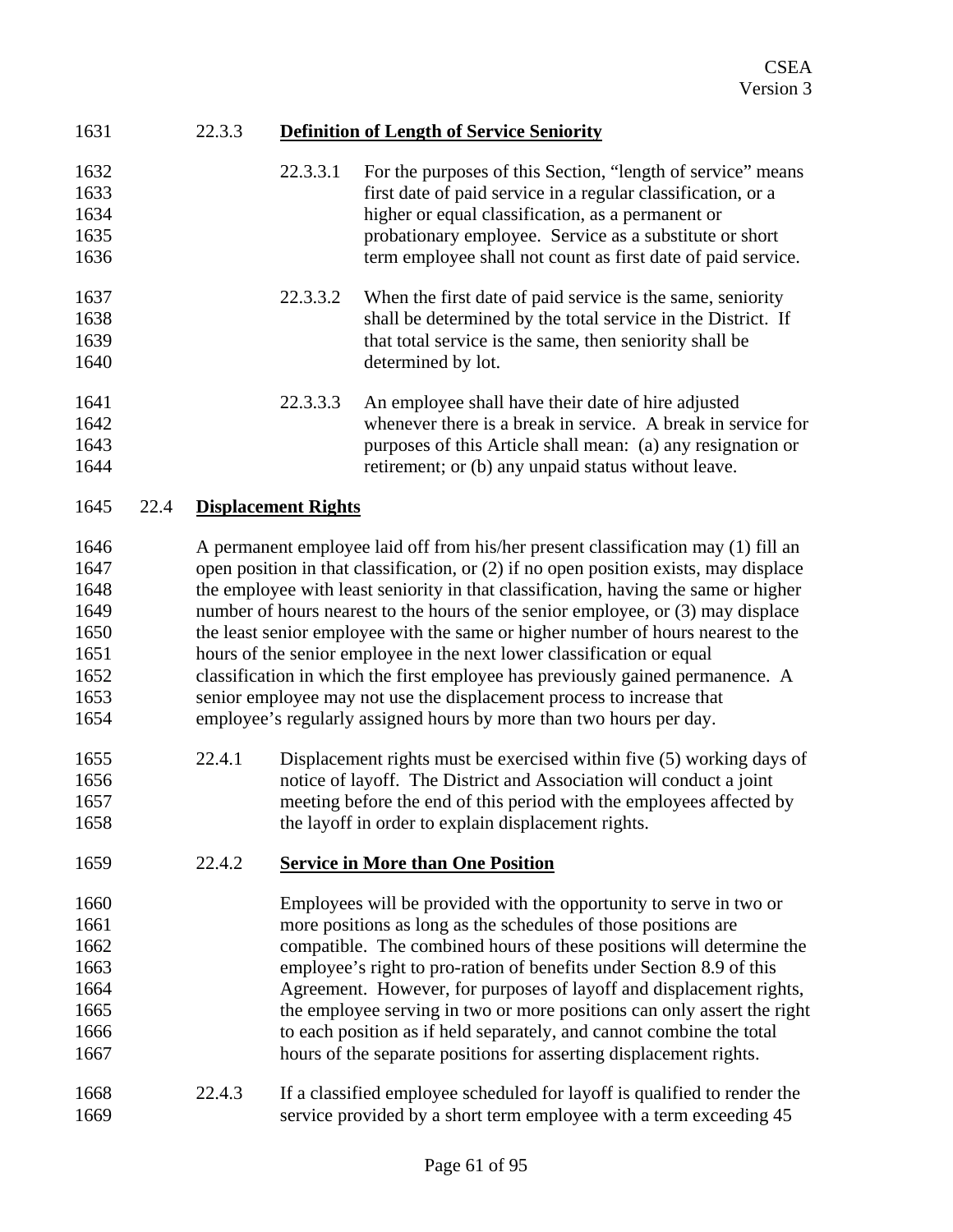1670 1671 days, the classified employee will be placed in the short term position for its duration prior to being laid off.

#### 1672 22.5 **Re-employment Rights**

- 1673 1674 1675 22.5.1 Persons laid off are eligible for re-employment in the class from which they were laid off for a period of 39 months and shall be re-employed in preference to new applicants.
- 1676 1677 1678 1679 1680 1681 22.5.2 Employees who take voluntary demotions or voluntary reductions in assigned time in lieu of layoff shall be granted the same rights as persons laid off and shall retain eligibility to be considered for reemployment for an additional period of up to 24 months; provided that the same tests of fitness under which they qualified for appointment to the class shall still apply.
- 1682 1683 1684 1685 1686 22.5.3 If the District re-employs a unit member as a permanent employee under the provisions of this Section, it shall disregard the break in service of the employee and classify him/her as, and restore him/her to all the rights, benefits and burdens of a permanent employee in the class to which he/she is reinstated or re-employed.

#### 1687 22.6 **Notification of Re-employment Opening**

- 1688 1689 1690 1691 1692 1693 1694 1695 1696 1697 1698 1699 22.6.1 Any employee who is laid off and is subsequently eligible for reemployment shall be notified in writing by the District of an opening in the same or related class held at the time of layoff. Such notice shall be sent by certified mail to the last address given the District by the employee. A copy of the notice shall be given to CSEA. It shall be the responsibility of the employee to promptly notify the District of any change of address. Failure to provide the District with a current address shall result in the employee's name being eliminated from consideration for the open position and shall constitute an "offer" of employment under Section 22.6.2. The employee shall become reeligible for future open positions, provided the employee notifies the District of the employee's current address.
- 1700 1701 1702 1703 1704 1705 1706 1707 1708 1709 22.6.2 An employee shall notify the District of his/her intent to accept or refuse employment within five (5) working days following receipt of the re-employment notice. If the employee accepts re-employment, the employee shall not be required to report for work any sooner than ten (10) working days following receipt of the re-employment notice. Failure to notify the District within the time limits given or refusal to accept the offered position, shall free the District to eliminate the former employee from consideration for the opening. The former employee shall be removed from the re-employment list after three (3) bona fide offers are made for a position in a previously held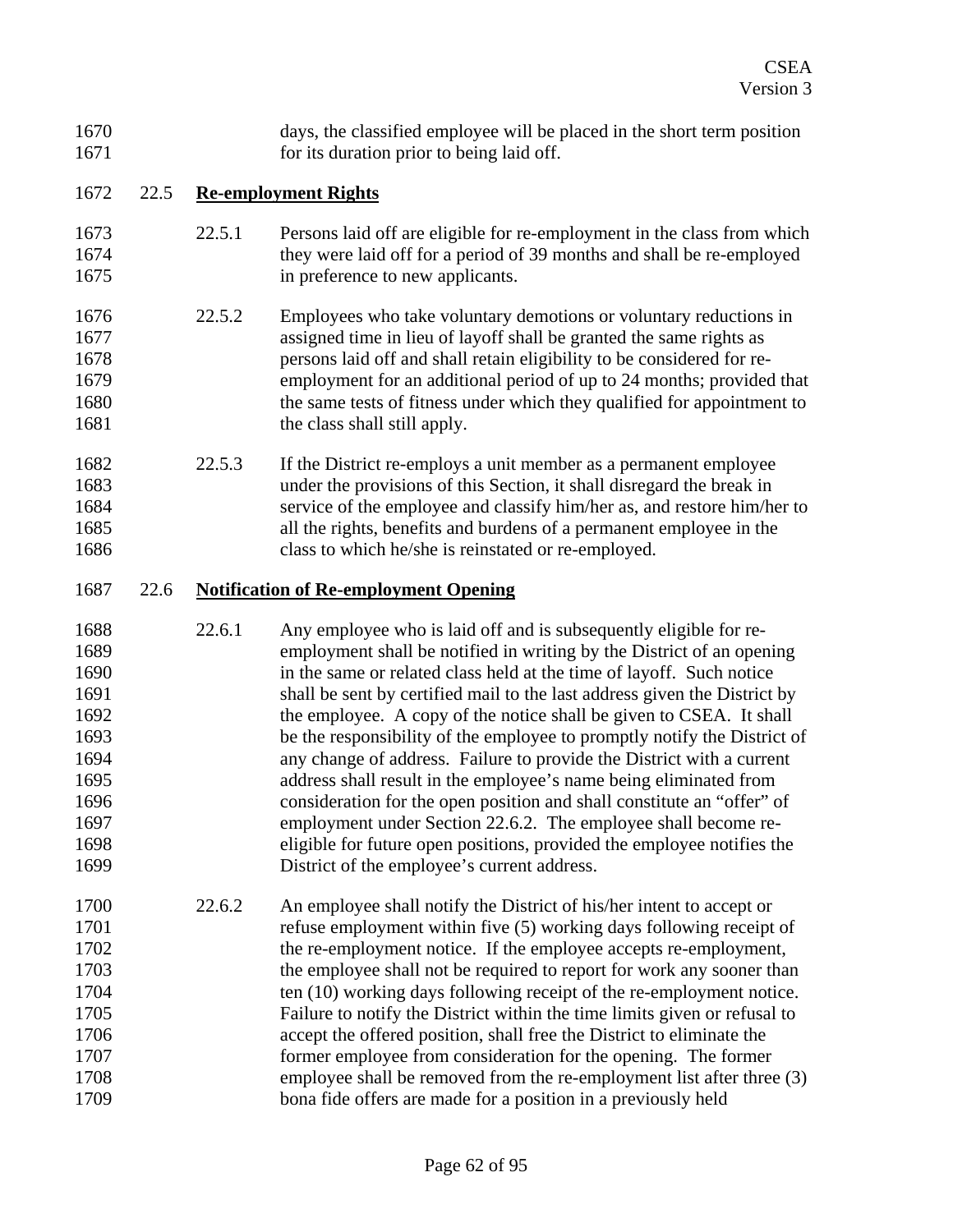1710 1711 classification that is within two (2) hours per day of the last position held by the former employee.

#### 1712 22.7 **Seniority List**

- 1713 The District shall maintain and update a Classified Seniority List on a monthly
- 1714 basis. Each CSEA site shall receive a copy of the updated list by April 1 of each
- 1715 year. In addition, the CSEA President, or designee, shall receive an updated list
- 1716 on the first working day of each month.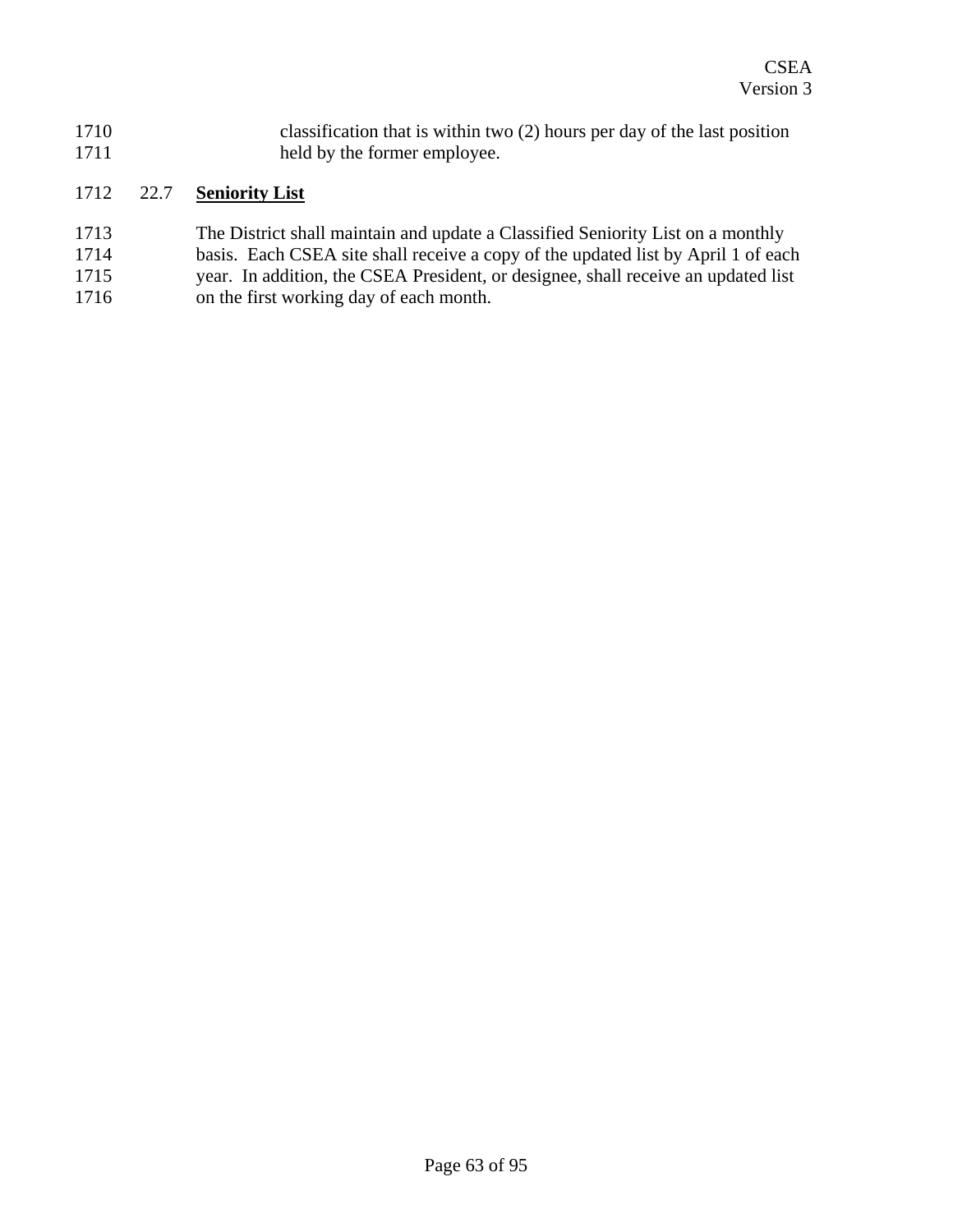## 1717 **ARTICLE 23: DISCIPLINE**

#### 1718 23.1 **Definition of Probationary Period and Permanent Status**

- 1719 1720 1721 1722 23.1.1 During the probationary period, any employee in the classified service shall be subject to disciplinary action, including termination. The employee shall not have a right to a hearing regarding any disciplinary action taken during the probationary period.
- 1723 1724 1725 1726 23.1.2 Upon satisfactory completion of the probationary period, a member of the classified service is designated as a permanent employee who shall be subject to disciplinary action only for cause as prescribed in this policy.

#### 1727 23.2 **Cause for Discipline**

- 1728 1729 1730 23.2.1 A permanent classified employee shall be subject to disciplinary action for cause, including suspension, demotion, and dismissal. Cause for discipline shall include, but is not limited, to the following:
- 1731 23.2.1.1 Incompetence or inefficiency.
- 1732 1733 23.2.1.2 Absence and/or repeated tardiness without authorization or sufficient reason.
- 1734 1735 23.2.1.3 Abuse or misuse of sick leave or any other authorized leave.
- 1736 1737 1738 1739 1740 1741 1742 1743 1744 1745 1746 1747 1748 23.2.1.4 Being under the influence of alcohol or controlled substances without authorization while on duty or using or possessing alcohol or controlled substances without authorization while on duty. "Controlled substance" means any narcotic drug, hallucinogenic drug, amphetamine, barbiturate, marijuana or any other controlled substance defined in state or federal law. A determination of whether an employee is under the influence of alcohol or controlled substances will be based on specific contemporaneous, articulable, observations concerning the employee's appearance, behavior, speech, or body odors and may include indications of the chronic and withdrawal effect of controlled substances.
- 1749 1750 23.2.1.5 Insubordination or discourteous treatment toward superiors or other employees.
- 1751 23.2.1.6 Dishonesty.
- 1752 1753 23.2.1.7 Unlawful discrimination, including harassment, on the basis of race, religious creed, color, national origin,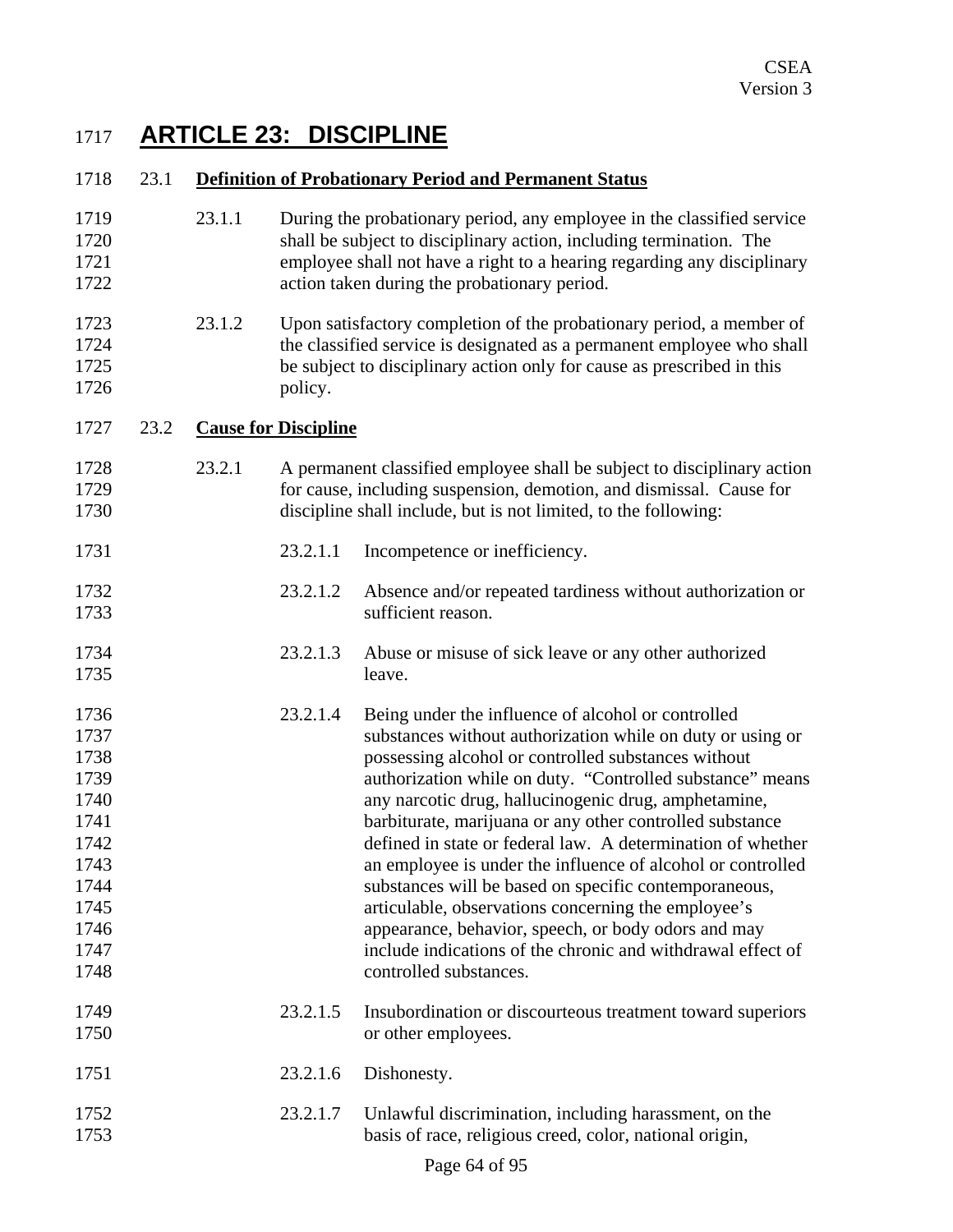| 1754<br>1755<br>1756                                 |           |                            | ancestry, disability, marital status, sex, sexual orientation,<br>or age against members of the public or other employees<br>while acting in the capacity of an employee.                                                                                                                                                                                               |
|------------------------------------------------------|-----------|----------------------------|-------------------------------------------------------------------------------------------------------------------------------------------------------------------------------------------------------------------------------------------------------------------------------------------------------------------------------------------------------------------------|
| 1757<br>1758<br>1759<br>1760<br>1761<br>1762<br>1763 | 23.2.1.8  | related hereto.            | Unlawful retaliation against any other District officer or<br>employee or member of the public who, in good faith,<br>reports, discloses, divulges, or otherwise brings to the<br>attention of any appropriate authority any information<br>relative to actual or suspected violation of any law of this<br>state or the United States occurring on the job or directly |
| 1764<br>1765                                         | 23.2.1.9  |                            | Conviction of a felony, any crime involving moral<br>turpitude, or any crime bringing discredit upon the District                                                                                                                                                                                                                                                       |
| 1766                                                 |           | 23.2.1.10 Immoral conduct. |                                                                                                                                                                                                                                                                                                                                                                         |
| 1767                                                 |           |                            | 23.2.1.11 Evident unfitness for service.                                                                                                                                                                                                                                                                                                                                |
| 1768<br>1769                                         |           | service.                   | 23.2.1.12 Physical or mental conditions rendering him/her unfit for                                                                                                                                                                                                                                                                                                     |
| 1770<br>1771                                         |           |                            | 23.2.1.13 Violation of or refusal to obey the laws of the state or rules,<br>regulations and policies of the District.                                                                                                                                                                                                                                                  |
| 1772<br>1773                                         |           |                            | 23.2.1.14 Discourteous treatment of members of the public, students<br>or other employees while on duty.                                                                                                                                                                                                                                                                |
| 1774<br>1775<br>1776                                 |           | Communist.                 | 23.2.1.15 Conduct in violation of Section 1028 of the Government<br>Code involving advocacy or membership in the                                                                                                                                                                                                                                                        |
| 1777<br>1778                                         |           | students.                  | 23.2.1.16 Any conduct contrary to the welfare of the schools or the                                                                                                                                                                                                                                                                                                     |
| 1779<br>1780                                         | 23.2.1.17 | held.                      | Failure to perform adequately requirements of the position                                                                                                                                                                                                                                                                                                              |
| 1781                                                 |           |                            | 23.2.1.18 Failure to work with others, to the detriment of the District.                                                                                                                                                                                                                                                                                                |
| 1782<br>1783                                         |           |                            | 23.2.1.19 For employees who are required to drive a vehicle in the<br>regular course of their employment:                                                                                                                                                                                                                                                               |
| 1784                                                 |           | 23.2.1.19.1                | Loss of his/her driver's license; or                                                                                                                                                                                                                                                                                                                                    |
| 1785<br>1786<br>1787<br>1788                         |           | 23.2.1.19.2                | Any restriction or limitations on the<br>employee's driver's license or ability to<br>drive ordered by the Department of Motor<br>Vehicles or any other lawful authority; or                                                                                                                                                                                            |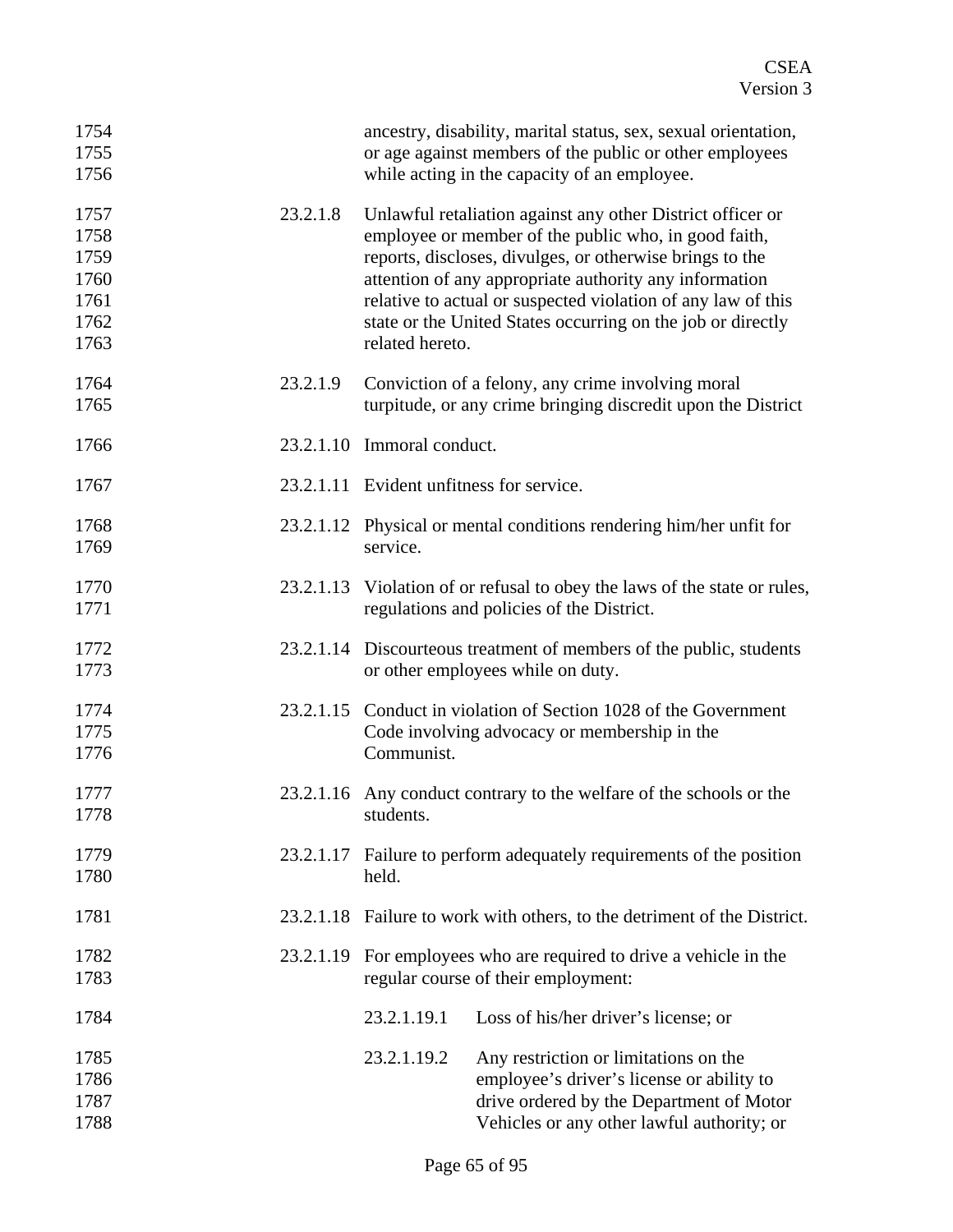| 1789<br>1790                                                 |      |        |                               |                                  | failure to maintain a good personal or<br>business driving record; or                                                                                                                                                                                                                                                                                                                                  |
|--------------------------------------------------------------|------|--------|-------------------------------|----------------------------------|--------------------------------------------------------------------------------------------------------------------------------------------------------------------------------------------------------------------------------------------------------------------------------------------------------------------------------------------------------------------------------------------------------|
| 1791<br>1792<br>1793<br>1794<br>1795<br>1796<br>1797<br>1798 |      |        |                               | 23.2.1.19.3                      | Failure to satisfy the insurability<br>requirements of the District's insurance<br>carrier under the District's regular insurance<br>policies. The District's ability to obtain<br>insurance for the employee under a high risk<br>or any policy other than the regular<br>insurance policies does not mitigate this<br>failure.                                                                       |
| 1799                                                         |      |        |                               | 23.2.1.20 Neglect of duty.       |                                                                                                                                                                                                                                                                                                                                                                                                        |
| 1800<br>1801                                                 |      |        |                               |                                  | 23.2.1.21 Material and intentional misrepresentation or concealment<br>of any fact in connection with obtaining employment.                                                                                                                                                                                                                                                                            |
| 1802                                                         |      |        |                               |                                  | 23.2.1.22 Falsifying any information submitted to the District                                                                                                                                                                                                                                                                                                                                         |
| 1803<br>1804<br>1805                                         |      |        |                               | District property or funds.      | 23.2.1.23 Willful damage to District property, waste of District<br>supplies or equipment, or excessive carelessness with                                                                                                                                                                                                                                                                              |
| 1806                                                         |      |        |                               |                                  | 23.2.1.24 Misappropriation of District funds or property.                                                                                                                                                                                                                                                                                                                                              |
| 1807<br>1808<br>1809<br>1810<br>1811                         |      |        |                               | position.                        | 23.2.1.25 Failure to obtain, possess or keep in effect any license,<br>certificate or other similar requirement specified in the law<br>or the employee's class specification or otherwise<br>necessary for the employee to perform the duties of the                                                                                                                                                  |
| 1812                                                         | 23.3 |        | <b>Progressive Discipline</b> |                                  |                                                                                                                                                                                                                                                                                                                                                                                                        |
| 1813<br>1814                                                 |      |        |                               |                                  | The following progressive discipline procedure shall be applied in disciplinary<br>actions, which are generally subject to remediation:                                                                                                                                                                                                                                                                |
| 1815                                                         |      | 23.3.1 |                               | <b>Verbal Counseling/Warning</b> |                                                                                                                                                                                                                                                                                                                                                                                                        |
| 1816<br>1817<br>1818<br>1819<br>1820<br>1821                 |      |        |                               |                                  | Verbal counseling/warning may result in a post-conference summary<br>memorandum. Any written memorandum shall be placed in the unit<br>member's personnel file. The memorandum shall be clearly labeled,<br>limited to a statement that the meeting took place and the topic<br>discussed. The unit member has the right to write a response and that<br>response shall be attached to the memorandum. |
| 1822                                                         |      | 23.3.2 |                               | <b>Written Reprimand</b>         |                                                                                                                                                                                                                                                                                                                                                                                                        |
| 1823<br>1824                                                 |      |        |                               |                                  | Written reprimands usually shall not be used unless the unit member<br>has been verbally warned about similar actions within the last three (3)                                                                                                                                                                                                                                                        |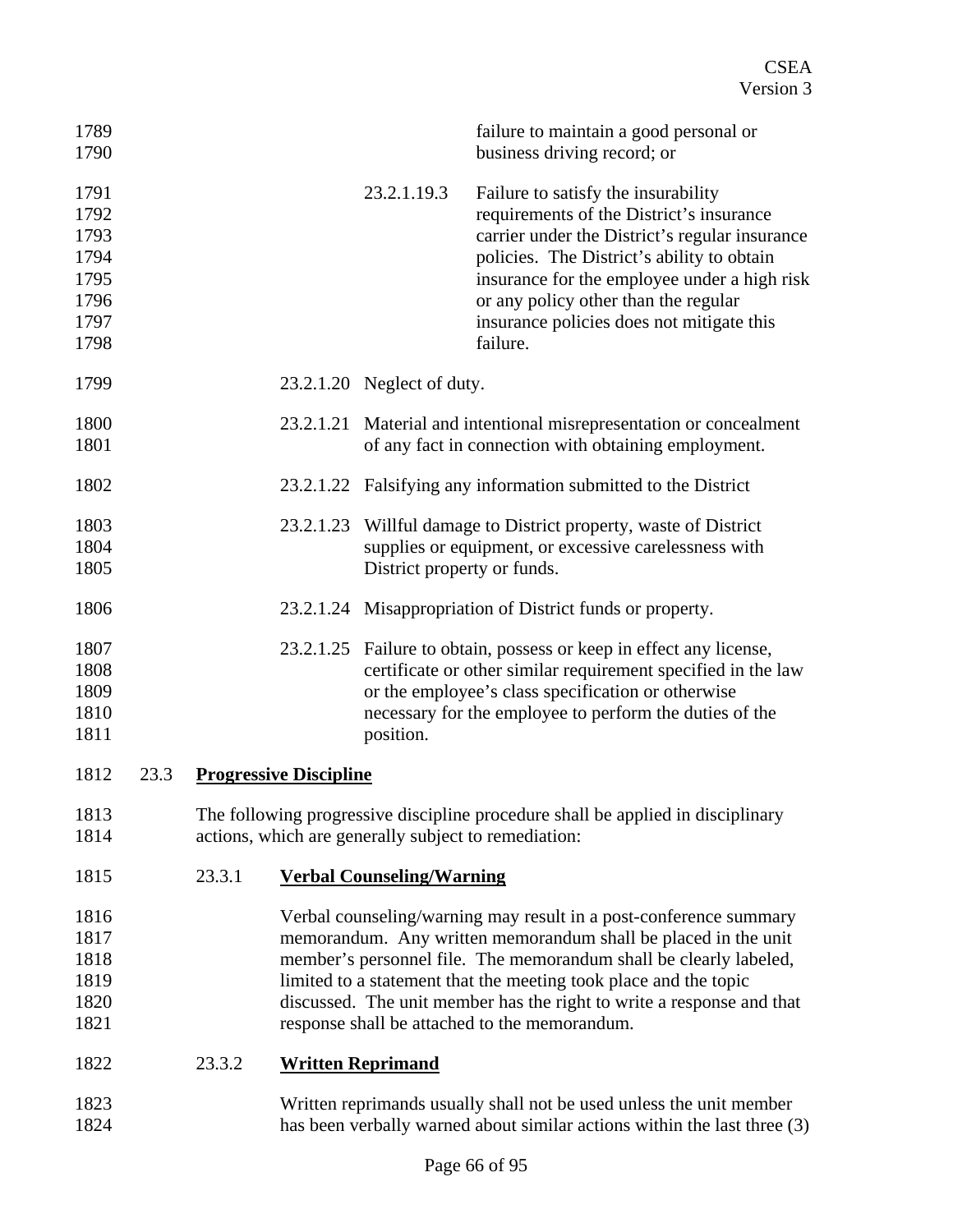| 1020 | 2222 | Cugnomaton Without Doy For Depeated Offenses                          |
|------|------|-----------------------------------------------------------------------|
| 1829 |      | personnel file.                                                       |
| 1828 |      | that response shall be attached to the reprimand and retained in the  |
| 1827 |      | personnel file. The unit member has the right to write a response and |
| 1826 |      | acknowledge receipt and a copy shall be placed in the unit member's   |
| 1825 |      | preceding years. The unit member shall sign the reprimand to          |

- 1830 23.3.3 **Suspension Without Pay For Repeated Offenses**
- 1831 1832 Suspension usually shall not be used unless the unit member has received a written reprimand about similar actions.

### 1833 23.3.4 **Demotion or Dismissal**

#### 1834 1835 1836 1837 1838 Demotion or dismissal will be used when an employee's conduct does not meet District standards after other progressive discipline procedures have been utilized. However, the District may demote or dismiss an employee without first suspending the employee for similar conduct.

### 1839 23.4 **Discipline Without Progression**

1840 1841 1842 Nothing in this provision shall prohibit the District from disciplining a unit member for just cause, up to and including termination in instances where the District determines that remediation is inappropriate.

### 1843 23.5 **Procedure for Discipline**

| 1844 | 23.5.1 |          | <b>Preliminary Written Notice</b>                            |
|------|--------|----------|--------------------------------------------------------------|
| 1845 |        | 23.5.1.1 | A permanent classified employee shall receive a              |
| 1846 |        |          | preliminary written notice of the proposed discipline. The   |
| 1847 |        |          | written notice must contain a specific statement of charges  |
| 1848 |        |          | or grounds upon which the proposed disciplinary action is    |
| 1849 |        |          | based and the date the proposed disciplinary action will be  |
| 1850 |        |          | effective.                                                   |
| 1851 |        | 23.5.1.2 | Any known written materials, reports or documentation        |
| 1852 |        |          | upon which the proposed disciplinary action is based must    |
| 1853 |        |          | be attached to the preliminary written notice.               |
| 1854 |        | 23.5.1.3 | The classified employee shall have the right to respond      |
| 1855 |        |          | either orally or in writing within ten (10) calendar days to |
| 1856 |        |          | the Superintendent or his/her designee. The purpose of the   |
| 1857 |        |          | meeting shall be to permit the employee to respond to        |
| 1858 |        |          | charges against him/her, to offer information regarding the  |
| 1859 |        |          | proposed discipline and to examine the materials, if any, on |
| 1860 |        |          | which the proposed action is based.                          |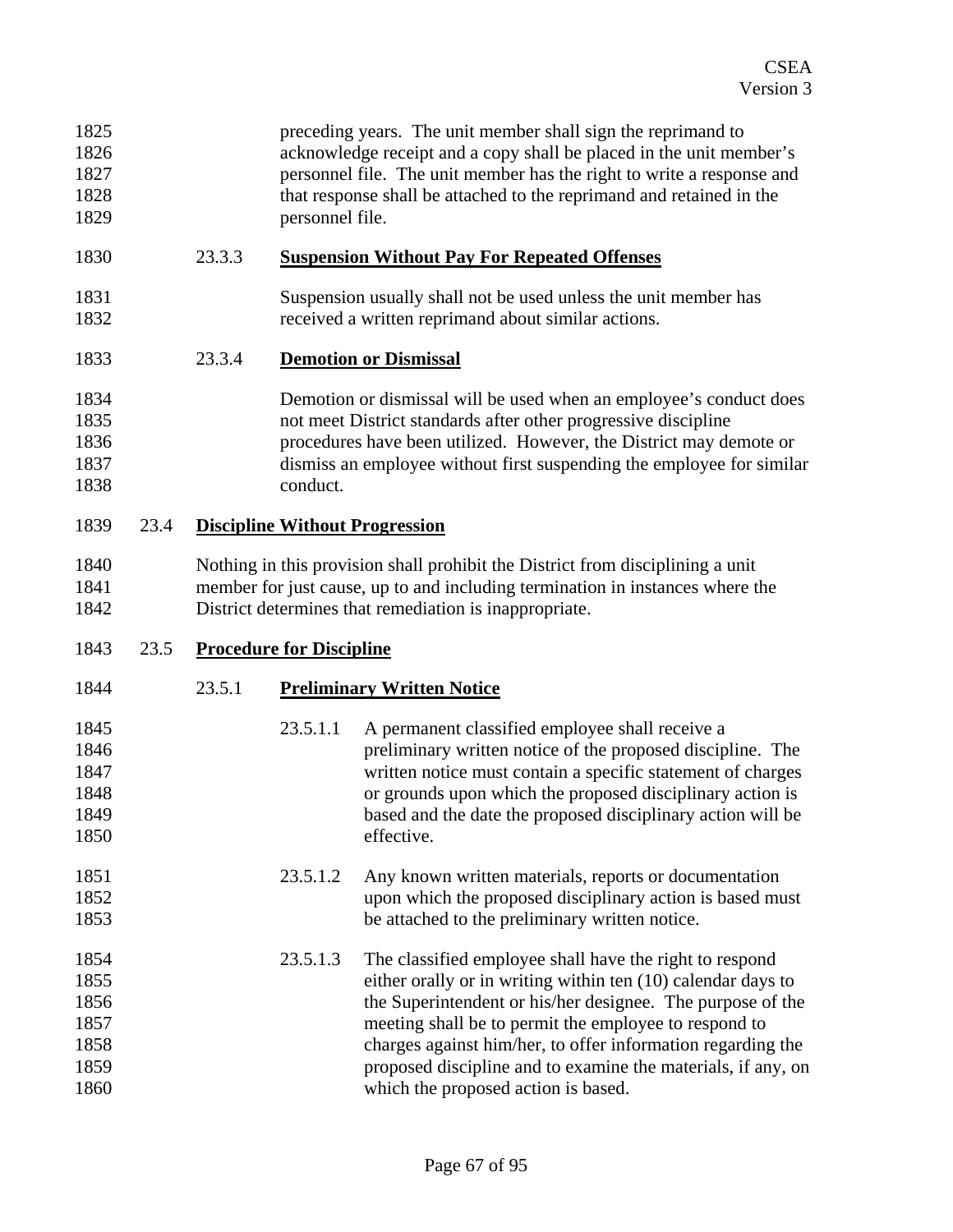| 1861 |        | 23.5.1.4                                                   | The superintendent or designee shall consider the                        |  |
|------|--------|------------------------------------------------------------|--------------------------------------------------------------------------|--|
| 1862 |        |                                                            | employee's response and recommend within fifteen (15)                    |  |
| 1863 |        |                                                            | calendar days that the proposed disciplinary action either be            |  |
| 1864 |        |                                                            | taken or not taken.                                                      |  |
| 1865 | 23.5.2 | <b>Notice of Intention to Suspend or Demote or Dismiss</b> |                                                                          |  |
| 1866 |        |                                                            | Any permanent classified employee against whom suspension without        |  |
| 1867 |        |                                                            | pay or demotion or termination action is initiated by the District shall |  |
| 1868 |        |                                                            | be given written notice by the Superintendent or his/her designee of     |  |
| 1869 |        |                                                            | the specific charges against him/her. The notice shall contain a         |  |
| 1870 |        |                                                            | statement of the employee's rights to a hearing on such charges. The     |  |
| 1871 |        |                                                            | time within which a hearing may be requested shall not be less than      |  |
| 1872 |        |                                                            | five (5) calendar days after service of the notice on the employee, and  |  |
| 1873 |        |                                                            | the notice shall be accompanied by a paper, the signing and filing of    |  |
| 1874 |        |                                                            | which with the Superintendent or designee shall constitute a demand      |  |
| 1875 |        |                                                            | for a hearing and a denial of all charges. Failure of the employee to    |  |
| 1876 |        |                                                            | file a request for hearing within the time specified shall constitute a  |  |
| 1877 |        |                                                            | waiver of the employee's right to a hearing.                             |  |
| 1878 | 23.5.3 | <b>Employee's Status</b>                                   |                                                                          |  |
| 1879 |        | 23.5.3.1                                                   | <b>Administrative Leave</b>                                              |  |
| 1880 |        |                                                            | Any permanent classified employee may be placed on                       |  |
| 1881 |        |                                                            | administrative leave from duty with pay pending a                        |  |
| 1882 |        |                                                            | determination of whether or not discipline will be                       |  |
| 1883 |        |                                                            | recommended by the Superintendent.                                       |  |
| 1884 |        | 23.5.3.2                                                   | <b>Suspension</b>                                                        |  |
| 1885 |        |                                                            | An employee against whom dismissal is recommendation                     |  |
| 1886 |        |                                                            | shall be suspended without pay from the date of the intent               |  |
| 1887 |        |                                                            | to dismiss notice until the effective date of his/her                    |  |
| 1888 |        |                                                            | dismissal.                                                               |  |
| 1889 | 23.5.4 |                                                            | <b>Sex or Narcotics Offenses: Compulsory Leave</b>                       |  |
| 1890 |        | 23.5.4.1                                                   | Any classified employee charged with the commission of                   |  |
| 1891 |        |                                                            | any sex offense defined in, but not limited to, Education                |  |
| 1892 |        |                                                            | Code Section 44010, or with the commission of any                        |  |
| 1893 |        |                                                            | narcotics offense as defined in, but not limited to Education            |  |
| 1894 |        |                                                            | Code Section 44011, may be placed upon compulsory leave                  |  |
| 1895 |        |                                                            | of absence pending a final disposition of such charges.                  |  |
| 1896 |        | 23.5.4.2                                                   | An employee placed on compulsory leave shall continue to                 |  |
| 1897 |        |                                                            | be paid his or her regular salary during such leave if he or             |  |
| 1898 |        |                                                            | she furnishes to the District a suitable bond as a guarantee             |  |
| 1899 |        |                                                            | that the employee will repay the salary paid during the                  |  |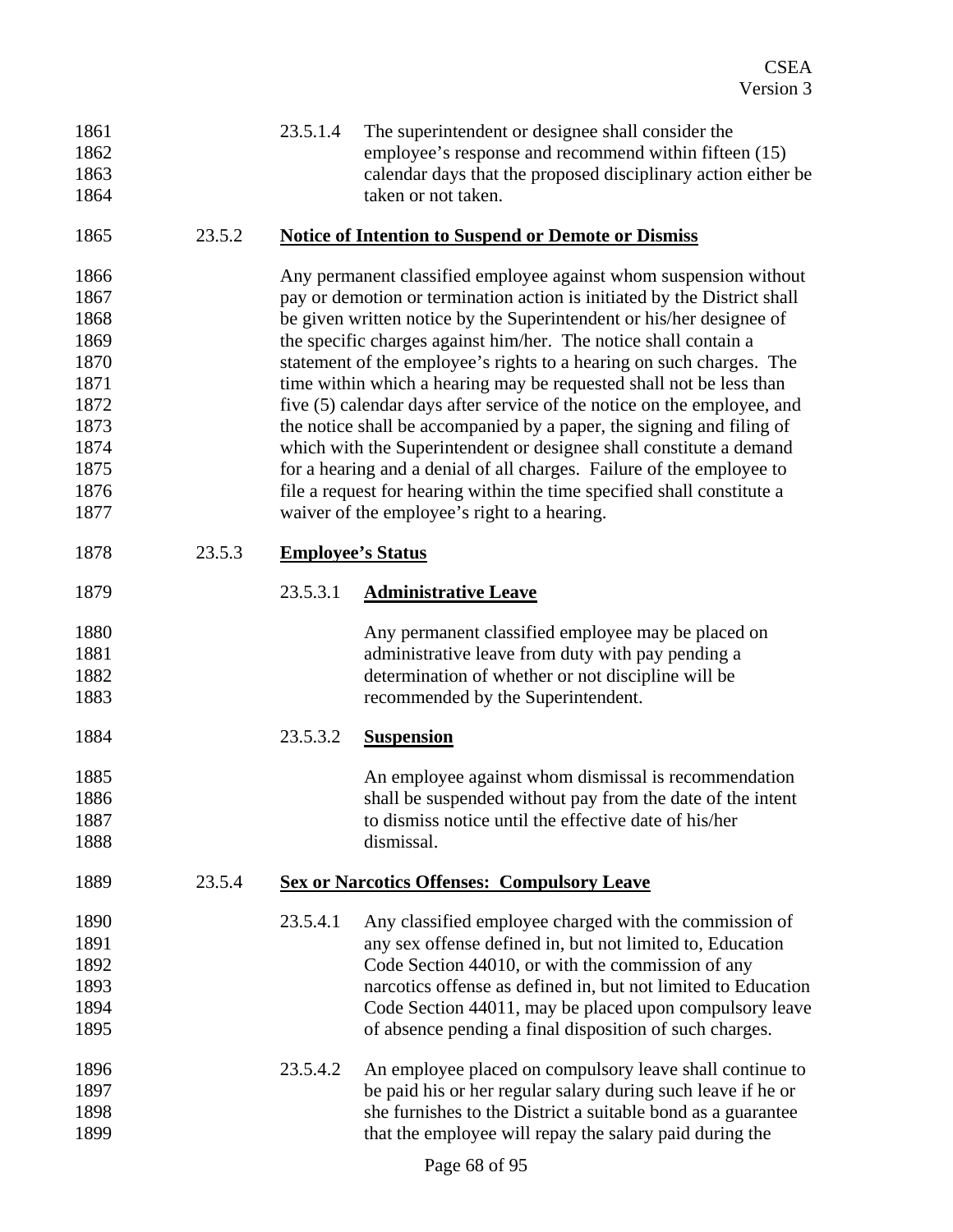| 1900<br>1901<br>1902<br>1903<br>1904<br>1905<br>1906 |        |          |                                    | compulsory leave in case the employee is convicted of such<br>charges, or fails to return to service following expiration of<br>the compulsory leave. If the employee does not furnish a<br>bond and if the employee is acquitted of such offense or<br>charges dropped, the District shall pay the employee upon<br>his or her return to service the full amount of salary which<br>was withheld during the compulsory leave. |
|------------------------------------------------------|--------|----------|------------------------------------|--------------------------------------------------------------------------------------------------------------------------------------------------------------------------------------------------------------------------------------------------------------------------------------------------------------------------------------------------------------------------------------------------------------------------------|
| 1907<br>1908                                         | 23.5.5 |          | <b>Dismissal Hearing Authority</b> | <b>Appeal Procedure for Suspension Without Pay or Demotion or</b>                                                                                                                                                                                                                                                                                                                                                              |
| 1909<br>1910                                         |        | 23.5.5.1 |                                    | The hearing will be conducted before an arbitrator selected<br>from the list provided, in rotational order.                                                                                                                                                                                                                                                                                                                    |
| 1911                                                 |        | 23.5.5.2 | <b>Notice of Hearing</b>           |                                                                                                                                                                                                                                                                                                                                                                                                                                |
| 1912<br>1913<br>1914<br>1915<br>1916<br>1917<br>1918 |        |          |                                    | The arbitrator shall set the matter for hearing and shall give<br>the employee at least twenty (20) calendar days notice in<br>writing of the date and place of the hearing. The hearing<br>and the Board's consideration of the arbitrator's proposed<br>decision shall be conducted in closed session unless the<br>employee requests an open hearing in the employee's<br>written request for a hearing.                    |
| 1919                                                 |        | 23.5.5.3 | <b>Rights of Employee</b>          |                                                                                                                                                                                                                                                                                                                                                                                                                                |
| 1920<br>1921                                         |        |          |                                    | The employee shall attend any hearing, unless excused by<br>the arbitrator, and shall be entitled to:                                                                                                                                                                                                                                                                                                                          |
| 1922<br>1923                                         |        |          | 23.5.5.3.1                         | be represented by counsel or any other<br>person at the hearing;                                                                                                                                                                                                                                                                                                                                                               |
| 1924                                                 |        |          | 23.5.5.3.2                         | testify under oath;                                                                                                                                                                                                                                                                                                                                                                                                            |
| 1925<br>1926                                         |        |          | 23.5.5.3.3                         | compel the attendance of other employees of<br>the District to testify in his/her behalf                                                                                                                                                                                                                                                                                                                                       |
| 1927<br>1928<br>1929<br>1930<br>1931<br>1932         |        |          | 23.5.5.3.4                         | cross-examine all witnesses appearing<br>against him/her and all employees of the<br>District whose actions are in question or<br>who have investigated any of the matters<br>involved in the hearing and whose reports<br>are offered in evidence before the arbitrator.                                                                                                                                                      |
| 1933                                                 |        |          | 23.5.5.3.5                         | impeach any witness;                                                                                                                                                                                                                                                                                                                                                                                                           |
| 1934<br>1935                                         |        |          | 23.5.5.3.6                         | present such evidence as the arbitrator<br>deems pertinent to the inquiry;                                                                                                                                                                                                                                                                                                                                                     |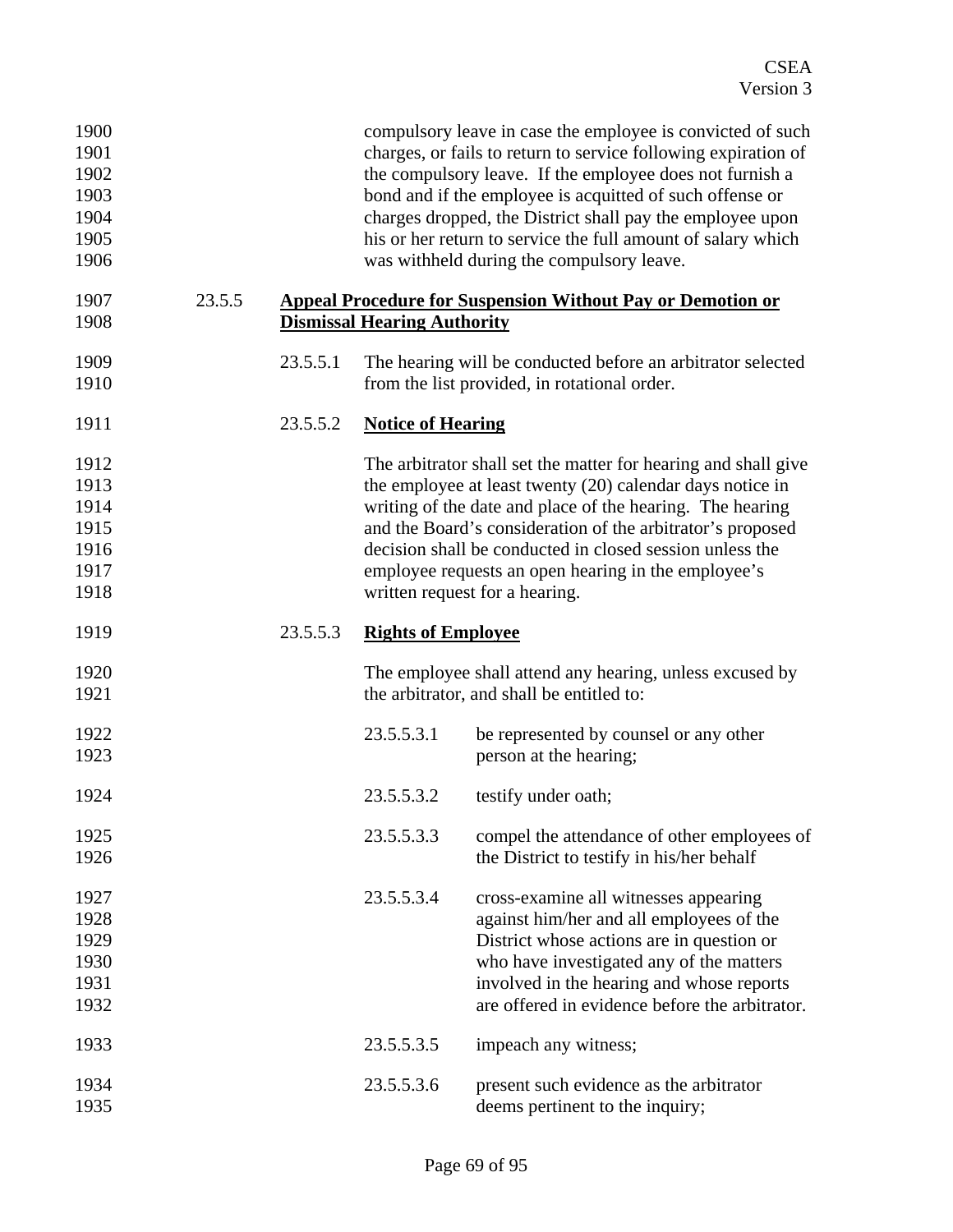| 1936         |           | 23.5.5.3.7<br>argue his/her case.                                                                                  |
|--------------|-----------|--------------------------------------------------------------------------------------------------------------------|
| 1937<br>1938 | 23.5.5.4  | The party attempting to substantiate the charges against the<br>employee shall be entitled to the same privileges. |
| 1939         | 23.5.5.5. | <b>Evidence</b>                                                                                                    |
| 1940         |           | The hearing shall be informal and need not be conducted                                                            |
| 1941         |           | according to technical rules relating to evidence and                                                              |
| 1942         |           | witnesses. Any relevant evidence shall be admitted if it is                                                        |
| 1943         |           | the sort of evidence on which responsible persons are                                                              |
| 1944         |           | accustomed to rely in the conduct of serious affairs,                                                              |
| 1945         |           | regardless of the existence of any common law or statutory                                                         |
| 1946         |           | rule which might make improper the admission of such                                                               |
| 1947         |           | evidence over objection in civil actions. Hearsay evidence                                                         |
| 1948         |           | may be admitted for any purpose but shall not be sufficient                                                        |
| 1949         |           | in itself to support a finding unless it would be admissible                                                       |
| 1950         |           | in civil actions. The rules of privileges and of official or                                                       |
| 1951         |           | judicial notice shall be effective to the same extent as in                                                        |
| 1952<br>1953 |           | civil actions. Irrelevant and repetitious evidence shall be                                                        |
| 1954         |           | excluded. Oral evidence shall be taken only under oath or<br>affirmation.                                          |
|              |           |                                                                                                                    |
| 1955         | 23.5.5.6  | <b>Exclusion of Witnesses</b>                                                                                      |
| 1956         |           | The arbitrator may in his/her discretion exclude witnesses                                                         |
| 1957         |           | not under examination, except the employee and the party                                                           |
| 1958         |           | attempting to substantiate the charges against the employee,                                                       |
| 1959         |           | and their respective counsel. When hearing testimony that                                                          |
| 1960         |           | may bring disrepute to persons other than the accused                                                              |
| 1961         |           | employee, all persons not having a direct interest in the                                                          |
| 1962         |           | hearing may be excluded.                                                                                           |
| 1963         | 23.5.5.7  | <b>Burden of Proof</b>                                                                                             |
| 1964         |           | The burden of proof shall be upon the party attempting to                                                          |
| 1965         |           | substantiate the charges.                                                                                          |
| 1966         | 23.5.5.8  | <b>Findings and Decision</b>                                                                                       |
| 1967         |           | 23.5.5.8.1<br>Upon completion of the hearing, written                                                              |
| 1968         |           | Proposed Findings of Fact and Conclusions                                                                          |
| 1969         |           | shall be signed and filed with the Governing                                                                       |
| 1970         |           | Board by the arbitrator, which shall                                                                               |
| 1971         |           | constitute his/her decision. If the Governing                                                                      |
| 1972         |           | Board adopts the arbitrator's findings and                                                                         |
| 1973         |           | conclusions, it need not review the record of                                                                      |
| 1974         |           | the hearing; if it declines to accept the                                                                          |
| 1975         |           | findings and conclusions, it must review the                                                                       |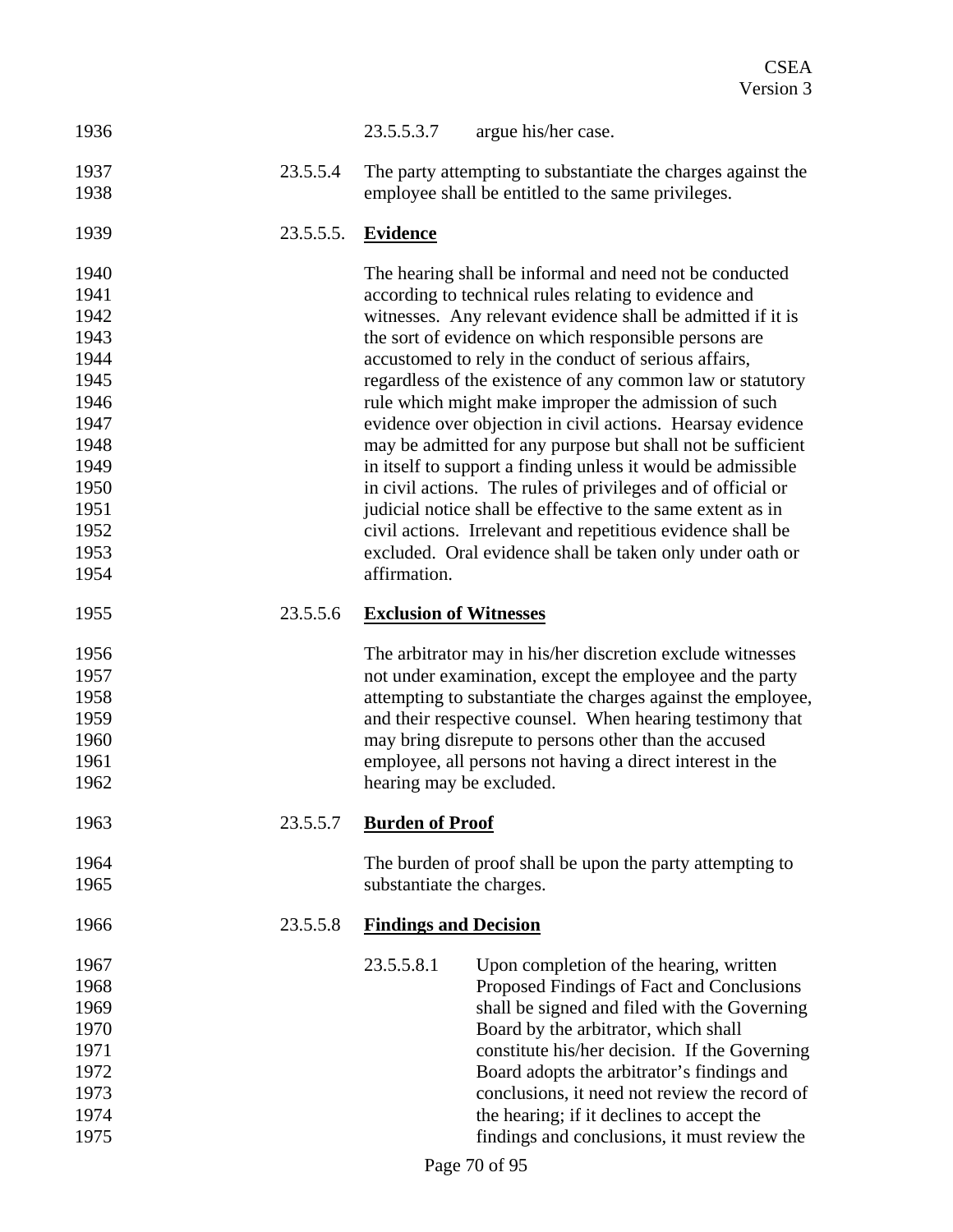| 1976<br>1977<br>1978<br>1979<br>1980                         |           |                               | record or provide for an additional<br>opportunity to be heard, after which it may<br>adopt the findings and conclusions made by<br>the arbitrator, or adopt its own findings and<br>conclusions.                                                                                                                                                                                                                |
|--------------------------------------------------------------|-----------|-------------------------------|------------------------------------------------------------------------------------------------------------------------------------------------------------------------------------------------------------------------------------------------------------------------------------------------------------------------------------------------------------------------------------------------------------------|
| 1981<br>1982<br>1983<br>1984<br>1985<br>1986<br>1987<br>1988 |           | 23.5.5.8.2                    | Unless the decision provides otherwise, it<br>shall be effective immediately. Notice of<br>the decision adopted by the Governing<br>Board shall be mailed promptly to the<br>employee or the employee's counsel or<br>representative. Except for the correction of<br>clerical error, the decision shall be final and<br>conclusive.                                                                             |
| 1989                                                         | 23.5.5.9  | <b>Report of Hearings</b>     |                                                                                                                                                                                                                                                                                                                                                                                                                  |
| 1990<br>1991<br>1992<br>1993<br>1994                         |           | or recording.                 | Hearings may be conducted without a stenographic reporter<br>or audio tape recording machine unless either party<br>requests that the hearing be reported or recorded. Both<br>parties shall share equally the cost or fee for the reporting                                                                                                                                                                     |
| 1995                                                         | 23.5.5.10 | <b>Transcript of Hearings</b> |                                                                                                                                                                                                                                                                                                                                                                                                                  |
| 1996<br>1997<br>1998<br>1999<br>2000<br>2001<br>2002         |           |                               | Transcripts of hearings shall be furnished to any person on<br>payment of the cost of preparing such transcripts. When<br>transcripts are provided by employees of the District, the<br>cost shall be determined by the employee in charge of<br>business affairs of the District. When transcripts are<br>provided by an independent contractor, the cost will be<br>established by the independent contractor. |
| 2003                                                         | 23.5.5.11 | <b>Continuances</b>           |                                                                                                                                                                                                                                                                                                                                                                                                                  |
| 2004<br>2005<br>2006<br>2007<br>2008<br>2009                 |           |                               | The arbitrator may grant a continuance of any hearing upon<br>such terms and conditions as he/she may deem proper. The<br>employee shall remain on unpaid suspension for the period<br>of any continuance. Any request for continuance made less<br>than 48 hours prior to the time set for the hearing will be<br>denied unless good cause is shown for the continuance.                                        |
| 2010                                                         | 23.5.5.12 | <b>Judicial Review</b>        |                                                                                                                                                                                                                                                                                                                                                                                                                  |
| 2011<br>2012<br>2013<br>2014<br>2015                         |           | Section 1094.6.               | Judicial review of the Governing Board's decision is<br>available pursuant to Code of Civil Procedure, Section<br>1094.5 only if the petition for writ of mandate is filed<br>within the time limit specified in Code of Civil Procedure                                                                                                                                                                         |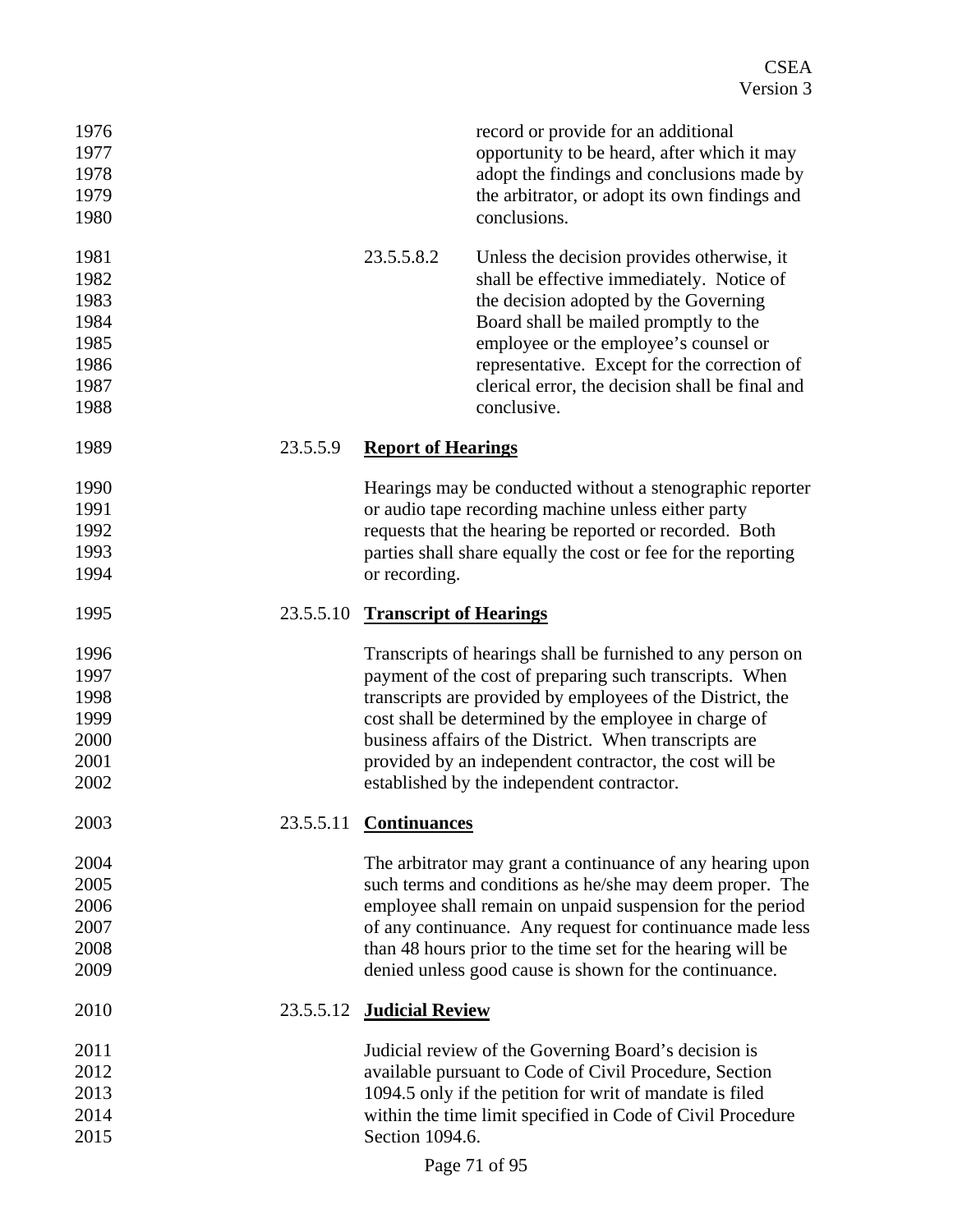| 2016 | 23.6 | <b>Personnel Files</b> |
|------|------|------------------------|
|      |      |                        |

- 2017 2018 2019 2020 23.6.1 The personnel file of each unit member shall be maintained in the District Personnel Services Department; however, this requirement shall not prohibit the attachment to disciplinary memoranda materials not previously placed in the personnel file.
- 2021 2022 2023 2024 2025 2026 2027 2028 2029 2030 2031 23.6.2 Materials in personnel files of unit members that may serve as basis for affecting the status of their employment are to be made available for the inspection of the unit member involved. This material is not to include ratings, reports, or records that: (1) were obtained prior to the employment of the person involved, (2) were prepared by identifiable examination committee members, or (3) were obtained in connection with promotional examination except numerical score obtained as a result of a written examination. A unit member shall have the right to inspect these materials upon request, provided that the request is made at a time when the person is not actually required to render services to the employing district.
- 2032 2033 2034 2035 2036 2037 2038 2039 2040 23.6.3 Information of derogatory nature, except material mentioned in the Section above shall not be entered or filed unless and until the unit member is given notice and an opportunity to review and comment thereon. A unit member shall have the right to enter, and have attached to any derogatory statement, the unit member's comments thereon. The review shall take place during normal business hours and the unit member shall be released from duty without salary reduction for a sufficient time, not to exceed three hours, to be scheduled by the Personnel Services Department.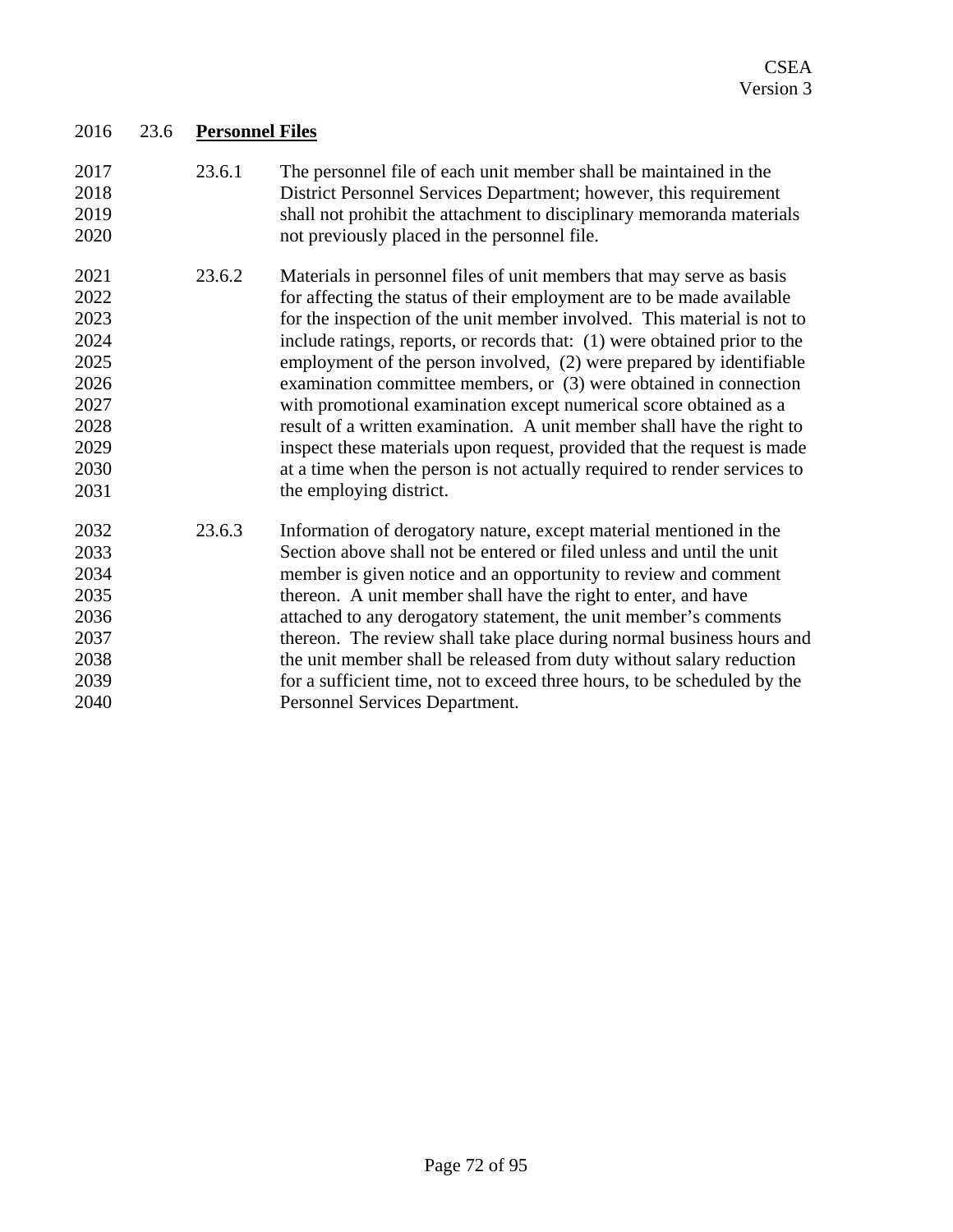## 2041 **ARTICLE 24: JOB DESCRIPTIONS, RECLASSIFICATION**  2042 **AND POSITION UPGRADE, SALARY**  2043 **SURVEYS**

#### 2044 24.1 **Reclassification and Position Upgrade**

2045 2046 The purpose of this Section 24.1 is to provide an orderly process for the facilitation of necessary reclassifications.

#### 2047 24.1.1 **Reclassification Definition**

- 2048 2049 2050 2051 Reclassification means the redefining of a position or group of positions to a different job class with a corresponding change in title and job description to account for permanent changes in technology, duties, or work that may alter the nature of the job.
- 2052 24.1.2 **Upgrade/Regrade Definition**
- 2053 2054 2055 Reclassification is distinguished from an upgrade/regrade in that an upgrade/regrade constitutes a change in salary without changes in job title or job description.

#### 2056 24.1.3 **Procedures For Reclassification**

- 2057 2058 2059 When either party seeks to effect a reclassification, the District/CSEA shall submit to the other party in writing the following data to support its proposal:
- 2060 24.1.3.1 The Class or position to be reclassified.
- 2061 24.1.3.2 The existing job description and salary placement.
- 2062 24.1.3.3 The proposed salary placement.

#### 2063 24.1.4 **Reclassification Impact Negotiations**

#### 2064 2065 2066 Whenever the District changes the duties or work that alters the nature of the job, the District will meet and negotiate with CSEA regarding the impact of those changes on any mandatory subject of negotiation.

#### 2067 24.2 **Job Descriptions**

2068 2069 2070 All modifications in bargaining unit job descriptions shall be reviewed with CSEA and shall include the date of Board Approval [This was formerly Section 3.4 of Article 3 (CSEA Rights).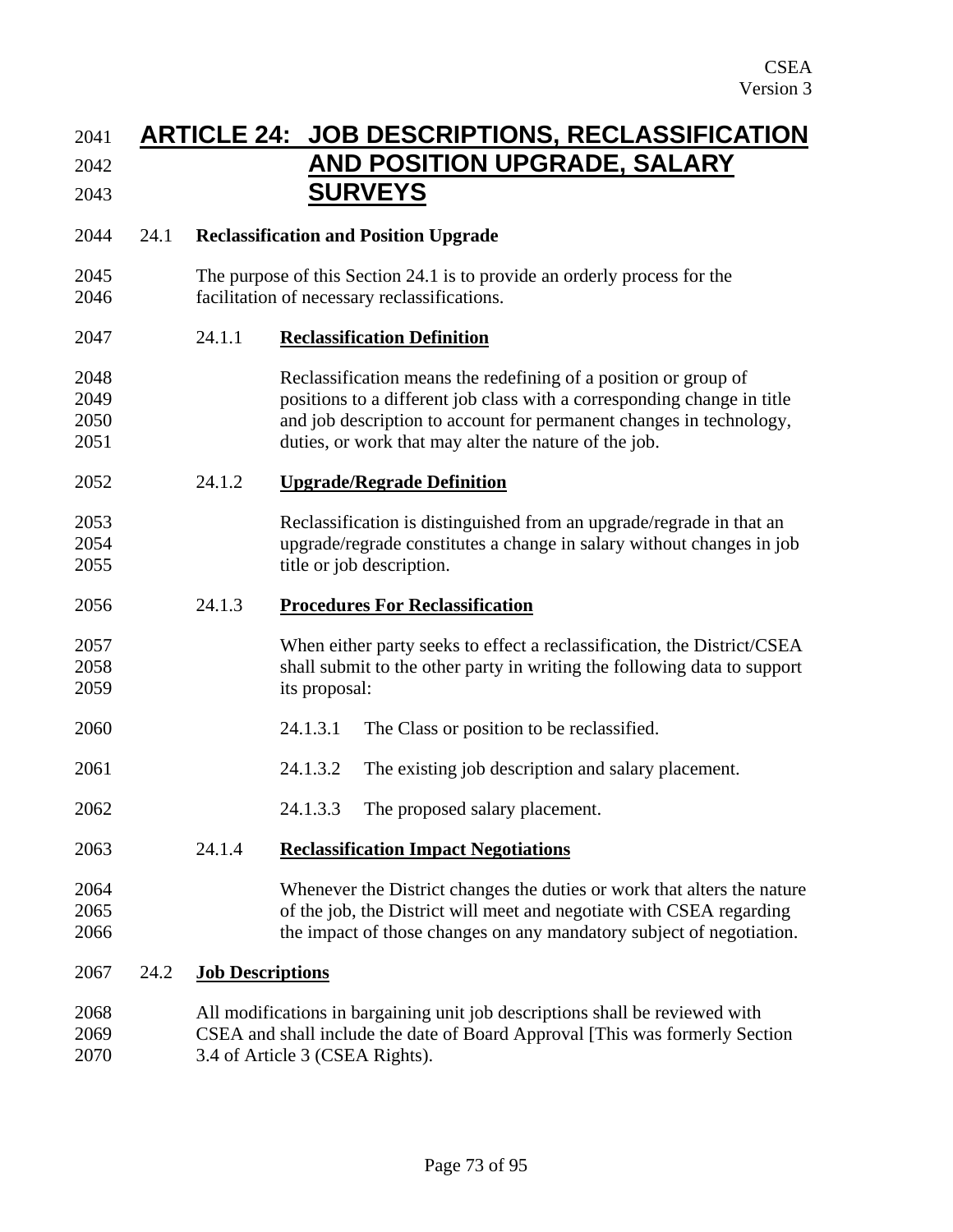### 2071 24.3 **Salary Surveys And Data Collection**

2072 2073 2074 2075 2076 2077 2078 The parties will meet annually in preparation for compensation negotiations to identify their common data collection needs for negotiations. The parties will work cooperatively to collect and compile information from comparable school districts regarding compensation provided including, but not limited to salary, longevity, health and welfare benefits, PERS contributions, and retiree benefits. The parties shall consider using CSEA's statewide salary survey, and may seek information from additional sources as well.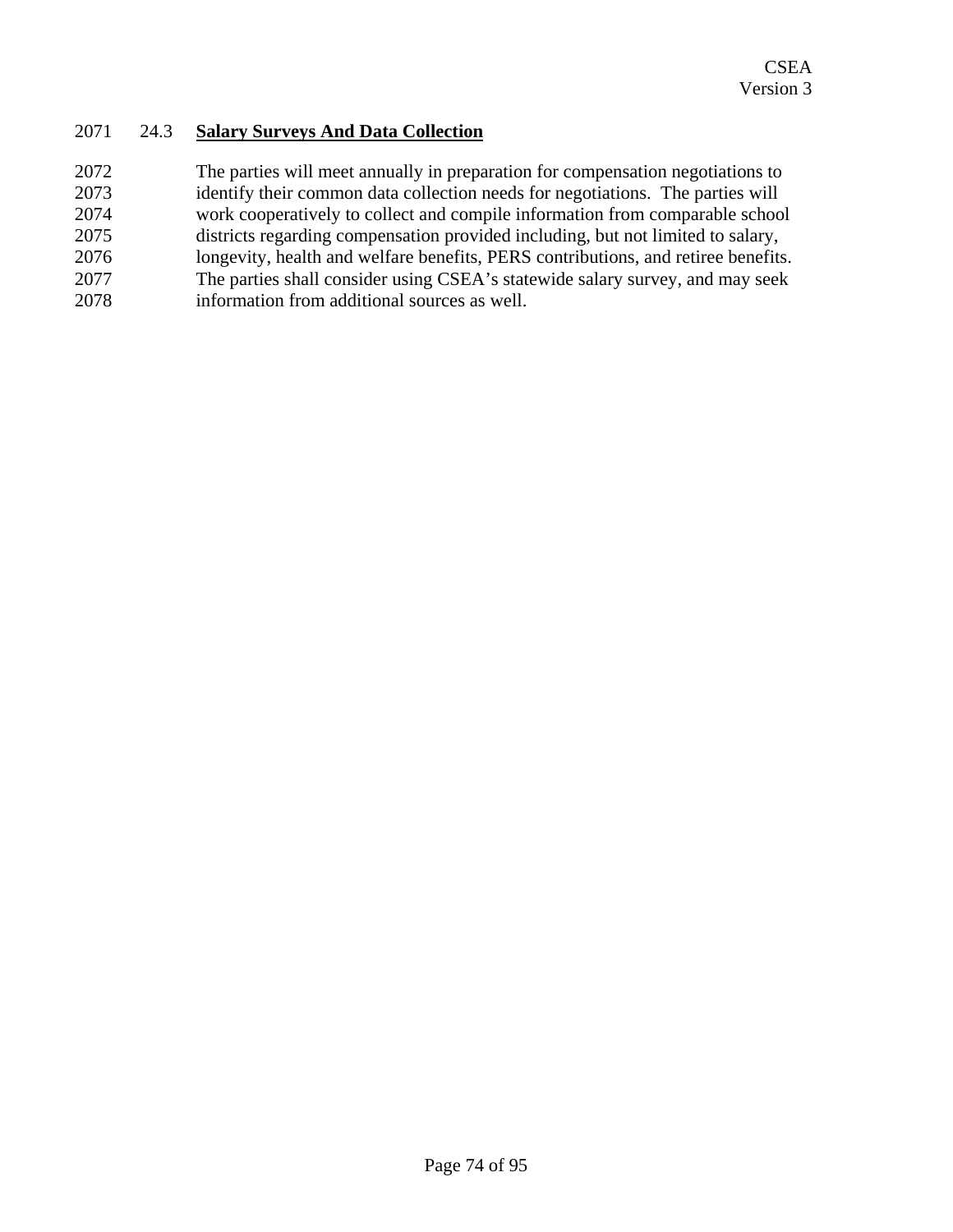# 2079 **ARTICLE 25: EFFECT OF AGREEMENT**

- 2080 2081 2082 25.1 It is understood and agreed that the specific provisions contained in the Agreement shall prevail over District practices and procedures and over state laws to the extent permitted by state law.
- 2083 2084 2085 2086 25.2 All side letters or memoranda of understanding shall expire June 30, 2003. In order for any side letter or memorandum of understanding to be enforceable thereafter, it must be dated, approved by the Governing Board, have an express expiration date, and be given a specific number (e.g. CSEA No. 98-1).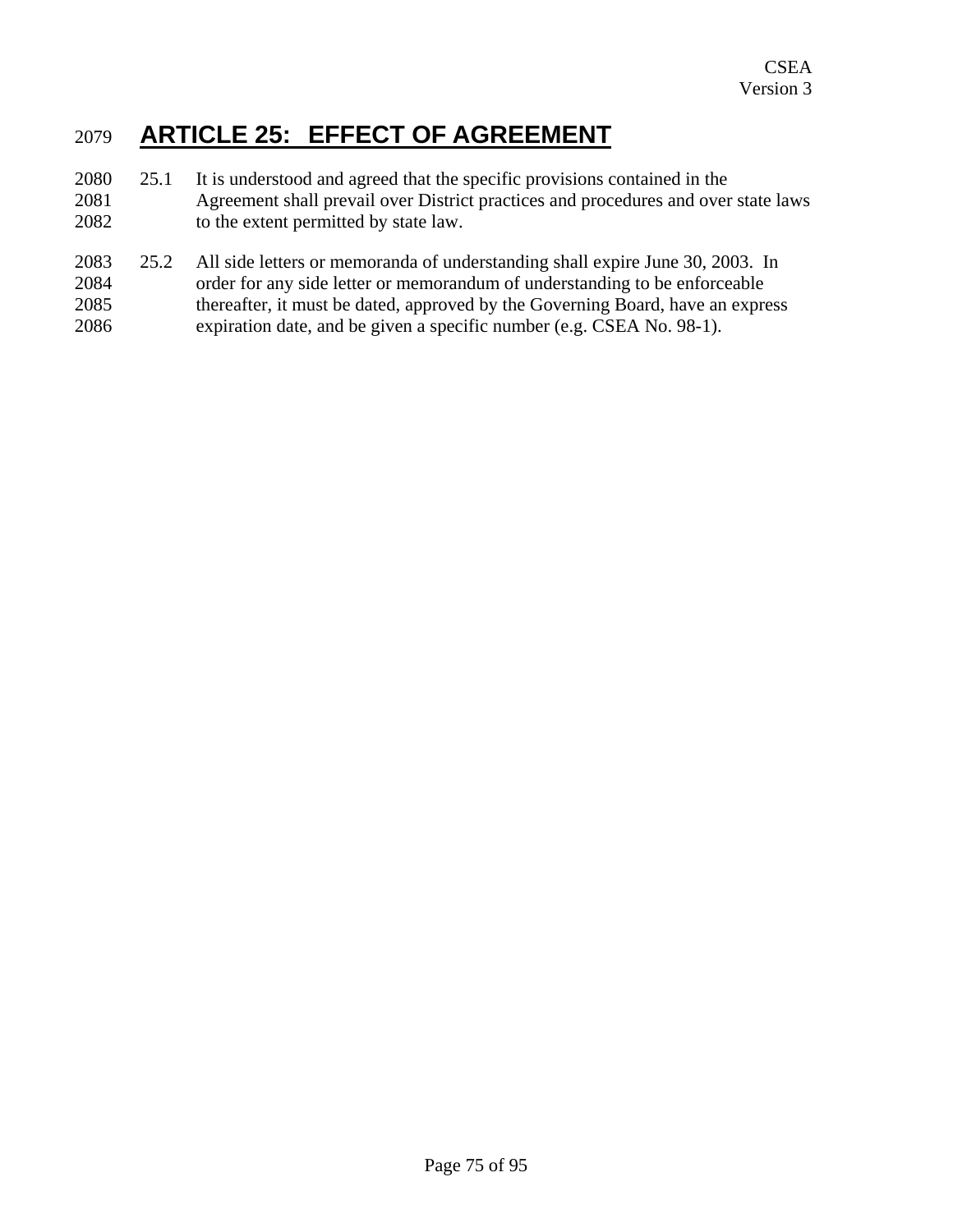# 2087 **ARTICLE 26: SUPPORT OF AGREEMENT**

2088 The District and CSEA agree that it is to their mutual benefit to encourage the resolution

2089 of differences through the meet and negotiate process. Therefore, it is agreed that the

2090 District and CSEA support this Agreement for its term and will not appear before any

2091 public bodies to seek changes or improvement in any matter subject to the meet and

2092 negotiate process, except by mutual agreement of the District and CSEA.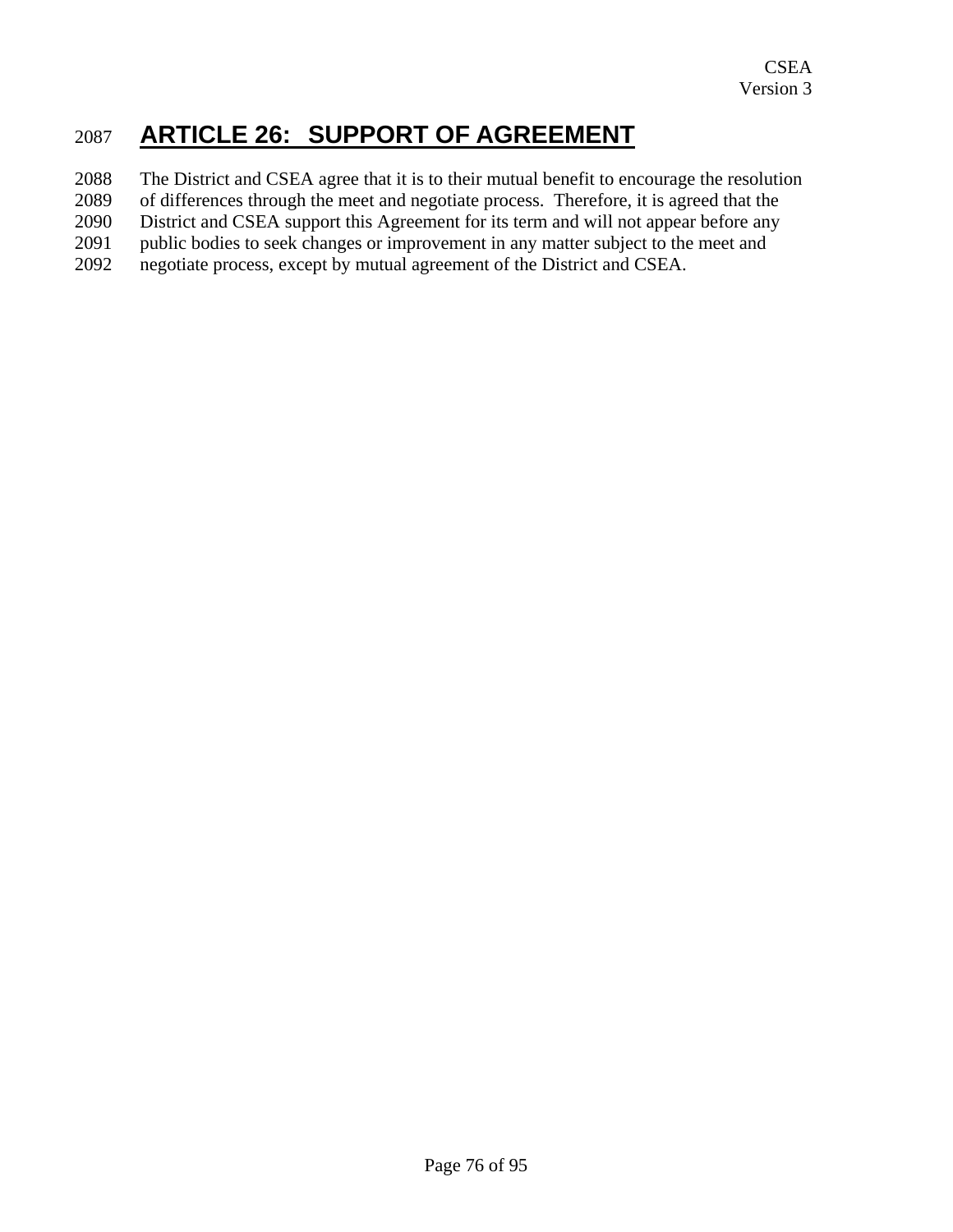## 2093 **ARTICLE 27: COMPLETION OF NEGOTIATIONS**

- 2094 2095 2096 2097 2098 2099 2100 27.1 Except as specified in Sections 27.4, during the term of this Agreement, CSEA and the District expressly waive and relinquish the right to meet and negotiate, and agree that the parties shall not be obligated to meet and negotiate with respect to any subject or matter whether or not referred to or covered in this Agreement. The current Board policies that specifically relate to the negotiable areas delineated in the Educational Employment Relations Act will remain in full force and effect during the term of the Agreement.
- 2101 2102 2103 2104 27.2 The District will provide all school and department sites five (5) copies of the negotiated agreement within 60 calendar days of the signing. The Agreement will be made available for bargaining unit members' reference. In addition, the Agreement will be posted on the District's web site.
- 2105 2106 27.3 A copy of this contract will be sent to PERB (Public Employment Relations Board) to comply with PERB Regulations.
- 2107 2108 2109 27.4 For the 2007-08 fiscal year, and again for the 2008-09 fiscal year, the parties will be reopening negotiations on Article 8 (Compensation and Benefits) and up to one article selected by each party.
- 2110 This Agreement is a result of good faith meeting and negotiating between CSEA and the
- 2111 District, and was executed by both parties on April 17, 2007, and approved by the
- 2112 Berryessa Union School District Board of Trustees on May 15, 2007.

#### 2113 **MEMBERS OF THE COLLABORATIVE BARGAINING TEAM**

2114 **CSEA DISTRICT** 2115 2116 2117 2118 2119 2120 2121 2122 2123 2124 2125 2126 Jill Aceves, School Media Technician Joe Amelio, Principal Piedmont Middle Sally Doquisa, Paraeducator I Rosanna Jeng, Asst Superintendent Business Doris Korn-Walker, School Media Tech. Vicky Lara, Administrative Asst. Personnel Debbie Narvaes, School Community Liaison Jack Owens, Asst Superintendent Personnel Georgina Patterson, Instructional Associate Janet Sommer, Attorney Kay & Stevens Linda Talmage, Executive Asst-Ed. Svs. Robin Spindler, Director of Special Ed. Gloria Vargas, Categorical Program Tech. Jack Ford, Labor Relation Rep CSEA **Signature for CSEA Signature for the District**  \_\_\_\_\_\_\_\_\_\_\_\_\_\_\_\_\_\_\_\_\_\_\_\_\_\_\_\_\_\_ \_\_\_\_\_\_\_\_\_\_\_\_\_\_\_\_\_\_\_\_\_\_\_\_\_\_\_\_\_\_ Debbie Narvaes Jack L. Owens CSEA President Asst. Superintendent, Personnel Services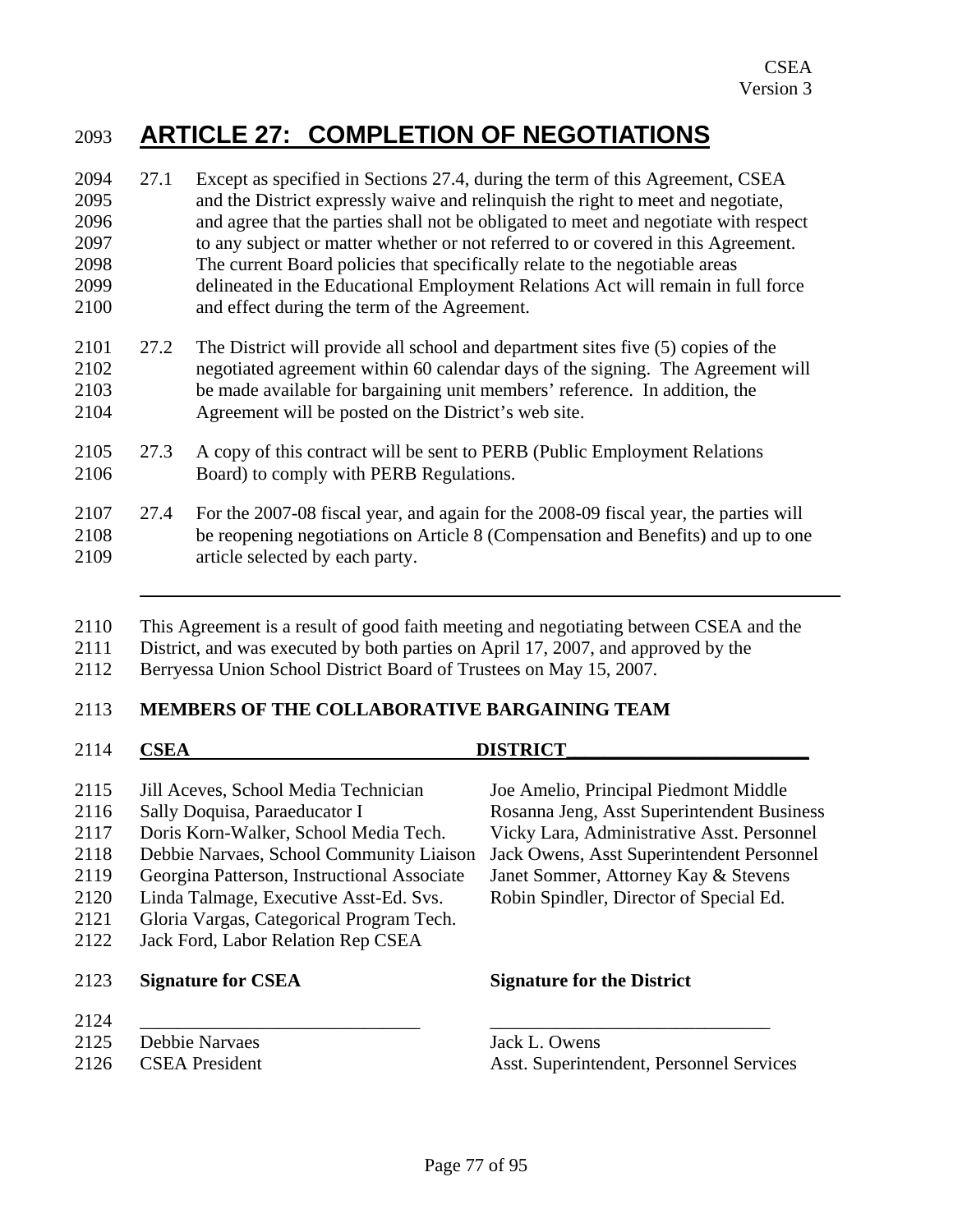# 2127 **ARTICLE 28: SAVINGS PROVISIONS**

- 2128 2129 2130 2131 28.1 If any of this Agreement is held to be contrary to law by a court of competent jurisdiction, such provisions will not be deemed valid and subsisting except to the extent permitted by law, but all other provisions will continue in full force and effect.
- 2132 2133 2134 28.2 Provisions of this Agreement held contrary to the law and not subject to appeal will be opened for renegotiations within sixty (60) days following a request by either party to meet and negotiate.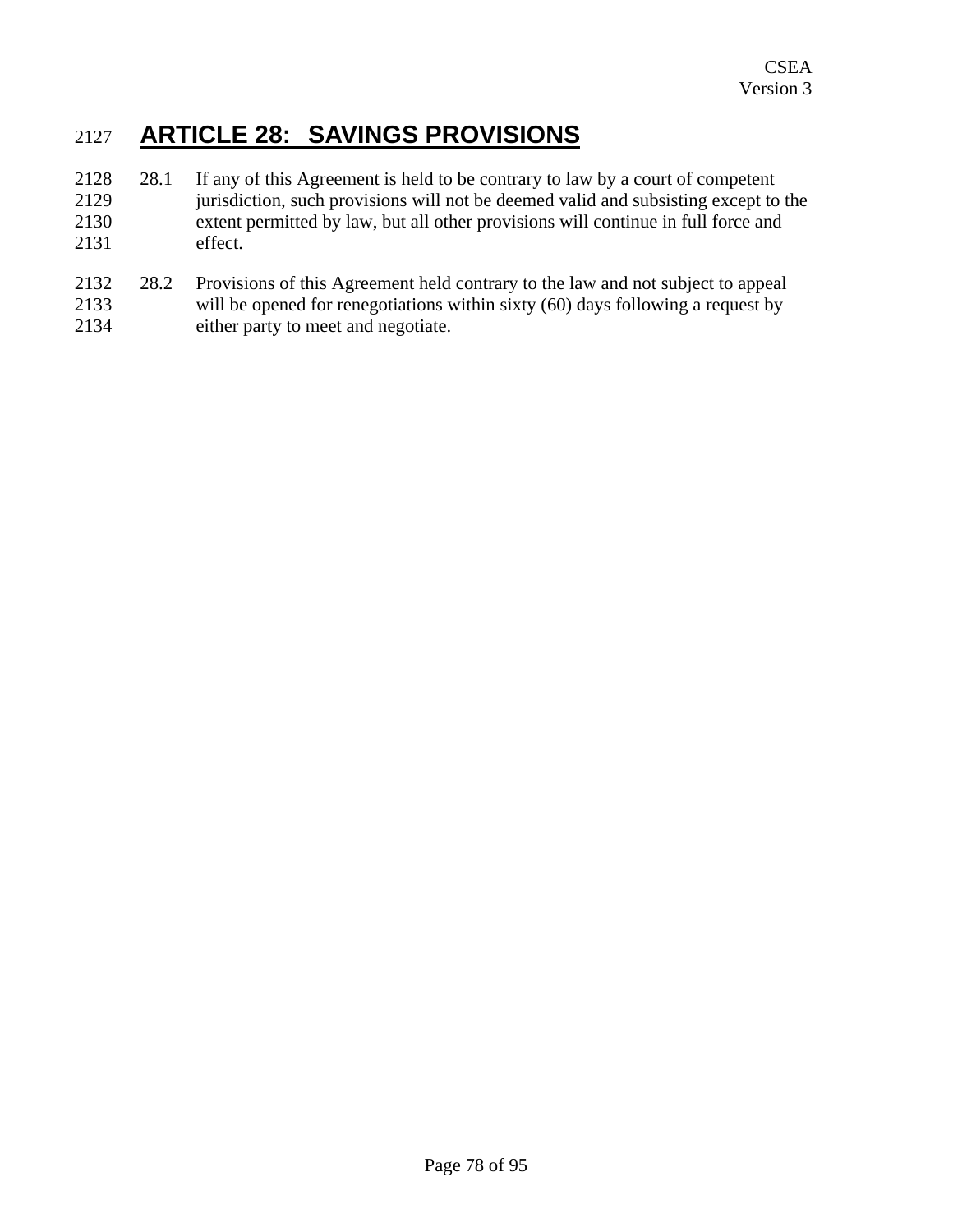# 2135 **ARTICLE 29: TERM**

- 2136 2137 2138 29.1 This Agreement, entered into effect upon ratification, shall remain in full force and effect up to and including June 30, 2009. See Article 27 for negotiations reopeners.
- 2139 2140 2141 2142 2143 29.2 Except as set forth herein, this Agreement shall be automatically renewed from year to year thereafter, unless either party gives written notice of a desire to modify, amend or terminate. This notice shall be accompanied by proposed amendments or modifications. Negotiations shall commence no later than thirty (30) calendar days following the public hearing on the proposals.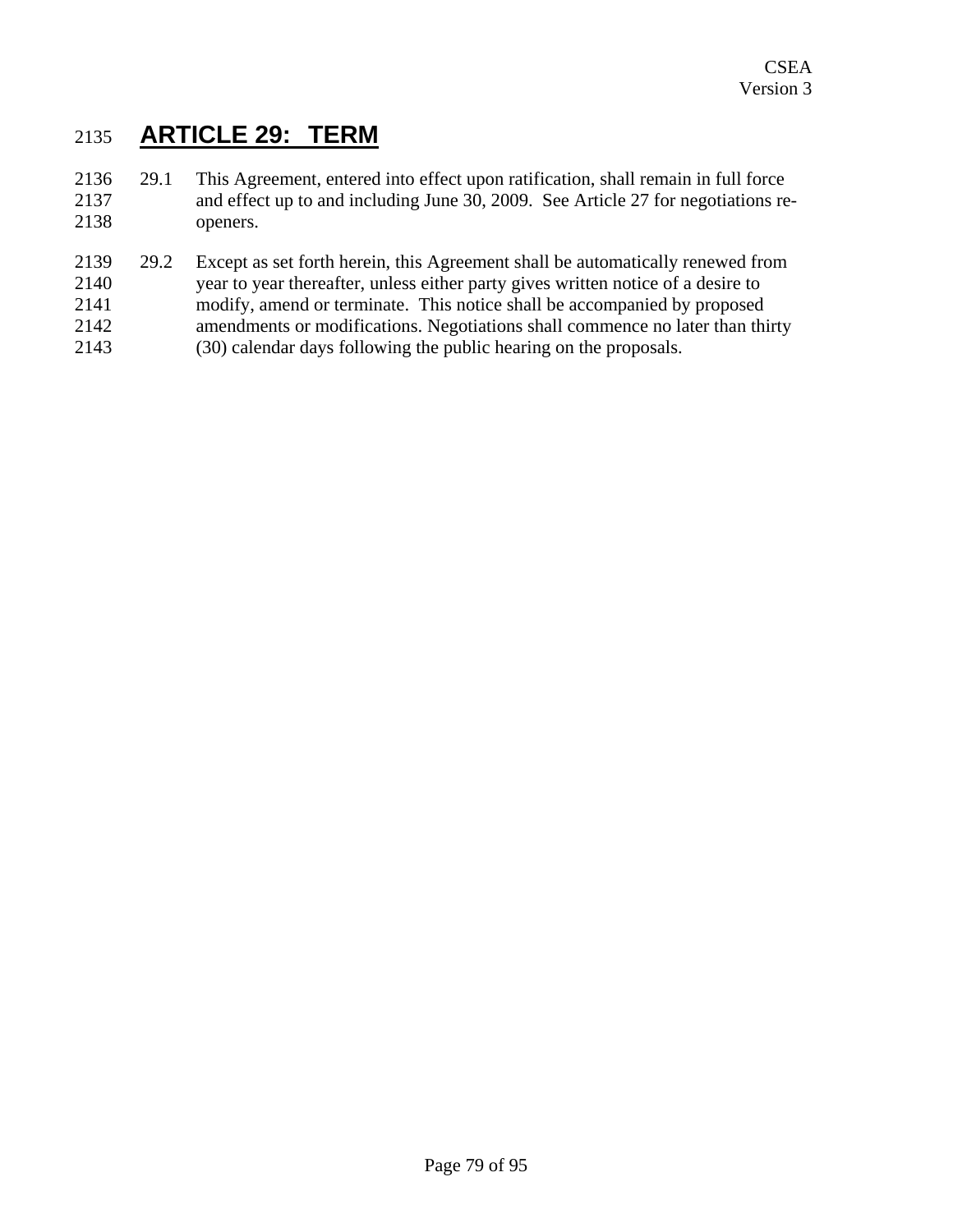# **APPENDIX A1: SALARY SCHEDULE**

|                                                                                 |              | California School Employees Association |                                                  |                                    |                    |
|---------------------------------------------------------------------------------|--------------|-----------------------------------------|--------------------------------------------------|------------------------------------|--------------------|
|                                                                                 |              | (From July 1, 2006 to June 30, 2007)    |                                                  |                                    |                    |
| Step 2<br>Range<br>Step 1                                                       |              | Step 3                                  | Step 4                                           | Step 5                             | Step 6             |
| 4.0 1,966<br>$(11.30)$ 2,051 $(11.79)$ 2,163                                    |              | $(12.44)$ 2,266                         | $(13.03)$ 2,383                                  | $(13.70)$ 2,493<br>$(13.97)$ 2,552 | (14.33)<br>(14.67) |
| 4.5 2,013<br>$(11.57)$ 2,106 $(12.11)$                                          | 2,212        | $(12.72)$ 2,323<br>$(13.03)$ 2,383      | $(13.36)$ 2,430<br>$(13.70)$ 2,493               | $(14.33)$ 2,604                    | (14.97)            |
| $(12.44)$ 2,266<br>5.0 2,051<br>$(11.79)$ 2,163                                 |              | $(13.36)$ 2,430                         | $(13.97)$ 2,552                                  | $(14.67)$ 2,669                    | (15.35)            |
| $(12.11)$ 2,212 $(12.72)$ 2,323<br>5.5 2,106<br>$(12.44)$ 2,266 $(13.03)$ 2,383 |              | $(13.70)$ 2,493                         | $(14.33)$ 2,604                                  | $(14.97)$ 2,734                    | (15.72)            |
| 6.02,163<br>$(12.72)$ $2,323$ $(13.36)$ $2,430$                                 |              | $(13.97)$ 2,552                         | $(14.67)$ 2,669                                  | $(15.35)$ 2,798                    | (16.09)            |
| 6.5 2,212<br>$(13.03)$ 2,383 $(13.70)$ 2,493<br>7.0 2,266                       |              | $(14.33)$ 2,604                         | $(14.97)$ 2,734                                  | $(15.72)$ 2,867                    | (16.48)            |
| 7.5 2,323<br>$(13.36)$ 2,430 $(13.97)$ 2,552                                    |              | $(14.67)$ 2,669                         | $(15.35)$ 2,798                                  | $(16.09)$ 2,934                    | (16.87)            |
| 8.0 2.383<br>$(13.70)$ 2,493 $(14.33)$                                          | 2,604        | $(14.97)$ 2,734                         | $(15.72)$ 2,867                                  | $(16.48)$ 3,006                    | (17.28)            |
| $(13.97)$ 2,552 $(14.67)$ 2,669<br>8.5 2,430                                    |              | $(15.35)$ 2,798                         | $(16.09)$ 2,934                                  | $(16.87)$ 3,077                    | (17.69)            |
| $(14.33)$ 2,604 $(14.97)$ 2,734<br>9.0 2,493                                    |              | $(15.72)$ 2,867                         | $(16.48)$ 3,006                                  | $(17.28)$ 3,153                    | (18.13)            |
| $(14.67)$ 2,669 $(15.35)$ 2,798<br>9.5 2,552                                    |              | $(16.09)$ 2,934                         | $(16.87)$ 3,077                                  | $(17.69)$ 3,228                    | (18.56)            |
| $(14.97)$ 2,734 $(15.72)$ 2,867<br>10.0 2,604                                   |              | $(16.48)$ 3,006                         | $(17.28)$ 3,153                                  | $(18.13)$ 3,301                    | (18.98)            |
| $(15.35)$ 2,798 $(16.09)$ 2,934<br>10.5 2,669                                   |              | $(16.87)$ 3,077                         | $(17.69)$ 3,228                                  | $(18.56)$ 3,383                    | (19.45)            |
| $(15.72)$ 2,867 $(16.48)$ 3,006<br>11.0 2,734                                   |              | $(17.28)$ 3,153                         | $(18.13)$ 3,301                                  | $(18.98)$ 3,467                    | (19.93)            |
| $(16.09)$ 2,934 $(16.87)$ 3,077<br>11.5 2,798                                   |              | $(17.69)$ 3,228                         | $(18.56)$ 3,383                                  | $(19.45)$ 3,546                    | (20.39)            |
| $(16.09)$ 3,006 $(17.28)$ 3,228<br>11.7 2,798                                   |              | $(18.56)$ 3,467                         | $(19.93)$ 3,720                                  | $(21.39)$ 3,992                    | (22.95)            |
| $(16.48)$ 3,006 $(17.28)$ 3,153<br>12.0 2,867                                   |              | $(18.13)$ 3,301                         | $(18.98)$ 3,467                                  | $(19.93)$ 3,635                    | (20.90)            |
| 12.5 2,934<br>$(16.87)$ 3,077 $(17.69)$ 3,228                                   |              | $(18.56)$ 3,383                         | $(19.45)$ 3,546                                  | $(20.39)$ 3,720                    | (21.39)            |
| $(17.28)$ 3,153 $(18.13)$ 3,301<br>13.0 3,006                                   |              | $(18.98)$ 3,467                         | $(19.93)$ 3,635                                  | $(20.90)$ 3,811                    | (21.91)            |
| $(17.69)$ 3,228 $(18.56)$ 3,383<br>13.5 3,077                                   |              | $(19.45)$ 3,546                         | $(20.39)$ 3,720                                  | $(21.39)$ 3,901                    | (22.43)            |
| $(18.13)$ 3,301 $(18.98)$ 3,467<br>14.0 3,153                                   |              | $(19.93)$ 3,635                         | $(20.90)$ 3,811                                  | $(21.91)$ 3,992                    | (22.95)            |
| $(19.45)$ 3,546<br>14.5 3,228<br>$(18.56)$ 3,383                                |              | $(20.39)$ 3,720                         | $(21.39)$ 3,901                                  | $(22.43)$ 4,089                    | (23.51)            |
| $(18.56)$ 3,467 $(19.93)$ 3,725<br>14.7 3,228                                   |              | $(21.42)$ 4,002                         | $(23.01)$ 4,300                                  | $(24.72)$ 4,625                    | (26.59)            |
| 15.0 3,301<br>$(18.98)$ 3,467<br>$(19.93)$ 3,635                                |              | $(20.90)$ 3,811                         | $(21.91)$ 3,992                                  | $(22.95)$ 4,190                    | (24.09)            |
| $(19.46)$ 3,555<br>$(20.44)$ 3,725<br>15.5 3,384                                |              | $(21.42)$ 3,905                         | $(22.45)$ 4,091                                  | $(23.52)$ 4,293                    | (24.68)            |
| $(20.94)$ 3,817<br>16.0 3,469<br>$(19.95)$ 3,642                                |              | $(21.95)$ 4,002                         | $(23.01)$ 4,195                                  | $(24.12)$ 4,400                    | (25.30)            |
| $(21.46)$ 3,912<br>$(20.45)$ 3,733<br>16.5 3,556                                |              | $(22.49)$ 4,103                         | $(23.59)$ 4,300                                  | $(24.72)$ 4,510                    | (25.93)            |
| $(20.95)$ 3,826 $(22.00)$ 4,011<br>17.0 3,644                                   |              | $(23.06)$ 4,205                         | $(24.18)$ 4,406                                  | $(25.33)$ 4,625                    | (26.59)            |
| $(21.48)$ 3,924<br>$(22.56)$ 4,111<br>17.5 3,735                                |              | $(23.64)$ 4,310                         | $(24.78)$ 4,519                                  | $(25.98)$ 4,740                    | (27.25)            |
| 25.0 4,109<br>$(23.63)$ 4,419 $(25.41)$ 4,749                                   |              | $(27.31)$ 5,105                         | $(29.35)$ 5,488                                  | $(31.55)$ 5,901                    | (33.93)            |
| $(37.73)$ 6,733<br>$(36.78)$ 6,562<br>26.0 6,396                                |              | $(38.71)$ 6,908                         | $(39.72)$ 7,088                                  | $(40.75)$ 7,264                    | (41.77)            |
| <b>SCHOOL SITE PERSONNEL</b>                                                    | <b>RANGE</b> |                                         | OFFICE PERSONNEL                                 |                                    | <b>RANGE</b>       |
| Administrative Secretary/Principal                                              | 11.0         | Account Clerk I                         |                                                  |                                    | 9.5                |
| Behavior Management Technician I                                                | 11.7         | Account Clerk II                        |                                                  |                                    | 11.5               |
| Behavior Management Technician II                                               | 14.7         | Accountant                              |                                                  |                                    | 17.5               |
| <b>Bilingual Aide</b>                                                           | 5.0          | <b>Accounting Specialist</b>            |                                                  |                                    | 14.5               |
| Case Facilitator                                                                | 25.0         | Accounting Technician                   |                                                  |                                    | 12.5               |
| Child Aide                                                                      | 5.0          |                                         | Administrative Assistant/Communication           |                                    | 16.0               |
| Community Liaison-School                                                        | 10.0         |                                         | <b>Administrative Secretary/Support Services</b> |                                    | 11.5               |
| Computer Clerk School                                                           | 8.0          | Budget/System Specialist                |                                                  |                                    | 15.0               |
| Computer Instructional Associate                                                | 7.0          |                                         | Categorical Program Technician                   |                                    | 13.5               |
| District Media Resource Technician                                              | 11.0         | <b>CELDT</b> Examiner/Clerk             |                                                  |                                    | 8.0                |
| Duplicating Machine Operator                                                    | 5.5          | <b>Child Nutrition Clerk</b>            |                                                  |                                    | 7.0                |
| English Learner (EL) Newcomer Aide                                              | 8.0          |                                         | Clerk Typist, Categorical Program                |                                    | 7.0                |
| <b>ESL Tutor</b>                                                                | 8.0          |                                         | District/Student Information Specialist          |                                    | 16.5               |
| <b>Health Clerk</b>                                                             | 7.0          |                                         | <b>Educational Services Center Clerk</b>         |                                    | 8.0                |
| <b>Instructional Associate</b>                                                  | 5.5          |                                         | English Learner (EL) Community Liaison           |                                    | 6.5                |
| Math/Science Lab Associate                                                      | 6.0          |                                         | Executive Assistant/Educational Services         |                                    | 13.0               |
| Migrant Aide                                                                    | 5.0          |                                         | <b>Executive Assistant/Operations</b>            |                                    | 13.0               |
| Migrant Health Statistical Aide                                                 | 8.0          | <b>Information Clerk</b>                |                                                  |                                    | 7.0                |
| <b>PLA Tutor</b>                                                                | 6.5          | Occupational Therapist                  |                                                  |                                    | 26.0               |
| Program Reading Tutor                                                           | 5.5          | Office Assistant                        |                                                  |                                    | 8.0                |
| School Clerk                                                                    | 8.0          |                                         | Operations Department Clerk                      |                                    | 8.0                |
| School Library/Multi Media Technician                                           | 8.0          | Payroll Technician                      |                                                  |                                    | 14.5               |
| Special Education Paraeducator I                                                | 6.5          | <b>Purchasing Specialist</b>            |                                                  |                                    | 13.0               |
| Special Education Paraeducator II                                               | $7.5/8.5*$   | Senior Executive Assistant              |                                                  |                                    | 16.5               |
| *With Certification                                                             |              | Special Projects Coordinator            |                                                  |                                    | 16.5               |
|                                                                                 |              |                                         | Substitute Services Specialist                   |                                    | 10.0               |

Signature L'14 crin de G/5/07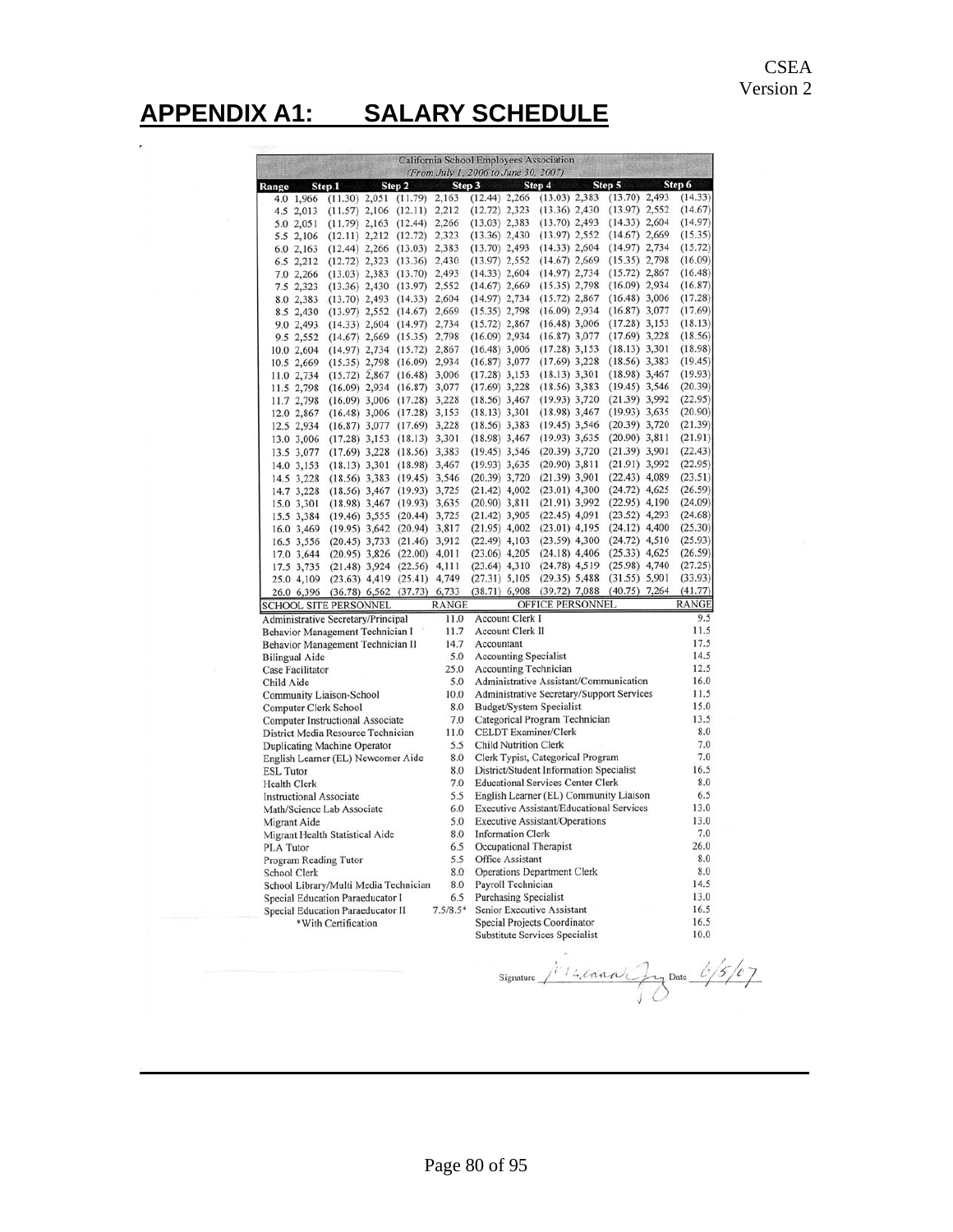### Version 2 **APPENDIX A2: PRESCHOOL SALARY SCHEDULE**

#### California School Employees Association (From July 1,2006 to June 30,2007)

**State Preschool Paraprofessional and Lead Teacheer** 

CSEA

|              | Step1 | Step <sub>2</sub> | Step3 | Step4 | Step <sub>5</sub> | Step6 |
|--------------|-------|-------------------|-------|-------|-------------------|-------|
| Para         | 1.582 | 1.663             | 1.751 | 1,843 | 1.935             | 2,032 |
| Lead Teacher | 2,196 | 2.312             | 2.433 | 2.563 | 2.690             | 2.825 |

Signature  $log_{ann-1}/(3/8)$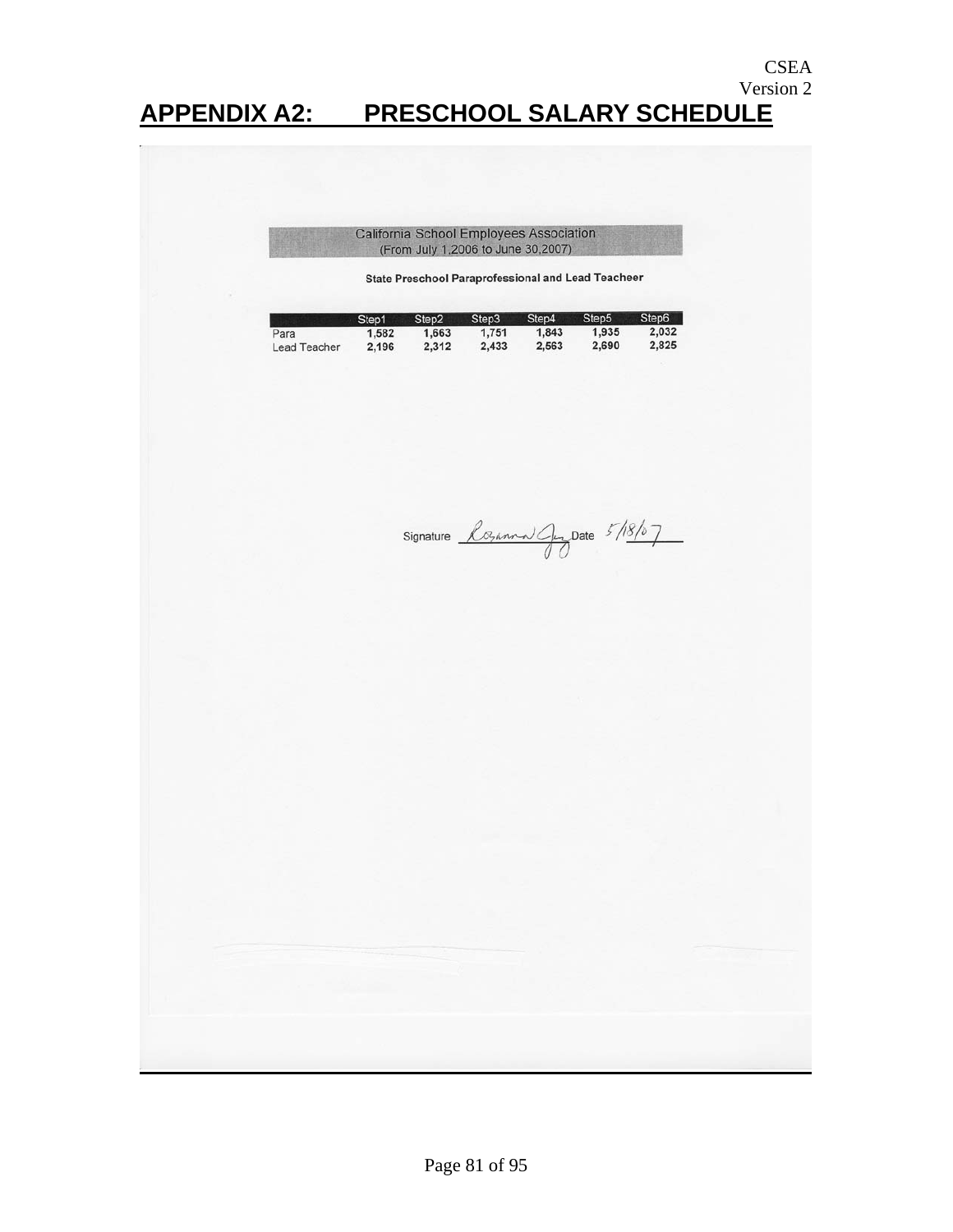# **APPENDIX B: CLASSIFICATIONS AND WORK DAYS**

| <b>CLASSIFICATION</b>                            | <b>WORK DAYS</b>                       |
|--------------------------------------------------|----------------------------------------|
| *Account Clerk I                                 | 12 months of service $+$ paid vacation |
| <b>Account Clerk II</b>                          | 11 months of service $+$ paid vacation |
| Accountant                                       | 12 months of service $+$ paid vacation |
| *Accounting Specialist                           | 12 months of service $+$ paid vacation |
| *Accounting Technician                           | 12 months of service + paid vacation   |
| *Administrative Assistant/Communications         | 12 months of service $+$ paid vacation |
| Administrative Secretary-Principal               | 205 days of service + paid vacation    |
| <b>Administrative Secretary-Support Services</b> | 12 months of service + paid vacation   |
| Behavior Management Technician I                 | 180 days of service $+$ paid vacation  |
| (BMT I)                                          |                                        |
| Behavior Management Technician II                | 180 days of service $+$ paid vacation  |
| (BMT II)                                         |                                        |
| *Bilingual Aide                                  |                                        |
| *Budget Computer System Specialist               | 12 months of service + paid vacation   |
| <b>Case Facilitator</b>                          | 225 days of service $+$ paid vacation  |
| <b>Categorical Programs Technician</b>           | 12 months of service + paid vacation   |
| *CDC Lead Teacher                                |                                        |
| *CDC Paraeducator                                |                                        |
| *CDC Teacher                                     |                                        |
| <b>CELDT</b> Examiner-Clerk                      | 180 days of service $+$ paid vacation  |
| *Child Aide                                      | 10 months of service + paid vacation   |
| *Child Nutrition Clerk                           | 180 days of service + paid vacation    |
| *Clerk Typist, Categorical Program               |                                        |
| *S.I.P School/Community Liaison                  | 10 months of service $+$ paid vacation |
| <b>Computer Clerk</b>                            | $205$ days of service + paid vacation  |
| *District Media Resource Technician              | 12 months of service $+$ paid vacation |
| District-Student Information Specialist          | 12 months of service + paid vacation   |
| <b>Duplicating Machine Operator</b>              | 181 days of service + paid vacation    |
| <b>Education Services Center Clerk</b>           | 12 months of service + paid vacation   |
| English Learner (EL) Community Liaison           | 180 days of services + paid vacation   |
| English Learner (EL) Newcomer Aide               | $180$ days of service + paid vacation  |
| <b>ESL Tutor</b>                                 | 180 days of service $+$ paid vacation  |
| <b>Executive Assistant, Education Services</b>   | 12 months of service + paid vacation   |
| *Executive Assistant, Operations                 | 12 months of service $+$ paid vacation |
| <b>Health Clerk</b>                              | 181 days of service $+$ paid vacation  |
| *Information Clerk                               | 12 months of service $+$ paid vacation |
| <b>Instructional Associate</b>                   | 181 days of service + paid vacation    |
| Instructional Associate – Computer               | 181 days of service $+$ paid vacation  |
| Instruction Associate - Math-Science Lab         | 181 days of service $+$ paid vacation  |
| <b>Lead Preschool Teacher</b>                    | $202$ days of service + paid vacation  |
| *Migrant Instructional Aide                      |                                        |
| *Migrant Health Statistical Aide                 | 181 days of service + paid vacation    |
| Occupational Therapist                           | $210$ days of service + paid vacation  |
| <b>Office Assistant</b>                          | 12 months of service $+$ paid vacation |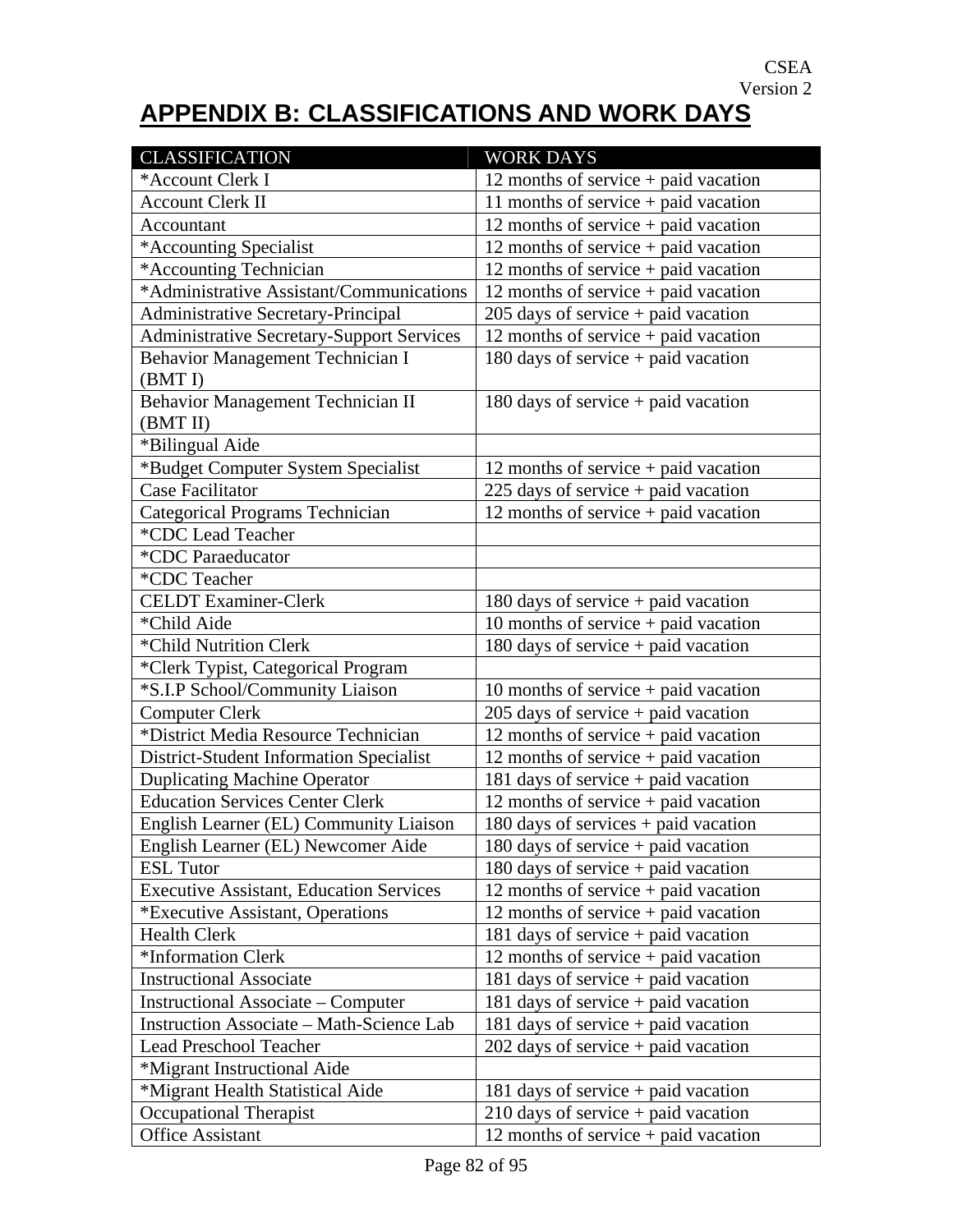| <b>CLASSIFICATION</b>                   | <b>WORK DAYS</b>                            |
|-----------------------------------------|---------------------------------------------|
| *Operations Department Clerk            | 12 months of service $+$ paid vacation      |
| Payroll Technician                      | 12 months of service $+$ paid vacation      |
| PLA Tutor (Primary Language Assistant)  | Up to 175 days of service $+$ paid vacation |
| Program Reading Tutor (PRT)             | 181 days of service $+$ paid vacation       |
| <b>Purchasing Specialist</b>            | 12 months of service $+$ paid vacation      |
| School Clerk-Elementary                 | $200$ days of service + paid vacation       |
| School Clerk-Middle                     | $205$ days of service + paid vacation       |
| <b>School Community Liaison</b>         | 180 days of service $+$ paid vacation       |
| School Library/Multi-Media Technician   | 191 days of service $+$ paid vacation       |
| *Senior Executive Assistant             | 12 months of service $+$ paid vacation      |
| Special Education Paraeducator I        | 183 days of service + paid vacation         |
| Special Education Paraeducator II       | 183 days of service + paid vacation         |
| *Special Education Paraeducator III     | 225 days of service $+$ paid vacation       |
| (replaced by Case Facilitator)          |                                             |
| <b>Special Projects Coordinator</b>     | 12 months of service $+$ paid vacation      |
| <b>State Preschool Paraprofessional</b> | 182 days of service $+$ paid vacation       |
| <b>Substitute Services Specialist</b>   | 11 months of service $+$ paid vacation      |

\*Inactive Classifications at the time of publication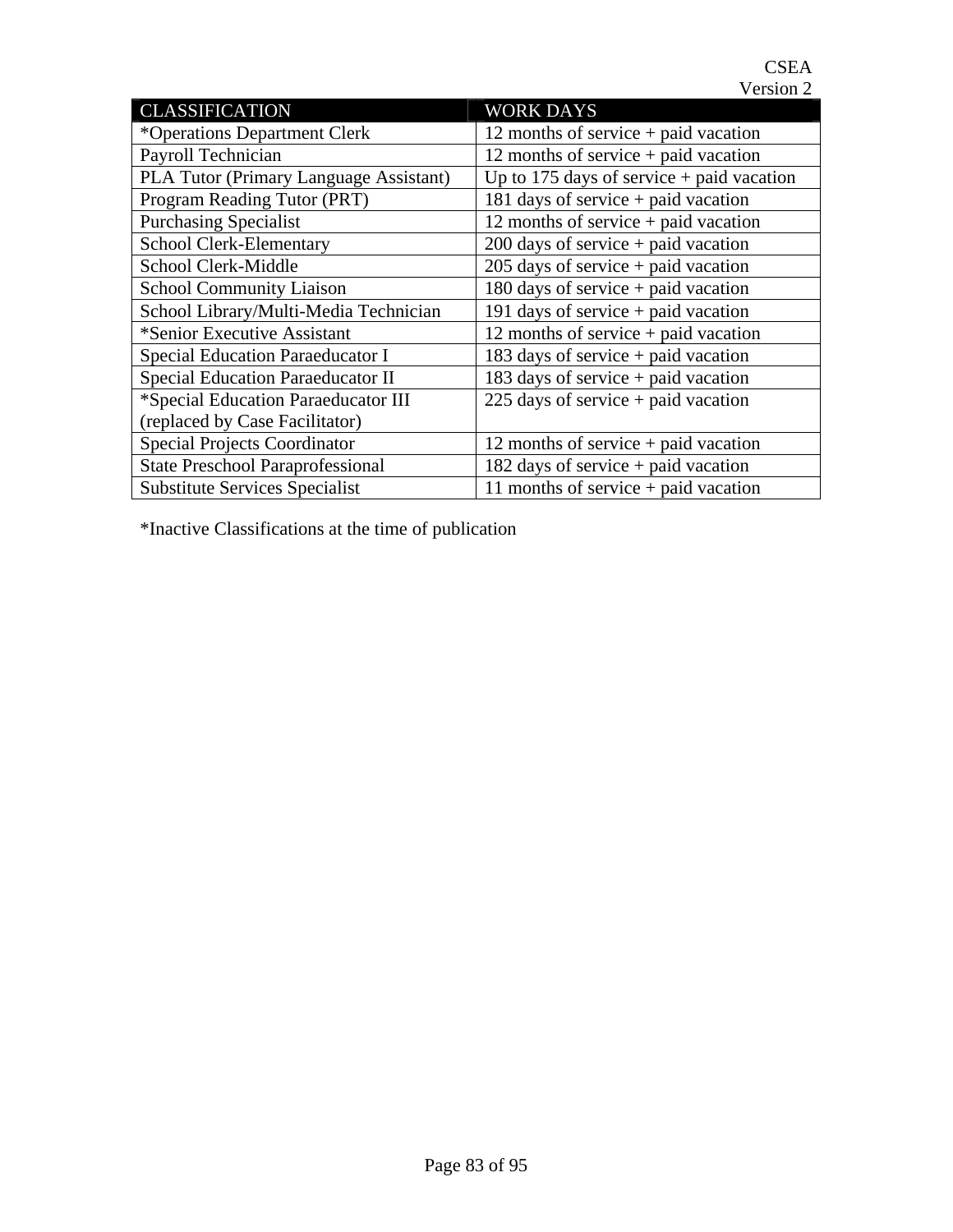### **APPENDIX C: TENTATIVE AGREEMENT BETWEEN CASE CHAPTER 364 AND BERRYESSA UNION SCHOOL DISTRICT**

The undersigned parties, having negotiated under the Educational Employment Relations Act ("EERA," Government Code Section 3540, et seq.) on the issues of CDC and State Preschool salaries and benefits, the effects of the 1997 layoffs and reduction in hours, and the impact of the elimination of the Accounting Specialist, agree to the following:

A. CDC/State Preschool

The existing Collective Agreement will be amended by adding the following provision as Appendix A.

#### *APPENDIX A*

#### *CDC and State Preschool Unit Members*

- *1. The 1996-97 salary bonus for CDC and Preschool unit members, payable in September 1997, will be computed and paid according to prior practices and procedures.*
- *2. Salary and Benefits* 
	- a. *CDC Benefits The District will contribute \$3,732 per year per FTE toward health and welfare benefits of those unit members employed four hours or more; and will contribute 2.0% of salary to the PERS employer pick-up.*
	- *b. State Preschool Benefits The District will contribute the same amount per year per FTE toward health and welfare benefits and PERS as contributed for other unit members.*
	- *c. State Preschool Salary Effective July 1, 1997, the preschool unit members will be paid on the following salary schedule, prorated for FTE. The longevity provisions for regular unit members will apply. Any salary reclassification will consider Preschool Paraeducators as a separate classification.*

*Step 1 Step 2 Step 3 Step 4 Step 5 Step 6*

- *Paraeducator 1,460 1,536 1,617 1,702 1,787 1,876*
- *Lead Teacher 2,028 2,135 2,247 2,366 2,484 2,608*
- *d. CDC Salary Effective July 1, 1997, CDC unit members will be paid on the following salary schedule. In addition, a year end bonus will be paid from any excess and unused funds according to the prior practices and procedures.*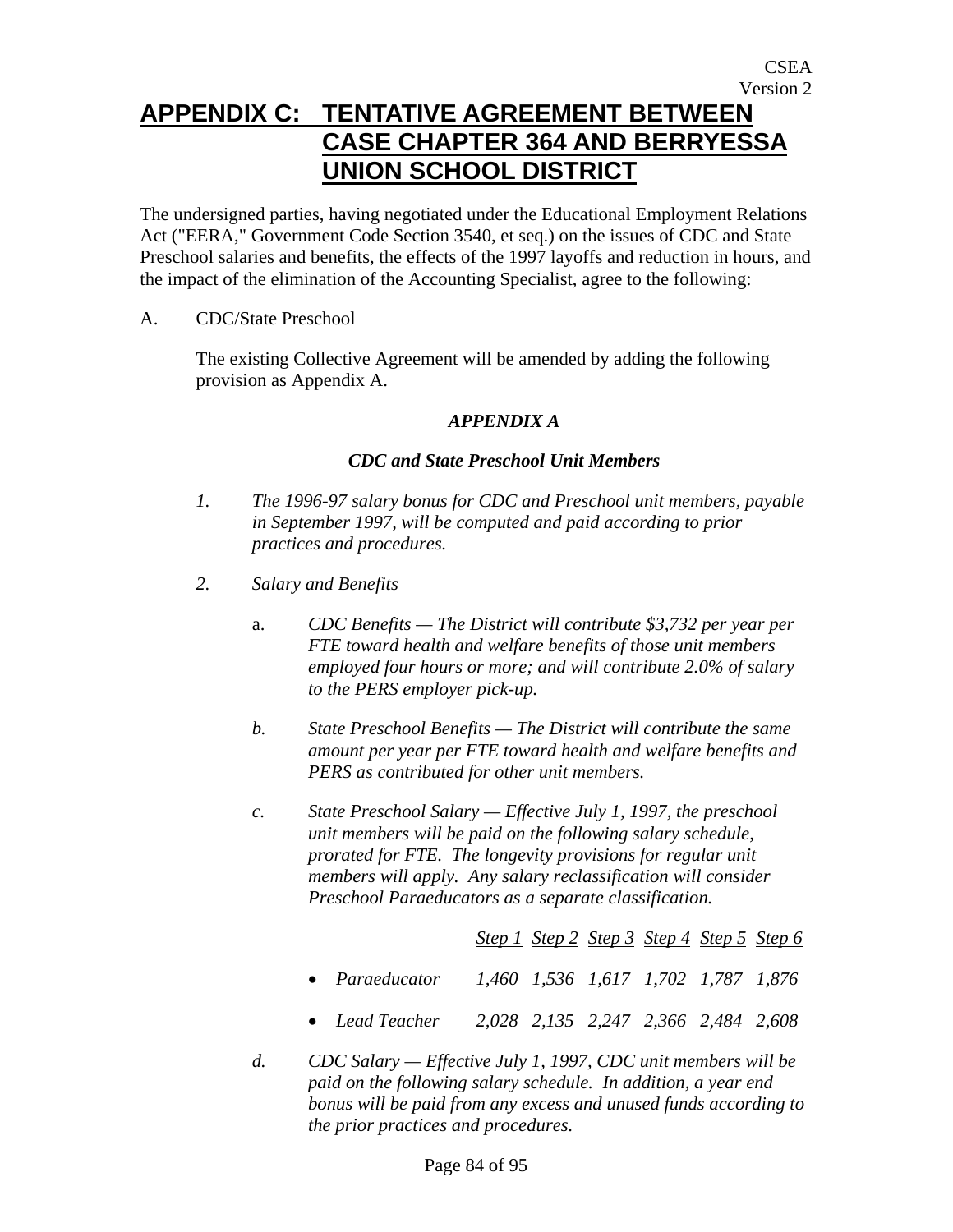Version 2  *Step 1 Step 2 Step 3 Step 4 Step 5 Step 6* • *Clerk 1,000 1,051 1,103 1,156 1,215 1,276*  • *Paraeducator 973 1,022 1,073 1,127 1,183 1,241*  • *Teacher 1,250 1,312 1,378 1,447 1,520 1,596*  • *Lead Teacher 1,389 1,460 1,533 1,609 1,689 1,773* 

CSEA

- *e. Work Year The CDC Center unit members work year will be 245 days. The State Preschool Teacher work year will be 202 days, and the Preschool Paraeducator work year will be 182 days.*
- *f. For purposes of negotiating successor salary and benefit terms under the EERA, the 1996-97 practices and provisions will constitute the status quo ante.*
- *3. Participation in District Study*

*The CSEA officers and CDC personnel will be fully included in a discussion regarding the future of the CDC program. This discussion will involve at least the following:* 

- *disparity in funding between CDC and regular education programs;*
- *the restructuring of the CDC program within the limitations of the funding provisions and state regulations, including consideration of restructuring with salaries and benefits equal to the prevailing district standards;*
- *review of roles, purposes, and allocation of overhead costs;*
- *the role and purpose of consultants and clerks;*
- *the effectiveness of cross training employees for multiple job functions; and*
- *job layoff and employment rights if program is discontinued.*

*This review will begin no later than November 15, 1997, and will be completed before March 31, 1998. It is the intent of the parties to enter into negotiations regarding the potential effects of the study within 30 days of completion of the study.* 

- B. Unit Clarification
	- 1. Job titles will be added to the Collective Agreement as Appendix B (see attached). The parties will submit a Unit Modification Petition to PERB listing those same positions.
	- 2. Before submitting the Unit Modification Petition, a representative from each party will conduct a mini-fact finding regarding the supervisory status of lead/head teacher. If the fact finding group determines that the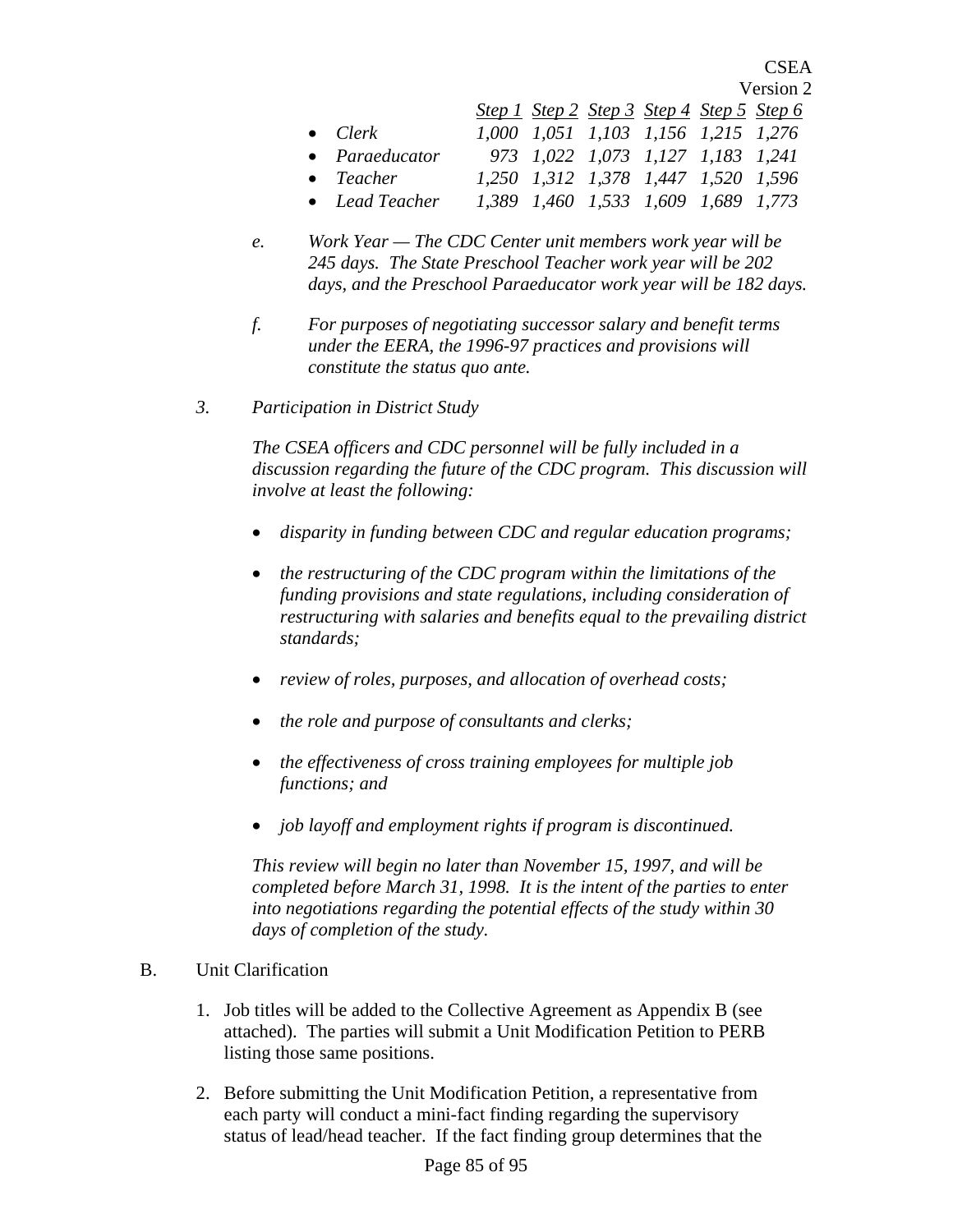lead/head teacher should be removed from the unit because of supervisory status, the parties will meet and negotiate over the impact of removing that member from the unit.

- C. Effects of Eliminating Accounting Specialist
	- 1. By September 30, 1997, the District will undertake a review of the impact of the following changes upon the workload within the Business Department: the change to the new IFAS system, the year end closing, and the elimination of the Accounting Specialist position. This review will involve the Department members.
- D. Effects of 1997 Layoffs and Reduction in Hours
	- 1. The following provision will be added to Article XXII, subsection "2":
		- "2." *The District will not transfer unit work, as defined under the provisions of the Educational Employment Relations Act, without first providing CSEA with notice and opportunity to negotiate. This includes the transfer of work to supervisors, to the certificated bargaining unit, to confidential or management \, or to another employer, and under certain circumstances to non-employee volunteers. The District will provide training for management personnel regarding their obligations to provide notice and opportunity to negotiate before transferring unit work."*
	- 2. Before September 15, 1997, the District will undertake a review of whether or not the work previously done by the Reading Tutors at Northwood School was transferred to parents and other non-paid volunteers. The District will provide the CSEA negotiating team with its findings by September 30, 1997.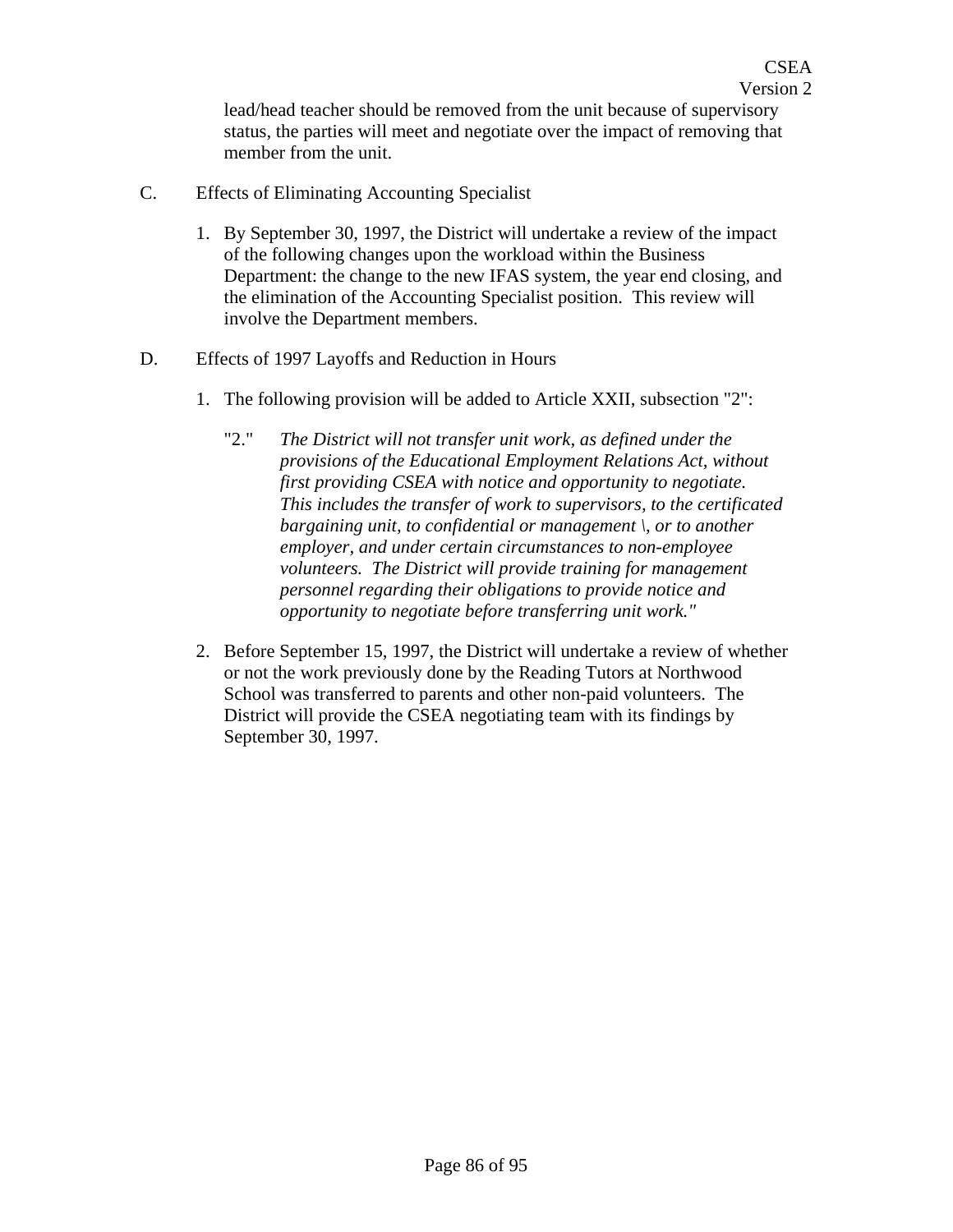## **APPENDIX D: WORKING MEMORANDUM REGARDING CSEA UNIT MEMBER INVOLVEMENT IN STAFF DEVELOPMENT AND SITE DECISION MAKING**

#### **February, 1998**

During the 1998 negotiations, the negotiating parties discussed various approaches to increasing classified staff involvement in decisions relating to staff development and site-based decision-making.

The parties agreed to undertake multiple approaches to increase classified staff involvement in these vital areas. This memorandum summarizes those undertakings.

#### **Staff Development**

- The District will continue with the annual survey of classified staff regarding matters to be addressed on the District's staff development days.
- When possible, the District will involve the affected classified employees in the formulation of a staff development program.
- The District will begin funding an experimental program allowing a limited number of classified staff to attend staff development programs other than those the District offers.

#### **District Site Councils**

- District site administrators will enforce the site council selection process requiring classified employees to select a classified employee representative on the site council. (Education Code Section 52852).
- The CSEA President may be invited to attend the principals' staff meeting to address the issue of greater involvement in site decision-making and staff development.
- The District's policies and the administrative manual will be revised to conform with the Education Code provisions and the District's desires regarding increased classified employee participation on site councils.
- The District site administrators will inform the classified employees of their right to participate in the site councils' decision.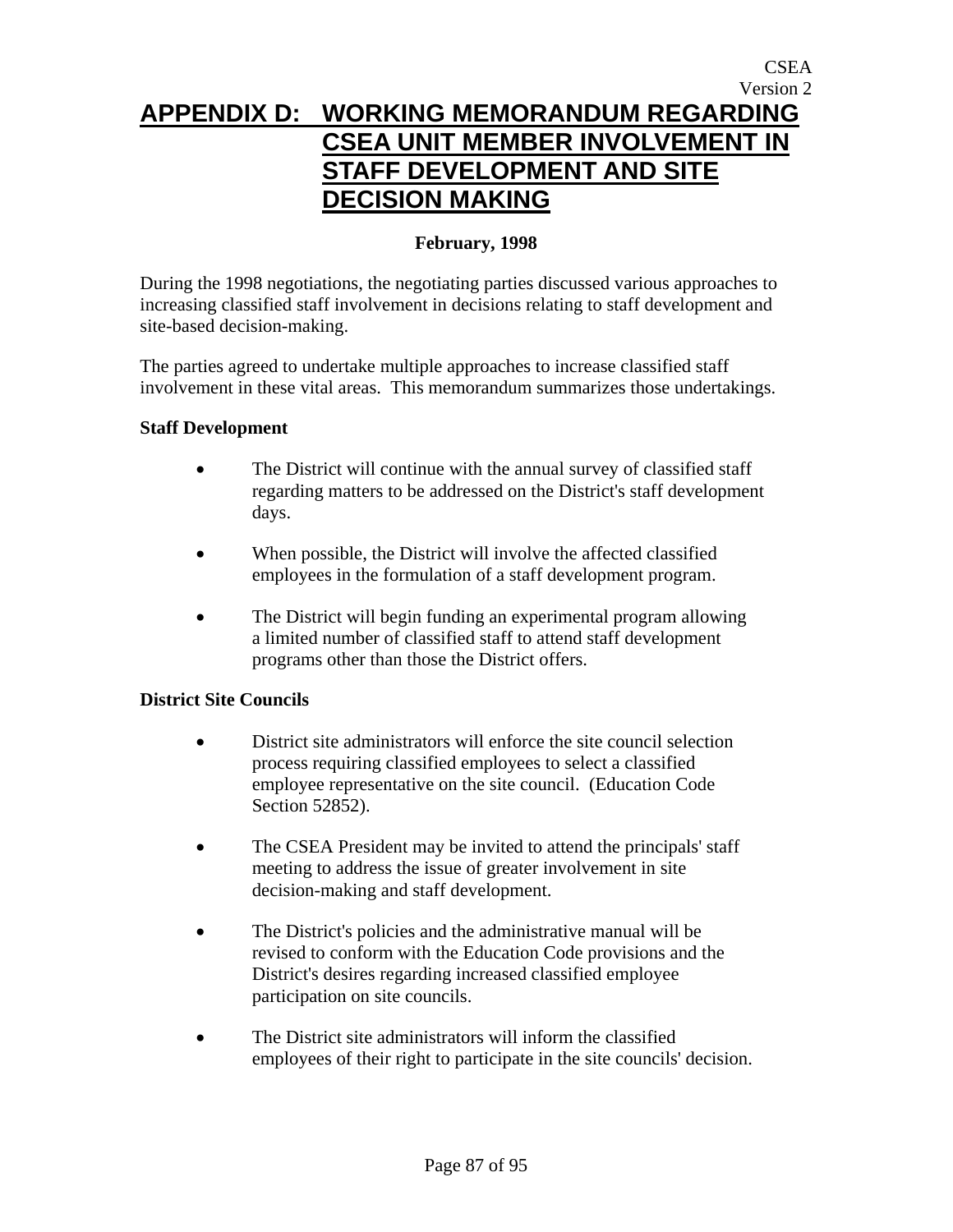### **APPENDIX E: UNPAID FAMILY AND MEDICAL CARE LEAVE GUIDELINES**

The Family and Medical Leave Act of 1993 and California Family Rights Act of 1992 provides eligible employees with rights to a specified amount of unpaid Family and Medical Care Leave.

### **ELIGIBILITY**

Employees who work for the District for at least 1250 hours in past 12 months and have been employed for at least 12 months. (Teachers are deemed to meet the 1250 hours).

#### **LEAVE ENTITLEMENT**

Eligible employees are entitled up to a total of 12 workweeks of unpaid leave during a 12-month period. Leave entitlement under state and federal laws generally run concurrently except that an employee's entitlement to pregnancy disability leave under California law is in addition to the 12-week family care and medical leave entitlement provided by state law.

**Intermittent Leave** may be taken in separate blocks of time due to a single illness or injury involving periodic, as opposed to continuous treatment. The blocks can vary in size from an hour (or less) to weeks. Example: taking time for medical treatments on an irregular basis or on a regular basis such as a regimen of chemotherapy or physical therapy.

**Reduced Leave Schedule** is a reduction in the normal work schedule when medically necessary for personal or family illness (employer may limit its use in childbirth or placement situations).

**FML Limits** - when both husband and wife are employed for the same employer, they are limited to a combined total of 12 weeks of FMLA Leave in a 12 month period for birth, adoption or foster care, or the care of a parent with a serious health condition.

#### **REASONS AN EMPLOYEE CAN TAKE A FAMILY AND MEDICAL CARE LEAVE**

- 1. Birth, adoption or foster care of child.
- 2. To care for an immediate family member (spouse, child, or parent) with a serious health condition. A serious health conditions is an illness, injury, impairment, or physical mental condition which involves:
	- 2.1 Any period of incapacity or treatment connected with in-patient care (i.e.: an overnight stay) in a hospital, hospice, or residential health care facility, or
	- 2.2 Any period of incapacity which requires an absence from work or school or other regular daily activities of more than three calendar days, that also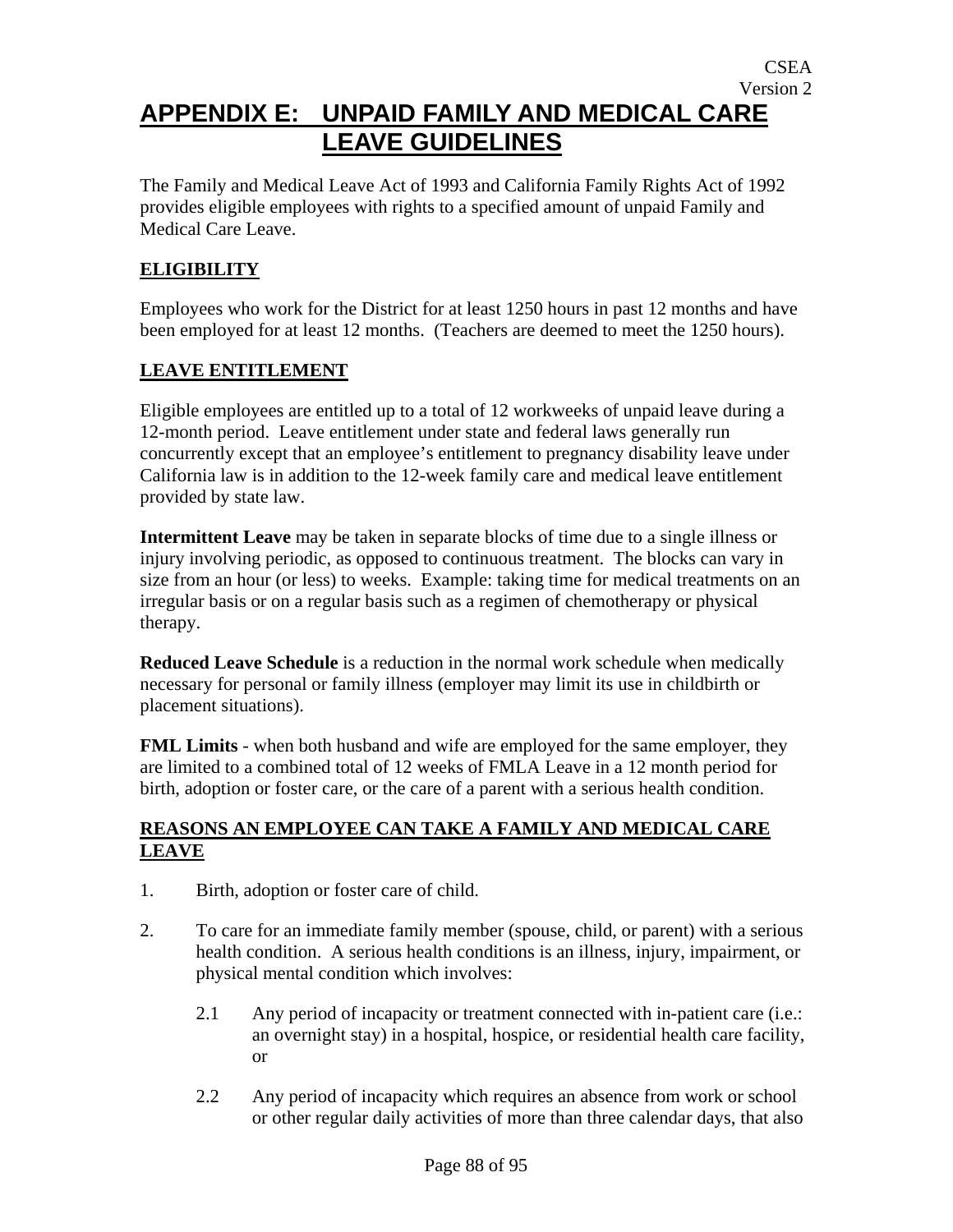involves continuing treatment by or under the supervision of a health care provider, or

- 2.3 Continuing treatment by or under the supervision of a health care provider for a health condition that is incurable or so serious that, if not treated, would likely result in a period of incapacity of more than three calendar days.
- 3. A personal serious health condition that renders the employee unable to perform job functions, (disability caused by pregnancy, childbirth or related conditions are not covered).

### **ACCRUED LEAVE**

Accrued paid leave such as vacation and sick leave can be substituted for unpaid family care and medical leave when the requested leave is for the employee's own serious health condition or when request is based upon birth or placement of a child or care of a family member. **The only limitation is that substituted paid leave must be for a purpose recognized under leaves outlined in Board Policies.**

### **HEALTH BENEFITS DRUG LEAVE**

The District must continue to provide group health benefits on the same basis as coverage would have been maintained had the employee not taken leave. Under federal law, the employer's obligation to maintain coverage ends if an employee's premium payment, if any, is more than 30 days late or if the employee fails to return to work. Regardless of an employee's failure to keep up premium payment, all benefits must be reinstated to a returning employee.

#### **RETURN FROM LEAVE**

An employee is entitled to return to the same position or an equivalent position with equivalent terms and conditions of employment.

#### **WHAT TO DO TO REQUEST FMLA LEAVE**

Employees must fill out the following required forms and submit to the Personnel Department 30 days prior to leave when leave is "foreseeable." If need is not foreseen, give notice as soon as "practicable":

- 1. Employee Request for FMLA Leave, and
- 2. Certification Relating to Care for Seriously Ill Family Member, or
- 3. Certification of Physician or Practitioner
- 4. Family Medical Leave Agreement to Reimburse

For additional clarification contact the Personnel Department Administrator.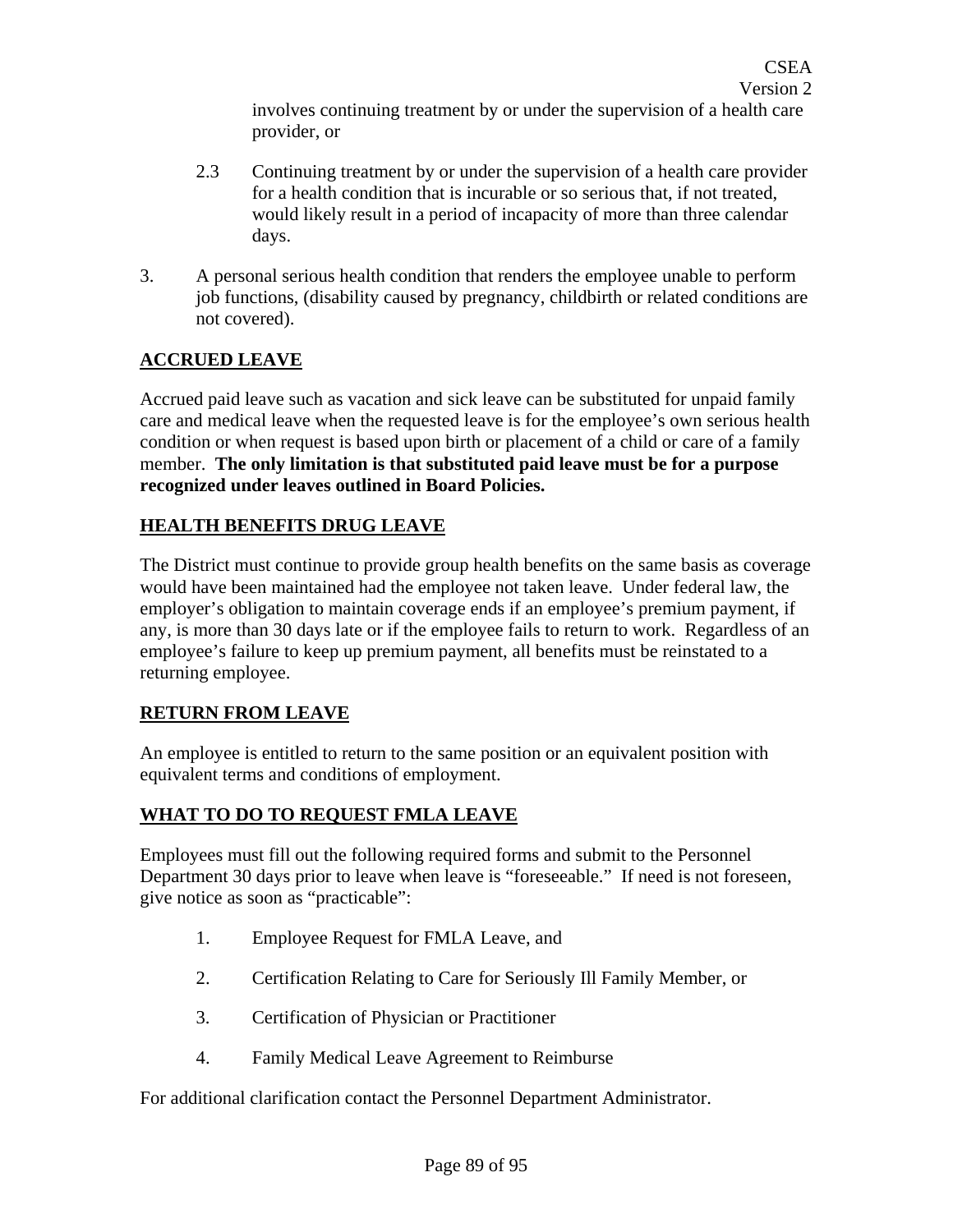#### BERRYESSA UNION SCHOOL DISTRICT 1376 Piedmont Road San Jose, CA 95132

ATTENTION: Personnel Department

#### **EMPLOYEE REQ**U**EST FOR FAMILY OR MEDICAL LEAVE**

| Employee's spouse's name and place of employment:                                                                                                                   |
|---------------------------------------------------------------------------------------------------------------------------------------------------------------------|
| Date leave is requested to commence:                                                                                                                                |
| Date employee will return to work:                                                                                                                                  |
| Fully explain the reasons for the requested family or medical leave (use back if<br>needed):                                                                        |
|                                                                                                                                                                     |
| If the requested family or medical leave is to care for someone with a serious<br>health condition, state that person's relationship to your (i.e. spouse, child or |

By submitting this request I acknowledge that leaves of absence will run concurrently to the extent permitted by law (e.g., a single leave of absence may be charged against my entitlement to leave under both federal and state laws, or against both federal family leave and pregnancy disability leave under state law).

Date:\_\_\_\_\_\_\_\_\_\_\_\_\_\_\_\_\_\_ Signature:\_\_\_\_\_\_\_\_\_\_\_\_\_\_\_\_\_\_\_\_\_\_\_\_\_\_\_\_\_\_\_\_\_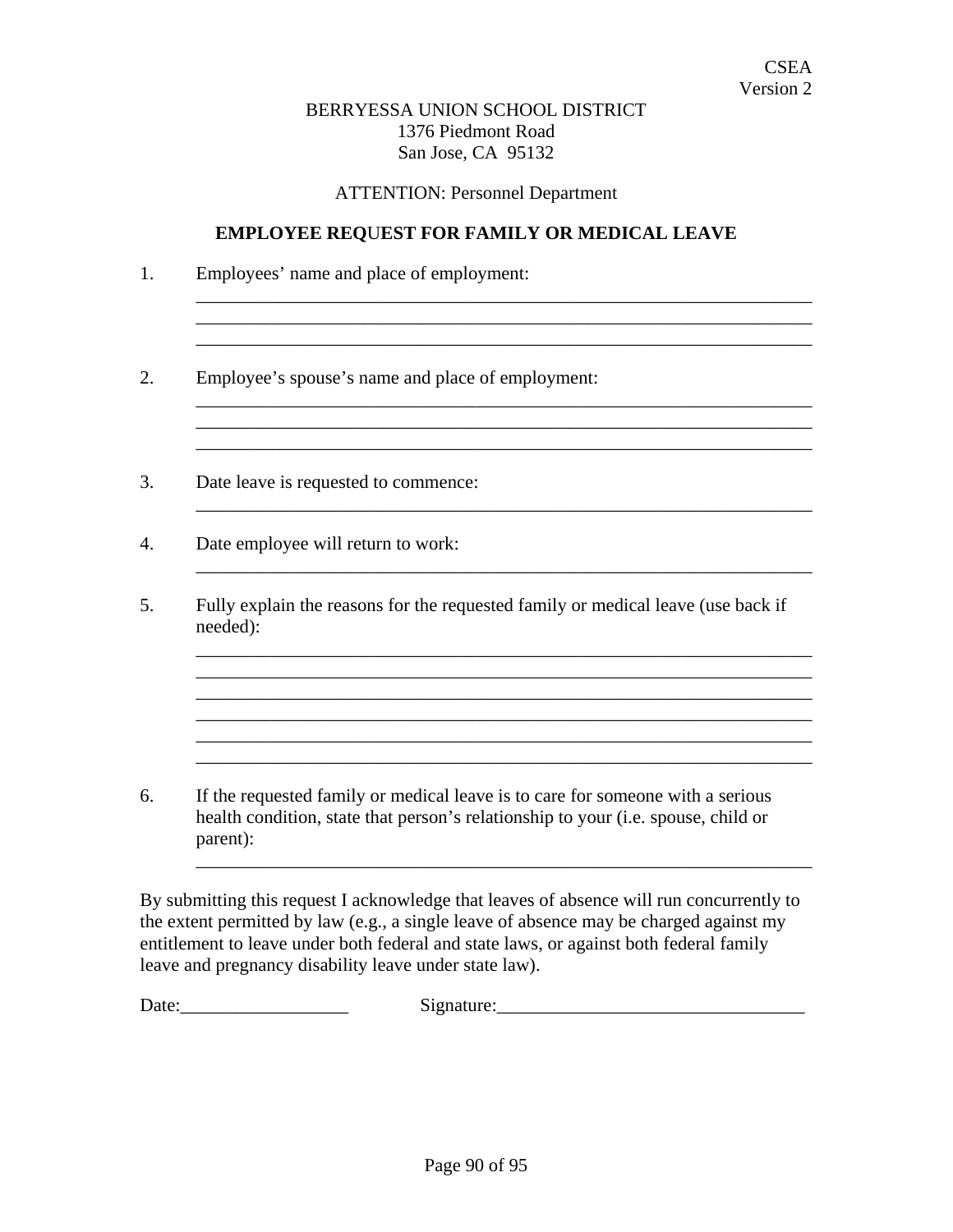#### BERRYESSAUNION SCHOOL DISTRICT 1376 Piedmont Road San Jose, CA 95132

ATTENTION: Personnel Department

#### **CERTIFICATION OF PHYSICIAN OR PRACTITIONER**

1. Employee's name:\_\_\_\_\_\_\_\_\_\_\_\_\_\_\_\_\_\_\_\_\_\_\_\_\_\_\_\_\_\_\_\_\_\_\_\_\_\_\_\_\_\_\_\_\_\_\_\_\_\_

2. Patient's name (if other than employee)\_\_\_\_\_\_\_\_\_\_\_\_\_\_\_\_\_\_\_\_\_\_\_\_\_\_\_\_\_\_\_\_\_

3. Date medical condition or need for treatment commenced:

- 4. Probable duration of medical condition of need or treatment:
- 5. In your opinion, does the condition amount to a "serious health condition" under the following definition?
	- A "serious health condition" is an illness, injury, impairment, or physical or mental condition that involves:

\_\_\_\_\_\_\_\_\_\_\_\_\_\_\_\_\_\_\_\_\_\_\_\_\_\_\_\_\_\_\_\_\_\_\_\_\_\_\_\_\_\_\_\_\_\_\_\_\_\_\_\_\_\_\_\_\_\_\_\_\_\_\_\_\_\_

- a. Any period of incapacity or treatment connected with in-patient care (i.e., an overnight stay) in an hospital, hospice or residential health care facility; or
- b. Any period of incapacity which requires absence from work or school or other regular daily activities of more than three calendar days, that also involves continuing treatment by or under the supervision of a health care provider.
- c. Continuing treatment by or under the supervision of a health care provider for a health condition that is incurable or so serious that, if not treated, would likely result in a period of incapacity of more than three calendar days.

 $\begin{array}{ccc} \text{Yes} & \text{No} \end{array}$ 

- 6. Regimen of treatment to be prescribed (indicated number of visits, duration of treatment, including referral to other provider of health services). Include schedule of visits or treatment if it is medically necessary for the employee to be off work on an intermittent basis or to work less than the employee's normal schedule of hours per day or days per week. (DO NOT STATE SPECIFICS OR NATURE OF TREATMENT):
	- A. By physician or practitioner:
	- B. By another provider of health services, if referred by Physician or **Practitioner**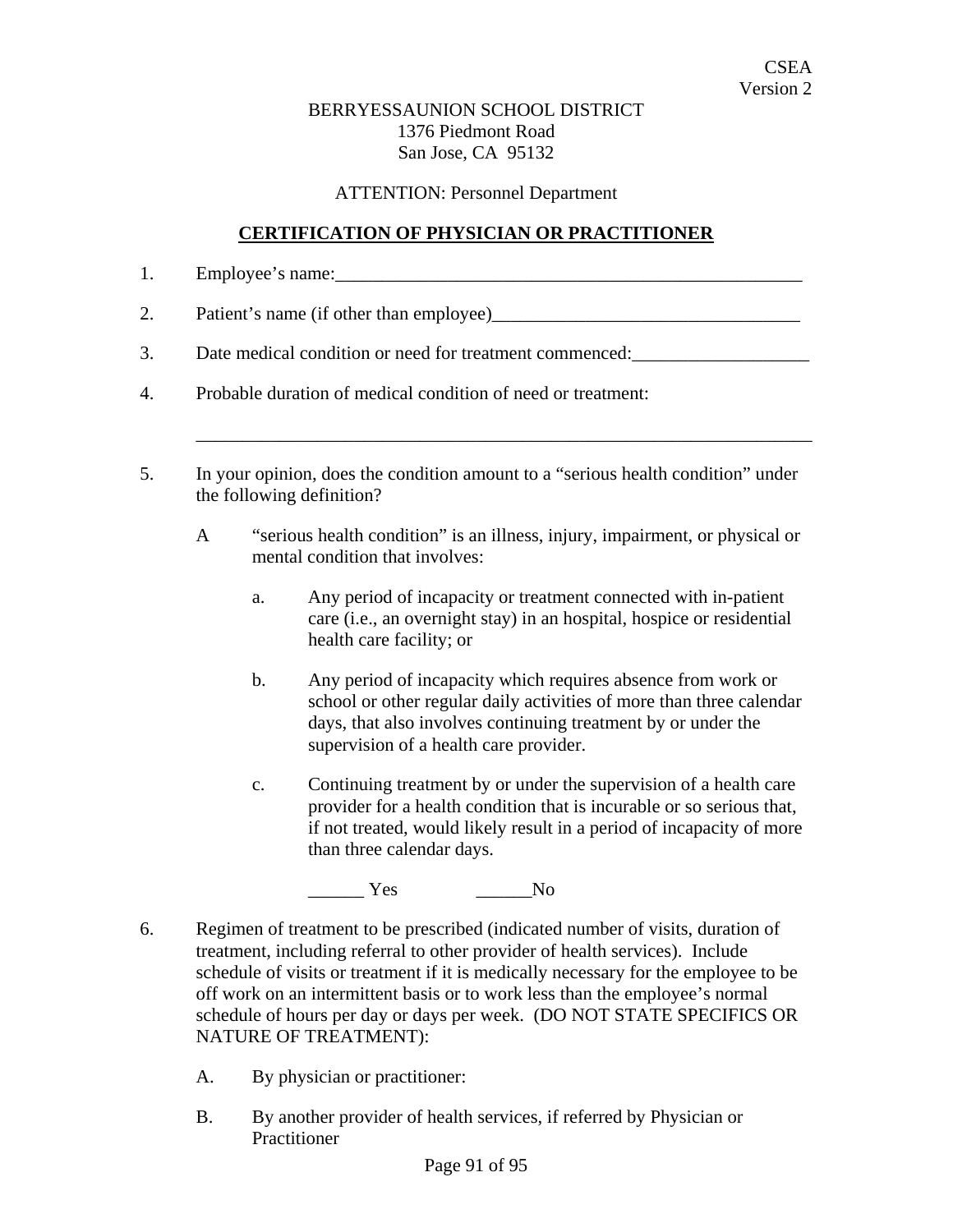Check "Yes" or "No" in the spaces below, as appropriate:

ITEMS 10 THROUGH 14. OTHERWISE CONTINUE BELOW.

7. \_\_\_\_ Yes \_\_\_\_ No Is in-patient hospitalization of the employee required? 8. \_\_\_\_\_ Yes \_\_\_\_ No Is employee able to perform work of any kind? (If "no" skip Item 9.) 9. \_\_\_\_ Yes \_\_\_\_ No Is employee able to perform the functions of employee's position? (Answer after reviewing statement from employer of essential functions of employee's position, or, if none provided, after discussing with employee.)

### FOR CERTIFICATION RELATING TO CARE FOR THE EMPLOYEE'S SERIOUSELY ILL FAMILY MEMBER, COMPLETE ITEMS 10 THROUGH 14 BELOW AS THEY APPLY TO THE FAMILY MEMBER.

| 10. | Yes                 | N <sub>0</sub> | Is in-patient hospitalization of the family member<br>(patient) required?                                                                                                                                                                                                    |
|-----|---------------------|----------------|------------------------------------------------------------------------------------------------------------------------------------------------------------------------------------------------------------------------------------------------------------------------------|
| 11. | Yes                 | N <sub>0</sub> | Does (or will) the patient require assistance for basic<br>medical, hygiene, nutritional needs, safety or<br>transportation?                                                                                                                                                 |
| 12. | <b>Solution</b> Yes | N <sub>0</sub> | After review of the employee's signed statement (see<br>Item 14 below) is the employee's presence necessary or<br>would it be beneficial for the care of the patient? (This<br>may include psychological comfort and/or arranging<br>third party care for the family member. |

13. Estimate the period of time care is needed or the employee's presence would be beneficial:

\_\_\_\_\_\_\_\_\_\_\_\_\_\_\_\_\_\_\_\_\_\_\_\_\_\_\_\_\_\_\_\_\_\_\_\_\_\_\_\_\_\_\_\_

#### ITEM 14 TO BE COMPLETED BY THE EMPLOYEE NEEDING FAMILY LEAVE.\*\*\*IT IS TO BE PROVIDED TO THE HEALTH CARE PROVIDER UNDER SEPARATE COVER.

14. When family care leave is needed to care for a seriously ill family member, the employee shall state the care he or she will provide and an estimate of the time period during which this care will be provided, including a schedule if leave is to be taken intermittently or on a reduced leave schedule:

\_\_\_\_\_\_\_\_\_\_\_\_\_\_\_\_\_\_\_\_\_\_\_\_\_\_\_\_\_\_\_\_\_\_\_\_\_\_\_\_\_\_\_\_\_\_\_\_\_\_\_\_\_\_\_\_\_\_\_\_\_\_\_\_\_\_ \_\_\_\_\_\_\_\_\_\_\_\_\_\_\_\_\_\_\_\_\_\_\_\_\_\_\_\_\_\_\_\_\_\_\_\_\_\_\_\_\_\_\_\_\_\_\_\_\_\_\_\_\_\_\_\_\_\_\_\_\_\_\_\_\_\_ \_\_\_\_\_\_\_\_\_\_\_\_\_\_\_\_\_\_\_\_\_\_\_\_\_\_\_\_\_\_\_\_\_\_\_\_\_\_\_\_\_\_\_\_\_\_\_\_\_\_\_\_\_\_\_\_\_\_\_\_\_\_\_\_\_\_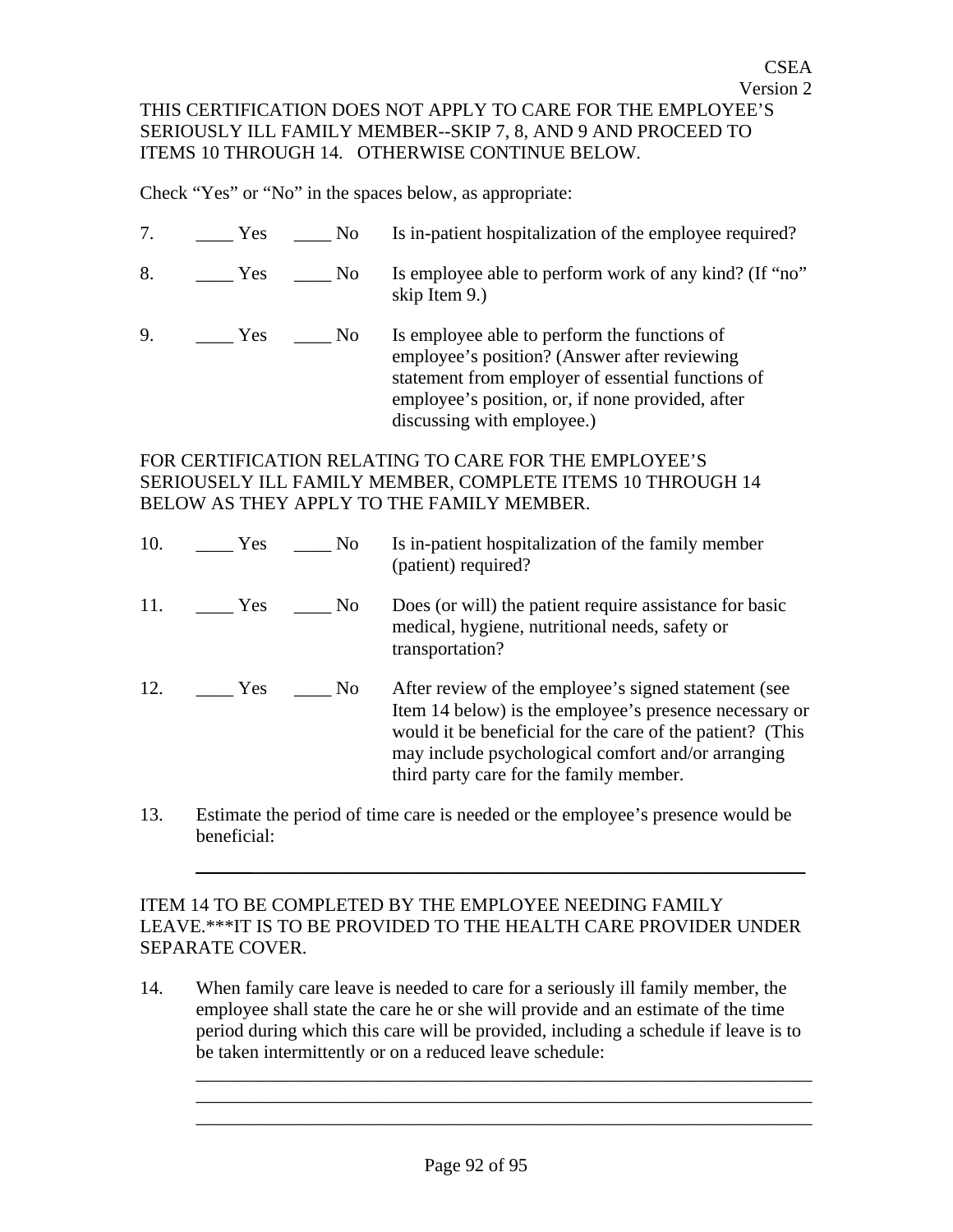|     | 15. Type of Practice (field of specialization, if any): ________________________                                                                                                                                               |
|-----|--------------------------------------------------------------------------------------------------------------------------------------------------------------------------------------------------------------------------------|
| 16. | Print Name: 1988. The Commission of the Commission of the Commission of the Commission of the Commission of the Commission of the Commission of the Commission of the Commission of the Commission of the Commission of the Co |
|     |                                                                                                                                                                                                                                |
|     | City, State, ZIP                                                                                                                                                                                                               |
| 17. | Signature of Physicians or Practitioner:                                                                                                                                                                                       |
|     |                                                                                                                                                                                                                                |
|     | Date:                                                                                                                                                                                                                          |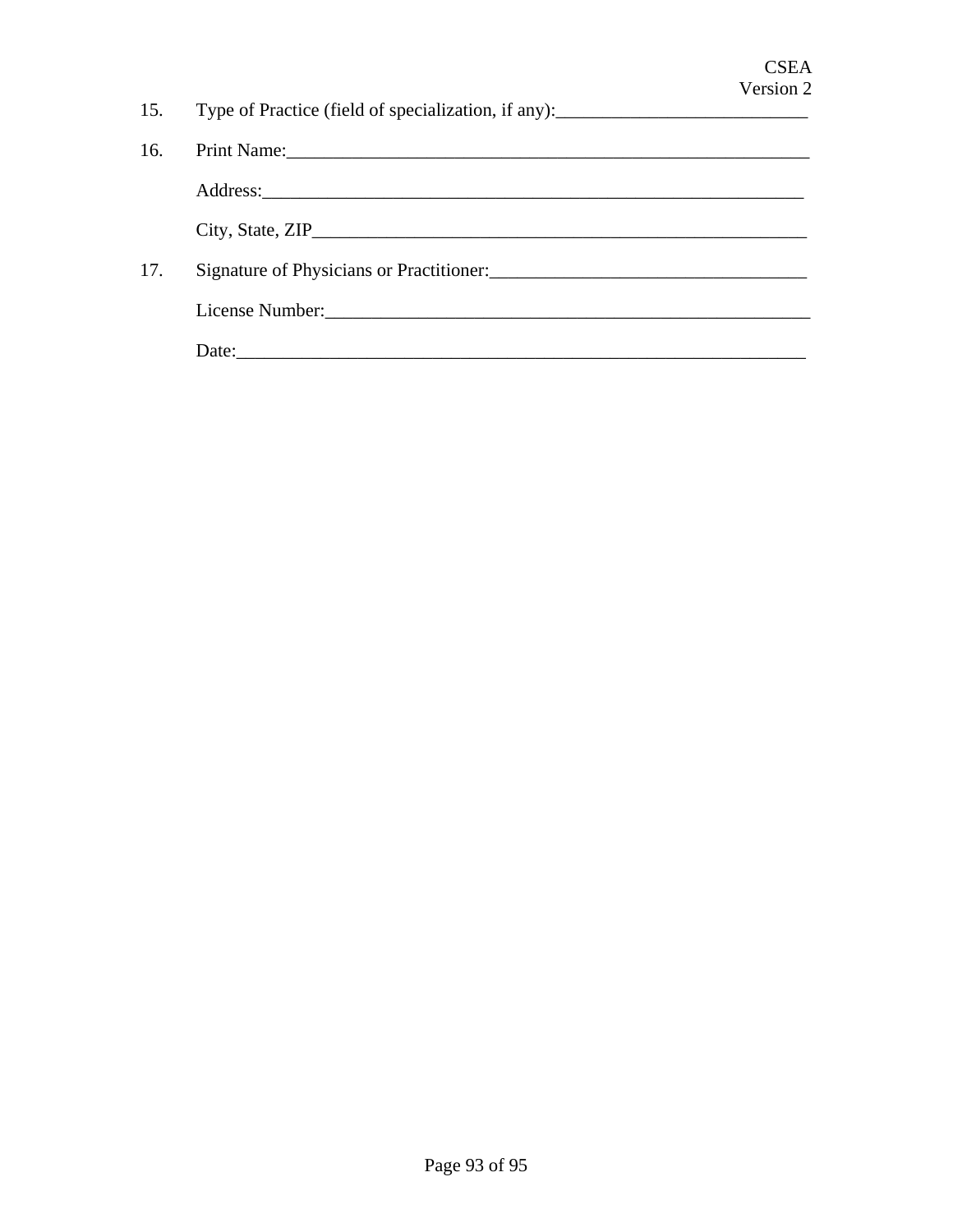## **APPENDIX F: CLASSIFIED EMPLOYEE'S WORK PERFORMANCE REPORT**

### **Berryessa Union School District**

| $\begin{tabular}{l c c c} \hline \textbf{Employee:} & \textcolor{red}{\textbf{Last Name}} \\ \hline \textcolor{red}{\textbf{Last Name}} & \textcolor{red}{\textbf{First Name}} \\ \hline \end{tabular}$ |              |   |                |              | <b>Position Title:</b>                                                |
|---------------------------------------------------------------------------------------------------------------------------------------------------------------------------------------------------------|--------------|---|----------------|--------------|-----------------------------------------------------------------------|
|                                                                                                                                                                                                         |              |   |                |              |                                                                       |
| <b>Report Period:</b> From $\_\_\_\_\_\_\_\$ to $\_\_\_\_\_\_\_\_\_\$                                                                                                                                   |              |   |                |              | Status: $\theta$ Probationary<br>$\theta$ 2 month<br>$\theta$ 6 month |
|                                                                                                                                                                                                         |              |   |                |              | <b>Permanent</b>                                                      |
| <b>Performance Standard:</b> O = Outstanding $S = S$ atisfactory $NI = N$ eeds Improvement $U =$ Unsatisfactory                                                                                         |              |   |                |              |                                                                       |
| <b>ATTITUDE AND COOPEATION</b><br>A.                                                                                                                                                                    | $\mathbf{0}$ | S | NI             | $\mathbf{U}$ | <b>COMMENTS</b>                                                       |
| 1. Gets along well with other employees.                                                                                                                                                                |              |   |                |              |                                                                       |
| 2. Shows interest and enthusiasm for work.                                                                                                                                                              |              |   |                |              |                                                                       |
| 3. Accepts all assignments with courtesy and respect.                                                                                                                                                   |              |   |                |              |                                                                       |
| 4. Uses tact and discretion when dealing with                                                                                                                                                           |              |   |                |              |                                                                       |
| students, public, and other employees.                                                                                                                                                                  |              |   |                |              |                                                                       |
| 5. Accepts constructive criticism.                                                                                                                                                                      |              |   |                |              |                                                                       |
| 6. Respects confidential and personal information.                                                                                                                                                      |              |   |                |              |                                                                       |
| <b>WORK HABITS</b><br><b>B.</b>                                                                                                                                                                         | $\mathbf 0$  | S | <b>NI</b>      | $\mathbf U$  | <b>COMMENTS</b>                                                       |
| 1. Displays punctuality in complying with assigned                                                                                                                                                      |              |   |                |              |                                                                       |
| hours of work.                                                                                                                                                                                          |              |   |                |              |                                                                       |
| 2. Maintains accurate and appropriate records and                                                                                                                                                       |              |   |                |              |                                                                       |
| reports.                                                                                                                                                                                                |              |   |                |              |                                                                       |
| 3. Demonstrates initiative.                                                                                                                                                                             |              |   |                |              |                                                                       |
| 4. Requires minimal supervision. Looks for                                                                                                                                                              |              |   |                |              |                                                                       |
| additional job related tasks that need to be                                                                                                                                                            |              |   |                |              |                                                                       |
| completed.                                                                                                                                                                                              |              |   |                |              |                                                                       |
| 5. Uses materials without waste.                                                                                                                                                                        |              |   |                |              |                                                                       |
| 6. Discusses concerns and problems with supervisor.                                                                                                                                                     |              |   |                |              |                                                                       |
| 7. Uses time well. Works efficiently, concentrating                                                                                                                                                     |              |   |                |              |                                                                       |
| efforts to assigned tasks.                                                                                                                                                                              |              |   |                |              |                                                                       |
| 8. Demonstrates good judgement.                                                                                                                                                                         |              |   |                |              |                                                                       |
| C.<br><b>JOB RELATED PERFORMANCE</b>                                                                                                                                                                    | $\mathbf 0$  | S | N <sub>I</sub> | U            | <b>COMMENTS</b>                                                       |
| 1. Demonstrates knowledge and skills appropriate for                                                                                                                                                    |              |   |                |              |                                                                       |
| the position.                                                                                                                                                                                           |              |   |                |              |                                                                       |
| 2. Completes tasks promptly and accurately.                                                                                                                                                             |              |   |                |              |                                                                       |
| 3. Demonstrates understanding of relationship of                                                                                                                                                        |              |   |                |              |                                                                       |
| position to the success of school/district.                                                                                                                                                             |              |   |                |              |                                                                       |
| 4. Anticipates upcoming work cycles, allocating time                                                                                                                                                    |              |   |                |              |                                                                       |
| and organizing tasks appropriately.                                                                                                                                                                     |              |   |                |              |                                                                       |
| 5. Exercises problem solving skills and abilities,                                                                                                                                                      |              |   |                |              |                                                                       |
| appropriate to the position.                                                                                                                                                                            |              |   |                |              |                                                                       |